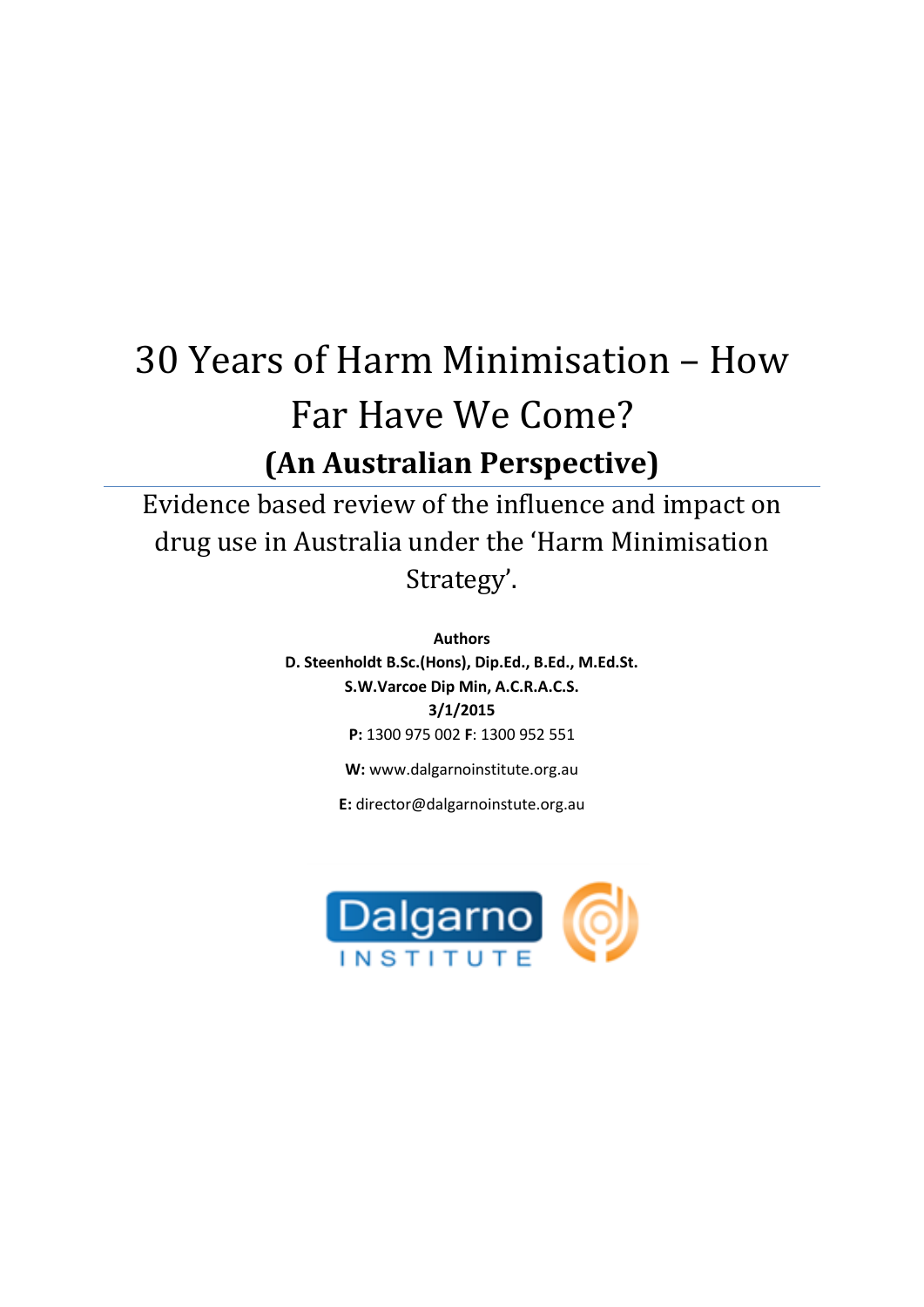#### Abstract

The aim of this paper is to examine the period from 1985 until the present to critically evaluate the success or otherwise of the strategies to combat the harm associated with drug use in the Australian community including prevalence of drug use, drug related (overdose) death and transmission of infectious diseases. The strategy was ostensibly a three pronged approach to reduce supply, demand and harm to the community. The overall objective was to reduce the availability and accessibility of harmful drugs and to reduce the level of drug use. This paper presents the evidence to show that instead, policies that promoted greater permissibility and acceptance of drug use and a curtailment in supply and demand reduction strategies were implemented, and that such policies failed to reduce harm. The evidence from the period between 1998 and 2004, when a more stringent deterrent and supply reduction approach to illicit drug use was enforced, showed a clear decline in drug use and drug related harm when compared to the periods preceding and following this period when harm reduction strategies dominated.

An examination of the emerging evidence of the direct impact of harm reduction policies, such as needle exchange opiate substitute treatment and injecting facilities, shows that it has failed in reducing harm either to individuals as BBV infection has increased despite heavily funded harm reduction policies. Moreover, harm to the community has increased given the evidence of the detrimental effect that illicit drug use has on families. The emerging evidence indicates a potential upsurge in HIV and STD infections due to the rise in unsafe sex, stimulated by increasing use of stimulants, ICE in particular. To take a broader view of the evidential base this paper also examines the impact of various policies implemented in other countries and compared them to Australia.

To conclude, this paper makes several keys recommendations based on the evidence. These include prevention including education about harm, early detection, including drug testing, mandatory treatment where individuals, families and communities are at risk of imminent harm, monitoring of methadone programs to ensure some exit strategy is included and trialling of naltrexone as a treatment option.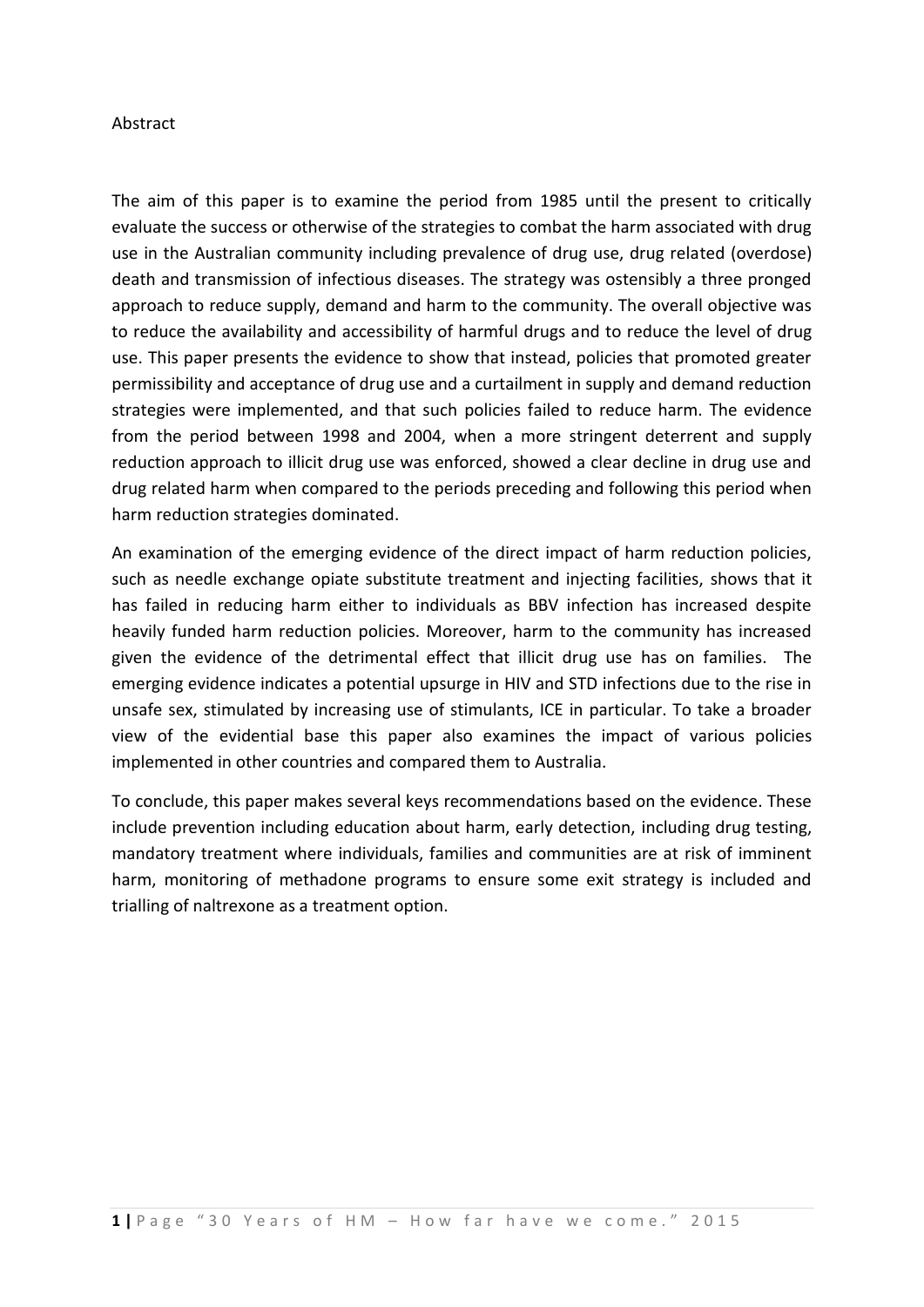# **30 Years of 'Harm Minimisation' – how far have we come?**

*"Even the most 'rational' approach to ethics is defenceless if there isn't the will to do what is right!"* Alexander Solzhenitsyn

## **Introduction**

The aim of this paper is to examine the period from 1985 until the present to critically evaluate the success or otherwise of the strategies used by Governments to combat the harm associated with drug use in the Australian community including prevalence of drug use, drug-related (overdose) death and transmission of infectious diseases. The strategy was ostensibly a three-pronged approach to reduce supply, demand and harm to the community. The overall objective was to reduce the availability and accessibility of harmful drugs and to reduce the level of drug use.

However, over time this objective was increasingly aimed at reducing harm to those who used drugs irrespective of levels of drug use and harm to the broader community. The impetus for this shift was the belief by many who designed and implemented drug policy that most people who used drugs, including those who injected them, experience little or no harm, that to use drugs recreationally and for pleasure was a legitimate lifestyle choice and that society was obliged to minimise the harm associated with drug use. However, this view seemed to be mainly associated with the use of illicit drugs, such as marijuana, heroin, ecstasy and stimulants such as cocaine and methamphetamines. Drug testing or detection methods such as sniffer dogs, road-side driver testing and searches, especially of school children or employees was considered an infringement of their human rights and an invasion of privacy (Reece, 2007; Sullivan, Buckingham, Maley & Hughes, 1999).

While it seems that the majority of Australians do not agree with this attitude the effect has been that the use of illicit drugs has increased and Australia has one of the highest rates of illicit drug use and subsequent harm compared to other developed countries (Reece, 2007).

On the other hand, the attitude of those who designed and implemented drug policy toward other, mostly legal drugs was different. The strategy was designed to make these other drugs less available and to reduce the number of users. Prescription drugs should be controlled by existing laws and medical authorities, and unauthorised and recreational use should be prohibited. Nicotine use should be discouraged, anyone smoking in public areas should be prosecuted, the price increased to deter use, that very confronting health warnings and public education campaigns against use be funded and deterrents and prohibitions enforced to prevent underage and other populations from using the drug. Alcohol be banned for those under 18 and should be enforced, sales and advertising strictly controlled and that people drinking alcohol and driving, using machinery or in positions where public safety was compromised should be prosecuted and trading hours restricted. Compulsory or random testing for alcohol impairment was accepted in many workplaces.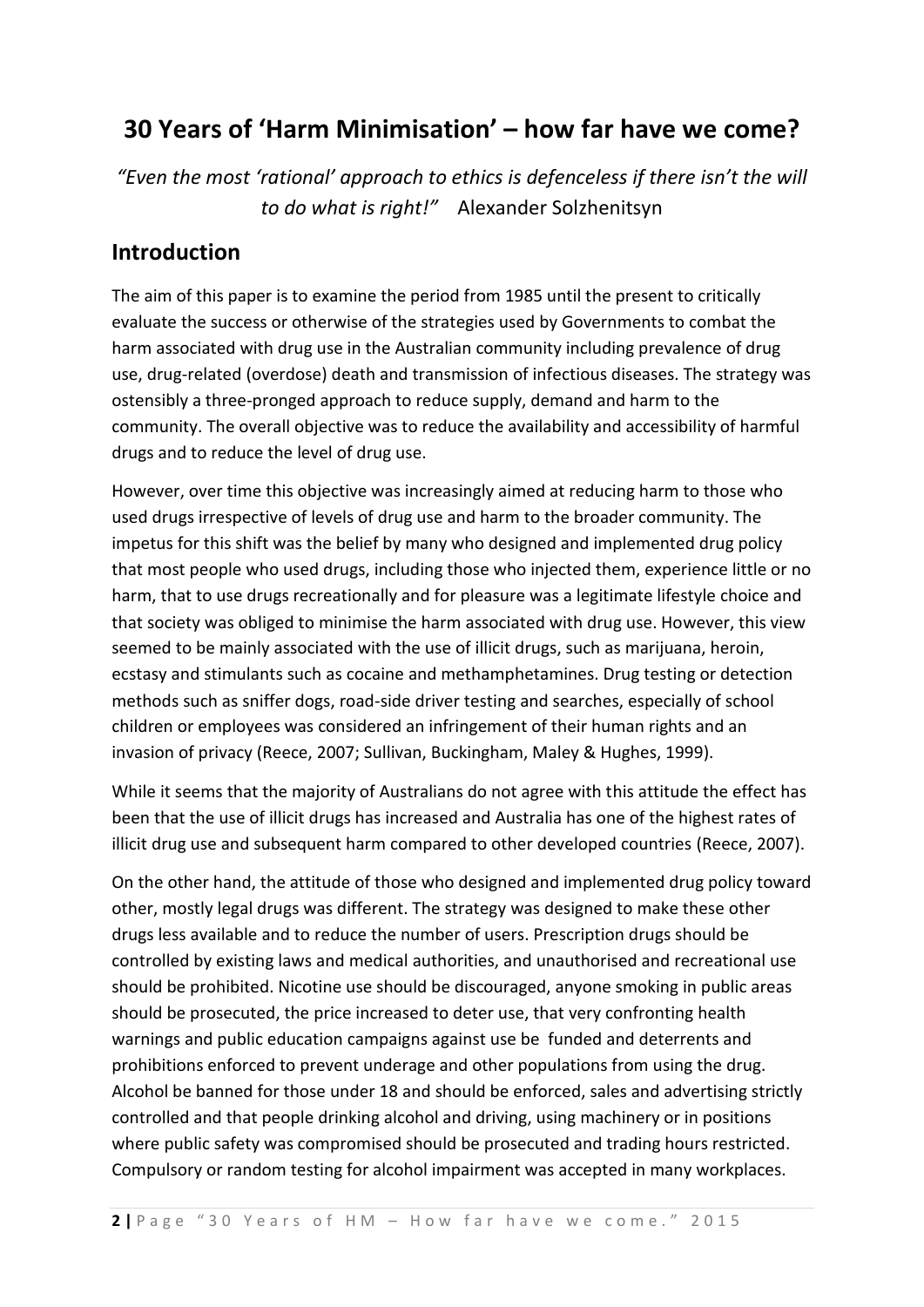The evidence is clear that levels of usage of nicotine and alcohol has declined and that the harm has been reduced in overall terms. Since 1993 the proportion of people over 14 who smoke daily has declined from 25% to 15.1% in 2010 (Australian Institute of Health and Welfare, 2010) and to 12.5% in 2014 (Australian Institute of Health and Welfare, 2014). More modest reductions in alcohol use and harm have been achieved, seemingly, as laws on alcohol supply have not been toughened due to the influence of the alcohol lobby.

Notwithstanding, levels of alcohol consumption have declined from 10.2% of the population in 1991 drinking daily to 7.2% and from 41% drinking weekly to 39.1% in 2010 and from a single drinking occasion the proportion of risky drinkers declined from 41.5% in 2007 to 39.7% in 2010 (Australian Institute of Health and Welfare, 2010). The latest research shows that alcohol fuelled violence has declined significantly due to changes in early closing and lockout laws being enacted in Sydney and elsewhere (NAAPA, 2014). The same strategies were applied to road safety with much more impressive results due to a political imperative to respond to public concerns and the absence of significant opponents. Road fatalities have declined from over 3295 per year in 1980 to some 1193 in 2013 annually despite a much higher level of vehicle use. The reduction in fatalities is largely associated with random alcohol testing and severe penalties for drink-driving combined with safety awareness programs. In terms of population road deaths declined from 22.27 per 1000,000 to 5.16 over this period (Australian Bureau of Statistics, 2013). With strict enforcement of rules and regulations, and as rates of nicotine and alcohol use and road fatalities have declined, so the harm and cost to society has declined over the past 30 years.

This seemingly contradictory position was indicative of a social agenda, albeit mostly unacknowledged, by those who influence and set national policy and in contradiction to the attitude of the general public (Australian Institute of Health and Welfare, 2010; Australian Institute of Health and Welfare, 2014). What is considered ethical and moral, even though it seems to apply different standards in different situations, is usually arrived at by way of consensus. However, how this is translated into policy may not reflect that consensus. Whatever position is adopted is not always based on fact or evidence as the very nature of ethics is dependent on value judgements which can be influenced by evidence. However, it is the perceived nature (or interpretation) of the evidence, as well as what is accepted as evidence that is most influential. People differ to the extent that they are exposed to cultural influences or peer behaviour and by knowledge of the facts surrounding ethical or moral issues and the extent to which these beliefs impact on their attitudes. The way in which a society deals with illicit drugs and the harm to individuals and society is an important ethical decision that is influenced by individual experience, including self-interest and the social or cultural group to which people belong.

The reasons for these differences are complex and are explained by a number of factors, including: age, gender, educational and socio-economic status, ethnic origin and strength of religious views and exposure to information about illicit drugs. On one side, differences in attitude can range from a desire to uphold the rights of individuals to use drugs without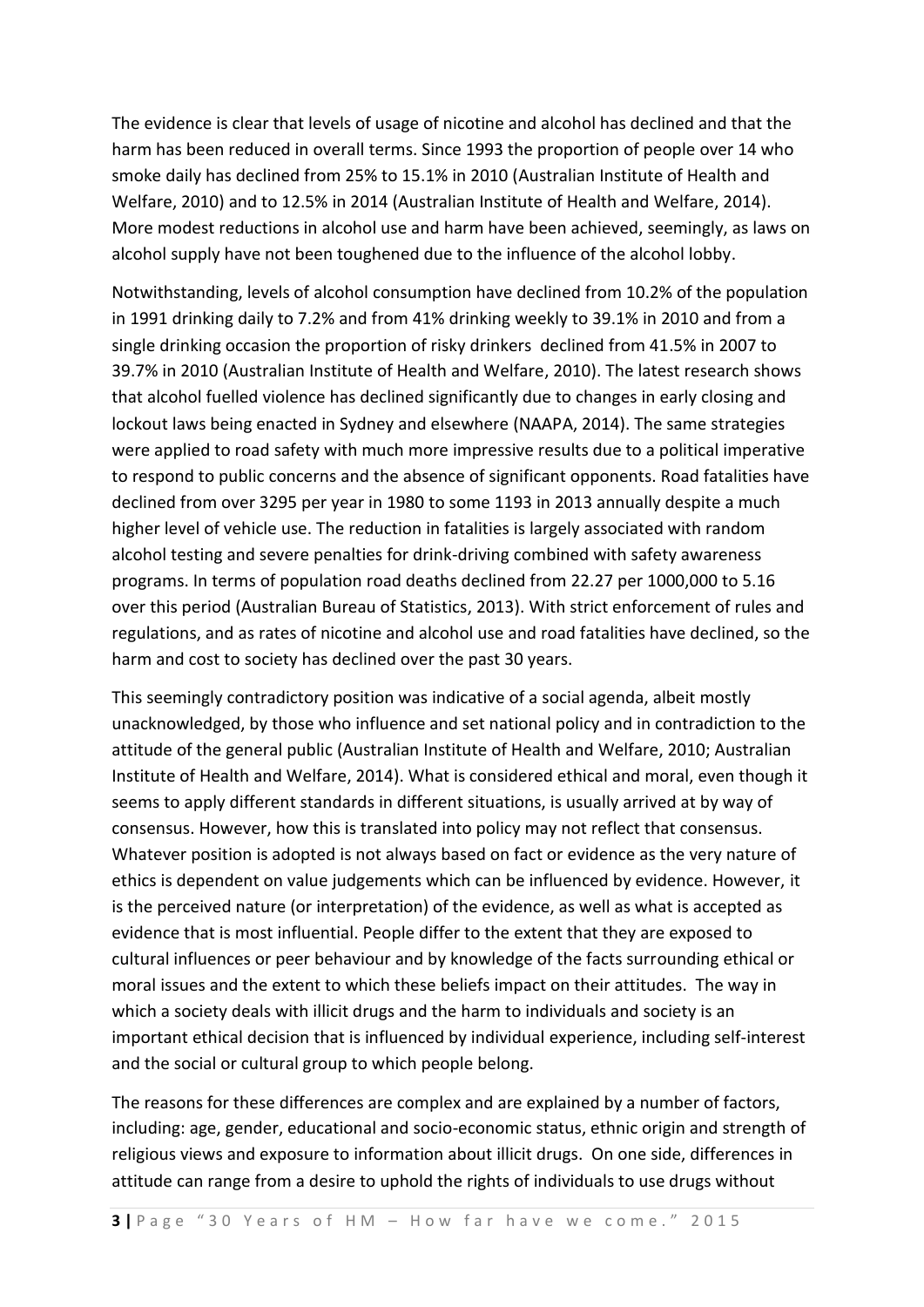interference from the state, to compassion for the drug user and concern about the harm associated with unregulated and illegal use of drugs.

Conversely, attitudes can range from misgivings about the impact these permissive attitudes have on the vulnerable, including youth and mentally ill people to a belief that drug use is harmful to society as a whole and should be treated like any other behaviour that is a threat to civil order and the rights and safety of others. At one extreme are those arguing that there should be no restrictions on drug use. At the other extreme are those who believe that drug users should be prosecuted or at least mandated to have treatment in an effort to protect the community from harm that is either threatened or is done to others. These differences in beliefs held for cultural reasons, seem to influence attitudes to drug policy. Hence, differences in attitudes about the reasons for and harm associated with drug use are considered to be significant barriers to consensus (Rumsey, Hurford & Cole, 2003; Hyde, Wihardjo & White, 2012; Hyde & White, 2007; Newton, Burney, Hay & Ewin, 2010).

A closely related system of ethics relates to the law wherein either common or customary law or statute law is arrived at by consensus with the aim of protecting the rights of individuals and the protection of the community although sometimes these aims are in conflict. There are certain legal principles or foundational tenants of law that seem relevant to the use of illicit drugs. The first is that often laws are enacted as a deterrent to minimise acts that could cause harm. The second principle is that the law seeks to assign liability for harm. This is an important 'after event' pillar that ensures at least two things: firstly, those causing harm are bought to account and held responsible (punitive) and secondly, to determine what, if anything could be or has been done to negate, prevent or remove that harm.

When harm is caused by something or someone, then that cause needs to be held accountable. Responsible, safe, caring and functional societies need these laws to protect their communities.

Within the legal framework, the first principle establishes an expectation that pre-empts the facilitation of harm and endeavours to place social impositions to minimise the precipitation of harm. One such imposition is known as a 'duty of care'. There have been a number of legal interpretations of this principle, yet a couple of landmark legal cases saw the emergence of the following definition of 'duty of care' under what is known as the 'neighbour' principle:

"To avoid acts which you can reasonably foresee would be likely to injure persons who are so closely and directly affected by your act that you ought reasonably to have them in contemplation as being so affected when directing your mind to act in question"(Donaghue v Stevenson, 1932, and Caparo Industry PLC v Dickman, 1990)

Again a conflict arises as it is unclear to whom the duty is due as this is a matter of prevailing attitudes. In relation to drug use, is the duty of care to the broader society and those who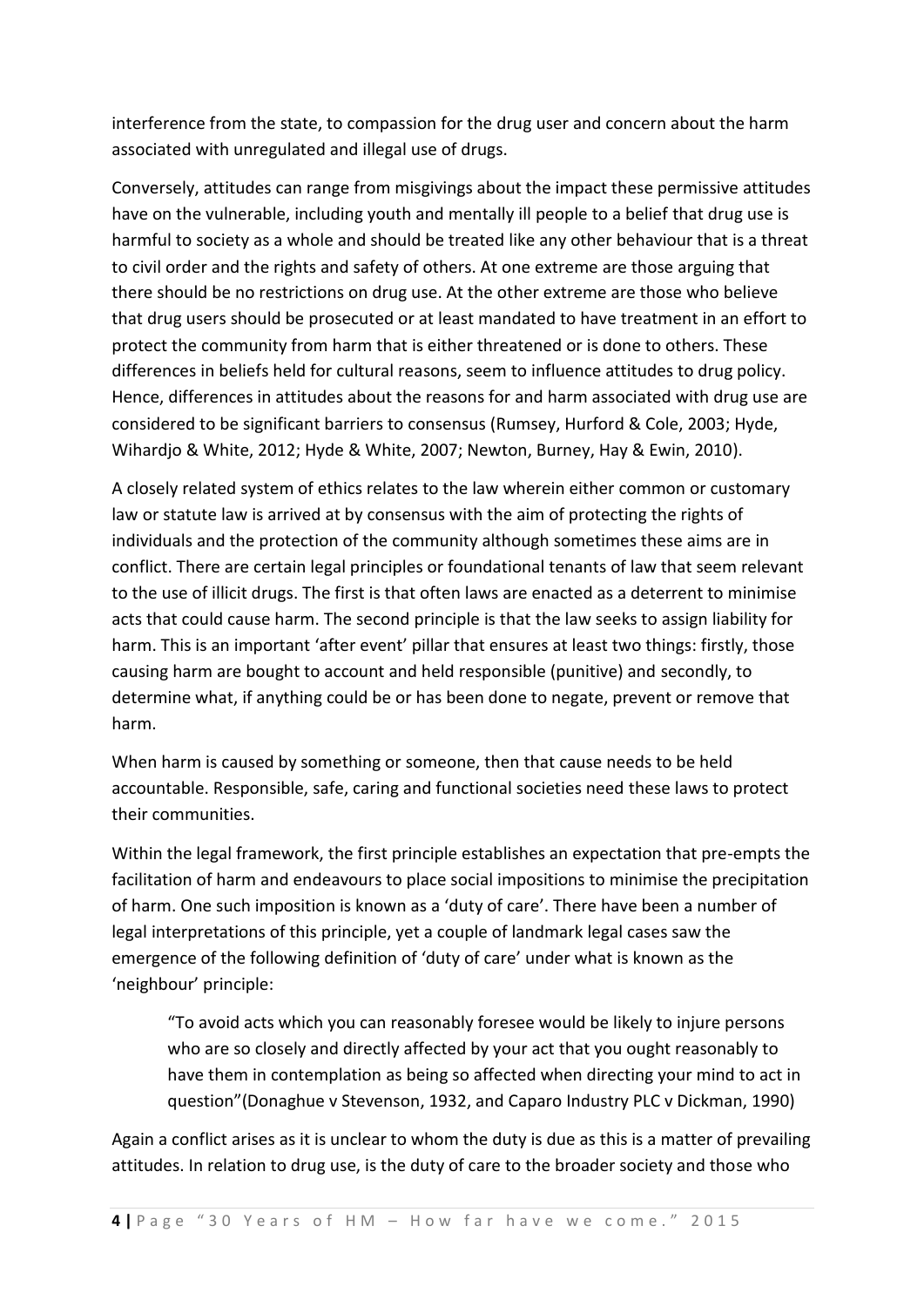are yet to be harmed? Or is the duty of care due to the person who is at immediate threat of harm, either by their action of that of another?

When it comes to nicotine, alcohol and road safety the protection of the community comes first despite the possible infringement of freedom of individuals. Society expects that laws will protect its citizens, especially the young or vulnerable, from harm even if that infringes on others who want to use drugs. However, it is the drug user who is the one who will come to the attention of those who provide care from the health and social support systems. The decision as to the type of care that best protects a drug user involves a value judgement. If the user continues to use drugs and the carer takes no action to prevent harm then some harm will be inevitable and will not be alleviated and the onus may fall on the carer. If drug use is ceased either coercively or voluntarily and is resumed at some later time the, the onus then falls back on the individual not, the carer, unless drug use is seen as involuntary or inevitable. From a logical perspective it seems that the duty of care is to provide the means to cease drug use, in the wider interests of society, to individual drug users.

Attitudes and behaviours of peer groups have a significant influence on behaviour as indicated by use of drugs and also by their respect for legal conventions. The conclusions drawn from the (Australian Institute of Health and Welfare, 2011) is informative. It states that people who used drugs on average had a more accepting attitudes towards drugs, were less likely to support measures to reduce harm and that recent drug users (both licit and illicit) were all more likely to support policies that legalised drugs, to approve of regular drug use, and showed less support for measures aimed at reducing harm associated with drugs. Also, knowing someone who has used drugs without obvious harm and has been prosecuted for drug use or, having a family member die from drug use tends to predict more permissive attitudes and less respect for the law around drug use and possession (Australian Institute of Health and Welfare, 2011).

Notwithstanding, the history of drug policy and the evidence that directly relates to the harm that arises from or is averted by these policies and practices must have a bearing on what future policy should be adopted and on the attitudes of the community.

The need to devise the best strategies to influence consensus are of some importance as authorities, while wanting to discourage drug use and to reduce harm to the community need also be mindful of the sensitivities of people on the issue and the rights of people to make free and informed decisions for themselves. Unlike some other countries Australia adopts a policy that emphases the rights of citizens to make free choices as opposed to the rights of those who need to be protected.

Despite the human rights issues, as shown by the overwhelming response to illicit drug use the consensus should be that the use of illicit drugs is not acceptable. The National household surveys on drug use (Australian Institute of Health and Welfare, 2007, 2008, 2011 and 2014) show that the vast majority of Australians continue to disapprove of illicit drugs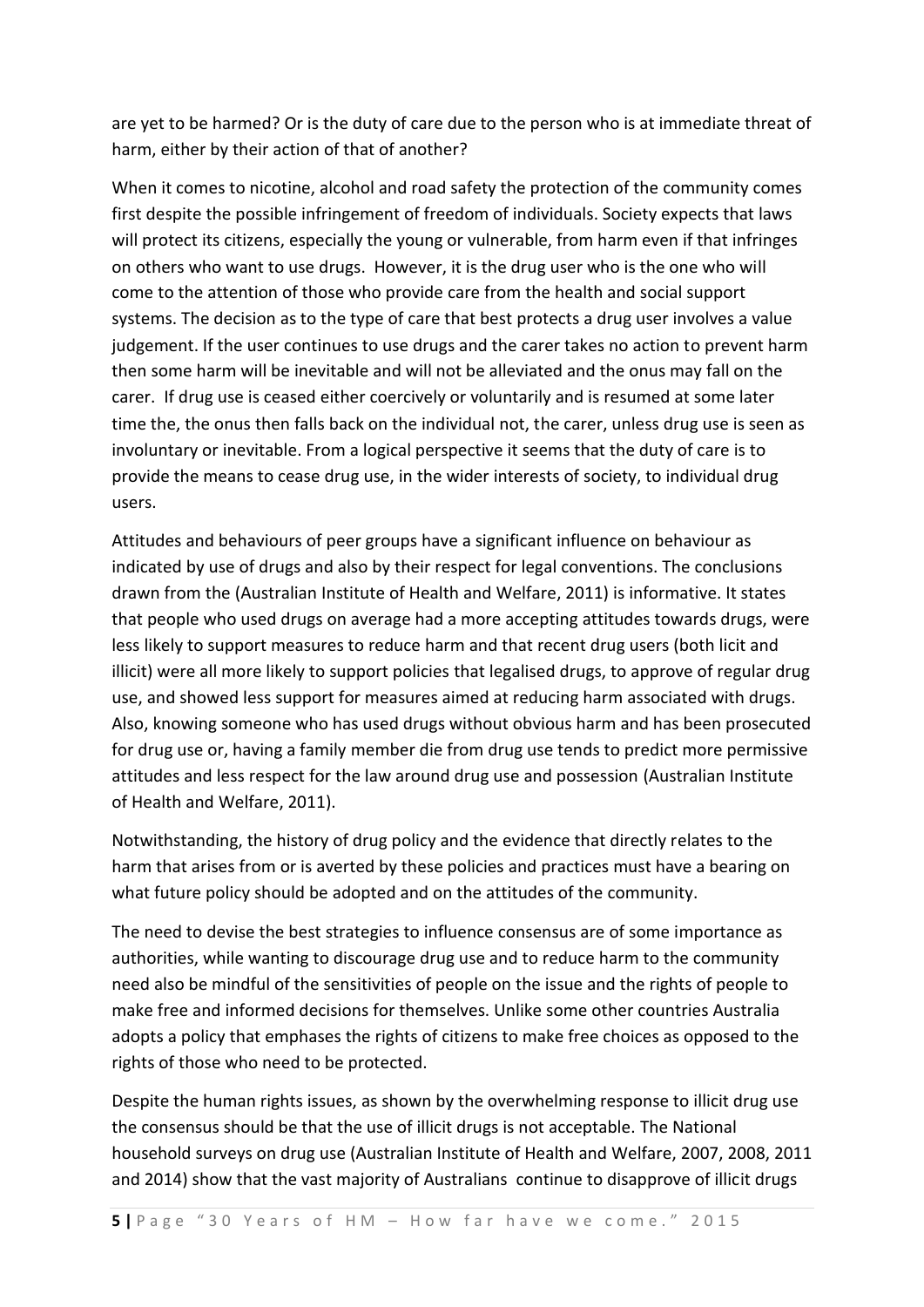and their use: 99% don't want use of hard drugs like heroin and amphetamines accepted and 98% disapprove of regular cannabis use; 95% don't want hard drugs legalised and overwhelmingly, the use of illicit drugs by adults continues to not be acceptable, as was the support for increased penalties for the sale and supply; 94% don't want use of cannabis accepted 79% don't want cannabis legalized; and, most Australians want tougher penalties for drug dealers (Australian Institute of Health and Welfare, 2008 & 2011).

Accordingly, issues of duty of care should to be more aligned with the duty to those who are vulnerable to being influenced to use drugs rather than those are choose to use them. Public opinion seems far removed from a position of tolerance for those who think it is their right to use illicit drugs and who want them legalised. The average Australian does not accept this argument as being responsible any more than the argument that drink driving is a right or socially acceptable.

Advocates of the right to use drugs would say that most users do no harm to themselves or others and that it is an only a minority who become dependent, who need admission to treatment and who commit crime or acts of violence when under the influence of drugs. The same argument can be applied to drink driving. Most people who drink and drive do no harm. They get away with it. However, the frequency of harm done justifies the need to prohibit everyone from drinking and driving. For example, compared with 2007, there was higher support in 2010 (Australian Institute of Health and Welfare, 2008; Australian Institute of Health and Welfare, 2011) for alcohol reduction measures related to venues, such as restricted trading and limiting the number of venues. Most people would accept this position and see drug use as no different. If avoiding acts that are easily seen to facilitate injury to members of the community then the contemplation of potential harms by drugs that may be released, facilitated, presented or permitted, should be at the forefront of consideration in legislator's minds. What should also be intently focused on by these legal architects is not only the wider community, but as importantly the vulnerable, the young, mentally ill, socially isolated, poor, and homeless. Drug legislation that has such communities, families and individuals in mind, will ensure all measures of 'care' are taken to avoid these potential harms being perpetrated.

It follows that the application of this Law or Legislation regarding 'duty of care' in the Alcohol and other Drug arena should not only intervene to break the cycle of conduct we now see but further influence the drug using person into a healthier and safer drug-free focused recovery process. In this case, it seems that harm is reduced for both the drug user and the wider community.

In terms of consensus, it seems that health-care and social welfare professionals should see this as their proper duty of care rather than to facilitate conduct that enables continued dysfunction. Furthermore, this understanding of the duty of care should be at the very core of legislation that has to do with alcohol and other drugs. Moreover, this principle of law that should be the platform for all Australian Drug Laws.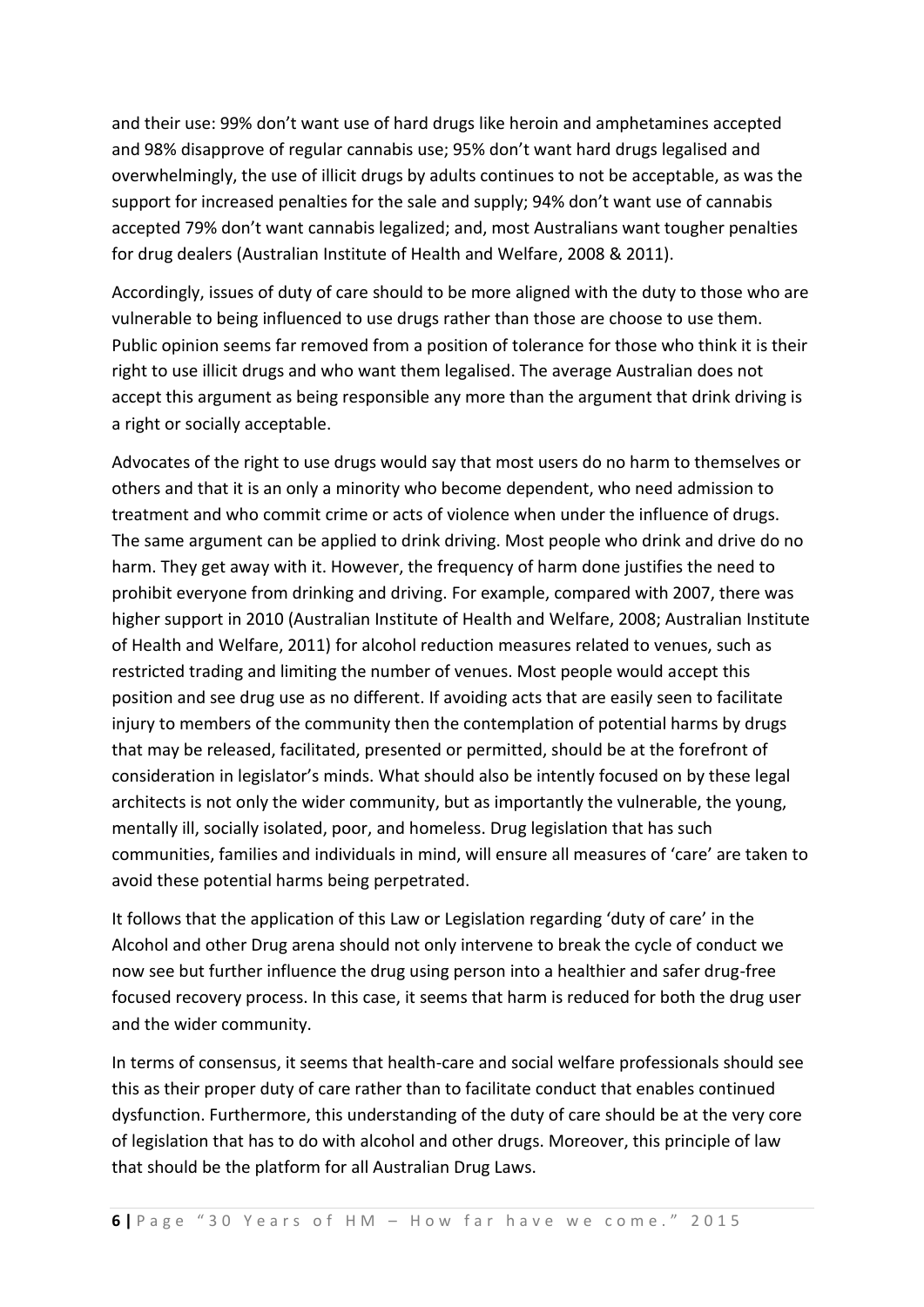However, the beliefs or attitudes of a community are not necessarily indicative of the evidence that should inform these opinions. It may be that the majority are misinformed or guided by prejudice or self-interest.

To facilitate the aim of this paper examines the evidence of the impact of drug policy over the past 30 years in Australia. The evidence bears on the level of harm that has been caused by or averted over this period to both users of drugs and the broader community.

It is proposed that four major areas of evidence indicate the success or otherwise of a strategy of harm reduction that has dominated drug policy for the last 30 years.

Firstly, the well-documented impact of the Howard Governments "Tough and Drugs" period and comparing that policy outcomes to the periods before and after, and secondly, the research (Colquhoun, 2010, Colquhoun and Christian, 2013) that has examined the direct impact of harm reduction policies such as methadone (opioid substitution therapy), needle syringe programs and supervised injecting facilities on rates of drugs use, death rates associated with illicit drug use and rates of transmission of HIV and HCV, which were strategies specially designed to reduce these rates. This examination of the evidence is designed to guide future policy to reduce the overall harm from illicit drug use.

Thirdly, this paper examines the strategies that have been successful in respect of other social issues that cause harm, such as alcohol, nicotine use and road safety. It then compares these outcomes to those achieved in respect of illicit drug policy. In the case of alcohol and nicotine use and road safety, the evidence indicates that policies that force changes in behaviour in the community tend to reduce the level of harm. The paper considers how outcomes may have been different had similar strategies to reduce drug harm had been implemented.

In conclusion, this paper looks at the experience of other countries that have implemented harm reduction policies. Notably, Portugal which decriminalised drug use in 1999 and Sweden that enacted a 'zero tolerance' strategy to combat drug use. A comparison of drug policies in Portugal, Sweden and Australia, and of drug usage and associated problems in the three countries, is highly suggestive of the comparative efficacy of the different approaches (Sullivan, 1999).

# **Background: The Evolution of Policy from Prevention to Harm Reduction**

In 1985 in response to the outbreak of HIV/AIDS the issue of individual rights came to have a major influence on policy formation. A policy of harm reduction was adopted as a progressive strategy that exempted the behaviour that led to the spread of this disease and placed the responsibility on the rest of society to prevent harm. In time, this same attitude was adopted in respect of illicit drug use and illicit drug users as it was assumed that injecting drugs was a primary means of transmission of HIV. The primary focus of drug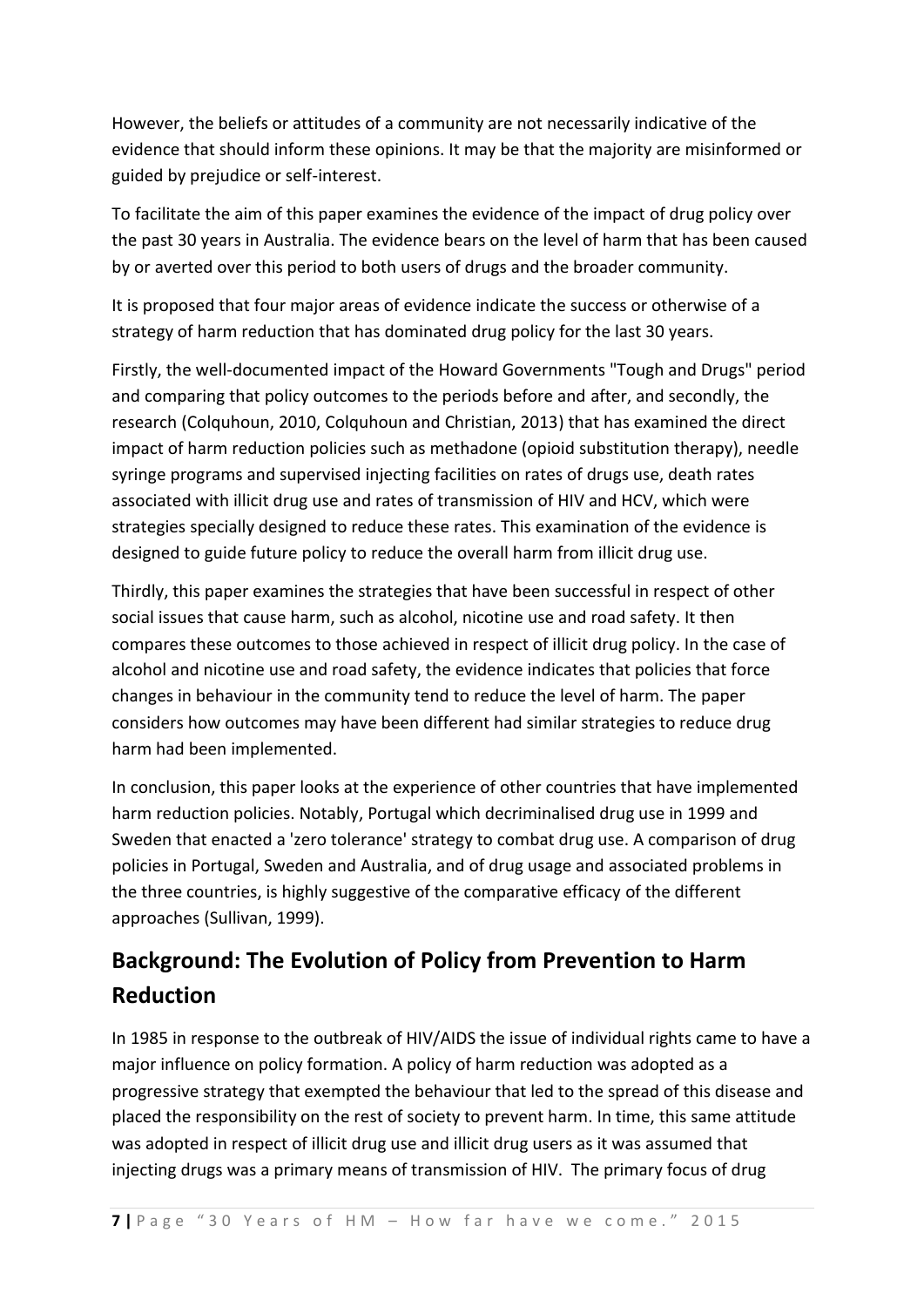policy shifted from the rights of the community and the responsibility of individuals to act in accordance with accepted social standards and away from drug use, to drug use as being defined as a legitimate lifestyle choice The main thrust of policy was to protect society from the spread of HIV/AIDS, not drug use, as "HIV infection represented a greater threat to the community than drug use itself" (McKeganey, 2007; Penny, 1989).

Drug abuse treatment had been the focus in addressing client's drug dependency needs however a fundamental change in drug policy and provision occurred as a result of this belief. This paradigm shift toward harm reduction, not only made HIV prevention the major aim rather than reducing drug use, it also concentrated on injectors and injecting drug use as opposed to those using illegal drugs by other means, thus recognising that given the means (sterile injecting equipment, condoms) injecting drug users would seek to reduce their chances of becoming HIV positive. While the stated intention of drug policy was to minimise harm to the community that regardless of definitions or even intent, the first major step toward 'drug normalisation' was taken (McKeganey, 2007). In ADCA's (2000) report, a Parliamentary Committee recommended Governments should increase funding for prevention and early intervention, reduce substance misuse by Aboriginal Peoples and Torres Strait Islanders, provide support to families, reduce alcohol-related violence and disorder, develop a national approach to preventing and treating mental health and substance misuse problems, develop a national workplace alcohol and other drugs policy, a balanced national drug research, evaluation and monitoring agenda, reduce the high levels of smoking by young women, reduce the misuse of prescription drugs by older people and reduce fatal heroin-related overdoses, including the use of naltrexone. They were clear that prevention and early intervention, law enforcement, effective treatment and research should be prioritised stating: "Prevention and health promotion needs to be repositioned as key priorities in the national strategy and adequately resourced" (p9) with the aim of reducing the misuse of drugs. At the end of the report they make brief reference to trialling prescription heroin and safe injecting rooms although the focus of the report at that time was on supply and demand reduction.

According to the "National Drug Strategy" (National Drug Research Institute, 2008), the philosophy of harm minimisation that has underpinned Australia's National Drug Strategy since 1985. Harm minimisation aims to reduce harm to individuals and communities for those who continue to use drugs. There will always be a need to protect people from the harmful consequences of drug use. As harm minimisation focuses on the harms caused by drug use, it provides a framework in which a range of strategies can be legitimately used to achieve the overall goal. Strategies can be broadly classified into three areas: Supply reduction - reducing and controlling the amount of drug available; Demand reduction encouraging people not to use, to delay use, or to use less of a drug; and Harm reduction helping to reduce harm arising from drug use for those who continue to us

Sullivan (1999) put this balance between the protection of society and the individual user in clear terms. It is suggested that "Harm Minimisation" policy in Australia meant following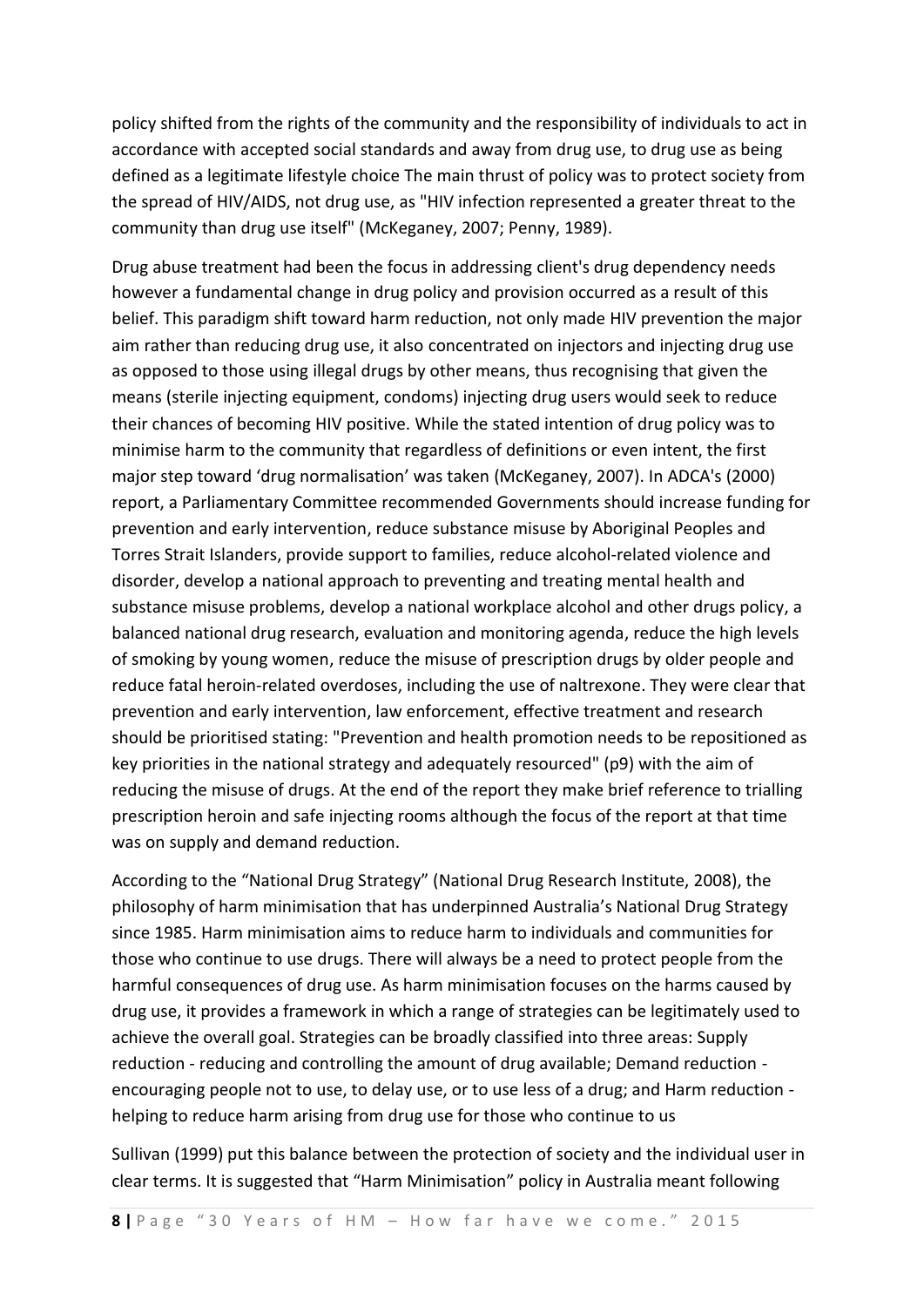policies to achieve the lowest possible level of drug use. Therefore, policy should be designed to ensure the lowest possible harm as a result of drugs, to those who continued to use them, and also to non-drug-users who were adversely affected by the behaviour of those who did. She thought that the most effective policies for minimising usage tended not minimise the harm caused by drugs among a few persist drug users. However, the most effective policies in minimising self- inflicted and social harm of persisting drug use may raise population levels of drug usage. To Sullivan, it seemed sensible not to implement policies that reduced harm to and by drug users. More so, if at the same time, the number of drug users was raised and hence a greater potential for more harm to the community resulted. However, the rationale behind the harm minimisation policy that prevailed was that the drug use need not cause harm and could be purely recreational. Therefore it should not be illegal, and hence harm minimisation policy should concern itself only with problem drug users. It seemed that 'harm minimisation' proponents opposed the primary component of a balanced policy: the illegality of drug use and supply, policing and the justice system, and policies that were antagonistic to harm minimisation. Meanwhile, their favoured policies persistently undermined the effectiveness of the primary strategies. She held that this mutual antagonism need not occur (Sullivan, 1999).

The new interpretation of the original policy became synonymous with the promotion of 'safer drug use' and the passive promotion of 'normalised' illicit drug taking. The rights of the drug user seemed to take precedence over the rights of the community. By 2007, definitions and interpretations were becoming widely independent of National Strategies. The statements of Hume Health in Victoria exemplify this shift:

"A harm minimisation approach accepts that:

- 1. Drug use will continue to be part of society;
- 2. The eradication of drug use is impossible;
- 3. Continued attempts at eradication may well result in increasing harm to society."

As a matter of practical application, it made some sense and many drug and alcohol counsellors adopted this principle of harm minimisation in their work. No longer was the primary aim to assist people to stop problematic drug use, including for those people who sought this type of solution. The primary aim was to help the person to survive their drug use and reduce the damage associated with the drug use. Advocates of harm minimisation did not take a position on whether drug use is intrinsically a good or bad thing; they sought either to 'punish' or 'cure' the drug user. This approach accepted that people make choices whether to use drugs or not: "Some will choose to use them, while others will not". For them, the focus was to prevent harm while a person used the drug, not on whether they made the right choice. Therefore, workers shouldn't pressure users to give up a drug if they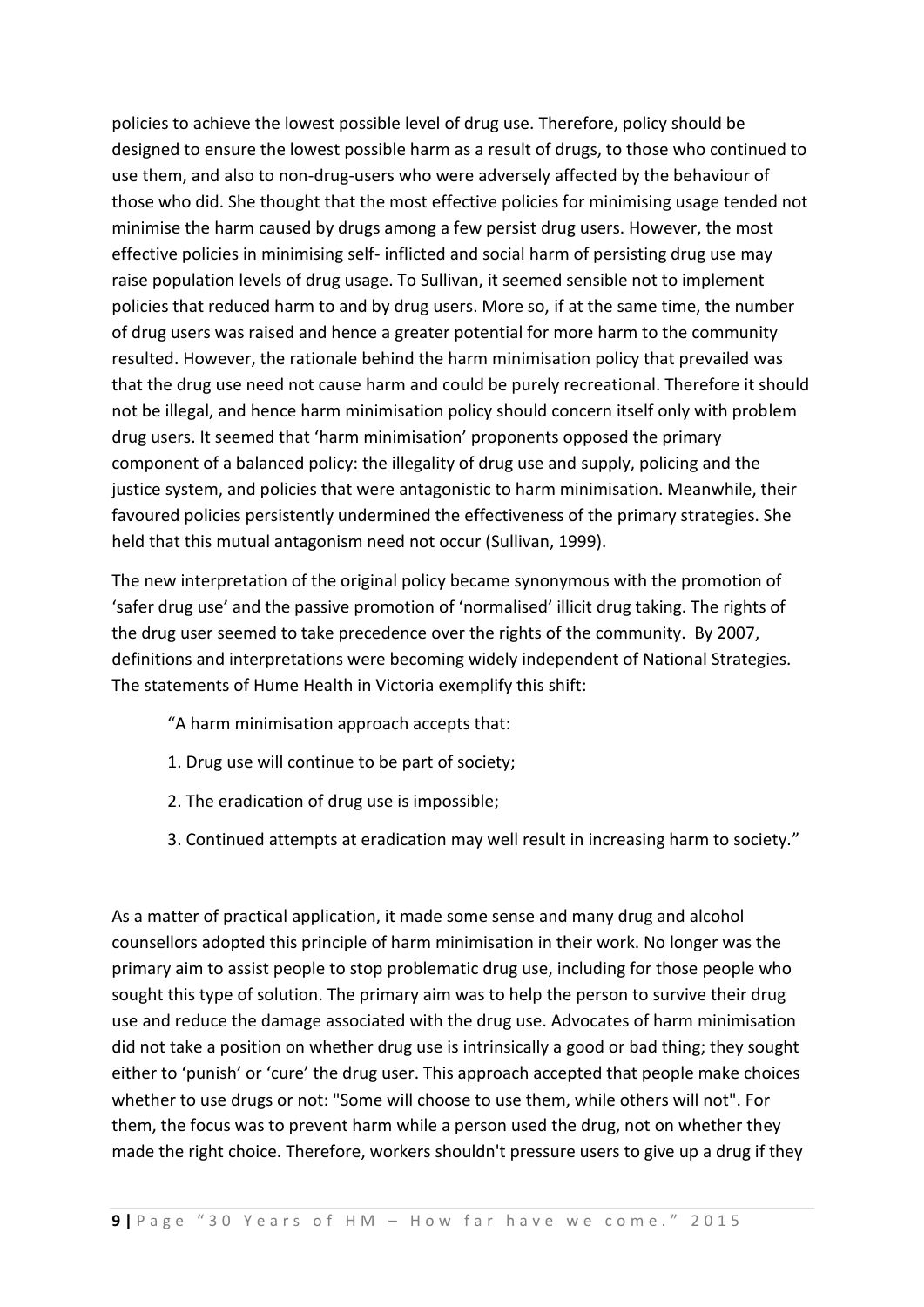don't want to: rather their aim was to change dangerous practices associated with their drug use (Hume Health Victoria, 2007).

The National Drug Strategy noted the key features and principles that harm reduction should include:

"• That the primary goal is reducing harm rather than drug use per se;

• That it is built on evidence-based analysis (strategies need to demonstrate, on balance of probabilities, a net reduction in harm);

• That there is acceptance that drug use is a part of society and will never be eliminated;

- That harm reduction should provide a comprehensive public health framework;
- That priority is placed on immediate (and achievable) goals; and

• That pragmatism and humanistic values underpin harm reduction" (NSW Government, 2007, p134).

Illicit drug use within the harm minimisation framework was to advocates of Harm Reduction, an acceptable lifestyle choice. Quoting one submission:

"One Australian family support service redefined the concept of 'success' and utilised harm reduction strategies in its work with families. Our definition of success does not incorporate drug-free status as a definite and primary outcome. Instead we find that the by-product of having support, collective wisdom and coping skills is that the drug user is often healthier and moving more positively and quickly through his or her 'Stages of Change'" (House of Representatives Standing Committee on Family and Human Services, 2007).

This view of 'success' was shared by some drug treatment service providers. However, the New South Wales Government signalled such an attitude was unacceptable by announcing as its state plan target to "hold the proportion of people using illicit drugs below 15 per cent" (NSW Government, 2007, House of Representatives Standing Committee on Family and Human Services, 2007).

Another advocacy group considered that:

 "A harm minimisation approach, as it is applied to drug use, considers the actual harms associated with the use of a particular drug (as well as, but not exclusively of the drug itself), and how these harms can be minimised or reduced. It recognises that drugs are, and will continue to be, a part of our society and that prohibition has historically been a counterproductive policy" (House of Representatives Standing Committee on Family and Human Services, 2007)

This approach was also advocated by Youth Substance Abuse Service, who considered that: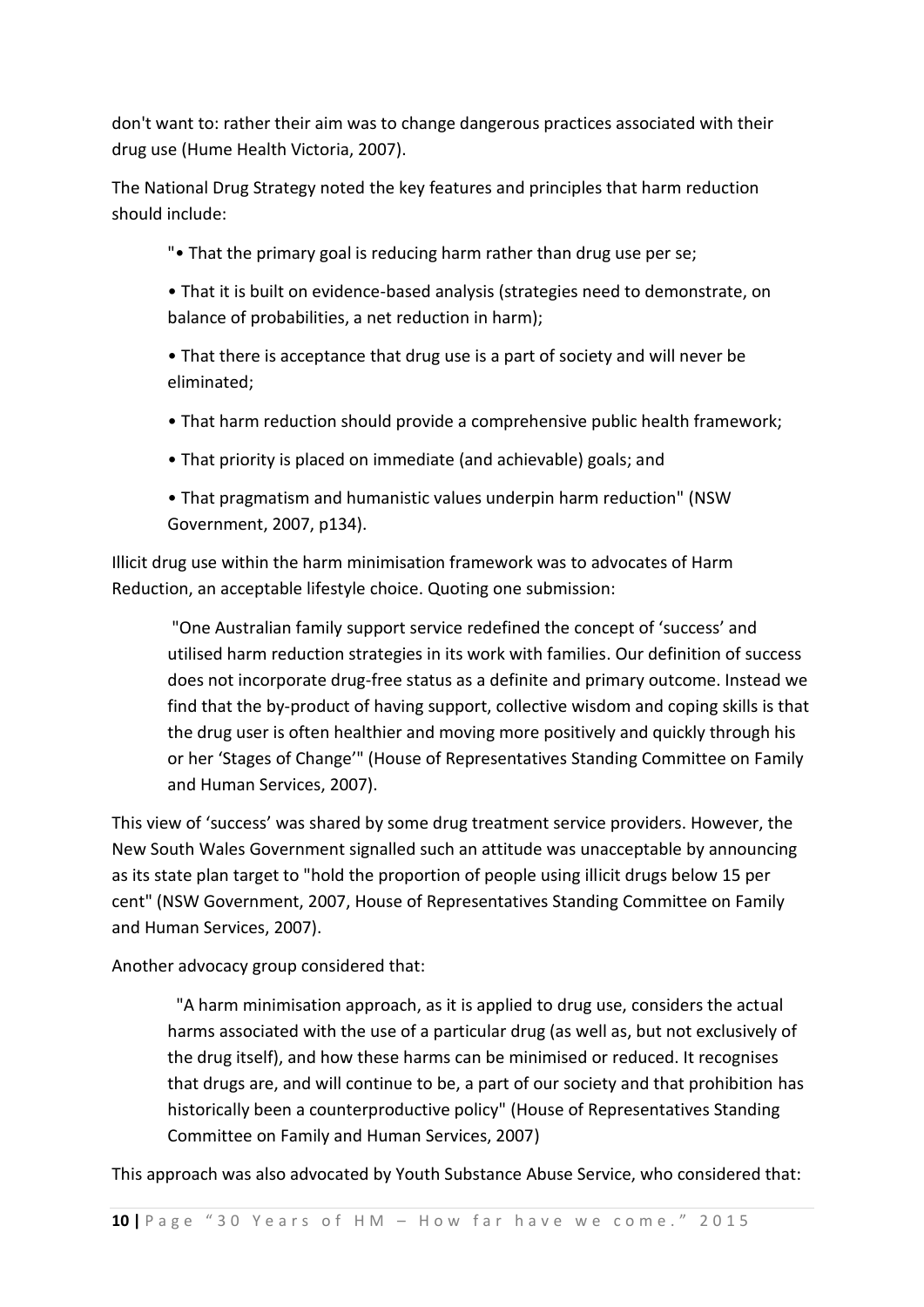"While the National Drug Strategy 2004-2009 reinforces non-use as a desirable option it retains a level of pragmatism and recognises legal and illegal drug use and misuse will occur, despite the best efforts of all who seek to address illicit alcohol and drug use in the community" (House of Representatives Standing Committee on Family and Human Services, 2007).

Professor Margaret Hamilton, previously deputy chair of the now disbanded Australian National Council on Drugs (ANCD), stated that the harm minimisation approach accepted that:

- "• Psychoactive substances are and will continue to be part of our society;
- Their eradication is impossible; and
- The continuation of attempts to eradicate them may result in maximising net harms for society" (Hamilton & Rumbold, 2004, p 134).

Other elements of harm minimisation cited by Professor Hamilton were that 'harm minimisation assumes that an acceptance of abstinence is irrelevant' and that it was a value-neutral term that avoided moralistic arguments about whether drug use is inherently 'bad' or 'good', noting that: From the perspective of harm minimisation, drug use is neither good nor bad. This morally neutral stance has made it possible to begin to move away from a punitive and condemnatory approach toward a more humane framework.

Professor Hamilton also questioned the Prime Minister of the time, John Howard's policy stance of zero tolerance, stating that:

"Debate about [the application of harm minimisation] to the education area and to young people has continued. This has included the articulation by the Prime Minister John Howard of an apparently inconsistent policy stance of zero tolerance in the drug area and a subsequent explanation that this referred to a policy approach in the school context" (Hamilton & Rumbold, 2004).

It seems that the aim of a range of advocacy groups is to highlight only one component of Harm Minimisation; 'Harm Reduction' to the point where it dominates the policy and displaces the policy of prevention.

The original drug strategy had clear intention of trying to introduce another option for the recalcitrant or heavily dependent drug user (other than cessation and recovery), which might perhaps reduce the risk of accidental death. At the same time, the policy still enshrined prevention, early intervention and even abstinence as key elements of the policy. However, over time the policy shifted and seemingly undermined the original intent to the point that prevention and abstinence was less relevant with emphasis being placed on policies that seem to promote 'safe' drug use (Sullivan, 1999).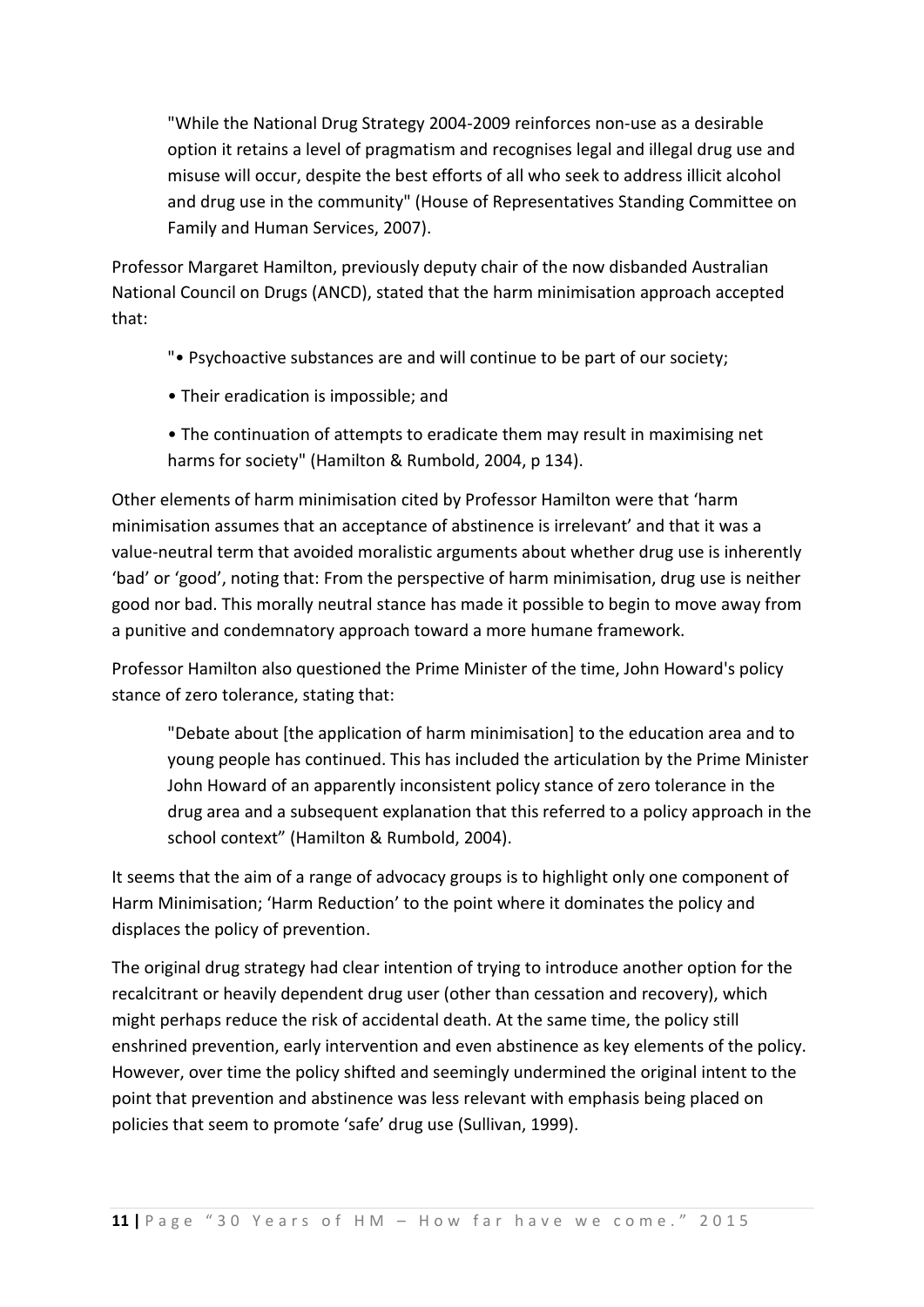The shift in policy from an emphasis on prevention, education and supply and demand reduction is clearly illustrated by the shift in the position of such organisations as ADCA (2013). In 2000 ADCA's stated aim was to focus on prevention and treatment to reduce drug misuse and harm; by 2013 it was to reduce harm irrespective of levels of drug use: "Policy emphasis should shift towards health and human rights, noting that more effective responses to illicit drug problems require a primarily health and social approach. Health and social approaches are more effective, have fewer unintended negative consequences and are more cost-effective" (p6). This was rationalised by stating that the original intent of the harm minimisation approach of the National Drug Strategy was founded on the premise that: "it does not take a position on whether drug use is good or bad, rather it recognises that people will choose to take drugs regardless and focuses on reducing the harm associated with that use"(p2). Not only was this never the intention of the original architects of Australia's drug policy (Sullivan 1999), the 'revision' sends an unambiguous message to our community that drug use is inevitable and that drug use is normal. In fact a Parliamentary Family and Human Services Committee in 2007 confirmed that the original intent was to reduce and control the amount of drug available; encouraging people not to use, to delay use, or to use less of a drug; and to help reduce harm arising from drug use for those who continue to use. Moreover, they were concerned that the term harm minimisation appeared to encourage the maintenance of a drug habit and gave rise to the idea that taking drugs is alright. Instead, a prevention framework for the National Drug Strategy would be better than harm minimisation as it had come to be interpreted and more accurately reflect the community's sense of the best approach to substance abuse. Just as the ADCA had advocated in 2000, they recommended that harm prevention and treatment should be the focus of the National Drug Strategy and should move from a harm minimisation to a harm prevention and treatment approach.

The next section critically examines the evidence concerning the effectiveness of this harm reduction strategy on drug use and the harm to the Australian community. It is only in hindsight that the facts have emerged to enable society to reach a consensus and to implement effective policies in the future.

# **The Evidence on the Impact of Harm Minimisation**

To critically examine the evidence of the impact on the levels and the harm associated with drug use of harm minimisation programs in Australia, which have held sway since the 1980s, there are two avenues for evaluation. Firstly, in the late 1990s there was a decisive shift in drug policy instituted by the Government of John Howard and implemented by the ANCD and it's Chair Major Brian Waters. The move toward a more robust anti-drugs program, known as 'Tough on Drugs', resulted in very significant declines in drug use, particularly heroin that had reached unprecedented levels by the late 1990s (Degenhardt, Randell, Hall, Butler, & Burns, 2009). The evidence shows that the policy change had a dramatic impact on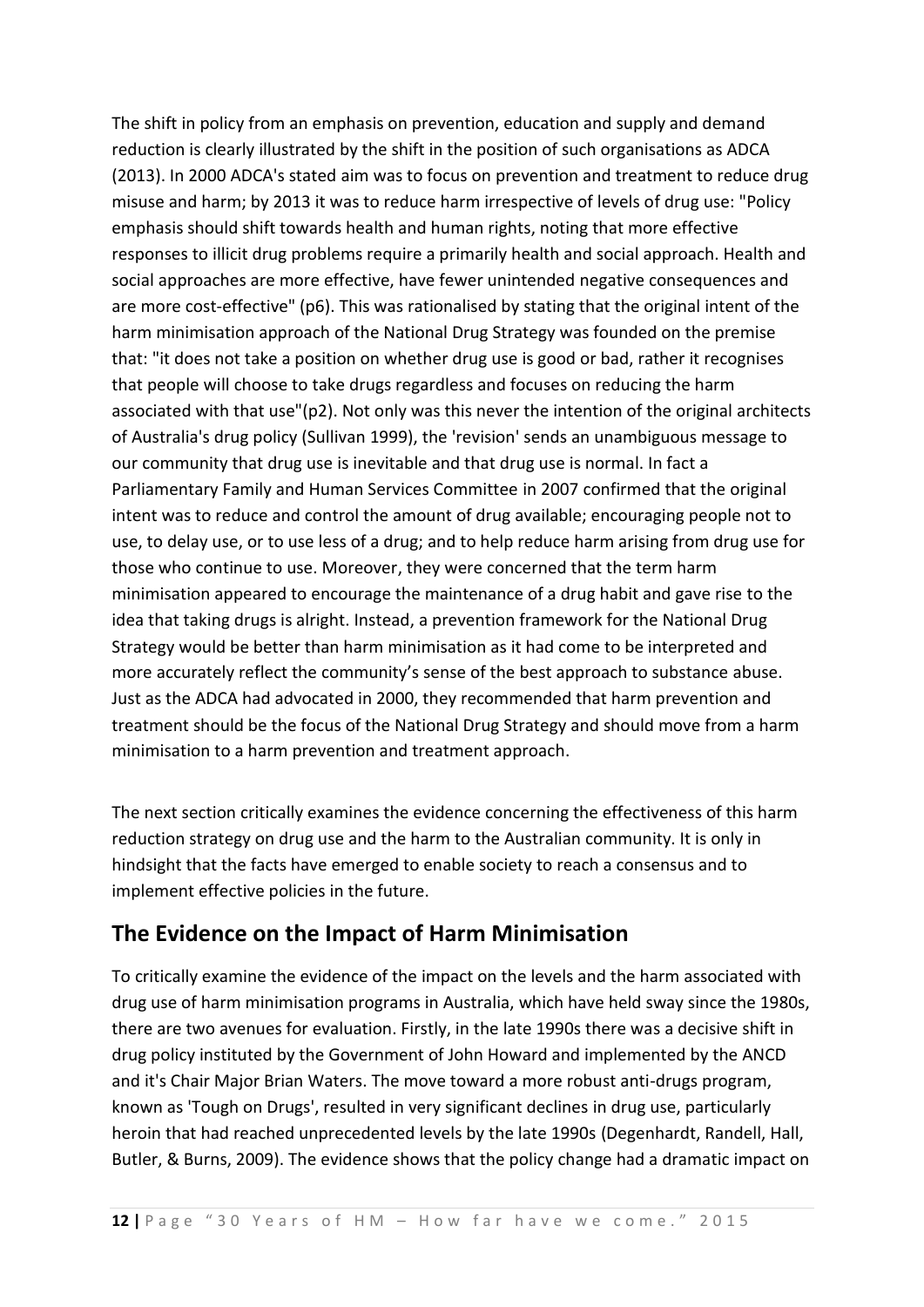drug use for the period immediately following its implementation and that when the policy ended drug use under a renewed emphasis on Harm Minimisation gradually increased.

The second avenue for evaluation is now to examine the emerging evidence directly related to the impact of Harm Minimisation policies, drug use rates and drug-related harm. At the time, that policies implemented under harm minimisation were introduced they had not been evaluated as no studies had been done. They were implemented for ideological reasons and because of the alarm that the rise in HIV cases caused. For example drug use, particularly drug injection was seen as a primary means of transmission of this disease. This mode of transmission has now been shown to be an unproven assumption, but it led to funding of national needle exchange and opiate substitute programs.

The next section examines evidence of the impact of the Howard Government 'Tough on Drugs' policy.

#### **Tough on Drugs**

Australia, implemented a 'Tough on Drugs' program in the late 1990s. During a time when for example, Police turned a blind eye to drug dealing in Cabramatta, the price went down, the selling became open (and many young people went there believing they would not be troubled if they wanted to try the drug for the first time and developed a habit), the use of the drug in Sydney exploded as did the death rate (Degenhardt et al., 2009).

The same thing occurred in varying degrees in other states and cities across Australia. With the coming to power of the Liberal Government in 1998 in Canberra, there was a shift in policy direction from harm minimisation and reduction to harm prevention, albeit under the broader banner of harm minimisation. This policy placed less emphasis on harm reduction and minimisation, that is, the rights of those who want to use illicit drugs, and more on preventing harm to those who were yet to experiment with drugs and the rights of the wider community who did not use illicit drugs. Hence greater emphasis was given to supply reduction and interdiction, demand reduction and prevention, mainly through education and deterrence, diversion programs and treatment with abstinence as the ultimate goal.

At the time, those who advocated for the continuation of harm reduction and minimisation policies fell into two broad and overlapping camps. Those who argued for the rights of drug users to be able to choose to use illicit drugs because they enjoy it (Madden, 2004; Hathaway, 2002), and those who argued that those who use illicit drugs are often the most marginalised groups who are alienated from the mainstream and suffer mental health problems which they medicate using these drugs (Goodfellow, 2004). In both cases they saw the shift to harm prevention, with an emphasis on deterrence and treatment, as an infringement on the civil liberties and persecution of these groups. For Madden (2004) the House of Representatives Standing Committee on Family and Community Affairs report "Road to recovery: Report on the inquiry into substance abuse in Australian communities" (House of Representatives Standing Committee on Family and Community Affairs, 2003)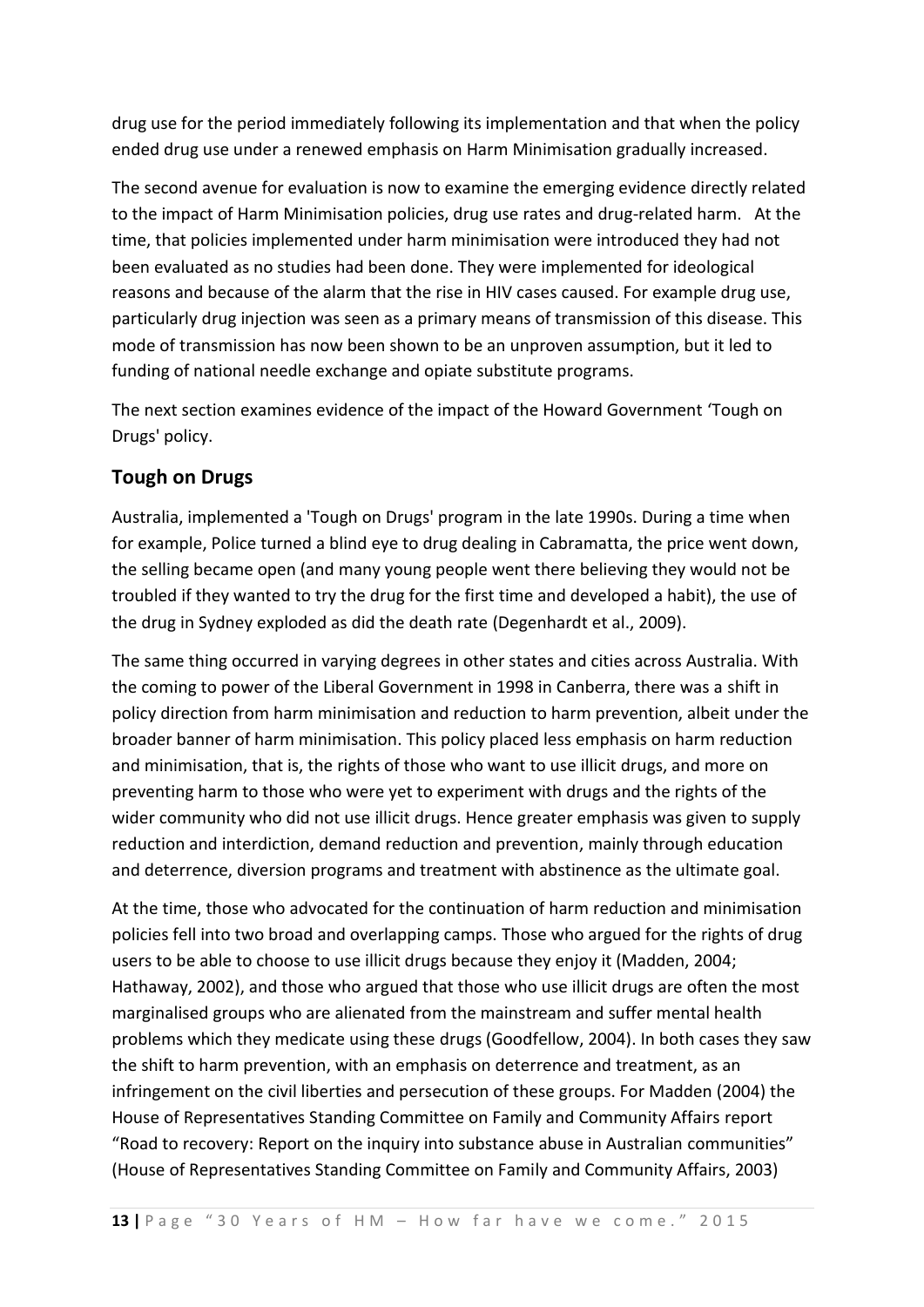spelt out the new, upcoming National Drug Strategy incorporating "harm prevention" to replace the harm minimisation approach. For Madden, harm prevention was seen as a twopronged approach which included: prevention of all illicit drug use in the first place via supply and demand reduction strategies; and the promotion of drug treatment that sees abstinence from all drug use as the ultimate outcome.

Madden (2004) said that it carried the message that people who used illicit drugs had "selfinflicted" problems. Therefore, they do not deserve protection in terms of their health and human rights, do not deserve to be treated with dignity and respect, should at best be viewed as "sick" and as "victims" and should only be given two choices: don't use drugs in the first place or stop using; or, if you can't stop, "go into drug treatment but you must have life-long abstinence as your only goal" (House of Representatives Standing Committee on Family and Community Affairs, 2003).

The latter group viewed drug addicts as victims. They suggested that the reasons why some people may use and ultimately become dependent upon certain drugs are largely social and environmental and that genetic factors often predispose some people to addiction (Goodfellow, 2004). Goodfellow listed some of the risk factors which impact upon young people associated with drug dependence later in life including: depression, suicidal behaviour, exposure to crime, risk of homelessness, extreme economic deprivation, family conflict, low literacy and limited education, social isolation, and a lack of appropriate community education about drug use and harm reduction (Hawkins, Catalano & Miller, 2000).

Advocates of harm reduction suggested that a "zero tolerance" policy and deterrence, which the National Drug Strategy enshrined, tended to neglect the needs of those caught up in addiction. This was especially the case for those with social or psychological problems and could manifest as the persecution of these vulnerable groups. At the same time it had the effect of young people having easier access to addictive drugs and the harms associated with them as these policies tended to increase permissibility, availability and accessibility thus downplaying responsibility to the welfare of the community as a whole. The cry was that the "war on drugs" was not winnable, and so we should abandon the fight (Lang, 2004; Hamilton, 2004; Madden, 2004)

Sullivan (1999) argues that during the 1990s the majority of positions of public influence in the drug policy field were appropriated by proponents of 'harm minimisation'. They had the ability to block, ignore or disregard research or argument that was contrary to their position. Further she argues that those with a particular interest in a field with sociopolitical as well as scientific ramification (such as AIDS and drug use) set up the first specialist research units and research funding favoured institutions that advocated a harm reduction approach (Sullivan, 1999).

The Liberal Government at the time resisted this version of harm minimisation and attempted to implement the more balanced Swedish model. Despite the protests of a few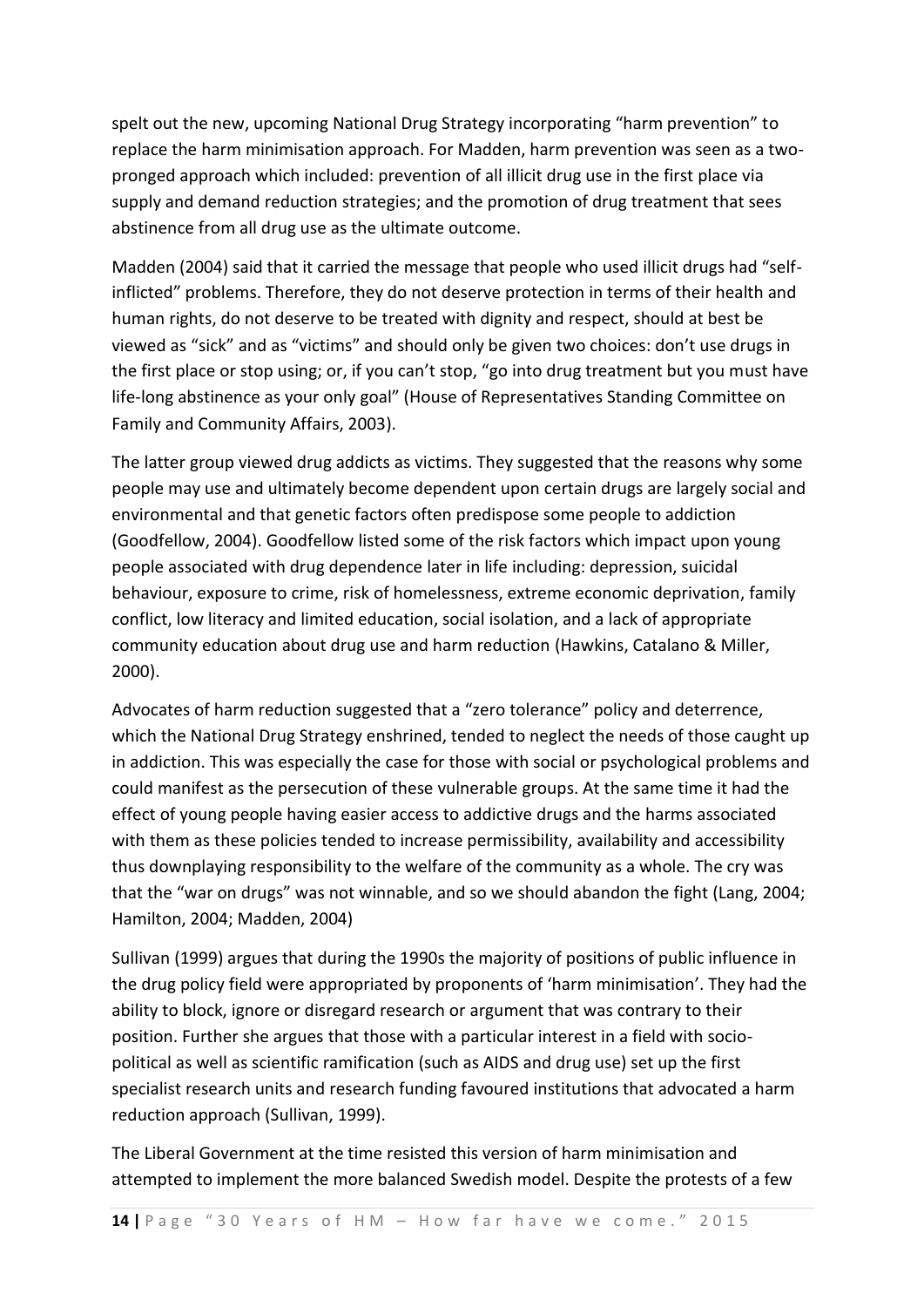pro-drug advocates and the entrenched bureaucracy, increased law enforcement and interdiction, heroin use and overdose deaths declined dramatically (Sullivan, 1999).

Contrary to the suggestion that the "war on drugs" was not reducing drug use, the welldocumented decline in the numbers using drugs and dying of overdose indicated that the reduction in supply and increased legal penalties seemed to result in a reduction in demand. It seemed that for policies to be effective they needed to be part of a broad-based and coherent policy on preventing harm from drug use. Just as a reduction in harm was associated with a reduction in supply, there also seemed to be benefits arising from abstinence-based treatments for those who wanted it (Sullivan 1999). The evidence was convincing that there was an overall reduction of heroin, an increase in price and reduction in purity and consequently in drug use and related harm, particularly of intravenous heroin use.

The death rate from overdose of opiates among persons aged 15-54 years increased from 36.6 deaths per million persons in 1988 to 101.9 in 1999 before falling rapidly again to 34.6 deaths per million persons in 2001. It subsequently declined to 31.3 deaths per million persons in 2004 (AIHW, 2008). Australia also had very well-funded and widely available harm reduction programs including Needle and Syringe (NSP) and Opiate Substitute Treatment (OST) Programs and yet despite these, HIV incidence continued to increase in the years preceding the 'Tough on Drugs' strategy, suggesting that harm reduction interventions that target it had little relevance. The pattern of HCV incidence in Australia shows a consistently increasing rate of HCV infections to a peak of 14,000 new HCV seroconversions in 1999. In other words despite the implementation of harm reduction strategies in Australia HCV rates increased. Surveys of IDUs using NSPs also found that HCV incidence declined in 2001 and 2002, followed by a plateau in 2004 and 2005. This decline coincides with the overall reduction in drug use following implementation of strongly enforced supply and demand strategies of the Australian 'Tough on Drugs' years (Degenhardt et al., 2009; Crofts, Aiken, & Kaldor, 1999).

However, in the face of these irrefutable reductions in drug use during this period, especially heroin supply and heroin-related deaths, the advocates for harm reduction suggested that other factors were responsible. They claimed that the 'heroin drought' was more related to a decline in opium production in South-east Asia and not the effect of the Howard Government policies. This has been shown to be "the least plausible explanation" as it did not explain why supply was not affected in other countries with no reduction in other drug use. Moreover, subsequent research has found it was domestic policy and not changes in drug production that was responsible for the changes that made such a difference to reducing the harm caused by drug use (Degenhardt et al., 2009).

The paper by Degenhardt and colleagues (2009) evaluated the competing explanations for the heroin shortage that occurred in Australia during 2001 with an abrupt onset at the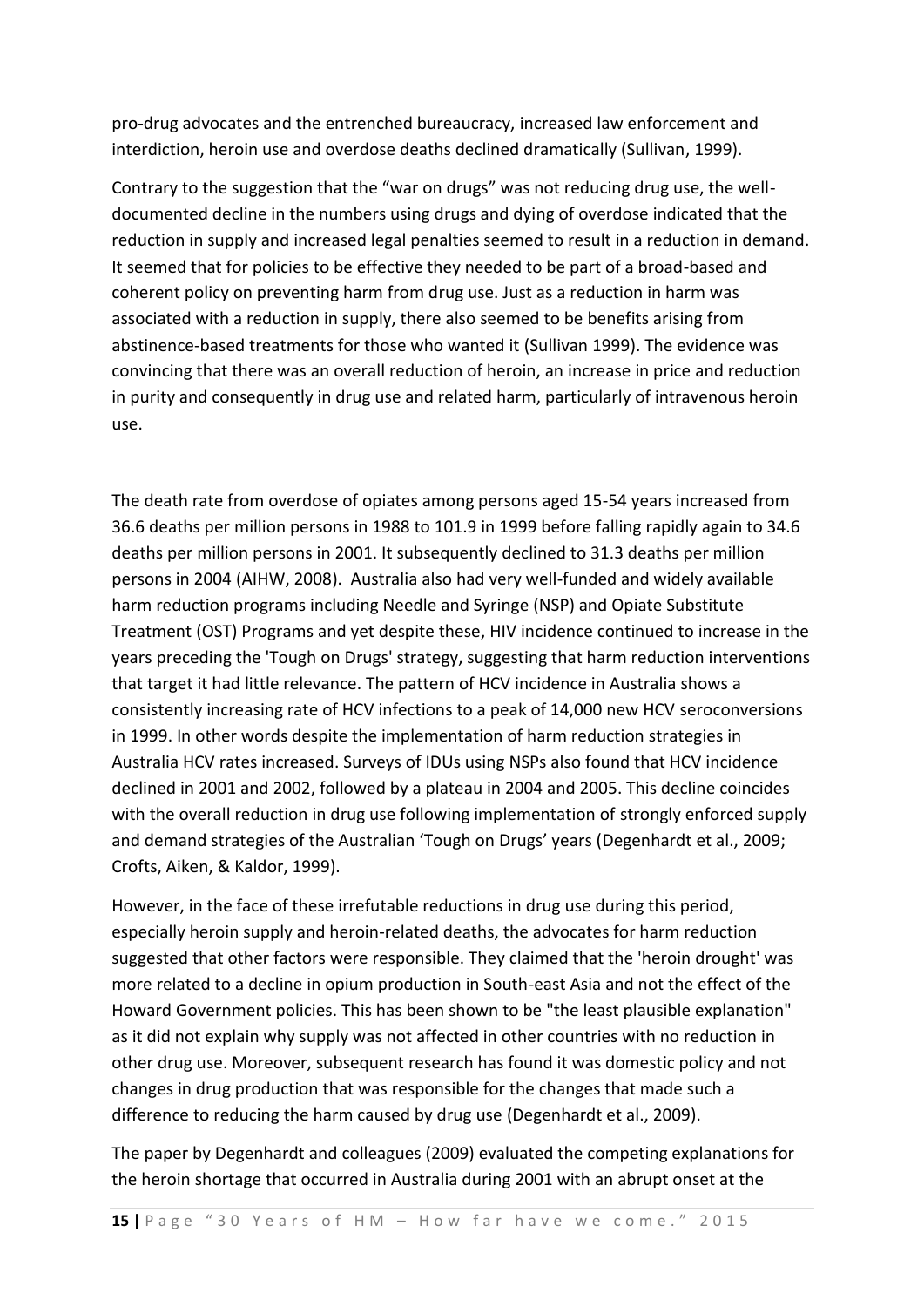beginning of 2001. They made a number of important findings that bear on the question of the efficacy of a harm prevention policy as opposed to a harm reduction and minimisation policy. Firstly, they found that there was a surge in the heroin supply and drug-related problems in the late 1990s with the establishment of large-scale importation networks by high-level suppliers from Asia. With this came an increase in the availability of heroin, increasingly visible street-based drug transactions, increased purity and decreased the price of heroin around the country. They concluded that this was due to a decline in drug law enforcement. In turn, this decline was due to a belief that enforcement of drug laws would simply move the drug dealers to new areas and cause addicts to use where there was less access to health services resulting in more overdose deaths. The policy was in practice a quasi-decriminalisation of drug supply and use and for some advocates of harm reduction this was a deliberate and welcomed turn of events (Degenhardt, et al., 2009).

Secondly, it was discovered that there was a rapid decline in heroin availability in Australia from early 2001 that they believed was supply driven not demand driven. Thirdly there was no reduction in heroin use in countries that were supplied by the same syndicates in Asian at the same time that supply dropped dramatically in Australia. Surveys of countries, including Vancouver in Canada or Hong Kong and China, which did not adopt Australia's 'tough on drugs' policy showed that there was no reduction in supply during this period.

Fourthly, they found an alarming increase in drug-related death and harm associated with this surge in drug use and supply. As a result the Government as part of the National Illicit Drugs Strategy (Tough on Drugs) increased funding for the Australian Federal Police and Australian Customs resulting in seizures and arrests, which disrupted networks bringing in large shipments and increasing the risks and deterring suppliers.

Since then there has been a return to policies that focus on harm reduction rather than prevention. Increased drug use has seen a steady increase in morbidity and overdose deaths. In 2011 overdose deaths, had risen to over 715 from some 320 in 2004 (Degenhardt, et al., 2009). What is more alarming is that methamphetamine use has rapidly increased. Again this is driven by supply as efforts to deter drug supply and enforcement of drug laws has faltered. As an educational policy, "harm minimization" is defined as teaching safe use of drugs and abstinence is not seriously addressed. Students were taught that alcohol and cigarettes are more dangerous than cannabis (Hume Health Victoria, 2007). In fact, the worst health effects develop after a few years of heavy use of cannabis, compared with a 20-40 years delay for alcohol and tobacco, respectively. Further, the immediate and longterm effects of cannabis on motivation and mental stability are far worse (Sullivan, 1999).

Sullivan suggests they learned that apart from the social harm due to its illegality, the only serious side-effect of heroin was constipation. This is an erroneous and dangerous contention as a person using heroin is 12 times more likely to die prematurely than a person of the same age who is not. Drug use was portrayed as normal. Sullivan says an example was the material prepared for NSW schools encouraged children to make their choices from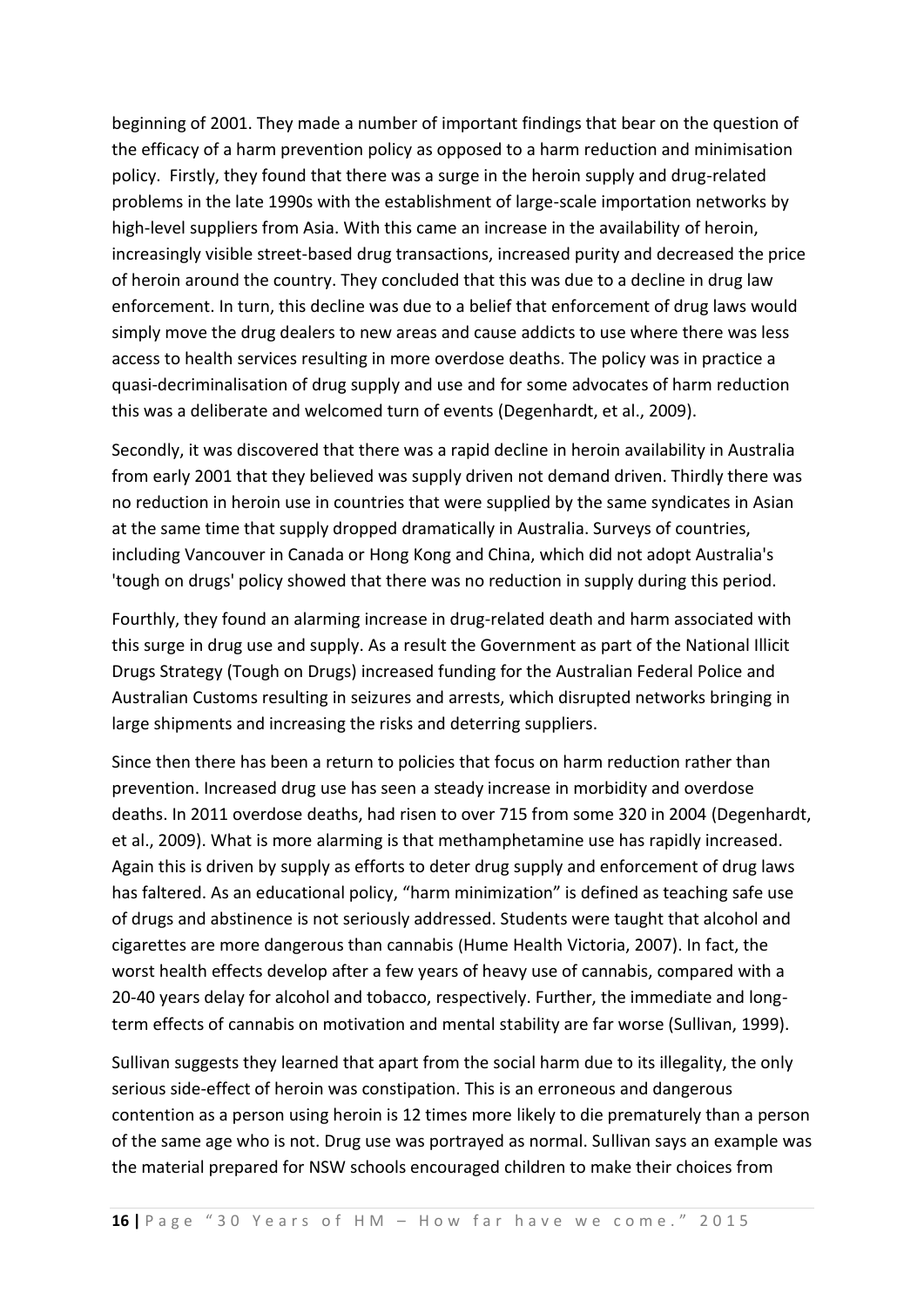various levels of use of drugs, despite the fact that these drugs were illegal. It seemed that teachers reluctantly admitted that there was a choice not to use drugs albeit an eccentric choice. This was part of an unrelenting campaign to normalise drug use; to promote the idea that drug use is a private matter that causes no harm and that drugs can be used safely if those taking them are adequately educated and drug constituents are known (Sullivan, 1999).

The evidence is indisputable. The era of "Tough on Drugs" directly impacted on the harm caused by drug use on both drug users and the wider community by reducing supply and demand and therefore rates of drug use (Degenhardt, et al., 2009). This period is in marked contrast to the periods both before and after "Tough on Drugs" which was dominated by harm reductions policies.

The argument for a harm reduction approach was that drug use would not increase if the focus shifted from supply and demand reduction and prevention, blood-borne virus transmission would be curtailed and overall harm to those who could not or would not stop using and injecting drugs. The main strategies to achieve these goals was the wide spread availability of free, sterile syringes and needles and prescribed opiate substitute medication the claim was that this policy was based on solid evidence.

The next section looks closely at the evidence of the impact of Harm Reduction policies on these areas where it was claimed would reduce harm, even if it did not reduce rates of drug use and injecting. It analyses the impact of harm reduction policies on families and rates of HIV and HCV transmission. The paper then examines the major strategies of harm reduction policies: needle exchange and opiate substitution treatment and their effectiveness in reducing harm and improving the well-being of drug users.

## **The Impact of Harm Minimisation Policies**

Since the early 1980s there has gradually developed an uncritical acceptance among health authorities that the introduction and funding of harm reduction (HR) measures among intravenous drug users (IDUs) is an important strategy to prevent the transmission of bloodborne viruses that took precedence over reducing drug use. Not just within this community but to prevent transmission within the wider community with whom they may interact. The main cause for concern was the threatened transmission of HIV and HCV among IDUs through unsafe injecting practices, mainly sharing of needles and injecting equipment (McKeganey, 2007).

Australia's harm-minimization policy features free methadone maintenance for heroin addicts and an extensive free needle distribution programme. In Sweden second component of harm minimisation is treatment and rehabilitation. Sullivan (1999) suggests that they have had no place in Australian "harm minimisation" policy, as methadone is the only treatment option available, and these clinics make no serious attempt at treatment. The number receiving methadone trebled between 1987 and 1998, rising from 5,000 to 15,000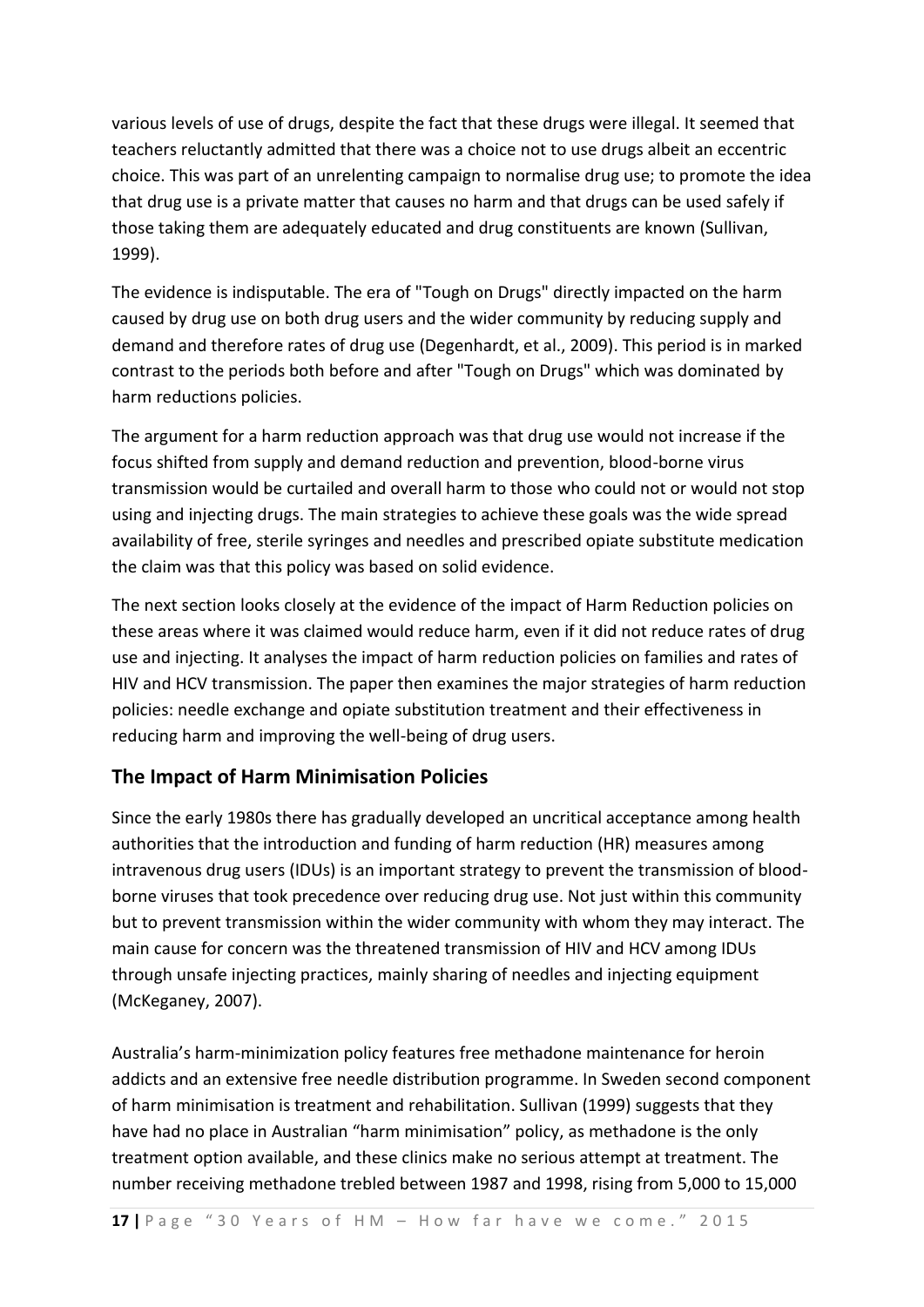and then trebled again with some 46,000 dependent on opiate substitutes by 2010. Contrary to the prevailing hypothesis, free methadone has not reduced opioid deaths or criminality (Mattick, Breen, Kimber, & Davoli, 2009). As was the case in Sweden, clients often continue to inject heroin with reduced frequency, are poly-drug users and engage in trafficking, they often continue with unsafe injecting practices and they tend to remain dependent for many more years than someone who never started opiate substitution treatment (Bell, Ward, Mattick, Hay, Chan, & Hall, 1996; Sullivan, 1999; Reece, 2007; McKeganey, 2007).

To critically consider the success of these harm reduction policies, this paper examines two major areas of concern to the community: the impact of harm minimisation policies on the family and incidence and prevalence of HIV and HCV.

## **The Impact of Drug Policy on Families**

The evidence indicates that drug use is associated with a breakdown in functioning of individuals and that this in turn impacts on the welfare of their families including childhood and adolescent development, and child well-being and protection. There is a documented relationship between parents who use illicit drugs and child well-being Australia and elsewhere and a need for protective services to intervene (Dawe, Frye, Best, Moss, Atkinson, Evans, Lynch and Harnet, 2007; Laslett et al. 2010; NSW Ombudsman, 2009; Ritter & Chalmers, 2009; McKeganey, 2007). In a prospective study of 7103 parents, Chaffin, Kelleher and Hollenberg (1996) found that substance abuse disorders appeared to be the most common and powerful factor associated with physical abuse and neglect in these drug using parents. The study concluded that the most significant predictor in the prediction of child maltreatment was the presence of a substance-use disorder with parent demographic and social variables playing only a limited role.

Many parents experiencing mental health issues, intellectual disability or substance abuse were identified as providing inadequate parenting to their children (McKeganey, 2007). Studies by Aionsworth (2004) and Jeffreys, Hirte, Rogers and Wilson (2008) suggest that up to 80% of child notifications involve concerns about parenting being affected by substance misuse, and that parental drug use was linked to 70% of case where children entered alternative care (Battams & Roche, 2011).

The numbers of children adversely affected by parental drug use are reflected in the number of children exposed to drug use: more than 40,000 children aged 12 years and under (or about 2.3%) live in a house where an adult uses cannabis daily and 14,000 children aged 12 and under (0.8%) live in a household with an adult using methamphetamines at least monthly and reports doing so in their presence (Battams & Roche, 2011). According to the Australian National Council on Drugs report by Dawe et al., 2007, elevated levels of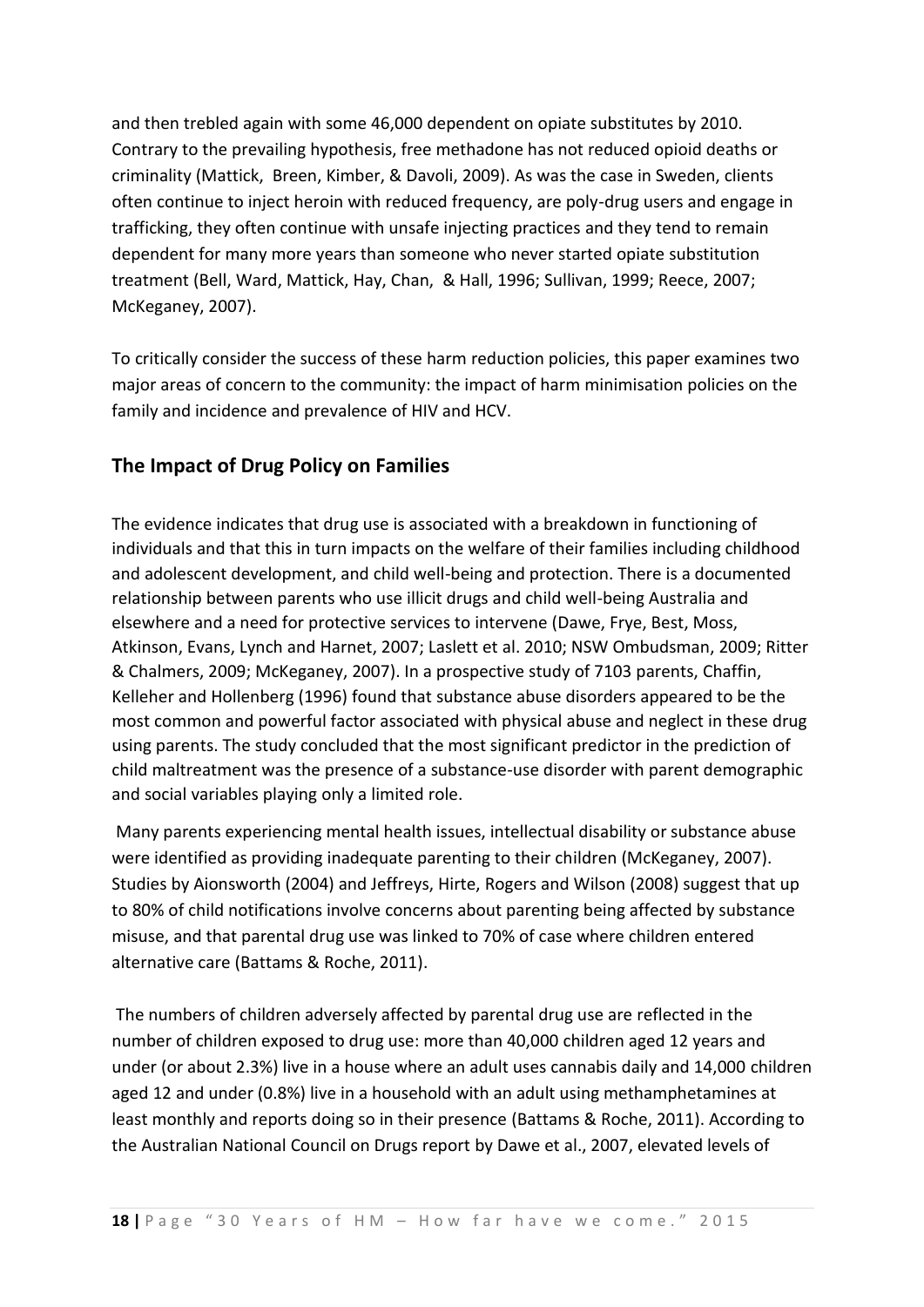substance use are also linked to other risk factors such as exposure to violence, mental health issues and criminality.

In December 1990, Australia ratified the United Nations Convention on the Rights of the Child. The Convention purports to reflect Australia's collective view of the importance of children within the community. The Convention on the Rights of the Child spells out the basic human rights that children everywhere, without discrimination, have the right: to survival, to develop to the fullest, to protection from harmful influences, abuse and exploitation and to participate fully in family, cultural and social life (United Nations, 1959; United Nations, 1989).

The effect of parental illicit drug use on children has implications for Australia's commitment to the Convention on the Rights of the Child. The growing incidence of drug use within the Australian community necessitates the introduction of policies and strategies to address the issue of parental illicit drug use in accordance with the Convention on the Rights of the Child. However, due to the pervasive influence of harm minimisation policies child protection services and the Children's Courts seldom recognise parental substance abuse as a protective concern. Courts often refuse to acknowledge that parental substance abuse poses a significant risk to children (Patton, 2003). Patton urges that policies and strategies need to be implemented at a federal, state and local government level in relation to the rights of children affected by parental drug use. Article 33 requires states to take all appropriate measures, including legislative, administrative, social and educational measures, to protect children from the illicit use of narcotic drugs and psychotropic substances (United Nations, 1959; United Nations, 1989).

It has been estimated that 33% of parents involved in substantiated cases of child abuse or neglect are affected by illicit substance use (compared with 31% with alcohol abuse). Moreover, 30% of abused or neglected children go on to maltreat children in some way when they are adults (Higgins, 2008; Dawe et al., 2007). They concluded that children living with a substance-abusing parent are at considerable risk for poor health and behaviour outcomes that it is substantially larger when both parents have substance abuse problems. Moreover, governments needed to recognise that the effects of parental drug use increase the likelihood of children using substances themselves (Prom-Wormley, et al., 2014; McKeganey, 2007).

Appropriate measures need to be taken to protect children from the effects of parental illicit drug use, thus breaking the cycle of drug use in Australia's community. Children affected by parental illicit drug use have much in common with other minority groups of children in the community, particularly children living with parents with an intellectual disability or parents experiencing mental health issues. A Parliamentary Committee report on illicit drugs noted that: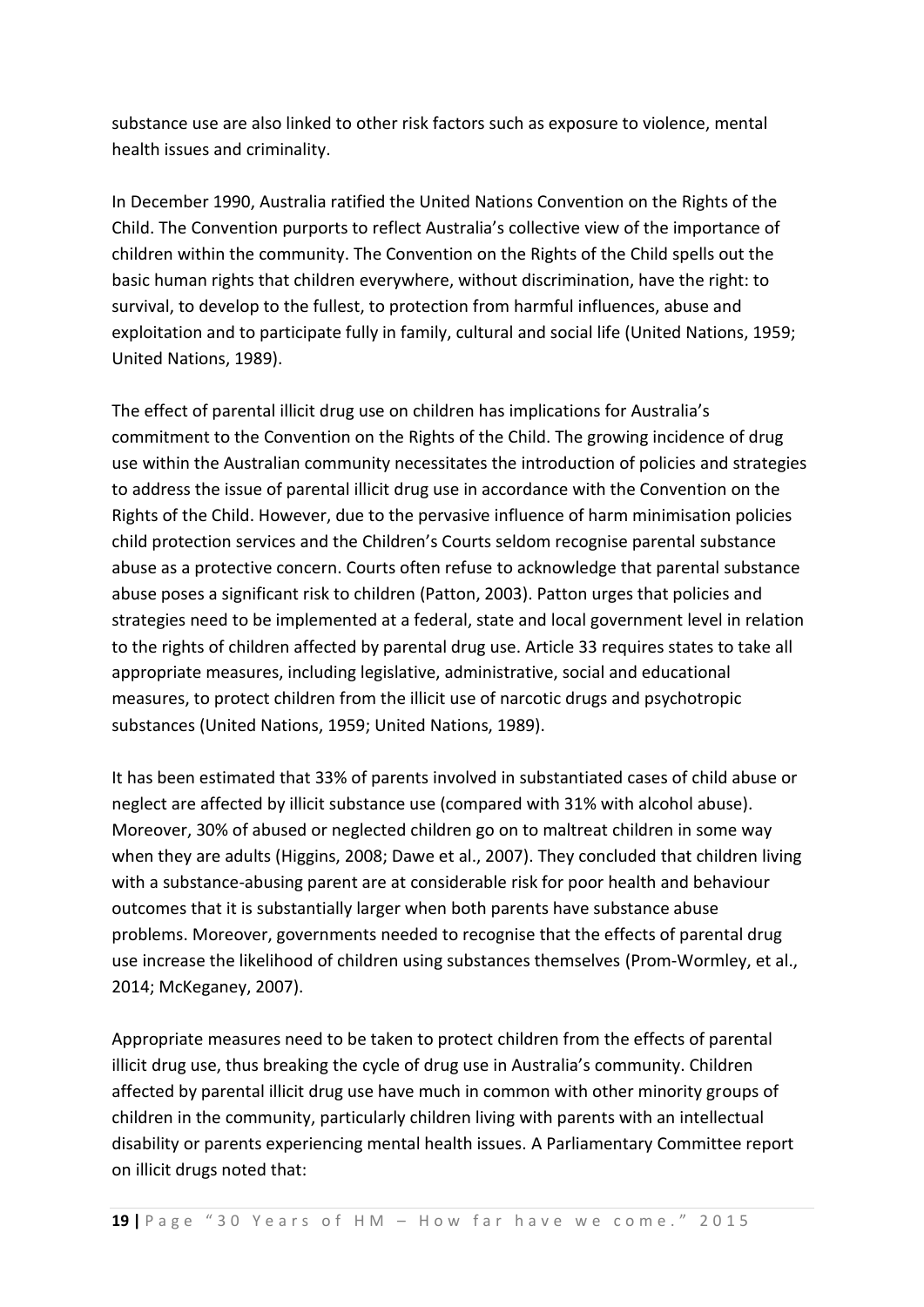"31.1 per cent of recent users of methamphetamines and 64.9 per cent of recent heroin users reported high or very high levels of psychological distress, as against 9.9 per cent of the general population" (www.aph.gov.au-house-committee-fhsillicitdrugs).

Moreover, there has been a significant expansion of the number of children in out-of-home care (steadily increasing from about 14,000 in 1996 to more than 25,000 in 2006). The significant involvement of parental drug use in the child protection caseload would suggest that many of these children have been temporarily removed from a family member using illicit drugs. Patton contends that there seems to be more active protection of children by the court system when either parent has an intellectual or psychiatric disability as opposed to substance abuse issues (Patton, 2003).

The impact of drug use can impact on children either indirectly with many parents being among the prison population with as many as 59% having a history of injecting illicit drugs in 2004. And more directly among juvenile detainees as in 2003-04 88% had used an illicit substance within six months prior to their arrest (Australian Institute of Health and Welfare, 2007).

As well as reducing overall harm to users and their families, the other major objective of harm reduction policy was to reduce transmission of blood borne viruses (BBVs) among injecting drug users (IDUs). The next section examines the evidence for how well this objective was realised

#### **HIV and HCV Infection among Drug Users**

The primary aim of drug harm reduction/minimisation programs was to curtail the spread of blood borne viruses (BBVs), especially among the MSM (men who have sex with men) community. The main harm minimisation strategies implemented were the provision of sterile needles and syringes, often in exchange for used items, the provision of long-acting and supervised substitute opiates (methadone and buprenorphine). Supervised injecting facilities included medical support in case of overdose, provision of information on safer injecting techniques and other risky behaviour and information about treatment options. Needle exchange and opiate substitution programs were introduced on the basis that they made some sense, particularly in the face of concerns that HIV would become a pandemic and spread to the wider community. When these programs were introduced, there was no evidence to support them or to indicate that they may cause more harm than good. More so, as these strategies did not necessarily seek to reduce frequency or duration of injecting drugs but to minimise harm among those who continued to practice these risky behaviours (Colquhoun & Christian, 2014; McKeganey, 2007).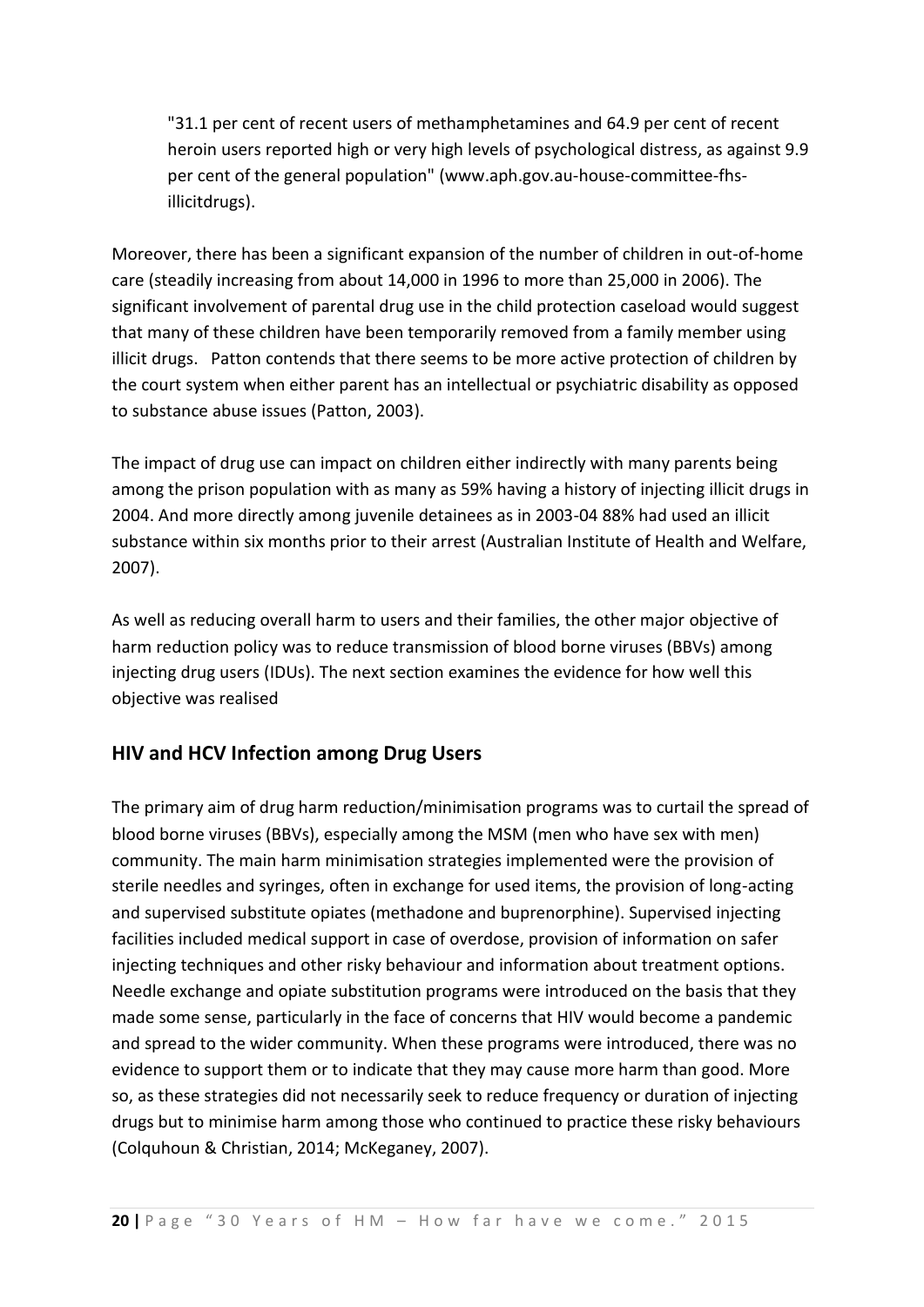Countries and regions vary in fundamental ways in terms of the origins of blood-borne viral diseases, the pre-existing prevalence before introduction of HR policies, lifestyle and cultural factors and attitudes toward drug use and risky sexual behaviour that may foster or impede transmission rates. These differences highlight the need to make a clear distinction between the transmissions of HIV as opposed to HCV. Because they are both blood-borne viral diseases the assumptions often made are that they are similar in the way they are transmitted and that similar policies or strategies will have the same impact on infection rates. In Australia, there was an estimated 20,171 people were living with HIV and 211,000 with chronic HCV at the end of 2009. It is well understood that in Western countries HIV is predominantly transmitted through unprotected anal intercourse, often in the presence of other sexually transmitted diseases (STDs). Moreover, the evidence indicates that transmission by needle sharing is minimal with an estimated transmission rate of 3-4% (Fleming & Wasserheit, 1999).

On the other hand, it is well established that HCV is transmitted largely as a result of risky injecting practices among IDUs and the use of contaminated blood during medical procedures. Transfusion of blood products had been a leading cause of transmission of HCV. However, due to improved screening, transmission through transfusions has decreased in most developed countries. It has meant that some countries had a high underlying prevalence rate. The evidence indicates that sexual transmission of HCV is rare but for some reason is higher among those with high-risk sexual activity. Further to this, an IDU sharing an unclean needle used by another user of unknown infection status is at between 150 and 800 times higher risk of infection with hepatitis C than HIV. The likelihood of HIV infection after being injected by a needle from a HIV positive person was estimated to be 0.3% or one in 316 occasions compared to the risk of contracting hepatitis C (up to 7%) and hepatitis B (23% to 37%). Unlike HIV, HCV is found in high concentrations in filters, spoons, and rinsing liquids that may be used when injecting drugs. The probability of becoming infected with HIV compared with hepatitis C or hepatitis B is very much lower as HIV is a fragile virus. Once outside the body, especially when exposed to unfavourable environmental conditions it does not survive for long (Resnick, Vere, Salahuddin, Tondreau & Marham, 1986; Hamilton, 1994; Thompson, Boughton & Dore, 2003; Sy & Jamal, 2006).

While some studies indicate that risky behaviour of people attending NSPs decreased or at least did not increase, no studies have found convincing evidence that as a consequence transmission rates of HIV have been impacted (Palmateer, Kimber, Hickman, Hutchinson, Rhodes & Goldberg, 2009; McKeganey, 2007). Studies suggest that injection risk-taking and HIV transmission are not necessarily related. For example, in jurisdictions of the United States where free needles are not available and drug laws were strictly enforced, a higher prevalence of HIV infection was observed despite lower risk taking behaviour. In cities in Canada with the highest concentration of needle exchange programs, studies found higher rates of HIV than among those not attending needle exchanges and hence sharing needles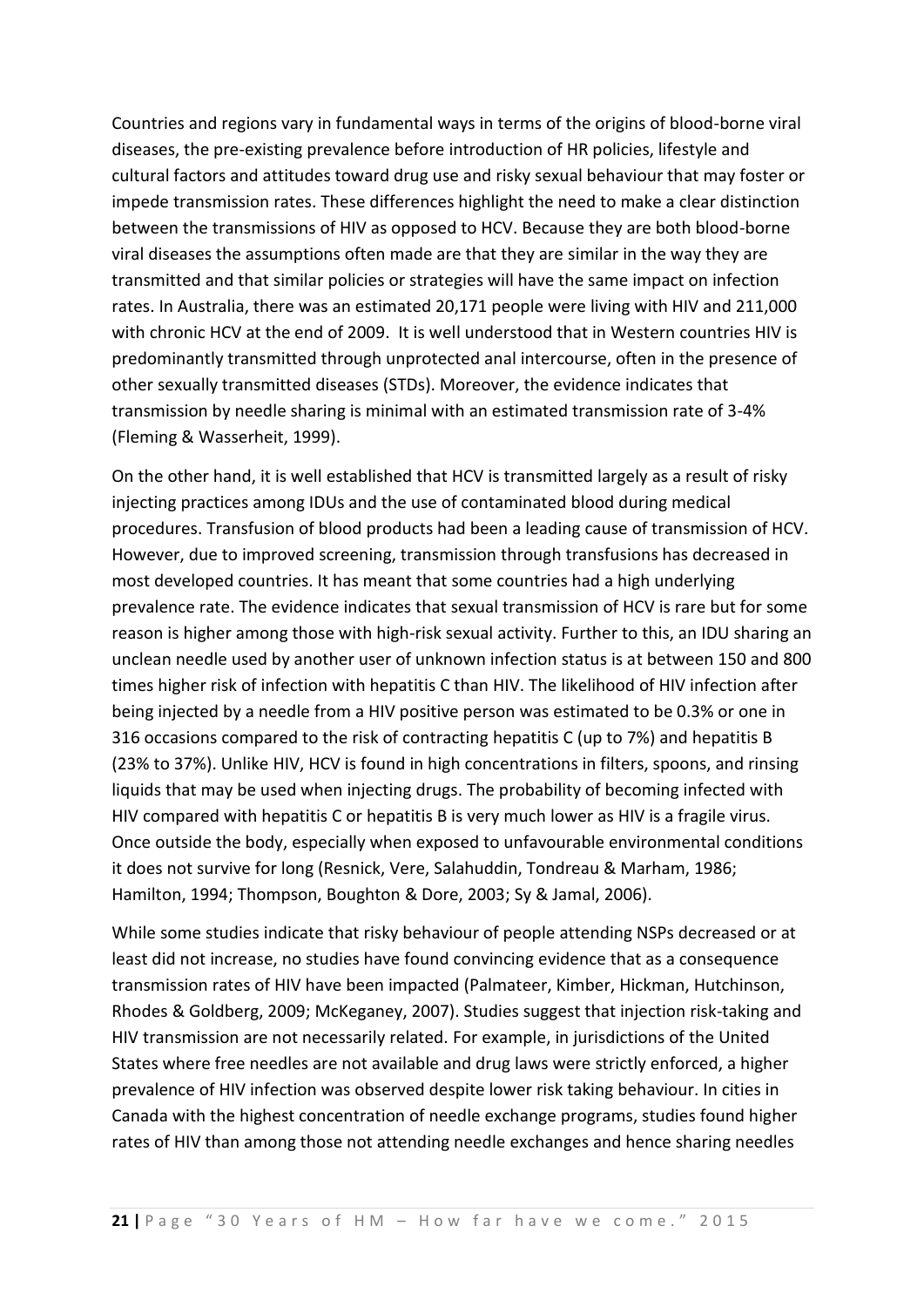more frequently. The evidence is that other factors other than access to free needles and syringes drive HIV transmission (Dolan, MacDonald, Silins & Topp, 2005).

This position is often tied in with whether the society believes that drug injecting is a legal or health issue, therefore, with how drug users and suppliers should be treated and the extent of any responsibility toward partners or the community. Often these policies are implemented without clear evidence of effectiveness and in defiance of public opinion (Colquhoun & Christian, 2014).

#### **HIV: Prevalence, Patterns and Rates of Transmission**

Of the 22.5 million people infected with HIV prevalence and rates of infection varies from one country to another, and from one population centre to another within countries.

In Australia, Western Europe and North America most of the HIV infections are transmitted between MSM with an estimated 20,171 people living with HIV at the end of 2009. However, the distribution within the population varies considerably and reflects the most common modes of transmission of the disease. In Australia, only 3% of those diagnosed with AIDS in 1991 were among women. Sexual contact between men has resulted in AIDS infection in 90% of reported cases. Another 4% was among homosexual men who also injected drugs, particularly related to the increase in the injecting of methamphetamines among this group (Perry, Halkitis, Parsons and Stirratt, 2001). Only 2% occurred among men and women who injected drugs and a further 4.2% were medically acquired, which was similar to the pattern of transmission in Northern Europe and the West Coast of America (Giles, Edmiston & Fisken, 2000; Kaldor & Rubin, 1994). Rates of HIV among heterosexual men ranged between 0.7 to 1.5% whereas for homosexual and bisexual men the rate ranged between 13 and 20.6%. In the period 1987–94 it was reported that there was a decline in needle sharing, however the was limited change:

"in rates of condom use with casual sexual partners, suggesting that IDUs have come to perceive themselves as being at risk of viral transmission from injecting rather than from sex" (Feachem, 1995). As early as 1995 it was recognised that "male IDUs in Australia mainly became infected through homosexual sex" (Feachem, 1995).

It seems that injecting drug use was not a significant vector, if it was at all for HIV transmission especially when the rate among heterosexual men and women could be almost entirely accounted for by unsafe heterosexual contact. This conclusion seems more likely than sharing needles as HIV transmission among women often entails sex work in circumstances where unsafe sex is practiced (Feachem, 1995).

In Australia, the incidence of HIV among IV drug users is low. However, it is much higher among homosexual men who also inject drugs and who have other STDs and practice unsafe sex, which further confounds the actual means of transmission even though there is a much higher chance of acquiring the disease from someone who is infected if blood is the vector (Kaldor & Rubin, 1994; Wodak & Van Beek, 1994). Research surveys show that sharing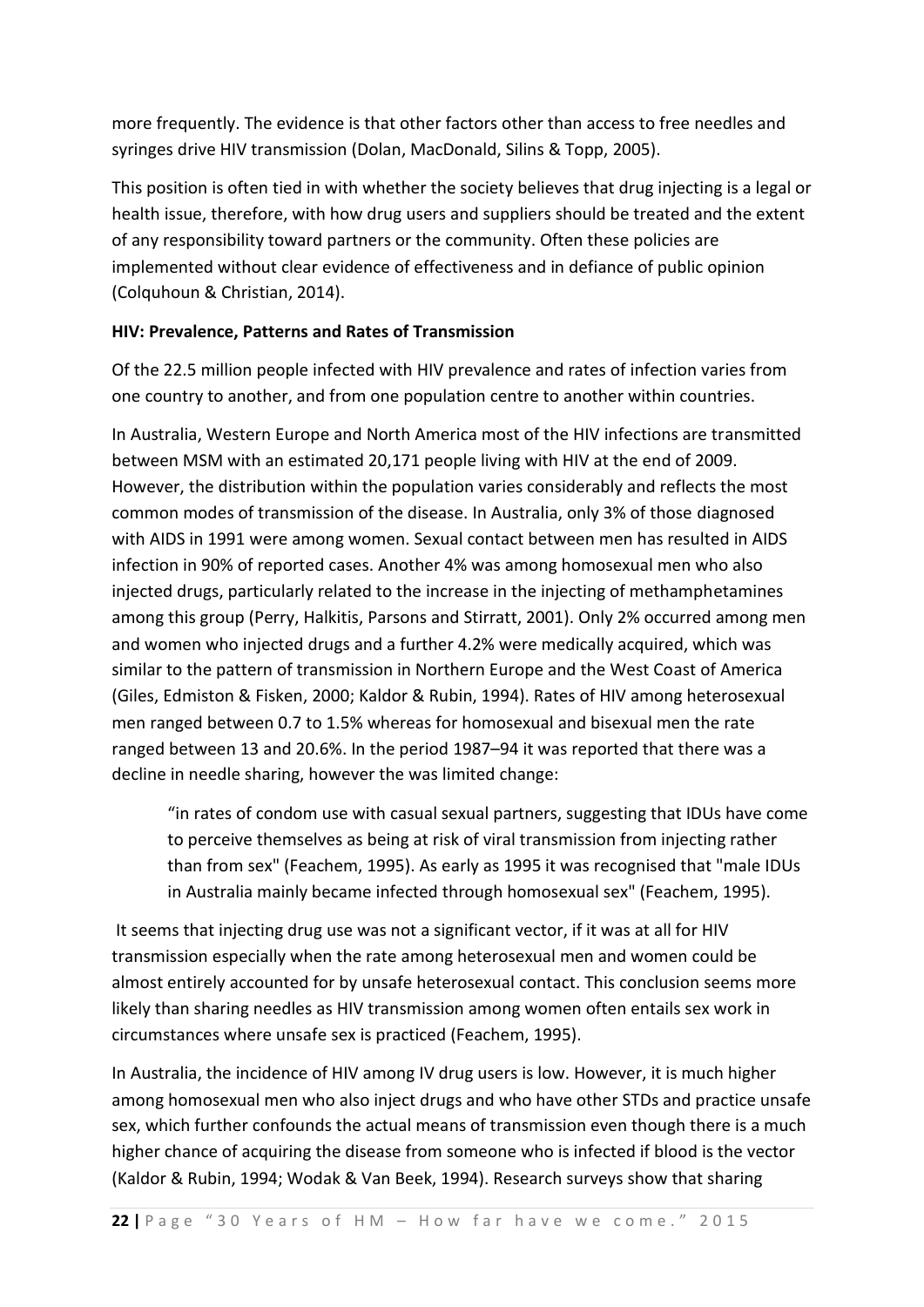needles among UDIs does not significantly affect transmissions rates for HIV, which was estimated at 1.2%, as the figures for IDU men were 22.5% of MSM (men who have sex with men) and 0.7% for heterosexual men with an estimated sharing rate of 31% (Wodak & Van Beek, 1994). This seems to confound the relationship between needle sharing and MSM and suggest that unsafe anal sex was the major factor in transmission and being an IDU was coincidental (Colquhoun & Christian, 2014).

Again the incidence varies considerably both in terms of percentage of the population infected from one country to another. The prevalence of HIV infection among injecting drug users attending drug treatment agencies was 2.3% in London and 0.5% elsewhere in England, 2% of IV drug users in Australia compared to 40% in some areas of the USA where methamphetamine injecting among MSM is high. It does not mean that HIV was transmitted through needle sharing. Rather, that rates of unsafe sex were higher, possibly fueled by drug use and a lack of concern for consequences (McKeganey, 2007; Perry, Halkitis, Parsons & Stirratt 2001; Lowndes, et al., 2003; Kaldor & Rubin, 1994; Wodak & Van Beek, 1994).

Even within countries there is significant variation in HIV prevalence. Use or non-use of condoms, among non-drug users or drug users, seems to be the dominant preventative factor (McKeganey, 2007; van den Hoek, et al., 2001; Weller Davis-Beaty, 2002; Perry, Halkitis, Parsons & Stirratt, 2001).

Recently in Australia the incidence of new HIV infections has been rising. Authorities have been alarmed by this trend and have publically advocated for greater efforts at prevention. It is clear from all the various experts that prevention relates to changes in sexual practises among MSM. Among cases of newly diagnosed HIV infection, the proportion that acquired the infection in the 12 months prior to diagnosis gradually increased from 26% in 2007 to 32% in 2012. New surveillance reports for sexually transmissible and blood-borne infections in Australia in 2013 indicated that the incidence of HIV increased by 10% from the year before, from 1137 in 2011 to 1253 in 2012 (The Kirby Institute, 2013; Colquhoun & Christian, 2014).

In response HIV prevention strategies, which aim to reduce the incidence by 50% by 2015, comprised increasing access to rapid HIV testing and antiretroviral therapy, introducing new prevention strategies such as pre-exposure prophylaxis and increasing funding for ongoing surveillance (The Kirby Institute, 2013; Lord, 2013).

The experts tend to agree that transmission rates were determined by factors such as condom use, the number of sexual partners those at risk are having and how transmissible HIV is. Surveys show that attitudes toward condom use with casual partners put upward pressure on HIV transmission and were the major factor in new cases (The Kirby Institute, 2013; Lord, 2013).

Not one commentator mentioned the value of needle and syringe programs (NSPs) or of methadone (OST) in having any significant impact on transmission rates. Clearly needle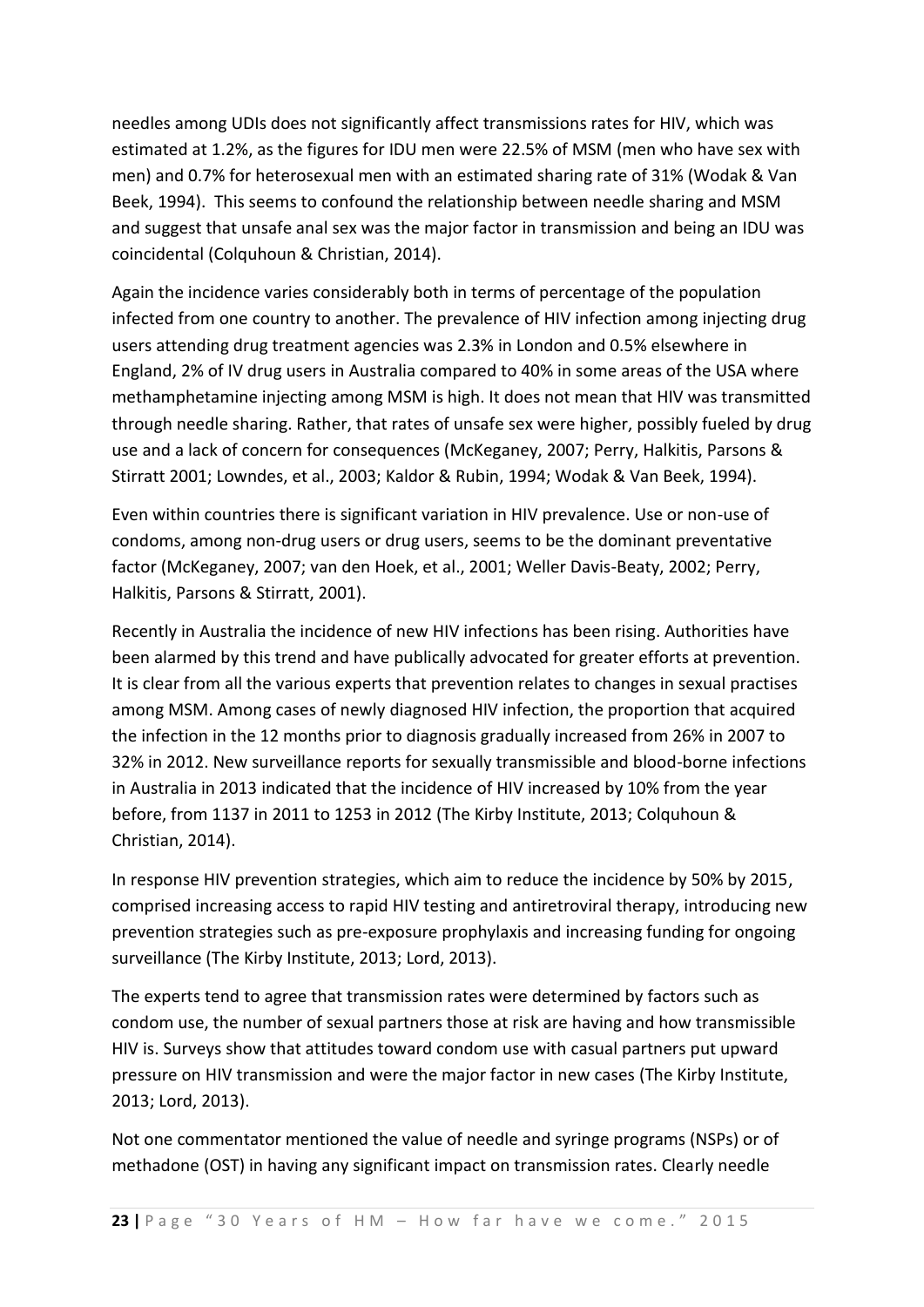exchange and methadone are thought to have had negligible or no impact on HIV transmission. It seems that four decades of widespread needle distribution and methadone dosing was related to an increase in HIV if, in fact, there was any relationship at all. Of some importance, commentators failed to mention the link to STDs and HIV. Strong evidence indicates that both ulcerative and non-ulcerative STDs promote HIV transmission by augmenting HIV infectiousness and HIV susceptibility via a variety of biological mechanisms. Moreover, receptive partners with STDs may be at greater risk of HIV infection. Therefore, the need is to implement prevention strategies for these diseases and to educate receptive partners about the increased risk (Colquhoun & Christian, 2014; Fleming & Wasserheit, 1999).

#### **HCV: Prevalence, Patterns and Rates of Transmission**

In 1999, the WHO estimated a worldwide prevalence of HCV of about 3% with the virus affecting 170 million people worldwide. In Europe, the general prevalence of HCV is about 1% but varies among the different countries. In Australia to the end of 2005, over 225,000 diagnoses of hepatitis C virus (HCV) with an estimated prevalence in Australia has been recently reported at 2.3% with the virus (Sy & Jamal, 2006; Colquhoun & Christian, 2014).

The risk factors most commonly cited for the transmission of HCV are blood transfusions from unscreened donors, injection drug use, therapeutic injections and other health-care related procedures. In most developing countries, the evidence shows that injecting drug use is the predominant means of transmission. In countries such as USA and Australia, where the highest prevalence is among older people, injection drug use has been the dominant mode of transmission for 30 years, and accounts for 68 to 80% of current infections respectively. Among those with duration of injecting for more than six years, or more prevalence is up to 94%. Fewer sharing partners are necessary to sustain HCV transmission compared to other blood-borne diseases, which may also be transmitted through sharing of drug injection equipment. Occupational, perinatal and sexual transmission are unlikely (Sy & Jamal, 2006; Mohd Hanafiah, Groeger, Flaxman & Wiersma, 2013). The evidence supports the fact that sexual transmission of HCV is still rare but for some reason is higher among those with high-risk sexual activity (Sy and Jamal, 2006).

The Falster study concluded that despite widespread availability of NSPs throughout Australia they found little indication that transmission of HCV infection among more recent initiates to injecting changed between 1995 and 2004, appearing to reach saturation levels around 90% in the older cohorts (Falster, Kaldor & Maher, 2009).

#### **Needle and Syringe Programs**

Needle distribution to IVD users in New South Wales was piloted in 1987 and began formal operation in 1988. By 1989, there were 40 public outlets in NSW and by 1994, 250, supplemented by 500 distributing pharmacies. By the early nineties the programme was firmly established and its growth has shown no sign of stabilizing. Two million needles were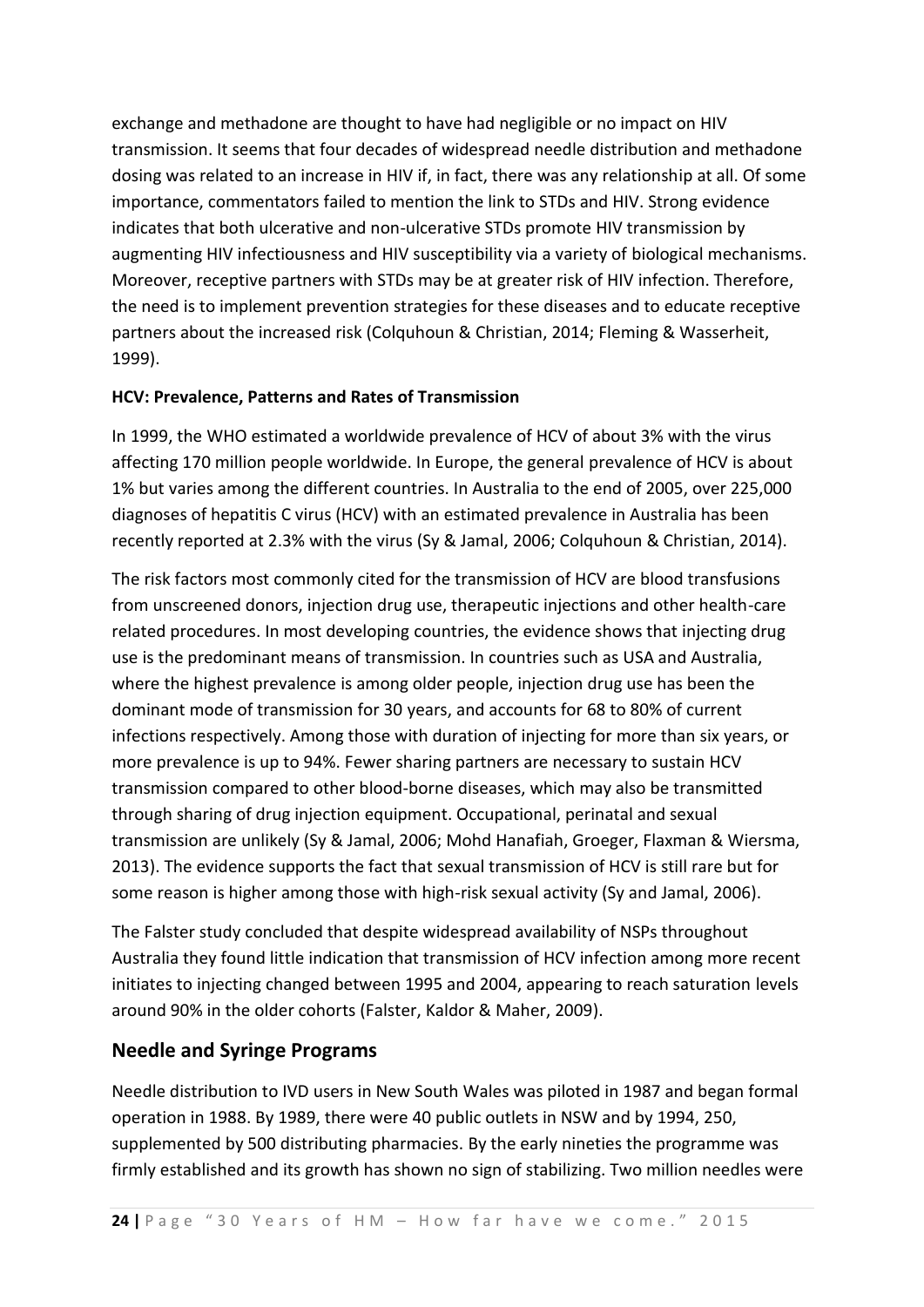distributed in 1989, 3.5 million in 1994, and 5.5 million in 1996 (Sullivan, 1999; Sullivan, 1999a). This was also accompanied by an increase in distribution via pharmacies from 106,000 in 1991, to 226,000 in 1996, an increase that parallels that of total distribution. Since then over 3,000 needle and syringe programs, of varying types, have been established across Australia. In 2005, almost 30 million units of injecting equipment were distributed in Australia, with the majority distributed in NSW (29 per cent) and Victoria (25 per cent). It was estimated that, in 2002-03, state and territory governments spent \$33.7 million on NSPs with the Commonwealth contributing \$4.6 million. The Commonwealth's current commitment to funding of supporting measures relating to NSPs totals \$48.1 million over the 5 years from July 2003 to June 2008 (House of Representatives Standing Committee on Family and Human Services, 2007). By 2011, Commonwealth funding had ballooned to over \$40m per year. Despite this, this paper argues that increases in BBV pathology have accompanied increases in needle distribution. Thus it appears that rather than the promised safety of clean needles in reducing the harm of ID use has not materialised despite the efforts of proponents to suggest otherwise. From the mid-1990s, the evidence was that the needle exchange policy was not effective and yet it has been persisted with (Sullivan, 1999; Kall, et a., 2007; Colquhoun & Christian, 2014).

The introduction of free needle distribution was justified on the grounds of preventing transmission of HIV among intravenous drug users (IDUs). The evidence that the persistent low incidence of HIV was due to availability of free needles is unconvincing, as Hepatitis C (HCV), which is also blood-borne, has spread alarmingly among ID users and had prevalence among them of up to 80% (McKeganey, 2007; Sullivan, 1999; Kall, et a., 2007; Colquhoun and Christian, 2014). However, easy access to sterile syringes and needles may encourage earlier and increased injecting as it may appear more acceptable and there may be less incentive for others to give up injecting. This may lead to an increase in the number of severely dependent individuals. Not only has the abundance of free needles not prevented needle-sharing but due to the communal feeling in the drug sub-culture and the influence of drugs compliance to safe injecting practices less likely and other factors such as unsafe sex become far more problematic (McKeganey, 2007; Ghodse, 2007). Moreover, free needle distribution was not used as a window for rehabilitation. Under NSW policy (1994), although condoms were supplied in needle packs, clients were encouraged to introduce friends to the service and staff could not provide information on drug treatment services unless requested. As with free methadone, needle distribution has escalated since its inception, and deaths from injected drugs have increased over the same period with a peak of overdose deaths in the late 1990s, a dramatic decrease in the period to 2004 and a steady rise since then (Sullivan, 1999).

Today the accumulated evidence is that NSPs have had negligible effect on either HIV or HCV transmissions for quite different reasons: The pattern of HCV incidence shows a consistently increasing rate of HCV infections to a peak of 14,000 new HCV seroconversions in 1999. In other words despite the rapid increase in NSPs in Australia HCV rates increased.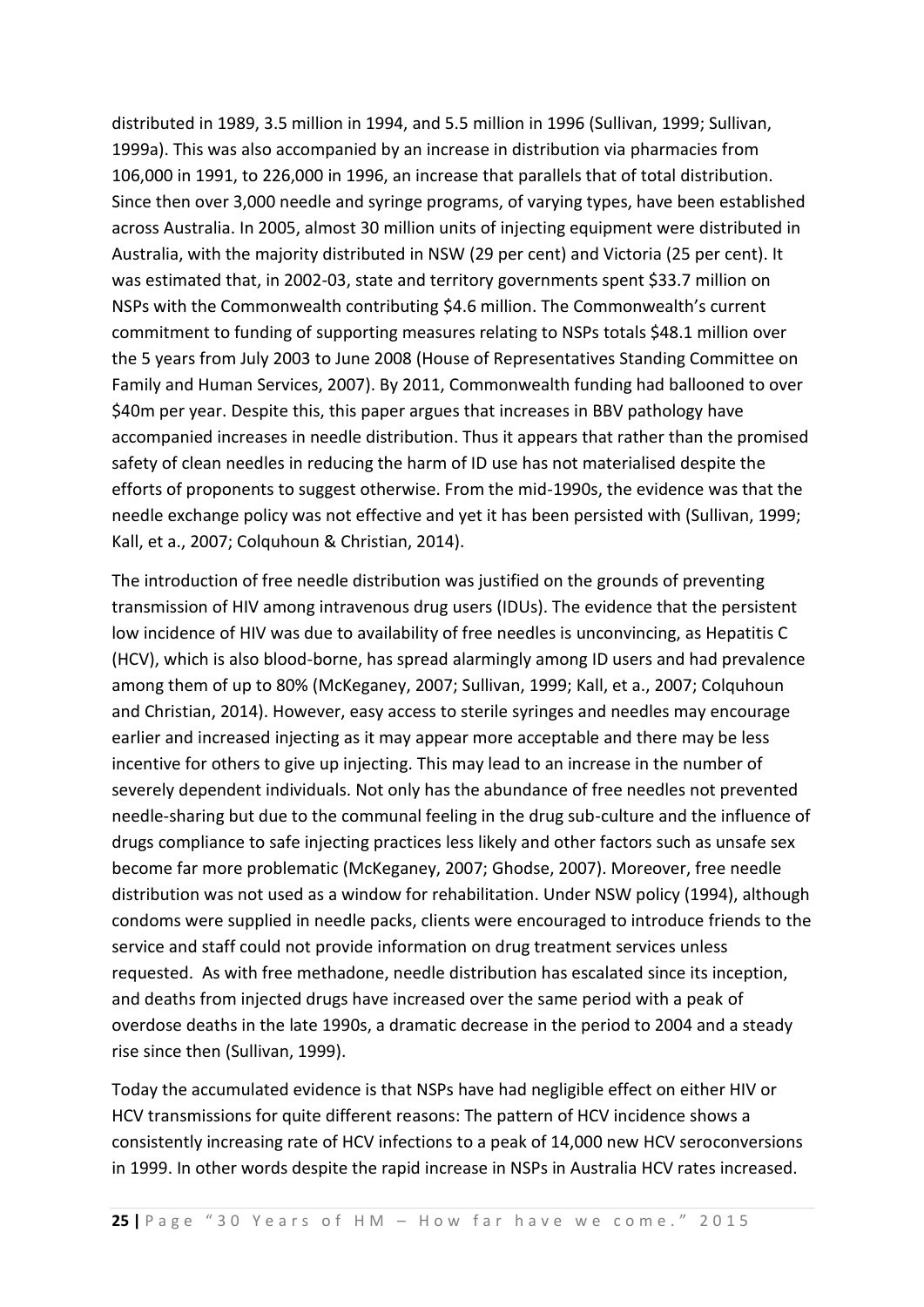Surveys of IDUs using NSPs also found that HCV incidence declined in 2001 and 2002, followed by a plateau in 2004 and 2005. This decline coincides with the overall reduction in drug use following implementation of strongly enforced supply and demand strategies. Moreover, the major factor impacting prevalence rates is number of years injecting drugs and HCV has been found to be independent of risky injecting practices including needle sharing among IDUs and to reach saturation levels in time despite the 3,000 NSPs and 30 million needles distributed each year in Australia (Colquhoun & Christian, 2014).

Despite availability of syringe and needle exchange programmes in some countries, surveys showed drug users continued to reuse syringes, they injected in groups where extensive sharing of needle and injecting paraphernalia took place, a large proportion of men reported having sexual relationships with female sex workers and having sex with males with up to 65% saying they never used condoms and it has had no or minimal effect on HIV rates (Colquhoun & Christian, 2014; Emmanuel & Fatima, 2008; Kall, et a., 2007).

The surveys of NSPs attendees have consistently shown that HCV has continued to increase among IDUs despite HR programs in Australia that are the best funded and most widespread and reach a larger number of at risk IDUs than any other country. However, the most telling arguments that cast doubt on the effect of NSPs on HCV transmission were the reviews of all HCV and NSPs studies to date (Palmateer, et al., 2009; Kall, et a., 2007). They found no randomised controlled studies. They found seven primary studies which reported positive findings yet mainly involved weaker designs. They found that the stronger study designs (cohort studies) showed mainly either no association or negative association between NSP and HCV transmission. They concluded that given an absence of clear statements from the core reviews, and inconsistent evidence from the primary studies they and previous reviewers had identified the level of evidence was insufficient to demonstrate any benefit of NSPs in the transmission of HCV (Colquhoun & Christian, 2014; Palmateer, et al., 2009; Kall, et a., 2007).

The evidence is also clear regarding injecting drug use and HIV. Prevalence of HIV among IDUs has remained low and stable over many years and contrasts the increasing HCV rates. The evidence is that HIV is primarily transmitted by MSM having risky sexual encounters and through co-infection with other STDs and by unprotected sex associated with poverty and prostitution. HIV is highly unlikely to be transmitted by sharing needles or injecting equipment as it is far less viable than the HCV outside the host's body (Colquhoun & Christian, 2014). In 2007, Guy and colleagues (2007) reported that the most frequent route of HIV exposure was male-to-male sex, accounting for 70% of diagnoses. Heterosexual contact accounted for 18% of cases, with just over half of these people born in or having a sexual partner from a high-prevalence country. Exposure by injecting drug use remained infrequent (Guy et al., 2007).

They concluded that the number of HIV diagnoses had risen in the previous seven years and there was a need for effective, innovative and evidence-based programs for HIV prevention,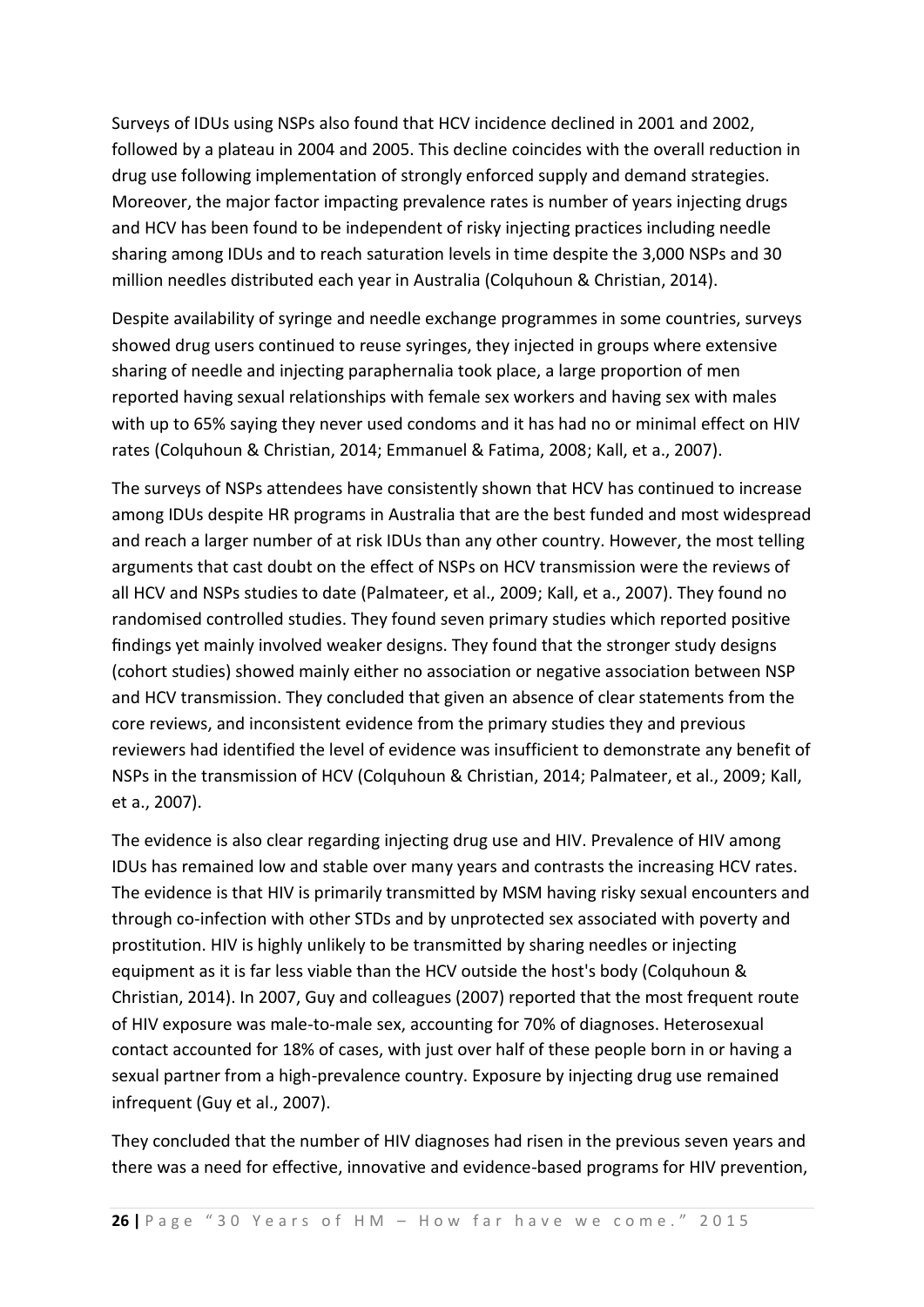particularly among men having male-to-male sex. They did not mention NSPs as a preventative measure. Accordingly, they concluded that attention needed to turn to other factors that do promote infection and the implementation of strategies that do work (Guy et al., 2007).

However, many research papers examining the effectiveness of these harm reduction (HR) strategies commence with the assumption that these strategies have been proven to be effective. For example, papers on HCV transmission and HR strategies will often declare that HR programs including NSPs and OST are effective in preventing spread of HIV (Colquhoun & Christian, 2014; Falster, Kaldor & Maher, 2009; Shepard, Finelli & Alter, 2005). A 2005 review of the evidence for the effectiveness of NSPs claimed the evidence was "consistent and compelling" and was sufficiently convincing to persuade many major scientific authorities and governments around the world about the substantial benefits of these programs and yet more recent reviews of the relevant evidence have not found this to be the case (Palmateer, et al., 2009; Dolan, MacDonald, Silins & Topp, 2005). Palmateer, et al. (2009) found that Wodak and Cooney (2004) referred to only one HCV study, Tilson et al. (2007) identified six and Gibson, Flynn and Perales (2004) included three. They considered that none of these reviews examined HCV in any depth, and only Tilson et al. (2007) drew conclusions, stating there was moderate evidence that "HIV prevention programs that include NSPs have less of an impact on HCV transmission than on HIV transmission". They also concluded that the reviews of HIV transmission and NSPs by Wodak & Cooney (2004) and Gibson et al. (2001) who stated: "there is compelling evidence that increasing the availability and utilization of sterile injecting equipment by IDU reduces HIV infection substantially" and that there was "substantial evidence that syringe exchange programs are effective in preventing HIV risk behaviour and HIV seroconversion among IDUs" respectively, had come to conclusions that were apparently inconsistent with the HIV studies reviewed. And yet it is these studies that have been relied on health authorities to promote these programs in the belief that NSPs are a critical component of strategies to reduce the spread of HIV, hepatitis C and other blood-borne viral infections among injecting drug users and the wider community, that these programs have been found to be highly cost-effective compared to the cost of treating HIV and hepatitis C infection without providing any further evidence to support these statements (Colquhoun & Christian, 2014).

Moreover, proponents of NSPs have not always been convinced that needle exchange plays any significant role in BBV prevention. Stephen Milgate made this plain in his address to the International Drug Prevention Symposium in 1998. He reported that at the 1989 Drugs, The Law and Medicine Summit Dr Wodak stated:

"Attempts to discourage intravenous use of drugs should have the highest priority. Substitution from injecting to other forms of administration is preferable to continued injecting with the inevitable consequence of HIV infection".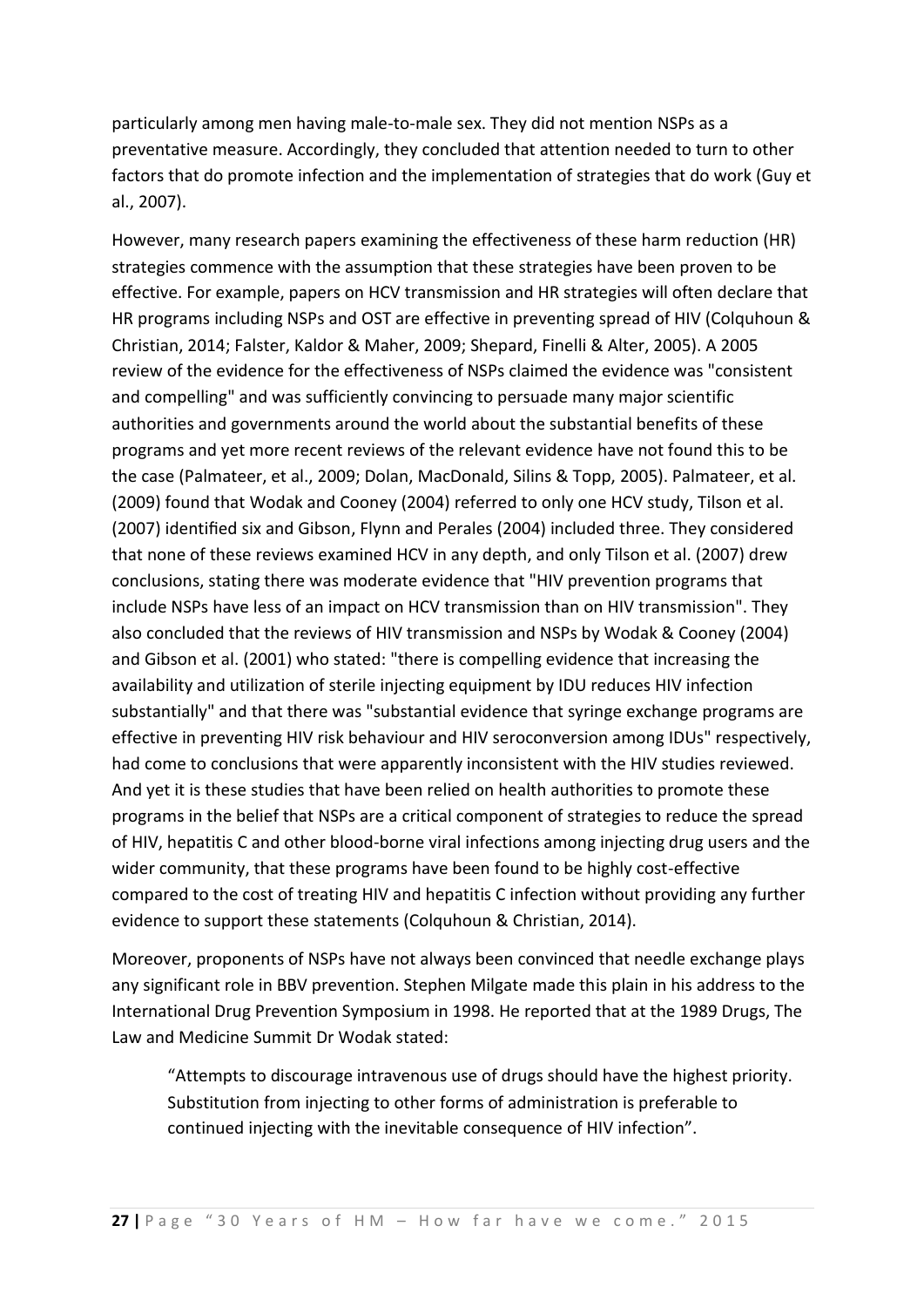Dr. Alex Wodak was one of the foremost advocates of 'harm reduction', who illegally distributed needles and syringes to drug users, but had not the anticipated the emergence of the hepatitis C problem. By 1994 Dr Wodak's anti-injection message was stronger:

"Most new infections of hepatitis C in Australia occur among drug injectors. About 60% of drug injectors in Australia are already infected with hepatitis C. This means that there are 30 times as many drug injectors infected with hepatitis C than HIV. Hepatitis C is also far more infectious than HIV. The implications of this, I believe, are that we must virtually eradicate drug injecting from Australia if we are to gain control of the hepatitis C epidemic" (Wodak, 1994).

Milgate (1998) quoted Professor G Farrell of the Gastroenterological Society, as saying:

"This is why the behaviour [injecting drug use] is so dangerous, and while harm reduction is important, I think strategies to prevent IDU behaviour are probably more fundamentally important" (Lamont, 1997).

#### **Opiate Substitution Treatment**

According to the report of the New South Wales Chief Health Officer, "Health-related behaviours: Methadone/buprenorphine program use" methadone maintenance is declared to be an effective treatment for opioid dependence. Further, it is claimed that while methadone is the major treatment used in Australia, the risk of overdose death is substantially reduced in opiate-dependent people who are enrolled in methadone treatment (Warner-Smith at al., 2001) and that a recent study based on court appearance records in NSW shows that methadone maintenance programs are effective at controlling crime when people are taking methadone [\(Bell,](https://espace.library.uq.edu.au/list/author/Bell%2C+James/) [Mattick,](https://espace.library.uq.edu.au/list/author/Mattick%2C+Richard/) [Hay,](https://espace.library.uq.edu.au/list/author/Hay%2C+Anna/) [Chan](https://espace.library.uq.edu.au/list/author/Chan%2C+Jennifer/) and Hall, 1997; Wodak, 2011; Lind et al, 2005).

However, recent research shows that these claims are not supported. Mattick, Breen, Kimber and Davoli (2009) in a review of the research literature, stated that while methadone maintenance remains the most researched treatment for this problem, and despite the widespread use of methadone maintenance treatment for opioid dependence in many countries, it remains a controversial treatment whose effectiveness has been disputed (Colquhoun, 2012).

The introduction of methadone was an attempt to reduce the harm associated with heroin addiction. The rationale was that the major harm would arise from BBV transmissions through IDU and methadone was one arm of that harm reduction policy. Some observational research has shown that methadone tends to reduce heroin use, improve health outcomes and to reduce crime in the short term. However, it is also more addictive than heroin and has negative long-term consequences in terms of health and social outcomes. Moreover, many people on methadone continue to use heroin and to develop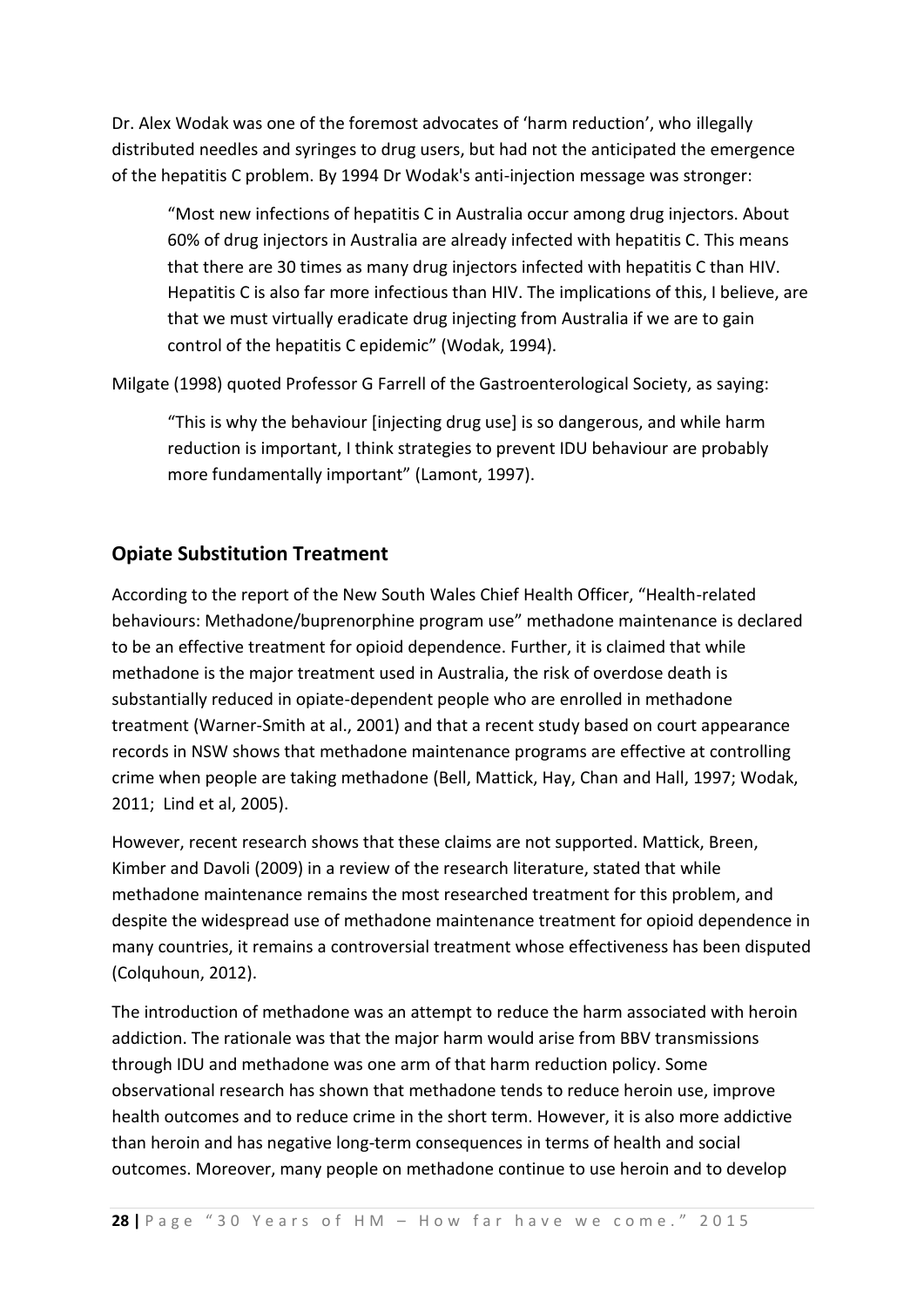addictions to other drugs. They also often find it very difficult to find or retain employment, they find it difficult to be emotionally available to their partners or children and their freedom is compromised; retention in these programs is also poor with less than 50% staying in the programs at 6 months. The record for the use of buprenorphine is even worse, despite the claims that this drug is a superior alternative maintenance medication to methadone. It is poorly accepted by most addicts, it is often abused and sold to others to be injected and the consequences of injecting the drug are frightening. Suboxone is buprenorphine with naloxone (Narcan) added to prevent the drug from being injected. Its introduction is an admission of the failure of buprenorphine as a maintenance medication. It now means that those injecting the drug are at risk of going into life-threatening withdrawal if they are currently using heroin or methadone (Colquhoun, 2012).

When methadone was introduced, it was meant to provide a means by which people could be stabilised and then moved from addiction to abstinence. These aims have clearly not been met, with people now having been on these drugs for 30 years or more and a black market in them thriving, meaning that they are often more accessible than heroin. Most disturbing is the fact that health authorities have no idea how to get people off methadone or buprenorphine once its usefulness has expired. At present in Australia there are around 46,000 people on agonist maintenance programs, which directly cost our community some \$150m each year at an estimated cost of \$4500 to maintain each person on methadone for a year (Dolan, MacDonald, Silins & Topp, 2005; NIDA, 2012). As more people join these programs, albeit reluctantly given the lack of choice, one can only speculate what it will be like in 20 years' time; "methadone on wheels" for the pensioners and tens of thousands of people condemned to a life of mundane routine and pointless existence (Milgate, 1998; Colquhoun, 2012).

Despite claims to the contrary, methadone does not directly impact on HCV or HIV transmission other than being shown to reduce some risks such as reducing frequency heroin injection (Reece, 2007; Mattick, et al., 2009). In the case of HIV, very limited, if any, transmission is related to injecting drug use, meaning that any effect OST had on injecting behaviour would have had virtually no impact on HIV transmission rates. Moreover, injecting drug use among the populations most affected by HIV would favour amphetamines and therefore they would be unlikely to have been caught up in OST programs (Perry, Halkitis, Parsons & Stirratt, 2001). In any case, in the long term overall duration of injecting behaviour is unlikely to be less than those who never enter OST treatment as their duration on opiates would be longer. In the case of HCV, prevalence rates are higher among attendees of OST programs compared to non-attendees and needle and injecting equipment sharing is no less than non-attendees (Reece, 2007; Colquhoun, 2012).

According to Reece (2007), methadone tends to intensify addiction as tolerance to the drug continues over time, often leading to concomitant heroin use and methadone frequently lead to secondary side effects, especially anxiety, so that many addicts report 50-70% rates of being prescribed strong benzodiazepines, particularly alprazolam, frequently associated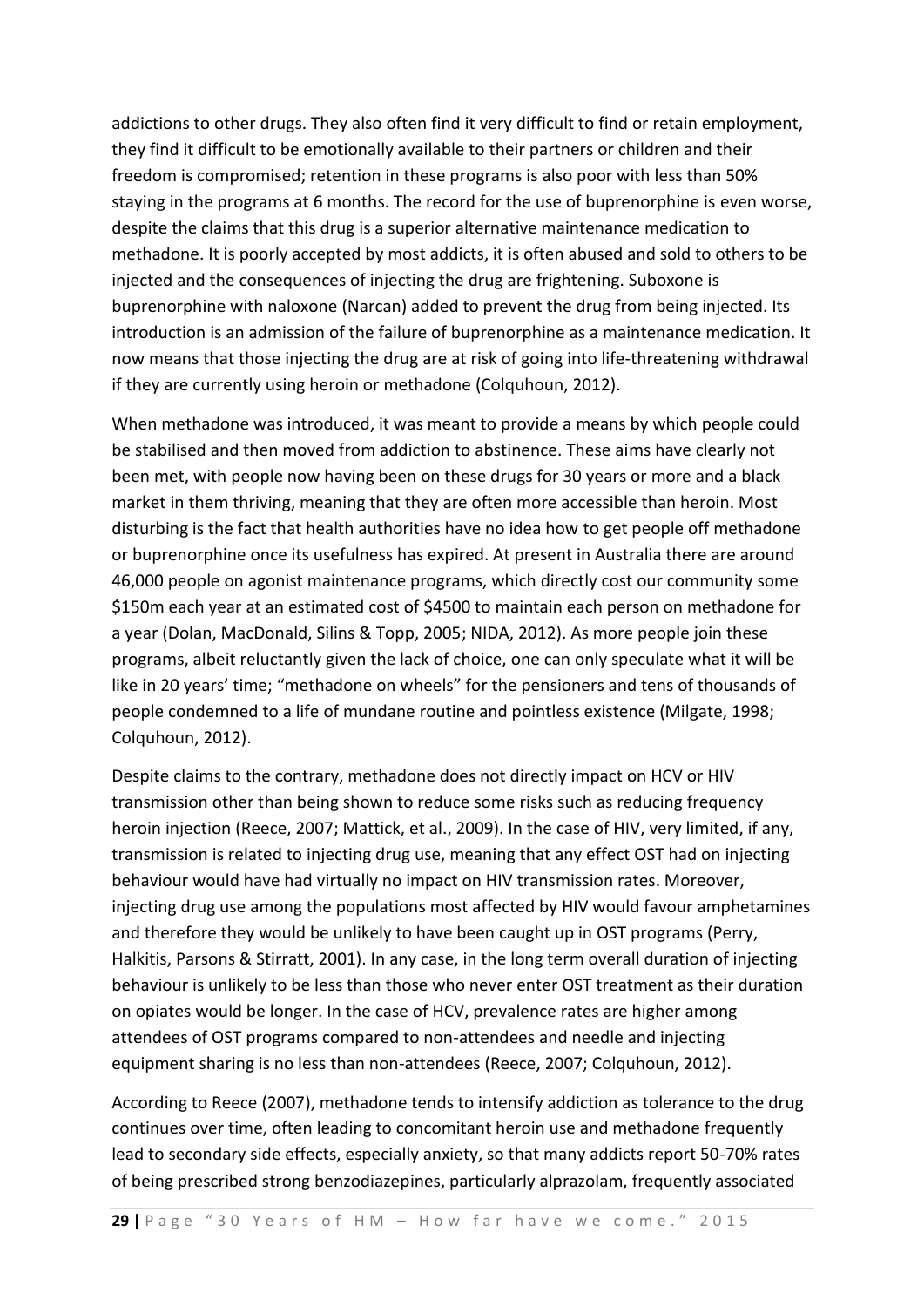with fatal overdose. A study of three private clinics dispensing methadone revealed that: urine testing, the means of determining a drug-free status was considered inaccurate in all three clinics; it was not rare to hear of people selling and injecting take-away doses of medication; half the subjects in one clinic were said to continue to use heroin infrequently, in a third clinic "there was no reduction in heroin use with increasing duration of treatment" (Milgate, 1998; Bell, et al., 1996). This was persistent behaviour substantiated by the Cochrane Reviews some years later (Mattick, et al., 2009).

The Bell (1996) study as Milgate (1998) emphasised, revealed that:

"In treatment use of non-opioid drugs there was usually a continuation of pretreatment pattern use. There was no dramatic change on entering treatment. About one-third of cannabis smokers increased their level of consumption during treatment. Persistent cannabis use was associated with greater social dysfunction and involvement in crime" (Bell et al., 1996).

Moreover, methadone tends to prolong the period of injecting drug use and to minimally impact on sharing rates (McKeganey, 2007; Reece, 2007). Despite these programs being in operation since the early 1980s, the rates of HCV infection have increased and reached saturation levels among OST clients. Methadone also showed no better outcomes for mortality or criminality compared to no treatment (Mattick, et al., 2009). These findings suggest that although methadone maintenance may reduce injection frequency, it may increase duration of drug injecting and other drug use and the resultant increased risk of harm and it does not reduce other HCV and HIV-related risk behaviours above and beyond what can be accomplished through other educational and outreach intervention. Treatment facilities and outreach intervention programs should collaborate to provide a comprehensive approach to reducing HIV and HCV risk behaviours among drug injectors both in and out of drug treatment (Kwiatkowski & Booth, 2001; Reece, 2007; Colquhoun, 2012).

Evidence of the benefit of methadone in reducing HIV and HCV transmission is absent or at the very best, it may reduce risky behaviour in the short term among opiates addicts, it may reduce injecting of opiates in the short-term and hence it may reduce needle sharing although even these claims are questionable (Colquhoun, 2013; Palmateer, et al., 2009; McKeganey, 2007; Kwiatkowski & Booth, 2001).

The results of the Mattick (2009) study comparing methadone recipients to no treatment groups, showed that "methadone appeared statistically significantly more effective than non-pharmacological approaches in retaining patients in treatment and suppressing of heroin use as measured by self-report and urine/hair analysis but not statistically different in criminal activity or mortality" (Colquhoun, 2012).

Moreover, of those in the methadone treatment group 37% tested positive for other opiates. None of this group tested negative for opioids although some were involved in out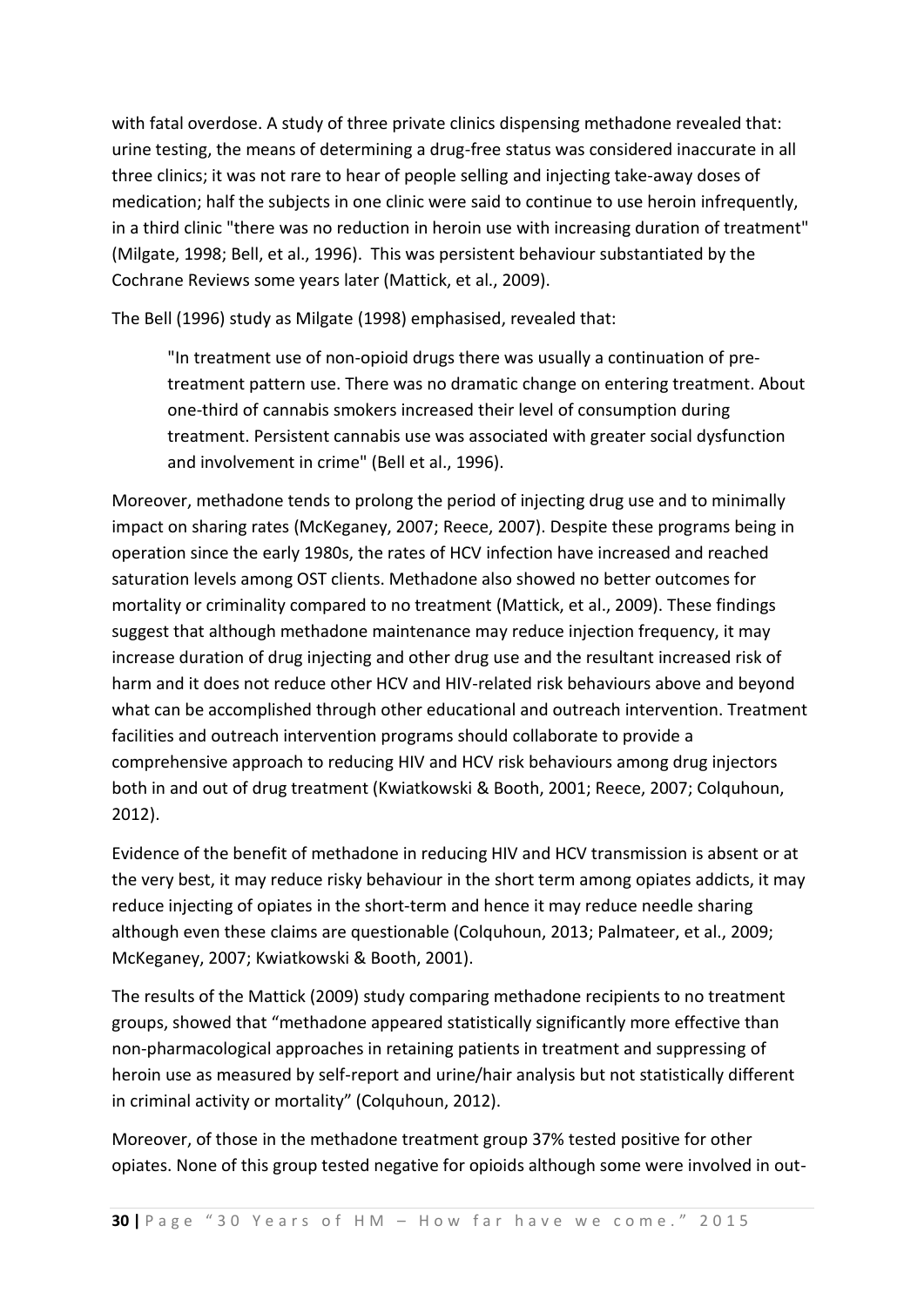patient rehabilitation programs. Included in the no-treatment group were those who were treated with placebo medication, withdrawal or detoxification, drug-free rehabilitation and no treatment or wait-list controls. It would be expected that those receiving no-treatment would continue to use opiates and yet 25% of this group who were not receiving replacement treatment (methadone) were opiate free. The conclusion to be drawn is that even if minimal treatment is available many more are able to become drug free compared to the very few when maintained on methadone. Even after many years of methadone treatment and the inclusion of other interventions very few are able to be drug free (Colquhoun, 2012; Mattick et al., 2009).

In this Cochrane review of the clinical research of Mattick and colleagues (2009) reported that "Methadone can cause death in over dosage, like other similar medications such as morphine, and for this reason it is a treatment that is dispensed under medical supervision and relatively strict rules" (Colquhoun, 2012). However, there is a large black market for methadone and a lack of adherence by practitioners to the Guidelines for Prescribing Methadone severely compromises the safety of those who are put on this treatment. Recent coroners reports tend to confirm these fears (Bucci, 2012; Lowe, 2011).

They conclude that "evidence on reduction of criminal activity and mortality from clinical trials is lacking" and that "a number of measures (e.g., of other drug use, physical health, and psychological health) were too infrequently and irregularly reported in the literature to be usefully integrated in the quantitative review" (Mattick et al., 2009).

Further, they concede:

"The effects of methadone may be modest if they are judged by unrealistic expectations of patients can easily achieve enduring abstinence from opioid drugs. Methadone nonetheless attracts and retains more patients than alternative treatments, and it does produce better outcomes amongst those who complete treatment. Methadone maintenance appears to provide better outcomes than simple detoxification programs, where the evidence suggests that short-term detoxification has no enduring effect on drug use" (Mattick et al., 2009; Colquhoun, 2012).

It is quite clear from the published research that the claims made for methadone have been overstated. The number of addicts accessing OST's (mainly methadone) on any given day is over 46,000, double that of only ten years earlier (Australian Institute of Health and Welfare, 2009). In 2010, it was estimated to cost some \$4,500 per person each year to maintain some 46,000 people in Australia on opiate substitute therapy (at a cost of the order of \$150m) it is hard to justify the cost but also the impact on those who are addicted to it (Colquhoun, 2012).

According to the National Drug and Alcohol Research Centre at the University of NSW latest study, almost 80% of Methadone users want to get off the substance and they would prefer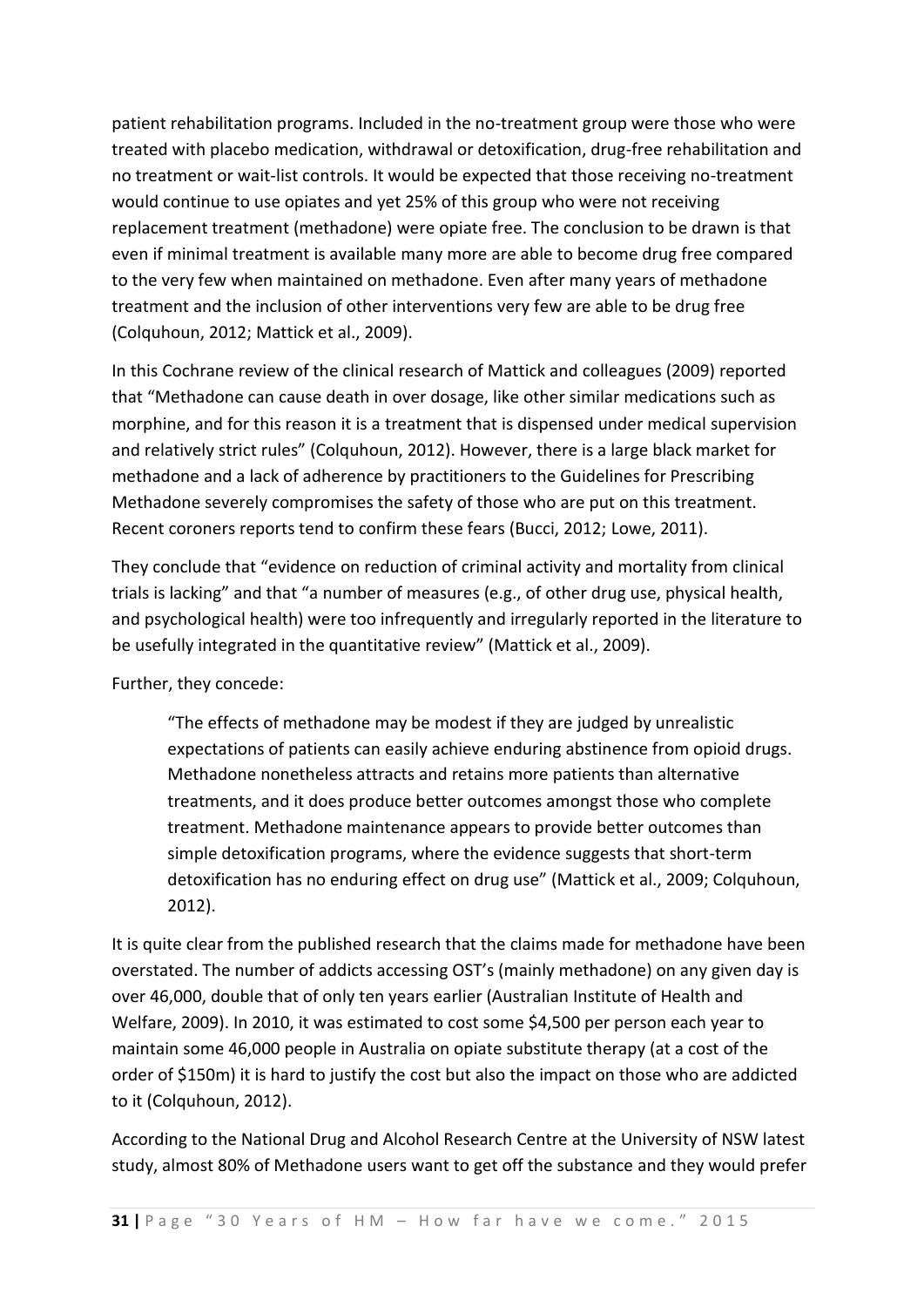not to be on the drug (Ritter, 2003). This seems at odds with the emphasis of methadone programs, in keeping people on treatment as a benchmark of success as people are not encouraged to get off methadone and be drug free.

The poor treatment outcomes for people on methadone maintenance programs are supported by a Glasgow University's Centre for Drug Misuse Research government-funded study. In Scotland prescriptions for methadone have risen from 98,131 in 1994 to 411,339 in 2005. And the annual cost to the Scottish NHS of methadone is about £12million. In Scotland for example, where evaluation of the Methadone Program saw only 3% of heroin users getting off methadone and more than that the number of addicts on methadone had quadrupled in a ten year period. They reported that there had been child deaths due to methadone overdosing (McKeganey, 2006).

According to McKeganey's study, addicts treated in residential rehabilitation centres were far more likely to kick the habit. Almost 30% were drug-free three years later. They concluded that the way forward if "we are serious about reducing drug addiction in Scotland and helping to keep more people off drugs, is to expand rehabilitation facilities" (Womersley, 2006).

A 2008 study of older people on methadone maintenance warned of the dangers of longterm methadone dependence. As individuals aged 40-50 are the largest cohort receiving methadone maintenance treatment for heroin use (representing 27.5% of that group) those dependent on opioids are known to be at risk of adverse health conditions and mortality:

"substance-related syndromes" (including methadone dependence) "are known to harm every organ system" and the long term physical effects include liver and kidney diseases and increased susceptibility to infectious diseases (Rosen, Smith & Reynolds, 2008).

Among older methadone patients, 76.4% were found to continue to use illegal drugs while on methadone although the frequency was reduced. Co-morbid mental health disorders and chronic physical health conditions (arthritis and hypertension) and overall health functioning were worse for the older methadone group compared to populations norms for their age group and older cohorts. While it appears that an older group who still actively use illegal drugs whether on methadone or not have poorer mental and physical health, those older addicts who no longer use illegal substances and are not in methadone maintenance have better health outcomes (Rosen, Smith & Reynolds, 2008).

Moreover, opioid use increases the risk of premature mortality due to drug overdose, suicide, trauma (MVAs, homicide and other injuries) and HIV and the longer people remain dependent on opioids, the greater the risk. The mean length of time dependent on opiates for those who never enter opioid substation treatment is 5.5 years, whereas many on methadone have been dependent for 30 to 40 years and they tend to inject for many more years. Not only is the risk of harm increased by being dependent on methadone for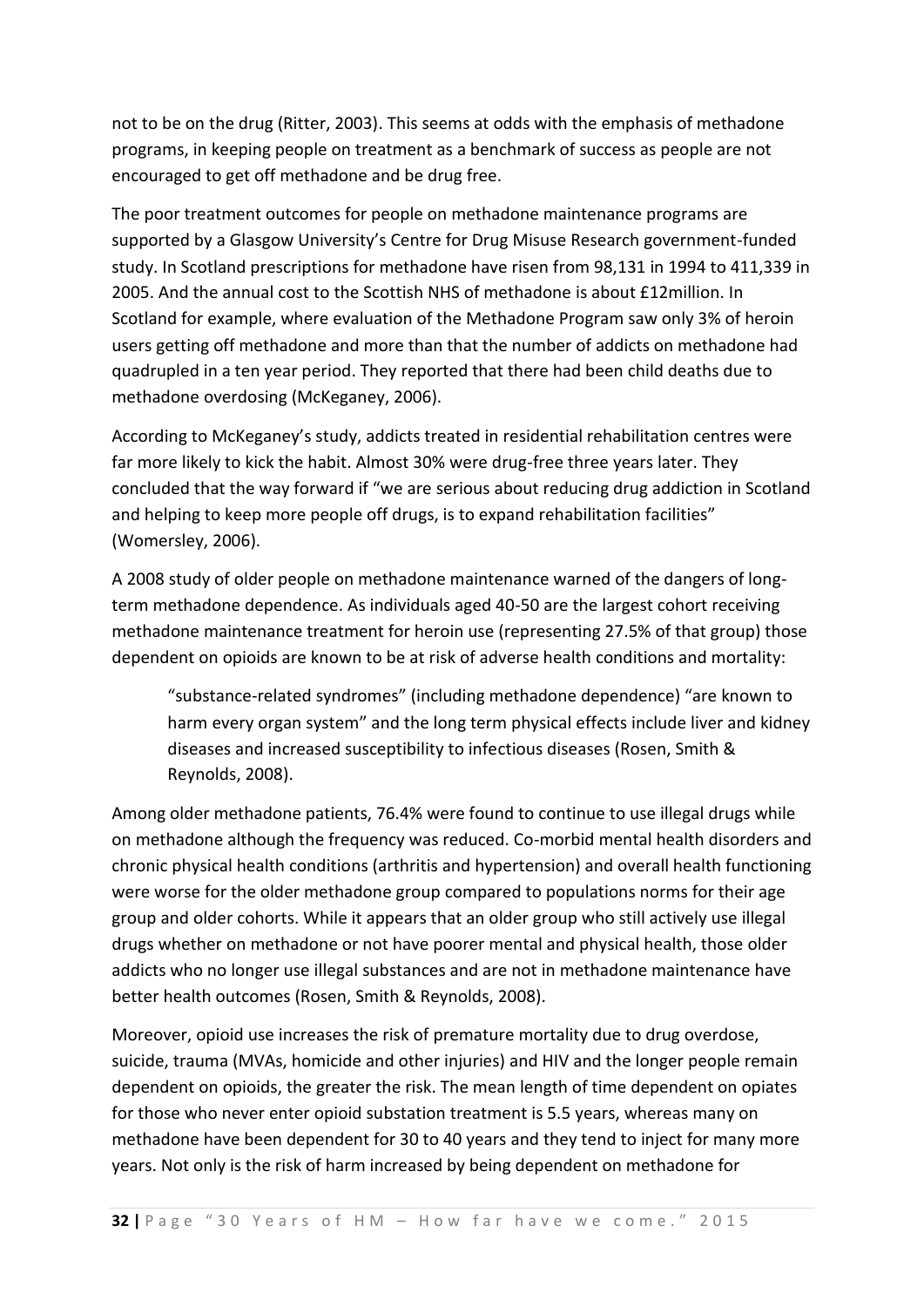prolonged periods, the usefulness of methadone in reducing the spread of HIV is questionable as any increase in mortality of HIV among drug users is only the case where HIV is already prevalent among people who inject drugs. In countries where prevalence is low, it appears that injecting drug use does not increase the risk of spread of HIV infection. Further to this, while HIV has remained low, the prevalence of Hep C infection is very high with the prevalence of 74% among IV drug users (Sladden, Hickey, Dunn & Beard, 1997).

Degenhardt and colleagues (2009) found that over an average of 9.2 years person-years in treatment there have been nearly 4000 recorded methadone deaths over 20 years. Based on these figures it is estimated that there are over 200 deaths annually attributed to methadone compared to some 400 heroin-related deaths. This is over ten times higher for someone dependent on methadone compared to the general population. Another paper based on Coroner's reports in Victoria estimates methadone deaths at .833% per annum. That equates to about 383 deaths per year for 46,000 on methadone in Australia in 2012. As there are reported some 400 heroin-related deaths each year in Australia the figures tend to confirm a similar or higher death rate for methadone users depending on the numbers of heroin users (Pilgrim, McDonough & Drummer, 2013).

Degenhardt reported that average length of time in the methadone program was 198 days with some 50% dropping out of treatment within six months and returning to illegal opiate use. People tend to cycle in and out of treatment and are exposed to higher mortality rates during induction (35 times the general population) and in the period following cessation. They state that as there is evidence of increased overdose death on induction onto the methadone treatment there is the need for alternative treatments, including alternative pharmacotherapy such as buprenorphine and conclude that those entering treatment have an "unacceptably elevated mortality rate". The Mattick Cochrane review found no difference in mortality rates for this group compared to a no-treatment group (Mattick et al., 2009) and no other advantages for people who do not complete treatment. Moreover, it states that there are no RCTs that include HIV as a variable and hence no reliable data that shows protection from HIV, despite their claims (Colquhoun, 2012).

Mattick et al (2009) further reported that the conditions associated with the clinical trials would produce more favourable results for methadone as higher doses are used compared to outside the studies (in the real world) and subjects also receive ancillary services such as counselling within the trials, but not often in practice. When this is coupled with the annual death rate it appears that methadone treatment is not effective, it kills people at a similar rate to heroin and it costs the taxpayer a substantial sum (Colquhoun, 2012).

However, it gets much worse as, to quote Mattick et al.: "it (methadone) retains people in treatment longer compared to no treatment". This is not surprising given the addictive nature of the drug and that it is relatively more difficult to detox from (McKeganey, 2006). Now instead of being a virtue, retention in treatment adds up to many more years dependent on the drug, with many more years of injecting (at a lower annual rate) and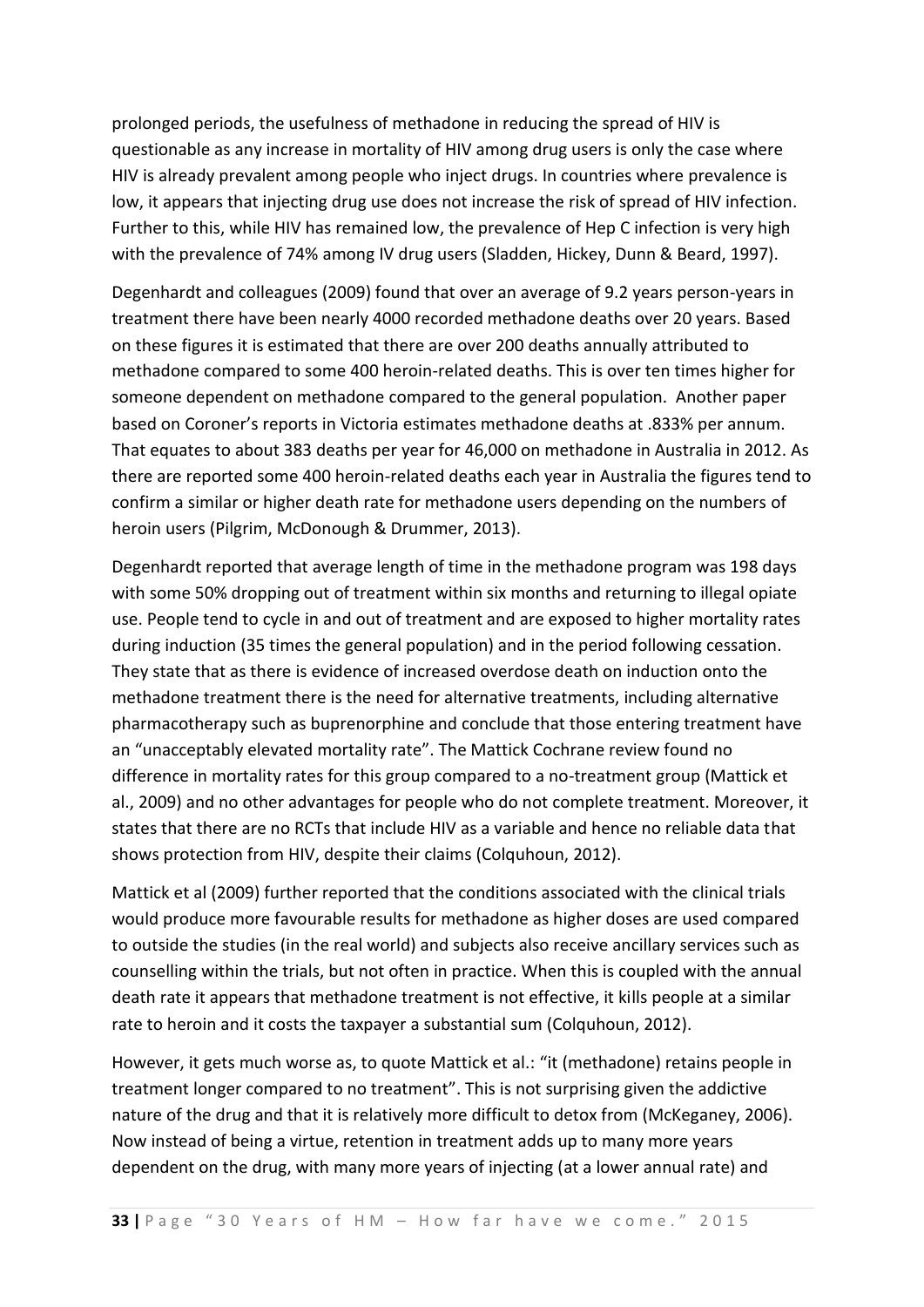more deaths, more morbidity and a much lower quality of life, compared to an addict who NEVER goes into a ORT, as the average time a person stays on heroin is about 5.5 years compared to many more years for methadone (Colquhoun, 2012). Moreover, if people had been treated in abstinence-based settings more people would have been able to become drug-free and as a consequence mortality among those who have ceased opioid use would be much lower. Methadone is associated with continued injection of heroin and other drugs as the overall median duration of injecting is longer for those who start methadone compared to those who don't. For those who do not start methadone treatment the medium time of injecting around 5 years (with nearly 30% ceasing within a year) compared to a prolongation of opiate use and injecting for some 20 years for those who do start substitution treatment. This means that if injecting drugs is four times as long the associated risks are higher. It is therefore estimated that because people stay on opioid substitution for many years they are dependent for much longer once they enter methadone treatment and inject drugs for many more years, compared to those addicts who never used methadone, the overall death rate is higher (Colquhoun, 2012).

#### **Medically Supervised Injecting Centres**

The Kings Cross Injecting room was trialled and subsequently made a permanent feature of harm reduction policy despite it being contrary to International Treaty obligations. The United Nations International Narcotics Control Board (INCB) specifically singled out the Kings Cross Medically Supervised Injecting Centre as being in breach of the International Conventions against illicit drug use (Christian & Colquhoun, 2011).

Data from the 2003 government-funded evaluation of the Kings Cross Medically Supervised Injecting Centre showed that despite injector safety being the main publicised reason for establishing the injecting room, based on the claim that every heroin injection is potentially fatal, on average only one out of every 35 injections per user in the immediate vicinity was in the injecting room. The overdose rate in the injecting room was 36 times higher than on the streets of Kings Cross; with government-funded evaluation of the injecting room stating that the high overdose rate was due to clients taking more risks with higher doses of heroin in the injecting room. The obvious conclusion is that the injecting room has increased the local drug trade by increasing the amount of heroin sold by local dealers.

Currently, only 1.6% of Australians have used heroin. However, surveys show that 3.6% of NSW respondents would use heroin if an injecting room were available to them, most for the first time, potentially doubling the number who would use the drug. The governmentfunded evaluation's estimate of 4 lives saved per year failed to take the enormously increased overdose rate into consideration, an estimate based on the raw number of overdoses in the injecting room as the basis of its calculations. Taking the increased rates of overdose into account, statistically the injecting room saved only 0.18 lives in its first 18 months (Christian & Colquhoun, 2011).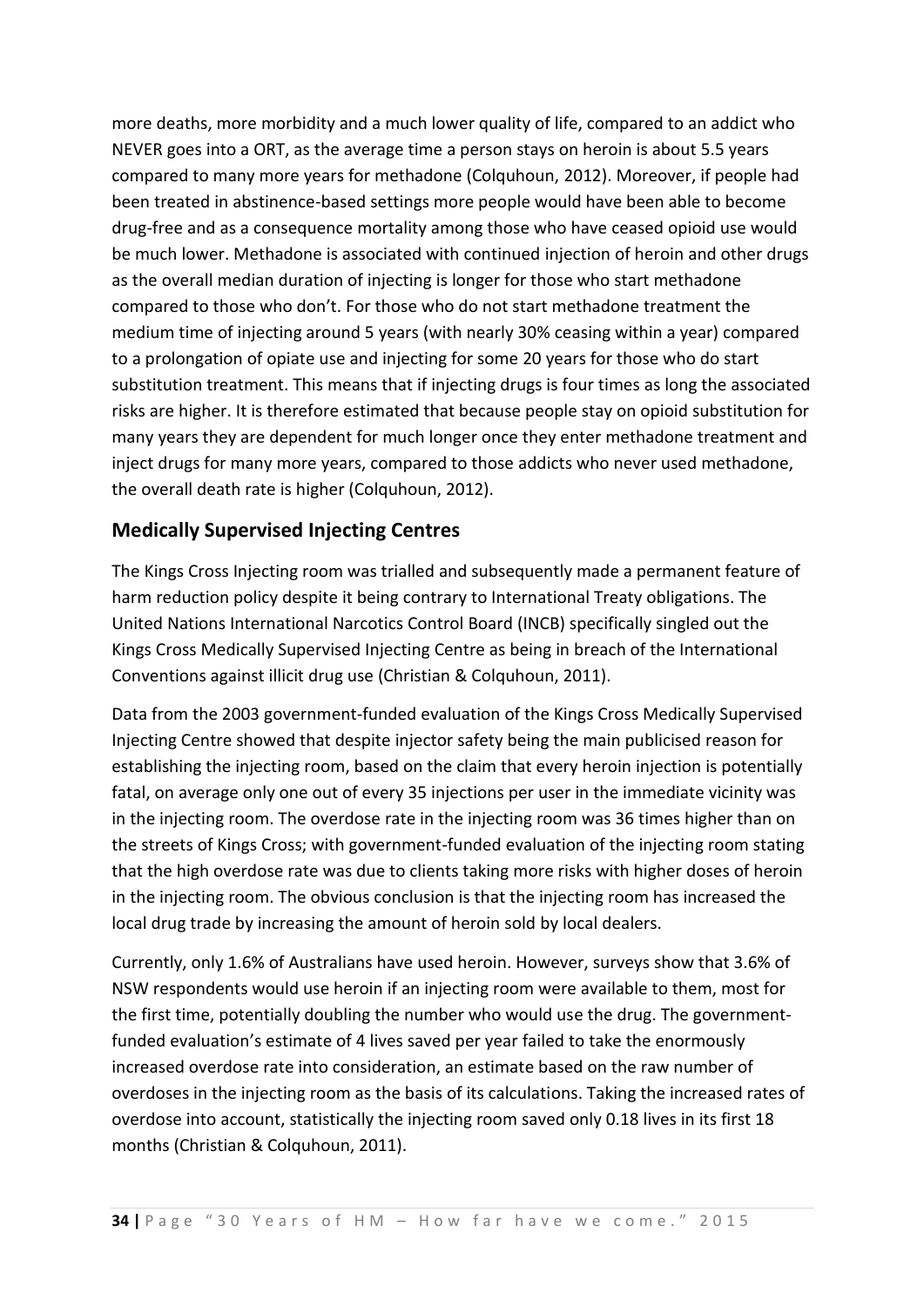Despite claims that interaction with medical staff would increase referrals to treatment, only 11% of injecting room clients was referred to maintenance treatment, detox or rehab. 3.5% of clients were referred to detox and only 1% referred to rehabilitation. None of Sydney's major rehabs such as Odyssey House, WHOS or the Salvation Army ever sighted one of the referrals. No figures have been published of those referred and were successfully treated. Of concern to local residents and contrary to expectations by the policy-makers, the injecting room created a honey-pot effect, attracting drug dealers to Kings Cross station directly across the road from the injecting room, and others to its rear door on Kellet Street. Moreover, it was publicised that the injecting room would reduce the number of public injections and discarded needles on the streets of Kings Cross, but reductions in both of these measures of public amenity only decreased in line with the decreases in the number of needles distributed from pharmacies and needle exchanges due to the onset of the heroin drought 6 months before the injecting room opened (Christian & Colquhoun, 2011).

In contrast to these HR approaches to reducing the risk of disease transmission and overdose, other approaches aim to reduce the harm associated with the use of dangerous and illicit drugs through the reduction in supply and demand for drugs through various means such as law enforcement and interdiction of supply, education and treatment with the primary aim of curtailing the use of drugs in the community. These latter policies have been shown to reduce supply and drive up prices of illicit drugs; they have been shown to reduce demand and to reduce overall drug use (Degenhardt et al., 2004).

# **Alternative Approaches and Opportunities Lost**

#### **Prevention**

As with most chronic diseases lifestyle factors play a significant role and can be changed. Most chronic diseases involve changes in personal behaviour such as diet, exercise and nutrition. For example, Hepatitis A prevention requires changes in hygiene practices to contain infection rates. The difficulty of convincing people to take responsibility for their behaviour and to make changes in their lifestyle to prevent disease is a problem faced by all communities. The question arises as to the extent these prevention strategies can be implemented in the drug and alcohol field. Long-term recovery orientation will require a radical transformation of how addiction treatment and recovery support services are planned, designed, delivered, and evaluated (White, 2004). As well as requiring individuals to make changes to protect their health it also entails radical changes to the prevailing policies that emphasise harm minimisation.

An obvious area of comparison is that of our attitude to nicotine use and road fatalities. Fundamental to the strategy to prohibit nicotine use was the health implication for users but also for 'passive smokers'. Tacit permission for use of this substance has existed for over a century as it was legal to supply and consume it. More than permission was a social incentive to partake - it was fashionable. That some medical doctors were prescribing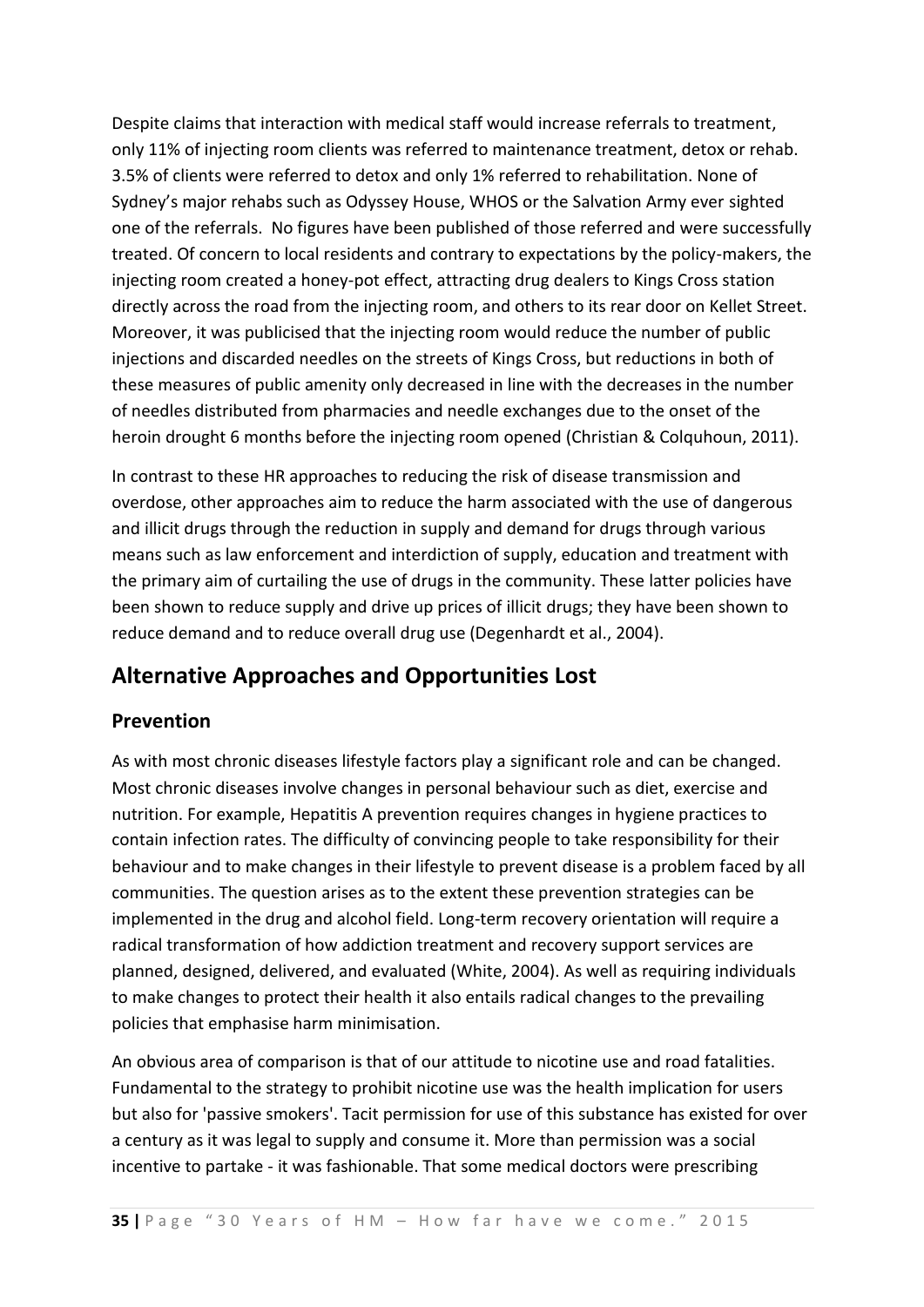cigarette smoking as a stress management tool is difficult to contemplate in today's social climate.

The growing and relentless assault against tobacco via the QUIT campaign in Australia is well known and widely supported. This vital and productive demand-reduction and education 'crusade' against tobacco has been evident from its inception and has continued to burgeon, ever more aggressively to the veritable 'war' we now see today. The message is unambiguous. The aim of the anti-smoking campaign on this 'legal' drug is unequivocal. The message and mandate, at least in Australia, is not 'slow down', it is not 'moderate' it is to QUIT. While there are no illusions about the time it may take for many to reach that goal that goal is the only target to aim at and as a consequence measures and outcomes are effective as more and more Australians are quitting (Varcoe, 2012).

In 1945, approximately 72% of Australian men smoked. The rate has been dropping ever since then. In 2007 only 18% of Australian males were daily smokers. In 1945 26% of Australian women smoked, in 2007 women were smoking at a lower rate than men with 15.2% still smoking daily. Increases in getting help to quit smoking, especially use of the Quitline (2% to 4%) and nicotine replacement therapy (7% to 10%); increase in one year quit rate from 8% to 11% among smokers and recent quitters; a statistically significant reduction of about 1.5% in the estimated adult prevalence of smoking (Varcoe, 2011).

As successful as this message has been, the fight is not over yet, as the following excerpt affirms:

"ANTI-SMOKING campaigners have far from finished their battle with the tobacco industry, with some pushing for a ''license to smoke'' and many predicting that cigarettes could be outlawed within a decade."

The opening statement in a recent article in The Age Newspaper read: "Now butt out: new push seeks to outlaw cigarettes". The report went on to note that if such a ban were to take place the government would stand to lose around \$6 billion dollars in tax revenue, but save an estimated \$31 billion dollars currently spent per annum on smoking-related health problems. To everyone who is not a smoker, this makes good health and fiscal sense and maybe even to some smokers (Varcoe, 2011).

The social consensus is that a ban could be possible on a legal drug – tobacco; that during the 40's, 50's and 60's was a key socially acceptable, even desirable activity? The processes included: A clear and uncompromising acknowledgement from the health, government and fiscal sectors are that cigarette smoking was damaging our community. The conclusion that this must change for both economic, but more importantly, health reasons stopped the prosmoking academics/doctors and recognised that 'every smoke you have is doing you damage'. There arose a sustained political will to create and implement policies to bring about change, including increased taxation, total advertising 'blackouts' and bans or 'prohibition' on smoking in defined places followed by the creation and implementation of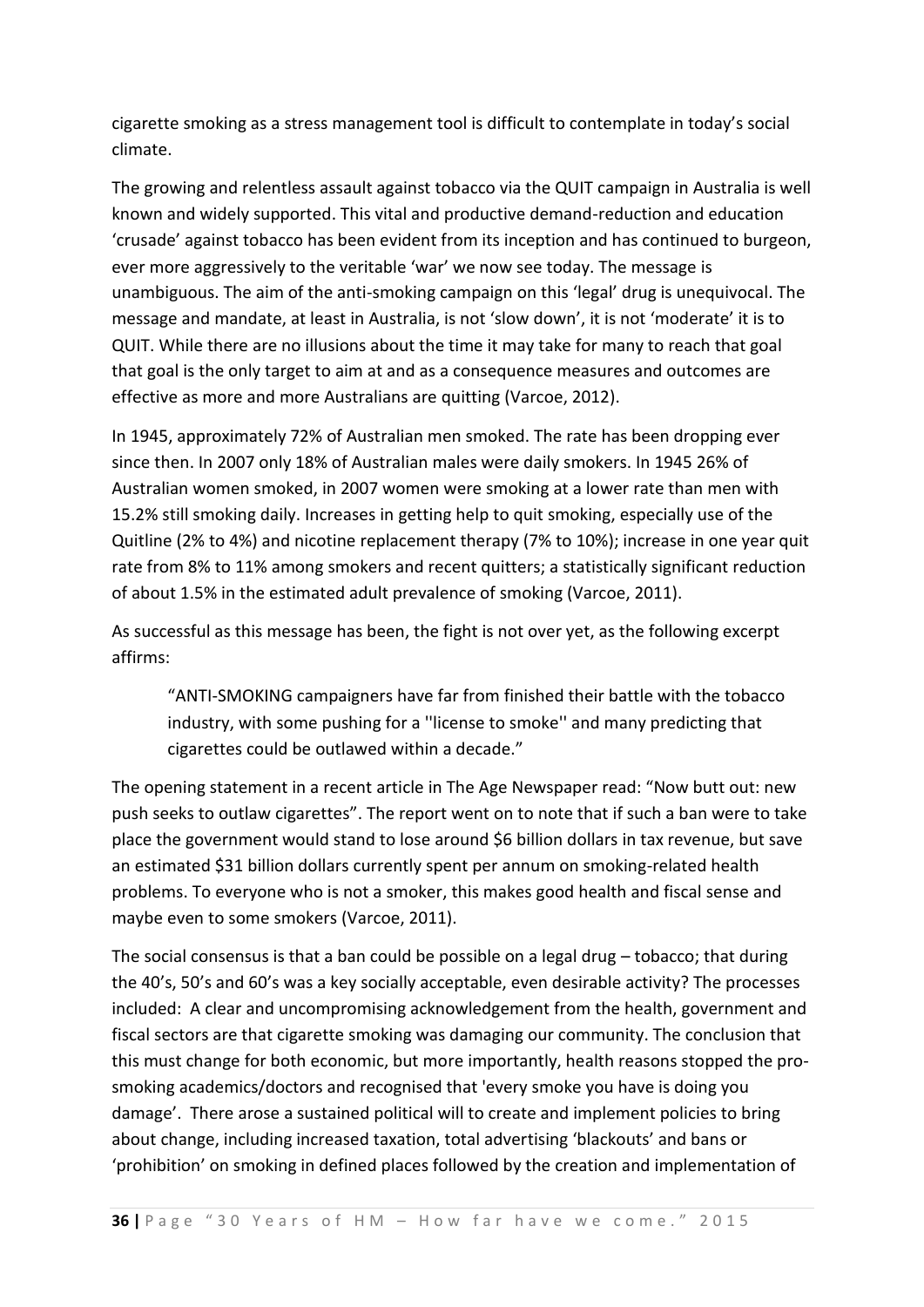Demand Reduction strategies including health warnings and plain packaging on cigarette packets; and the relentless public education campaign on the dangers of smoking. It would appear from both anecdotal and empirical data that such resolute policies work, even with a once widely accepted and socially palatable 'legal drug' like tobacco. It seems that this relentlessness, 'war' on this 'legal' drug – tobacco, which some 17% of Australians still use, is not only waged, but affirmed; while at the same time an apparent 'war' on illicit drugs is declared 'lost' (Varcoe, 2011).

Road accidents claimed 1,323 lives nationally in 2011 while 1383 people died of drug overdoses Australian Bureau of Statistics (ABS) figures reveal (ABS, 2013) With more than three in four drug deaths deemed accidental the revelation that the crossover point between road deaths versus overdoses had been reached underlined the success in fighting the road toll and the need for greater efforts to tackle rising drug deaths. Road safety programs work because they address the cause of the problem and work to change the behaviour of all drivers and road users. As well as safer cars and roads the death toll has been driven down due to awareness and enforcement of safety measures such as driver fatigue, speed and alcohol and drug use.

Reports suggest that since reliable drug overdose data first became available in 1997, road deaths have fallen from 23.9 per cent of all deaths by unnatural causes to 14.5 percent, slightly below the 15.2 percent of deaths due to drug overdoses (Mickelburough, 2013).

It seems to make lasting changes and to reduce drug-related harm we need to reduce levels of drug use and other risky behaviours involving the types of multi-million-dollar public education programs over many years. As increased overdose deaths are related to increased pharmaceutical drug misuse in particular education and enforcement of relevant laws need to be implemented and enforced.

Attention, therefore, needs to shift to other preventative strategies such as those that have been employed to reduce nicotine consumption and the road toll. The most important factor in overdose deaths and transmission HIV and HCV is persistent risky behaviour. It is drug use that is often the catalyst for this behaviour. Accordingly, the message from health authorities was that: Primary prevention of overdose deaths and HIV and HCV infection should target a reduction in risky behaviour; and, prevention of drug use, safe sex education and behavioural change (including abstinence) and condom use. Prevention should target those at risk of using drugs and should involve providing education, risk reduction counselling and substance abuse treatment, safe sex and drug use practises reducing drug usage including alcohol (The Kirby Institute, 2013; Sy and Jamal, 2006).

What becomes clear is that the most important factor in the prevention of harm is to reduce drug use either through supply and demand reduction, education and early intervention and effective treatment. The best approach is undoubtedly to encourage drug users become to cease injecting and to be abstinent from drugs. If it is attempted early in a drug-taking career, before self-injection becomes established severe physical and psychological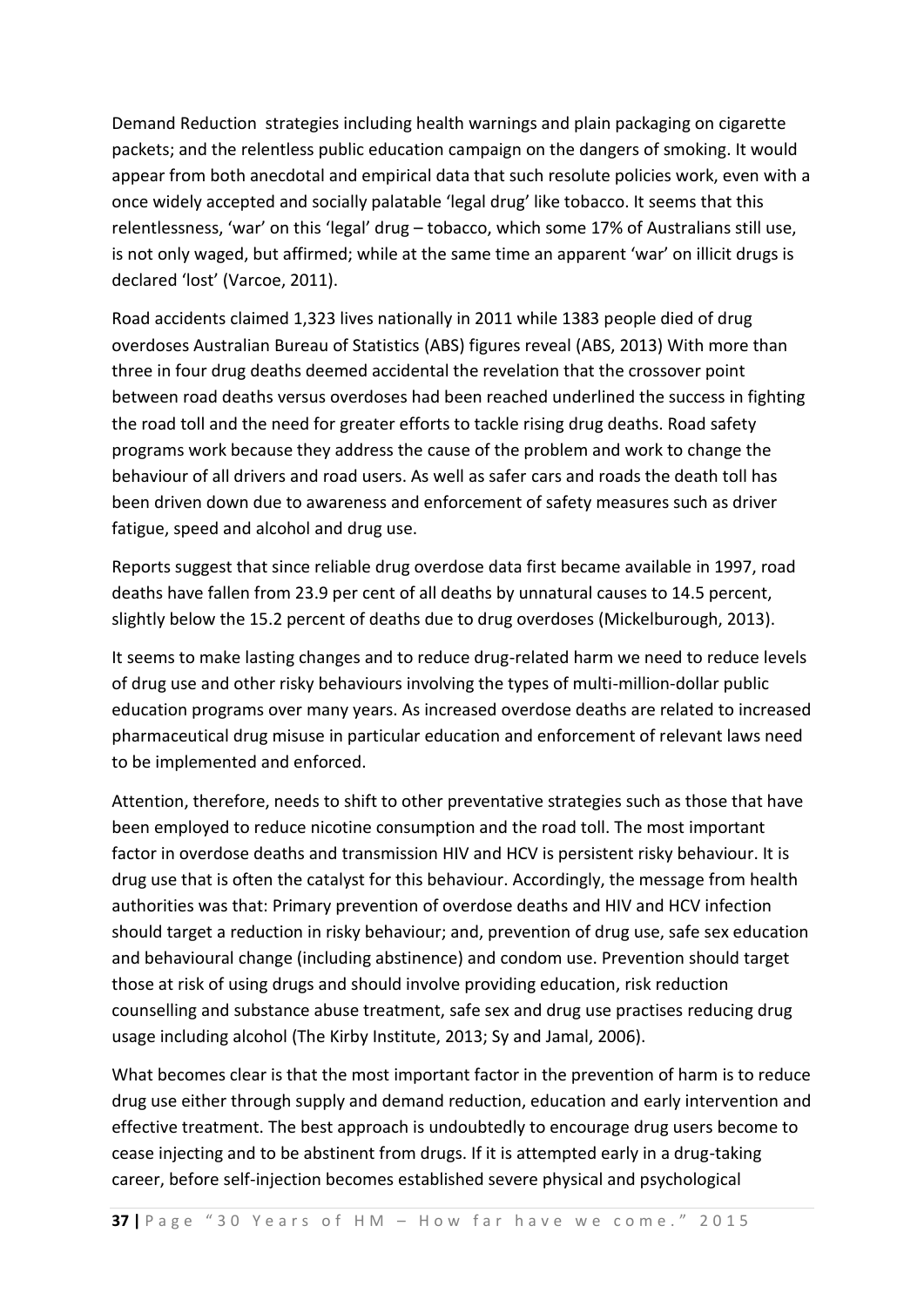dependence can be reduced and makes treatment far more effective. There are no more effective means of curtailing the impact of overdose deaths and BBV transmission than to target directly drug use and the risky behaviour that is a prominent feature of this action (Ghodse , 2007; Colquhoun, 2014). The outcomes of groups such as the Twelve Step Programs, Salvation Army, Teen Challenge, Jackie Pullinger and other welfare agencies shows remarkable and lasting impact in both recovery of addicted persons and more importantly the proactive work of prevention policies, including demand reduction, supply reduction and better policing. The evidence supports the proposition that long-term recovery can be the expected outcome of substance use disorder treatment (DuPont, 2014).

The next section examines the evidence for the effectiveness of recovery-based treatment.

### **Treatment**

Since the mid–1970s scientific research shows that treatment can help patients addicted to drugs stop using, avoid relapse, and successfully recover their lives. Addiction is a complex but treatable disease and while no single treatment is appropriate for everyone treatment needs to be readily available. There is ample evidence for its effectiveness of treatment and long-term recovery, including abstinence from any alcohol or drug use. Treatment should include strategies to deal with other co-morbidities such as mental health and social issues such as homelessness. Time in treatment and early initiation of treatment seem to be important in obtaining good outcomes. The central principles of appropriate psychotherapeutic intervention, as identified by researchers looking at the efficacy of treatment for those who are opiate dependent, and mental health problems, are that patients are engaged, they are motivated, they receive psychotherapy from professionals, they are retained in treatment for a reasonable period, and that pharmacotherapy is used to optimise outcomes (Woody, McLellan, Lubursky & O'Brien, 1986; Kaufman, 1994; Khantzian & Schneider, 1985; Miller & Rollnick, 2002; Evans & Sullivan, 2001).

Research has consistently shown that the qualities of the therapist has a prominent influence on outcomes, so not only is it important to employ professionals in the program, but also to review their capacity for engagement of the patient, retention in therapy and outcomes (Woody et al., 1986; Miller & Rollnick, 2002; Rothenberg et al., 2002; Duncan, Miller & Sparks, 2004). More importantly, research has consistently shown that therapeutic interventions work (Evans & Sullivan, 2001; Duncan et al., 2004). Outpatient programs including self-help (NA) and professional counselling either individual and/or group, and other behavioural therapies are the most commonly used forms of drug addiction treatment and are best when they incorporate these elements (Colquhoun, 2010). When combined with counselling and other behavioural therapies medication can assist in reducing withdrawals and reduce or eliminate craving for the drug (Institute for Behavior and Health, 2013)

Discharge data show that half of the individuals that are admitted to publicly- funded programs successfully complete treatment. In the United States, of the 1.6 million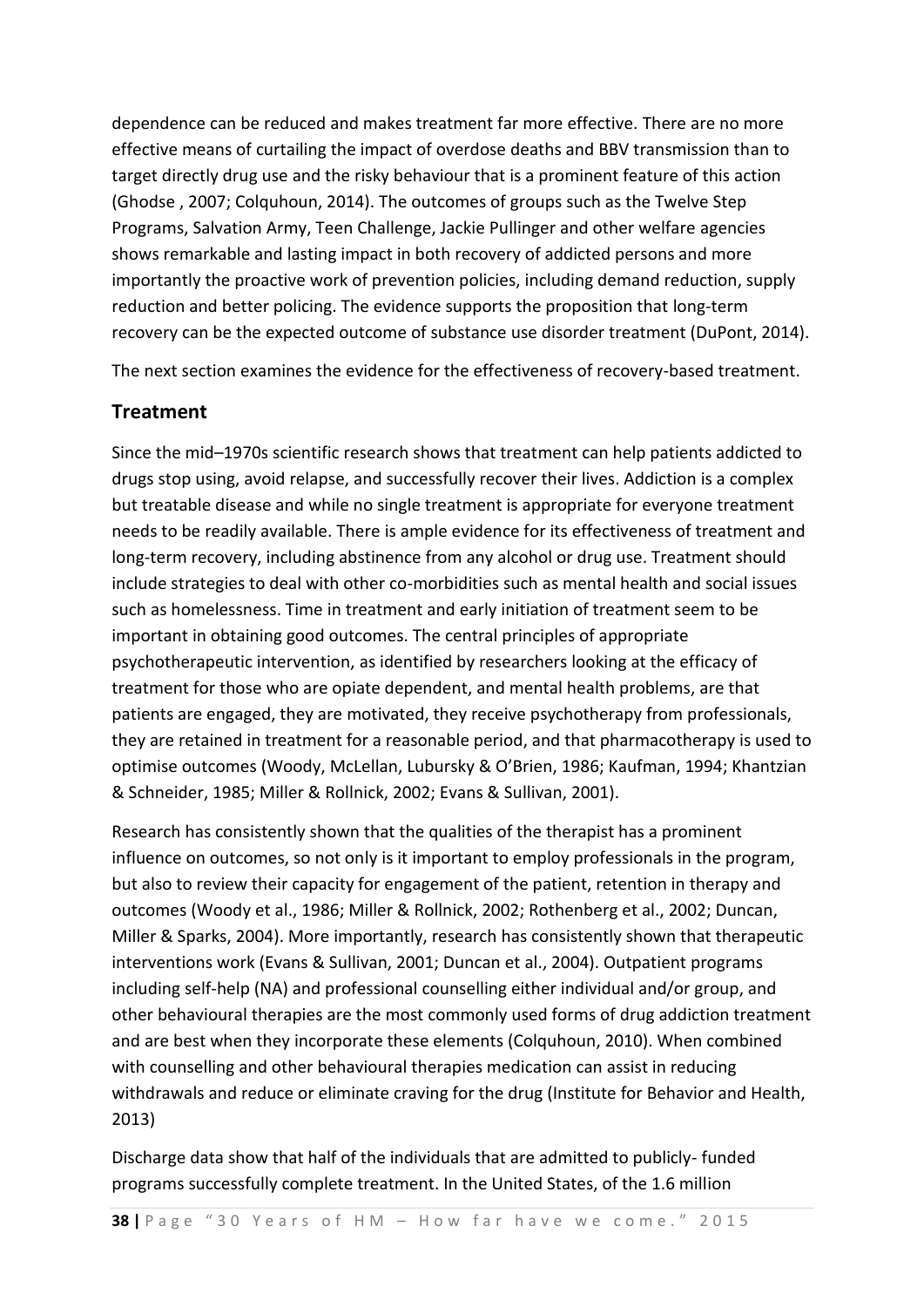discharges from publicly-funded treatment in 2008, 47% completed treatment and another 14% were transferred to further treatment. One-quarter of discharges dropped out, 6% were terminated by the facility, 2% were incarcerated and 5% neglected to complete treatment for other reasons. Research has demonstrated that to be effective treatment does not need to be voluntary (Substance Abuse and Mental Health Services Administration, 2010).

In addition to stopping drug abuse, the goal of treatment is to return people to productive functioning in the family, workplace, and community. Behavioural treatments help patients engage in the treatment process, modify their attitudes and behaviours related to drug abuse, and increase healthy life skills. These treatments can also enhance the effectiveness of medications and help people stay in treatment longer. Treatment for drug abuse and addiction can be delivered in many different settings using a variety of behavioural approaches (National Institute on Drug Abuse, 2012).

Residential treatment programs can also be very effective, especially for those with more severe problems. For example, Therapeutic Communities (TCs) are highly structured programs in which patients remain at a residence, typically for 6 to 12 months. TCs differ from other treatment approaches principally in their use of the community—treatment staff and those in recovery—as a key agent of change to influence patient attitudes, perceptions, and behaviours associated with drug use (National Institute on Drug Abuse, 2009). Patients in TCs may include those with relatively long histories of drug addiction, involvement in serious criminal activities and seriously impaired social functioning. TCs are now also being designed to accommodate the needs of women who are pregnant or have children. The focus of the TC is on the re-socialisation of the patient to a drug-free, crime–free lifestyle (Moos & Timko, 2008).

According to longitudinal research, most people who get into and remain in treatment stop using drugs, decrease their criminal activity, and improve their occupational, social, and psychological functioning. Successful treatment should not see relapse as treatment failure for addiction typically requires continual evaluation and modification as appropriate, similar to the approach taken for other chronic diseases (National Institute on Drug Abuse, 2015). Research from the National Institute on Drug Abuse (NIDA) conservatively estimates that:

"every dollar invested in addiction treatment programs yields a return of between \$4 and \$7 in reduced drug-related crime, criminal justice costs, and theft. When savings related to healthcare are included, total savings can exceed costs by a ratio of 12 to 1. Major savings to the individual and society also stem from fewer interpersonal conflicts; greater workplace productivity; and fewer drug-related accidents, including overdoses and deaths" (NIDA, 2012).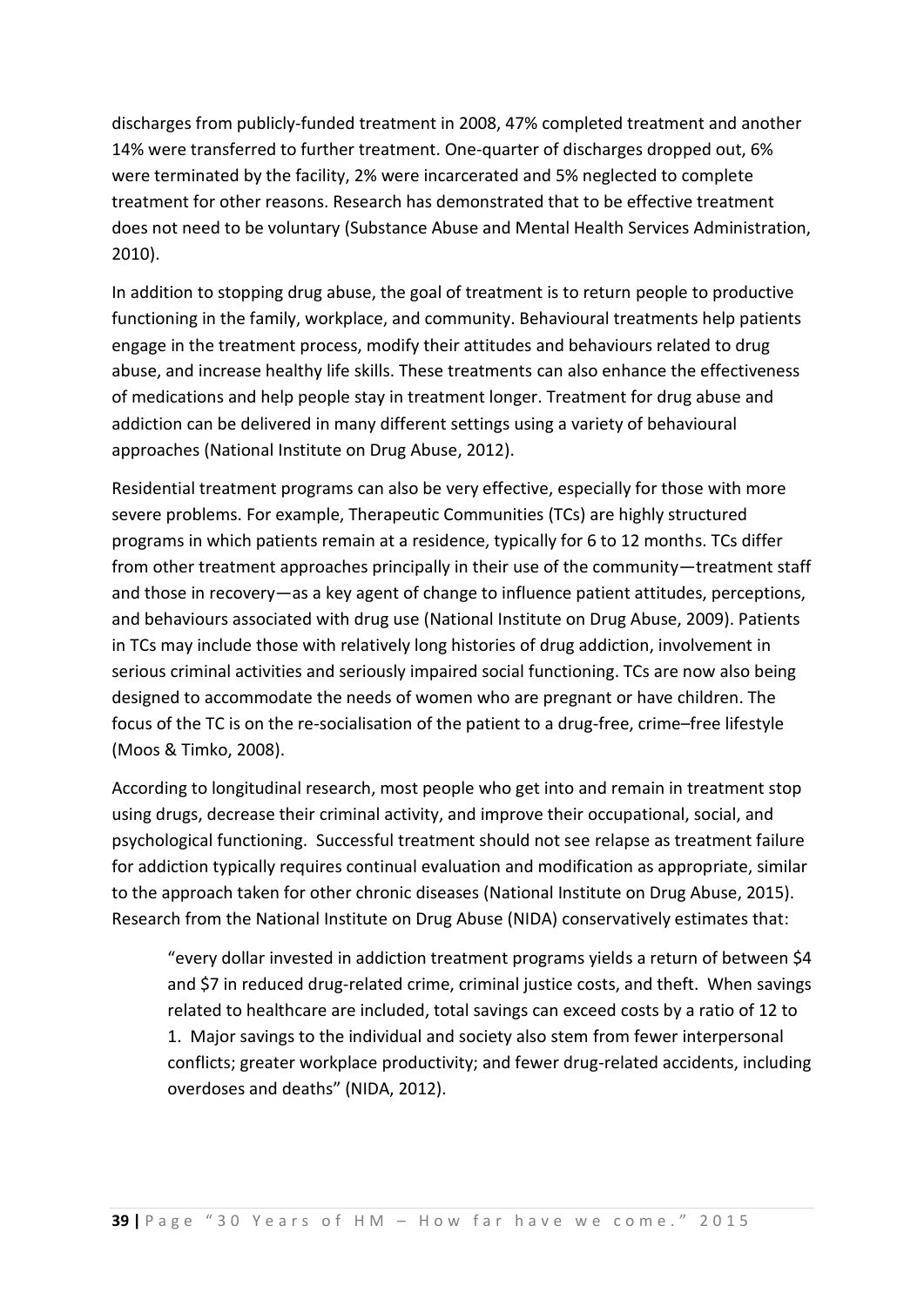#### **Naltrexone**

Naltrexone is an opiate antagonist that can be used both for detoxification, and for longterm recovery from heroin, methadone and other opiate addiction. There is now abundant evidence of the effectiveness of Naltrexone for the treatment of Opiate addiction. Clinics in Sydney, Melbourne and Perth have successfully detoxified thousands of opiate addicts, and the use of Naltrexone implants has enabled many of these people to resume normal life. Despite this, minimal support from Governments, especially from the states, has prevented many people from being able to access these programs (Colquhoun, 2010).

The evidence demonstrating the effectiveness of naltrexone treatment for the treatment of alcohol and opiate dependence is convincing. In clinical studies of alcoholics it appears that naltrexone has been successful in improving outcomes for this difficult group when coupled with one-on-one counselling (Colquhoun, 2010). Certainly, clinical trials indicate that when naltrexone is compared to placebo there have been significant improvements in outcomes for those dependent on alcohol (Latt, Jurd, Houseman & Wutzke, 2002) and there has been some evidence that naltrexone used with acamposate in combination, may prove more beneficial (Sass, Soyka, Mann & Zieglgansberger, 1996; Whitworth et al., 1996). At a conference in Sydney in 2003, Dr Stephen Jurd, Medical Director of the Northern Area Health Drug and Alcohol Program, suggested that outcomes may be improved if the medications were used together and called for ongoing research to test this therapy (Jurd, 2002).

A number of randomised controlled trials among those dependent on opiates have found statistically significant results, including comparing naltrexone implants to oral naltrexone and placebo (Colquhoun, 2005 & 2013; Kunoe et al., 2009; Hulse et al., 2009). A recent NIDA press release states that sustained release naltrexone is not only effective but also safe when used to treat opiate dependence (Teagle, 2006).

Trials of slow-release naltrexone have shown very promising outcomes, although more studies appear warranted especially comparing groups on methadone and naltrexone and following participants up over longer periods. A paper published in 2005 compared 42 and 41 patients either taking oral naltrexone or having a naltrexone implant respectively showed much better outcomes for the latter group (Colquhoun, Tan & Hull, 2005). Follow-up showed that 19 of the 42 individuals taking oral naltrexone (45%) relapsed to opiate use or were non-contactable at twelve months, while only eight out of 41 individuals (19%) were using opiates (or non-contactable) after receiving an implant at six months. This advantage was maintained for the implant group at twelve months with relapse rates at 61% and 40% respectively. That is, at twelve months 61% of the implant group were abstinent, while 40% were abstinent in the oral group (Colquhoun, 2010, 2013).

Since then two randomised controlled trials (RCTs) have been published that also demonstrate the efficacy of the implant. In a Norwegian study 56 abstinence-oriented patients after detoxification were randomly and openly assigned to receive either a 6-month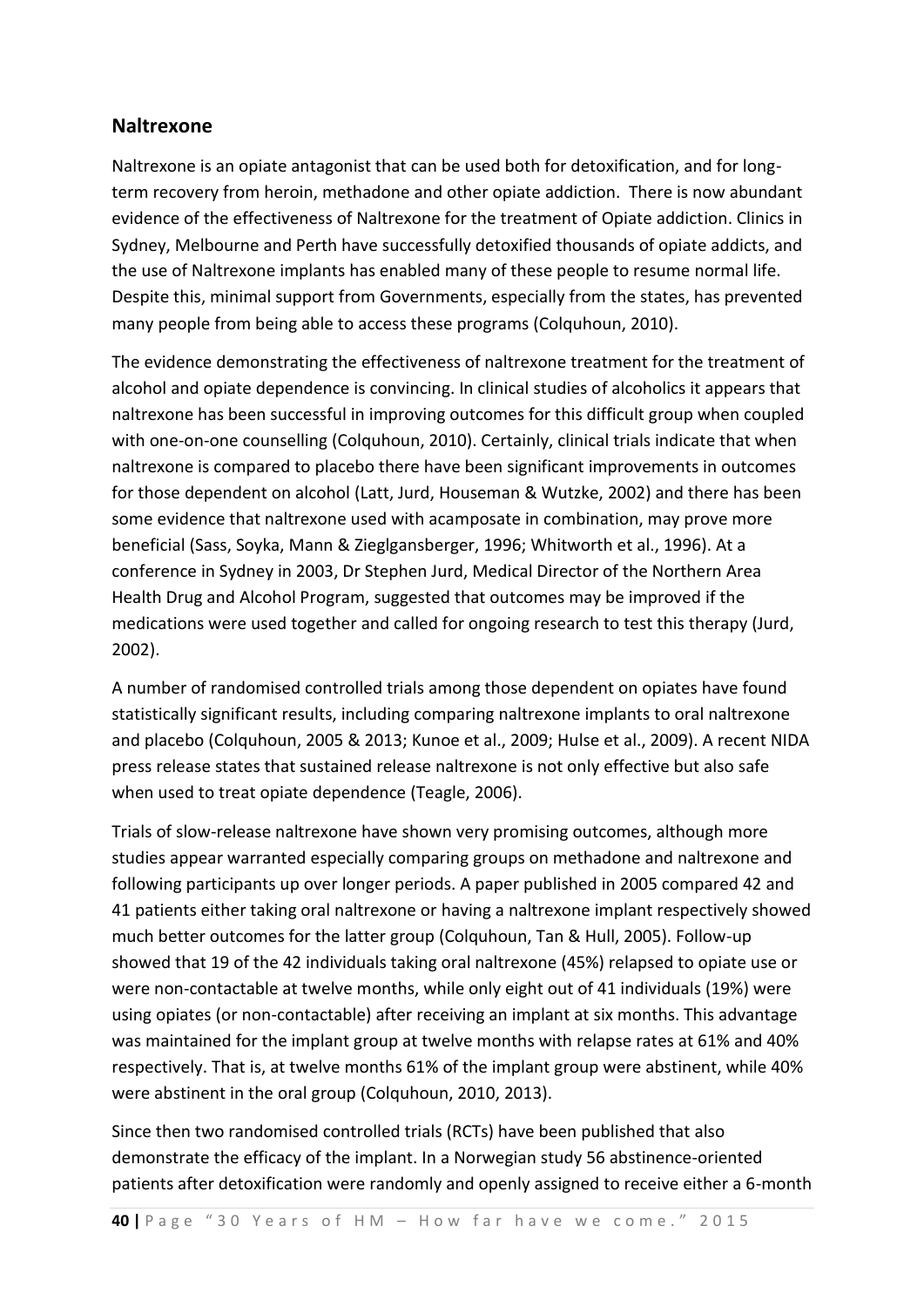naltrexone implant or their usual aftercare. The results showed that patients who received a naltrexone implant had on average 45 days less heroin use and 60 days less opioid use than controls in the 180-day period (both p<0.05) and naltrexone serum blood levels stayed above 1 ng/ml for the duration of the 6 months. They concluded that naltrexone implant treatment was safe and significantly reduced opioid use in a motivated population of patients (Kunøe, et al. 2009). In the second study 70 patients (35 in each group) were randomised to active a naltrexone implant (2.3g of NTX) and placebo naltrexone tablets or placebo implant and 50mg oral naltrexone each day. At 6 month follow up more implant than oral patients had levels above 2ng/ml (p<0.001); more oral patients returned to regular heroin use at 6 months (p<0.003) and at an earlier stage (115 vs 158 days). They concluded that the naltrexone implant effectively reduced relapse to regular heroin use compared with oral naltrexone and was not associated with major adverse events (Hulse, 2009).

More recently studies have shown similar results. Krupitsky and colleagues (2011) published results of a RCT trial of a monthly injectable formulation of naltrexone approved by the US Food and Drug Administration for preventing relapse to opioid dependence in 2010. The percentage of opioid-free weeks was significantly higher in the injectable naltrexone group than the placebo group (p=0.0002), Total abstinence was reported in 36% of patients in the former group compared with 23% in the placebo group (p=0.0224).

In summary, clinical studies of patients recovering from opiate addiction indicate that patients who have receive a naltrexone implant have better outcomes than those who receive placebo naltrexone or oral naltrexone (Colquhoun, 2013; Krupitsky et al., 2011; Krupitsky et al., 2010; Krupitsky and Blokhina, 2010; Kunoe et al, 2010a, 2010b, Kunoe, 2010; Hulse, Morris, Arnold-Reed & Tait, 2009). Moreover, the reliability of the implant to maintain protective blood levels for extended periods has been demonstrated, hence alleviating some of the concerns about safety (Hulse, Arnold-Reed, O'Neil, Chan & Hansson, 2004; Colquhoun, 2013).

Studies show that not only is naltrexone an effective treatment, but more so when assessment and treatment of psychological problems is integrated into the program. Moreover, the evidence shows that mental health and other drug use tends to improve, while those who continue with their substance abuse, including methadone become worse (Colquhoun, 2010 & 2013), Dean, Saunders and colleagues (2006) reported on findings from a RCT comparing a group on naltrexone to a group on methadone and showed that participants who received naltrexone did not exhibit worsening of depressive symptoms and in participants attending all follow-up assessments, there was a trend for those receiving naltrexone to exhibit an improvement in depression over time compared with the control (methadone) group. Participants who were adherent to naltrexone treatment exhibited fewer depressive symptoms than those who did not or were on methadone. They concluded that depression need not be considered a common adverse effect of naltrexone treatment or a treatment contraindication and that engaging with or adhering to naltrexone treatment may be associated with fewer depressive symptoms (Colquhoun, 2012).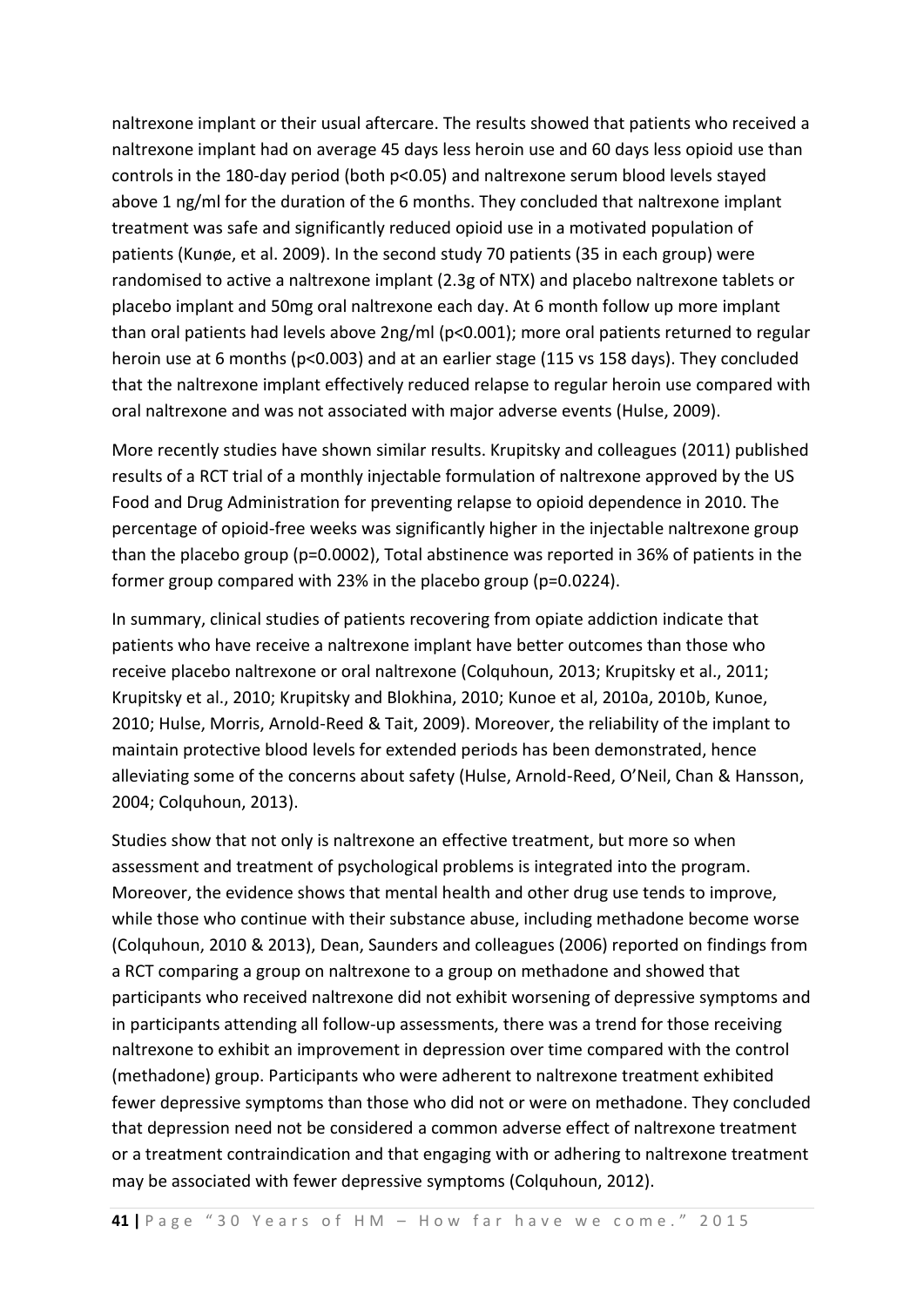Policy makers need to understand that people seek naltrexone treatment because they have made a decision they did not want to have the life of an addict. The vast majority of addicts come to that decision at some time, often when they realize that they can't get off it and that it is having a detrimental effect on their physical and mental health. They need and have a right to an effective alternative to methadone. Research shows that 80% of those being dosed with methadone want to be free of it. Naltrexone is undoubtedly an effective way to do that, albeit with some risk, but much less than methadone, which is described as unacceptable by NDARC researchers, and especially in the long term, compared to staying on heroin or methadone (Colquhoun, 2012).

However, the use of naltrexone to facilitate detoxification and maintenance of abstinence will require a paradigm shift and will mean a major change in the way clinicians conceptualise and treat opiate dependency. Such a shift will mean relinquishing the prevailing view that opiate dependency is essentially an untreatable condition, or that people need to be maintained on methadone for many years. Moreover, research has become increasingly suggestive that effective treatment of opiate dependency involves combining treatment modalities and integrating treatment approaches. Interventions that harness the patient's resources, support the fostering of a therapeutic alliance and attend to the psychological and social aspects of opiate dependency are essential components of a psychopharmacological approach using naltrexone (Colquhoun, 2010).

### **The ICE Epidemic**

National Drug Strategy Survey (AIHW, 2012) and the Australian Crime Commission (2014) statistical reports inform us of the extent of the 'ICE' epidemic and indicate that current policies have done nothing to stem this growth in harmful use. Noticeably, Australia has one of the highest rates of use of Amphetamine Type Stimulants (ATS) in the world, particularly methamphetamine or ICE, increasing 10% since 2011; drug seizures are at record levels and the weight of amphetamine-type drugs detections has increased 230% from 2010/11 to 2012/13 (Turner, 2014).

Recent studies looking at the trends in South East Asia indicate an association between ICE use and increased HIV prevalence and an elevated risk of sexual transmission of HIV in people who use ICE (Fischer, Curruthers, Power, Allsop & Degenhard, 2012), although the association between stimulant use and HIV transmission and non-injecting drug users has been well-documented over a number of years (Molitor, Truax, Ruiz & Sun, 1998). The researchers note, that the enhancement of sexual pleasure is one of the more common reasons given for stimulant use among some groups. These increased levels of use of stimulants like ICE and HIV-risk behaviours have been found among MSM, adult heterosexuals, especially among sex workers and young people are particularly alarming (Fischer, Curruthers, Power, Allsop & Degenhard, 2012). The behavioural, physiological and psychological effects of ICE and other stimulants are enhanced libido, elevated mood and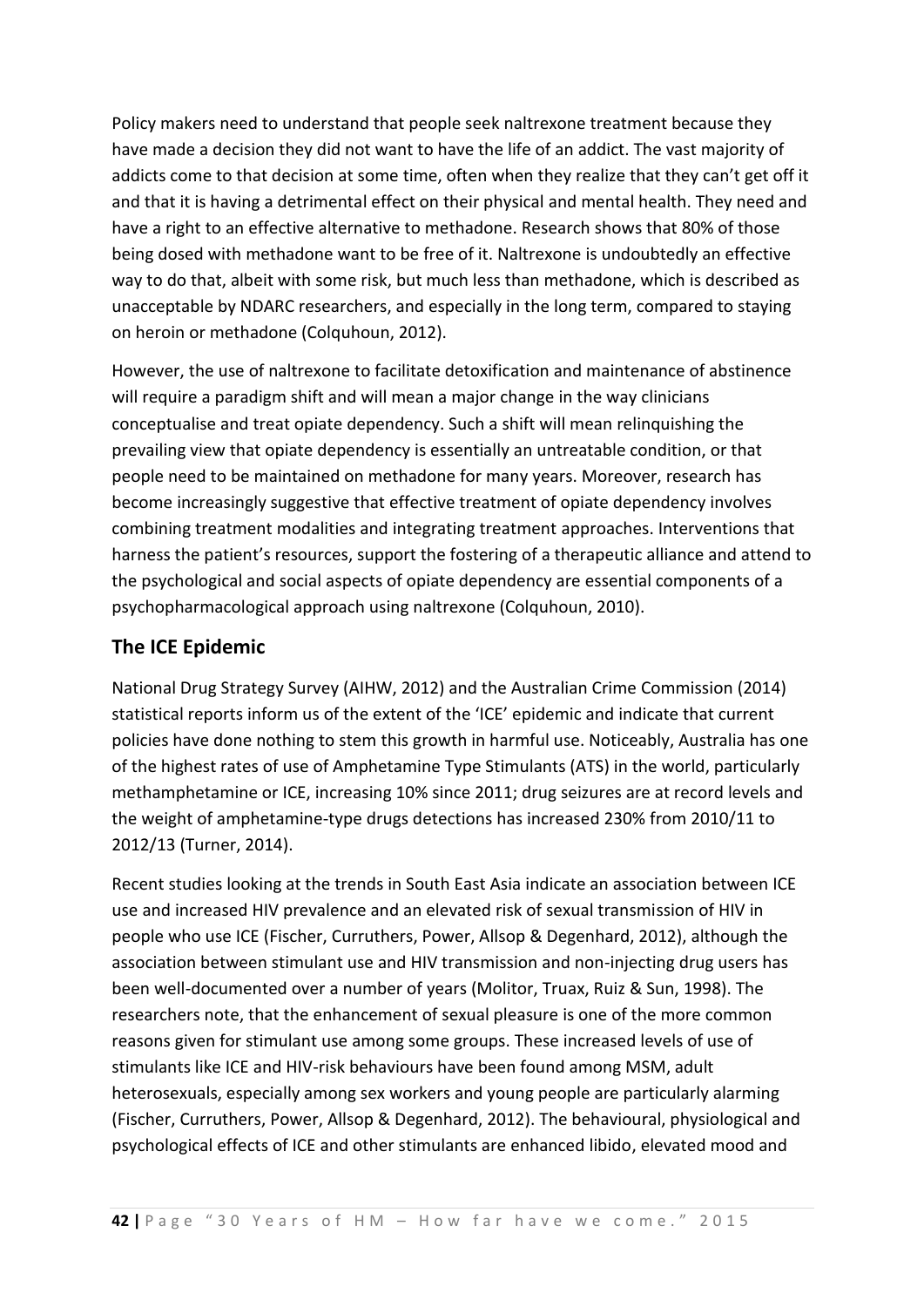sex drive with increased unprotected sexual activity with multiple and higher numbers of partners (Fischer, Curruthers, Power, Allsop & Degenhard, 2012).

There is an emerging literature linking stimulant-affected sexual behaviour and increased risk of HIV in other regions. Of great concern is the potential spread of HIV and STDs between drug users and into the non-drug using community associated with methamphetamine use and unsafe sexual behaviour. The inherent dangers of this drug to users and the community has been apparent for some time and yet policy does not reflect the urgency to implement effective strategies needed to avert a looming social crisis. The evidence is that policy makers have ignored this emerging problem while continuing to advocate for harm reduction strategies that are shown to be ineffective (Colquhoun & Christian, 2014).

Not only are there no practical harm reduction measures available, including needle exchange (as stimulants are largely smoked or snorted) and drug substitutes, but it seems that treatment is difficult as users are unlikely to seek or engage in treatment. However, particularly heavy or dependent users (some 73,000 in Australia) are more likely to come into contact with law enforcement and the courts and, as a result the court system has an important role in responding to ATS related problems and dependence. There exists an opportunity for the courts and health systems need to take an integrated approach along the following lines: Mandatory detention is of vital importance in any treatment response as it takes some time to overcome the prolonged withdrawal (psychosis/depression) and it is virtually impossible to retain people in treatment during this phase. As crime is so closely linked to ATS use some period of detention (3 months) is legitimate, justified and necessary for effective treatment. Specifically designed ATS prisons/detention centres need to be established, as happens in other jurisdictions (i.e. Canada).

Focus needs to be integrated with health/mental health services responding to withdrawals and other health related problems (cardio-vascular, dental, STDs, HIV etc.), D&A services focussing on education about the harm and psychological and social change required and an out-reach service (like parole) to monitor progress and prevent relapse by looking at and intervening in other social risk factors, especially among indigenous communities. In other words, instead of diversion into health or treatment services, which have failed, involuntary treatment including dedicated secured facilities need to be a part of those health and treatment services for treatment to be effective (NIDA, 2009). Civil libertarians and advocates of harm reduction will be up in arms, but if we are to tackle this severe and growing problem then an integrated and uncompromising approach as suggested is imperative.

Further, there is the need for a vastly enhanced education and information program about the risks associated with ATS used to users, families, including children and to the community. Also, a program of peer identification and support should be encouraged in schools, workplaces and indigenous communities, including training of identified peer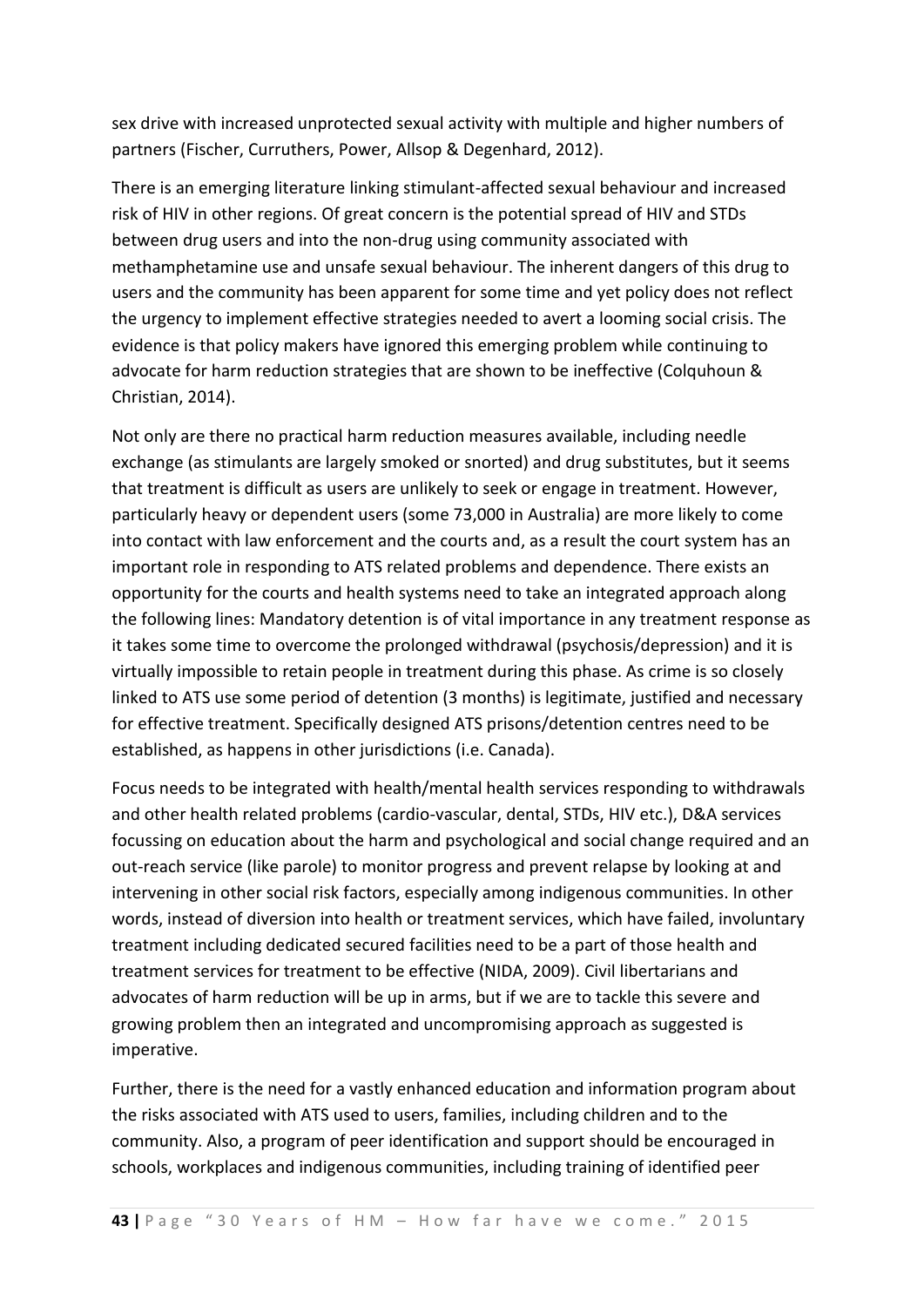mentor modelled on the Aust Navy program. Also, the use of naltrexone should be considered (trialled) post-withdrawal to reduce craving and relapsed as there is some research evidence to support its use

Naltrexone was shown to reduce cued behaviour for methamphetamine in animals (Chiu, et al., 2005). In humans, naltrexone may reduce the reinforcing effects of amphetamine use (Jayaram-Lindstrom, 2004; Karila et al., 2010). In a double-blind placebo-controlled design, naltrexone significantly reduced the subjective effects in dependent patients and craving was also significantly blocked (Jayaram-Lindstrom, 2008a). Moreover, it also was effective in reducing amphetamine use in a recent double-blind, placebo-controlled outpatient clinical trial (Jayaram-Lindstrom, 2008b), Naltrexone, therefore, appears to be a highly promising medication for amphetamine dependence (Karila et al., 2010)

Among those with experience working in the field and reviewing the research the evidence indicates the primary strategies to reduce social harm from ICE use involve supply and demand reduction, rather than about user's rights or harm reduction. This is due to the associated high levels of mental illness, crime and violence, harm to family members and the community, the highly addictive nature of these drugs and high-risk sexual behaviour.

As there is no evidence that the harm minimisation policies have benefited users or the community and with the looming ICE crisis as gay men, the largest at-risk group, do not identify as drug users as they don't inject drugs and there are no funded strategies to counter this rising problem (Turner, 2014; Findlay, 2014). Perhaps we can learn from the experience of Sweden in dealing with consumption of illicit drugs.

Sweden went from being one of the first European countries to experience a large scale drug problem in the 1960s to now being a country with one of the lowest rates of marijuana and hashish use amongst only 7% of 16 year olds? In contrast, based on survey data in 2007, four times the amount of teenagers in the Netherlands (28%) and the United Kingdom (29%) admit to consuming hashish or marijuana by 16 years of age (Johansson, 2010) by employing early intervention and mandatory treatment.

The next section examines the evidence from other countries, notably Portugal and Sweden, which has emerged in recent years on the comparative benefits of different approaches to reducing drug harm from illicit drugs.

## **A Comparison of Drug Policies in other Countries**

### **Portugal - Drug Decriminalisation**

Drug use was decriminalized in Portugal in the year 2001 and the results seem to indicate that there has not been an increase in drug use or harm any more so than neighbouring countries in Europe that did not implement similar policies. Hughes and Stevens (2010) state that the evidence indicates no significant increase in drug use, reductions in problematic use, drug-related harms and criminal justice overcrowding since the decriminalisation of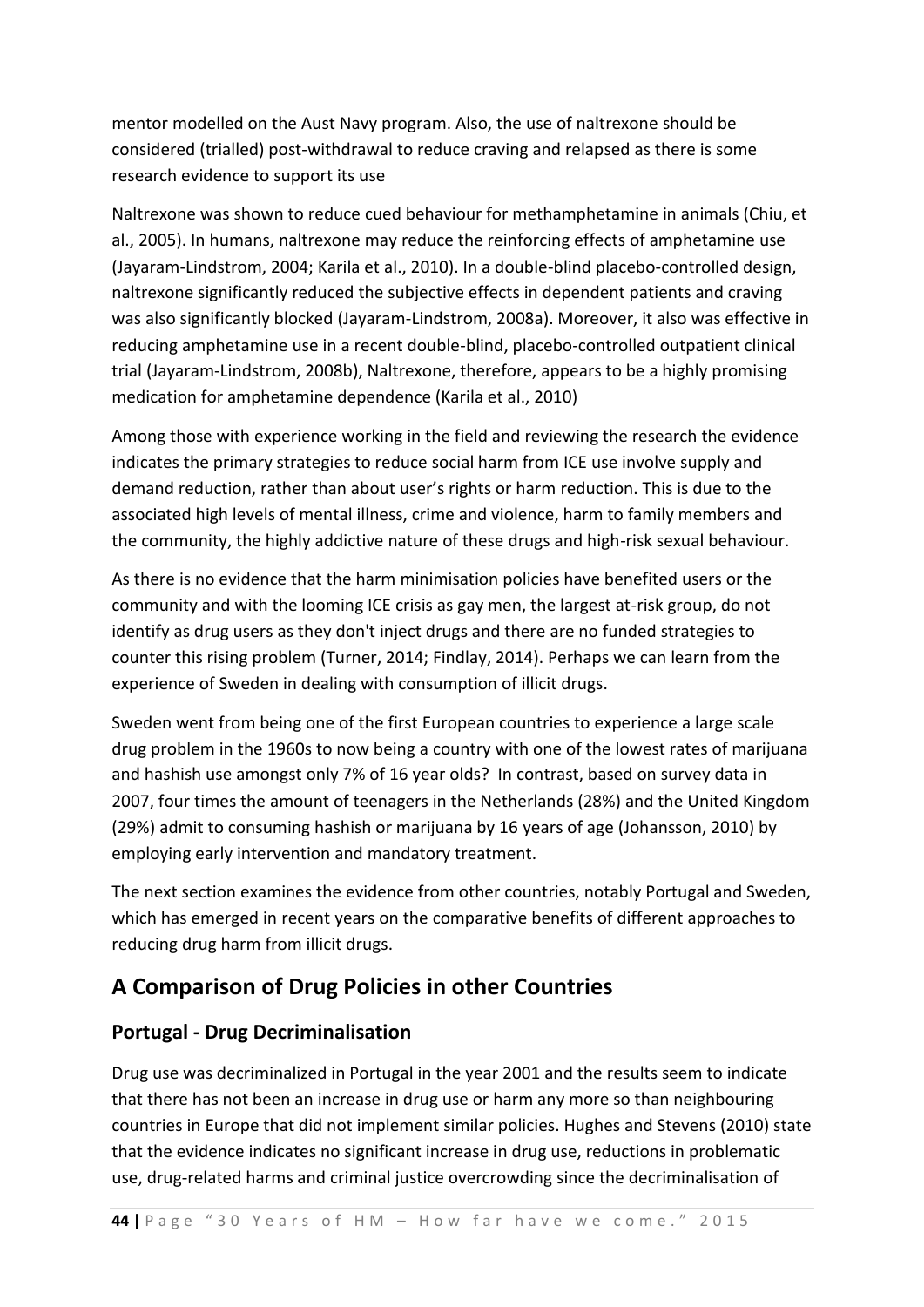drug use came into force and that "decriminalization does not inevitably lead to rises in drug use" (p. 1016). Kain (2011) reported a public health expert Joao Goulao, President of the Institute of Drugs and Drugs Addiction was reported as saying that decriminalising drug use had worked. He stated that drug addiction and drug harm was in decline in Portugal and that the number of addicts considered "problematic", those who repeatedly use "hard" drugs and intravenous users, had fallen by half since the early 1990s, when the figure was estimated at around 100,000 people and was largely attributable, although not entirely, to the decriminalisation of drug use (Kain, 2011). Greenwald (2009) stated that decriminalization had no adverse effect on drug use rates in Portugal and that drug usage rates had remained roughly the same or even decreased slightly when compared with other EU states.

This interpretation was disputed by Manuel Coelho, Chairman of The Association for a Drug-Free Portugal and member of the International Task Force on Strategic Drug Policy. He suggested that these reports were very selective in their use of statistics and were misleading. He instead showed that rather than any decrease in drug that between 2001 and 2007, the drug consumption in Portugal increased by 4.2% in absolute terms and the percentage of people who have experimented with drugs at least once in their lifetime, climbed from 7.8% in 2001 to 12% in 2007 (66% increases). Individual drug use also grew: Cannabis 12.4 to 17% (37% increase); Cocaine 1.3 to 2.8% (215% increase); Heroin .7 to 1.1% (57% increase); Ecstasy .7 to 1.3% (an 85% increase). He claimed that homicides related to drug use have increased 40%, and was the only EU country to show an increase from 2000 to 2006 and the number of deceased individuals that tested positive for drugs (314) in 2007 registered a 45% rise, " increasing fiercely after 2006" (p. 216) and that Portugal was the European country with the highest rate of consistent drug users and IV heroin dependents (Coelho, 2011).

While some of this data is undisputed, some of it is contradicted and different interpretations are offered by other reports. Hughes and Stevens (2010) documents similar increases in drug use as stated by Coelho (2011), although some of the data varies considerably and in both cases it seems to have been used selectively to support their conclusions.

Hughes and Stevens reported that between 2001 and 2007, lifetime and last-year use increased in Portugal for almost all illicit substances. Comparing the trends in Portugal and neighbouring Spain and Italy, they say that while some trends clearly reflect regional shifts in the increase in use and related harm amongst adults and/or the expansion of services throughout Portugal. They state however that the reduction in problematic drug users and reduction in the burden of drug offenders on the criminal justice system were in direct contrast to those trends observed in neighbouring Spain and Italy. However data suggests that that increases in levels of cannabis use in Spain were similar and were higher in Portugal for cocaine and ecstasy and that in each of these countries and the EU there has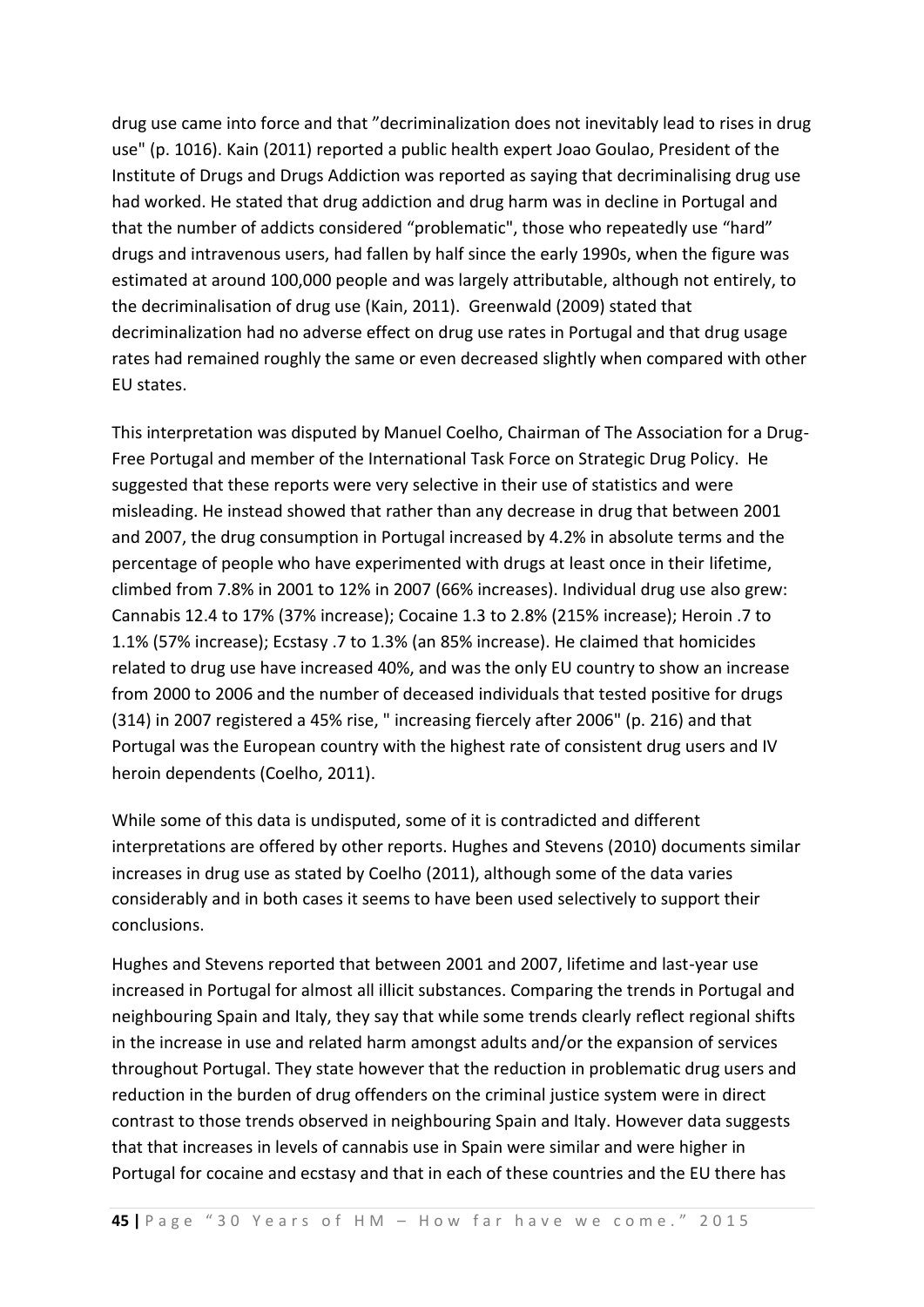been a significant decline in illicit drug use and cannabis among young people (EMCDDA, 2009).

However, the EMCDDA (2011) report stated that problem drug use and drug-related harms in Portugal were generally above, the European average. The most recent (2005) estimate of the number of problem drug users in Portugal was about 42,000, which is slightly below six cases per thousand population aged 15–64. Contradicting the findings of Hughes and Stevens (2010), the EMCDDA (2011) report estimated that there were at least 61,400 highrisk opioid users in Spain in 2011. This number corresponds to a rate of 1.91 per 1 000 inhabitants aged 15–64, which is much lower than Portugal. The estimated number of recent injectors in Spain ranged between 12 067 and 17 659, or 0.38 to 0.55 per 1 000 inhabitants aged 15–64.These estimates indicated a decline in the number of high-risk opioid users and injecting drug users in Spain.

At best Hughes and Stevens (2010) concluded that there were no signs of mass expansion of the drug market in Portugal in contrast with apparent market expansions in neighbouring Spain and that it was impossible to state that any of these changes were the direct result of the decriminalization policy and that the reported increases in general population use in Portugal reflected regional trends and thus were not solely attributable to the decriminalization.

While Greenwald (2009) stated that drug use decreased slightly when compared with other EU states, he also claimed that in numerous categories, rates of drug use were among the lowest in the EU, particularly when compared with states with stringent criminalisation regimes. Not only have these assertions been disputed (Coelho, 2011), but Greenwald forgot to add that Portugal historically had low rates of drug use, particularly for cannabis and that despite this, compared to states such as Sweden drug use rates were much higher.

Hughes and Stevens (2010) also reported that there have been significant reductions in mortality, HIV, HCV and Greenwald (2009) claimed that the empirical data indicated drugrelated pathologies, such as sexually transmitted diseases and deaths due to drug usage, had decreased dramatically. Drug policy experts attributed those positive trends to the enhanced ability of the Portuguese government to offer treatment programs to its citizens made possible by decriminalization. However, these statements are contrary to EMCDDA (2009b) and IDT (2009) reports. These show that drug-related deaths increased from some 160 deaths in 2002 to over 330 in 2008 and that there were declines in drug-related deaths in Spain (580 to 360) and Italy (1550 to 1200) over this period.

EMCDDA data indicated that in Spain in 2011 there were registered 361 drug-induced deaths and the number of deaths due to an acute reaction to drugs fell between 1999 and 2001, remained stable until 2005 at approximately 670, and then resumed a downward trend. Being mindful of these figures they conceded that the recent increase was 'unique' to Portugal, but suggest it was due to changes in reporting rates in Portugal but seemingly not in Spain or Italy (Hughes & Stevens, 2010). Coelho claimed that Portugal recorded a 30%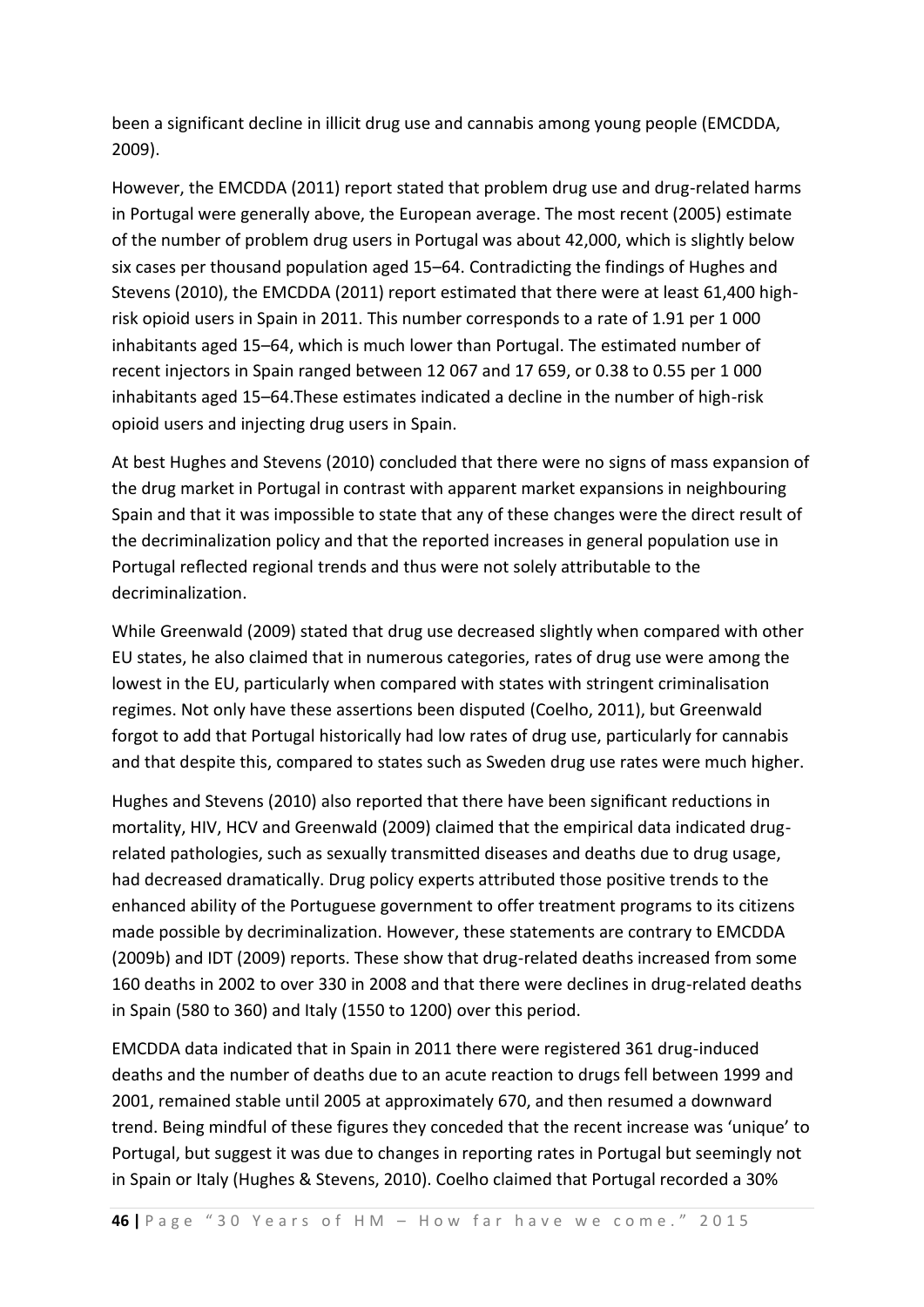increase in drug overdose deaths, and along with Greece, Austria and Finland and had one of the worst records in the EU. This estimate seems to under-estimate the death rate compared with the data from the EMCDDA (2009b) and IDT (2009) reports (Morgan, 2010).

In marked contrast from the Special Registry of the National Institute of Forensic Medicine estimated that there were 19 drug-related death cases in 2011 with 52 deaths in 2010, 56 in 2009 and 94 in 2008. The General Mortality Registry of the Statistics National Institute registered 10 cases of drug-related deaths in 2011 (the lowest number of deaths registered since 2006) and 27 deaths in 2009 (EMCDDA, 2013).

Coelho (2011) also reported that Portugal remained the country with the highest incidence of IDU (Injection Drug Users) related AIDS and was the only country in Europe which recorded an increase; 703 newly diagnosed infections followed from a distance by Estonia with 191 and Latvia with 108 reported cases and that the number of new cases of HIV/AIDS and Hepatitis C in Portugal recorded 8 times the average found in other EU countries (Morgan, 2010). However, Hughes and Stevens (2010) claim that the number of cases of HIV reduced amongst drug users fell from 907 to 267 between 2000 and 2008.

However, EMCDDA data suggests the number of newly diagnosed HIV cases among drug users (13.4 per million population in 2009) is well above the European average (2.85 cases per million in 26 countries) and one of the highest in the EU. In Spain the number of new HIV cases among PWID and the proportion of new HIV cases attributed to injecting drug use declined significantly from 2004 to 2012 (EMCDDA, 2011).

Hughes and Stevens conclude that there was a small increases in reported illicit drug use amongst adults, reduced illicit drug use among problematic drug users and adolescents, at least since 2003,reduced burden of drug offenders on the criminal justice system, increased uptake of drug treatment and a reduction in opiate-related deaths and infectious diseases (Hughes and Stevens, 2010). Greenwald (2009) went further and concluded that the data showed that the Portuguese decriminalisation was been a resounding success.

However the conclusions of Hughes and Stevens (2010), Goulao (Kain, 2011) and Greenwald (2009) appear to be mistaken based on the data produced by the EMCDDA. Gaulao's claim that drug use had declined since the 1990s seems to be correct however, decriminalisation was not enacted until 2001 and there had been declines in drug use before that time that obviously had no relationship to this change in policy and occurred during a time when punitive measures were still in place. The data indicate a steady an increase in drug use, particularly of problem drug users in Portugal coupled to a sharp increase in mortality between 2005 and 2011 and the highest incidence of HIV infection in Europe and that the situation in Spain was marked by a reduction in drug use, drug-related deaths and HIV infections in spite of not decriminalising drug use. In the case of Sweden the very significant changes in drug use and harm from having one of the highest rates in Europe to the lowest came with the introduction of a 'zero tolerance' to drug use, mandatory treatment and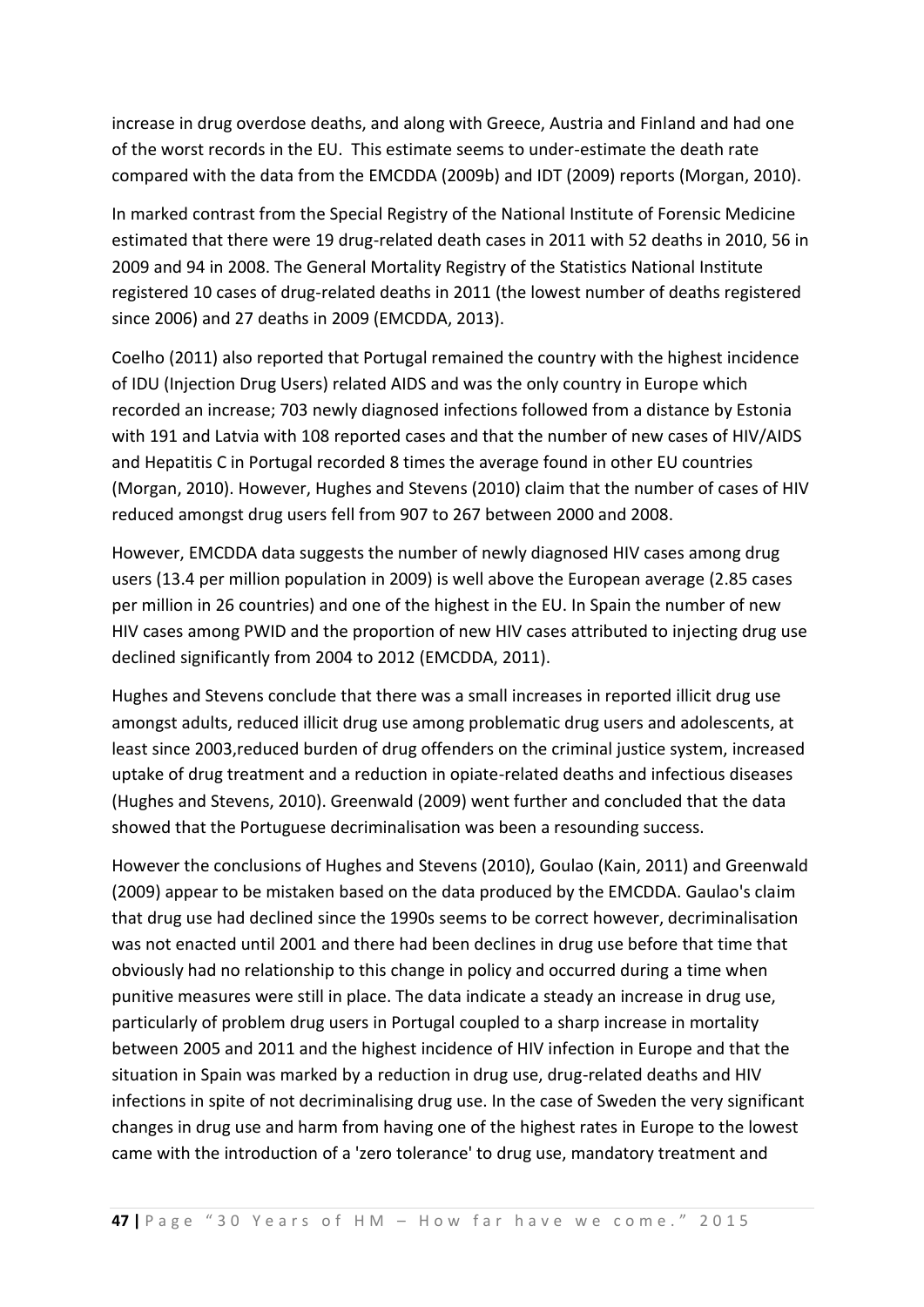harsh penalties for drug use and supply. The next section examines the Swedish experience in some detail

### **Sweden - Zero Tolerance**

Sweden in effect legalised drug consumption in the 1960s. Doctors were allowed to prescribe drugs to patients for non-medical use to keep individuals from obtaining them through illegal sources. Initially, 110 drug-addicted people were enrolled in the program for which more than 4 million doses were prescribed, mostly stimulants or opiates. Many of these prescribed drugs were given to friends or resold flooding Stockholm with drugs and spreading the drug epidemic in Sweden instead of limiting it as the program's sponsors naively expected. In 1967, the tragic and widely publicized death of 17-year-old offered drugs by one of the patients in the program led to an abrupt halt to this legal prescription experiment (Bejerot, 1975). Official drug prevention policy at that time directed police to concentrate on trafficking and smuggling and not arrest drug users for drug possession, hoping that it would be attractive for individual to voluntarily seek treatment and other help from social services providers or hospitals. People dealing in small amounts of drugs were overlooked until, after much publicity and public debate, the Swedish Prosecutor General issued a directive in 1980 that waived prosecution for small amounts of narcotic drugs would not be allowed any longer. However, drug users were not subject to any prosecution until after 1988 after a period of debate and lobbying by concerned individuals and organisations, so that consumption of narcotic drugs was made illegal. By 1993, police were given powers to use drug tests (using urine or blood samples) to obtain evidence of drug consumption. The punishment for illegal use was a monetary penalty related to the offender's income, although drugged driving could lead to imprisonment (Hartelius, 2008).

Sullivan (1999) recounts that Swedish policy concentrated on law enforcement, treatment and education, with the goal a drug-free society, and there were increasingly severe penalties for infringement from 1968. However, in the 1970s it was again forcibly argued that it is counter-productive to target personal use. She says that by the mid- seventies when heroin had gained a footing for the first time, the societies ethical duty was to intervene on behalf of the individual at risk again. While Sweden moved from tolerance of private drug use to more proactive prevention strategies, both in trafficking and private drug use, by 1976, the government in the Netherlands went the opposite way. They allowed permissive enforcement of soft drug use and a more restrictive enforcement of hard drugs, under a banner of tolerance and hoping that individuals sought voluntary treatment. Thus, there was a blowout in the number of teenagers participating in drug taking increasing to 28% by 1998. Sweden discovered through hard experience, that just focusing prosecution of those dealing with drugs was not enough (Sullivan, 1999).

Subsequently, Sweden consciously moved back to a more restrictive anti-drug policy with the aim of a drug-free society and zero tolerance. Sullivan (1999) showed Sweden adopted drug policies that encompassed a broad range of harm minimisation strategies, and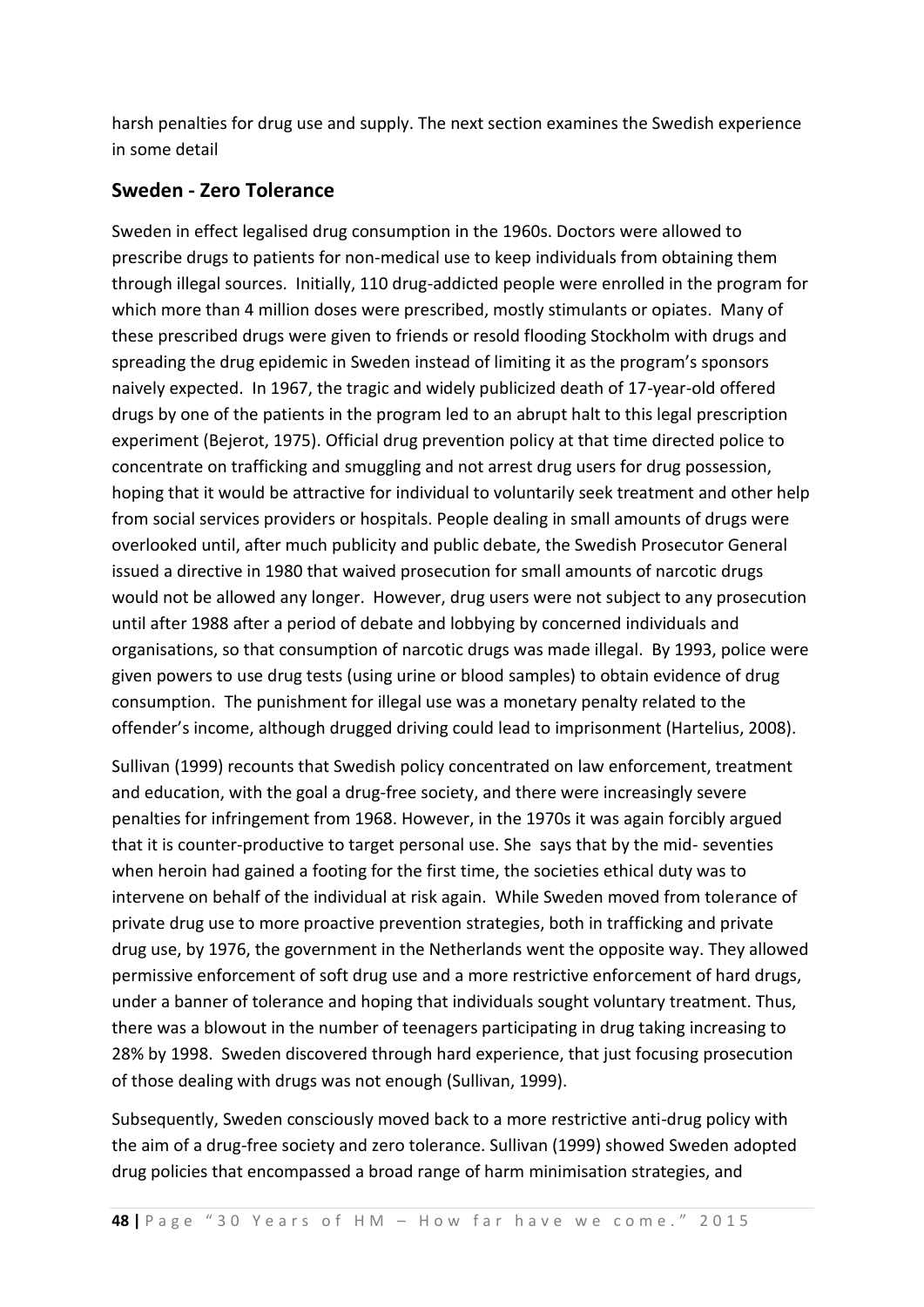modified the balance of elements to respond to changed circumstances including the introduction of a compulsory drug testing scheme implemented by the Swedish Police. The Swedish drug testing was found to be effective in identifying drug abusers and referring them to receive treatment at an earlier stage. Swedish Police do not require physical signs and presence of drugs to trigger drug testing. The offence of drug consumption in Sweden is, comparatively lenient with imprisonment is technically possible, but the maximum penalty in practice is a fine, and the criminal record can be completely erased after three or five years. Sullivan (1999) suggests that Australia has blindly adhered to a policy that puts harm reduction as the foremost strategic components and has not responded to the evidence that drug use and harm has increased compared to nations such as Sweden (Sullivan, 1999).

Not only did the legislation and enforcement need to be maintained, but with a minor recession impacting on Sweden in the 1990's, the focus in school programs and community education strategies warning of the dangers of using illicit drugs declined and consequently drug use amongst teenagers increased (up to 10% of 16 year old boys and girls) despite the drug preventative legislation being in place. In 1998, the Government appointed a Narcotics Commission that put forward many suggestions for action and change including demand reduction strategies and other educational measures which resulted in a flattening out of the increasing uptake and subsequent decline of illicit drugs amongst teenagers. Increased vigilance in enforcement of existing legislation and policies also contributed to regaining control of the illicit drug use across the community.

The Secretary General of the Swedish National Association for a Drug Free Society, Per Johansson said at the time:

"One of the common stereotypes in global drug policy debates is that successful welfare states adopt permissive drug policies as part of their commitment to compassion and tolerance of diversity. Sweden, a country noted for its liberal views stands out as an exception to this stereotype and offers a model for a more restrictive drug policy, not because it is repressive politically but because it promotes the public health and lowers both drug use and the harms caused by drug use" (Hartelius, 2008).

Involuntary treatment of adult drug abusers was introduced in 1982, but treatment was more generally an optional alternative to imprisonment. The coercion provided by the law and the care provided by treatments were used cooperatively. Methadone-assisted rehabilitation of heroin addicts was implemented, with a strict limit on numbers. Drug use was criminalized in 1988, and a maximum penalty of six months imprisonment for illicit drug use was introduced in 1993. Possession of small quantities of cannabis or amphetamines often resulted in a fine, but possession of heroin or cocaine received a strict term of imprisonment. Drug trafficking may be punished by 20 years imprisonment. Police targeted street trading so that known centres for obtaining drugs could not develop. Schools and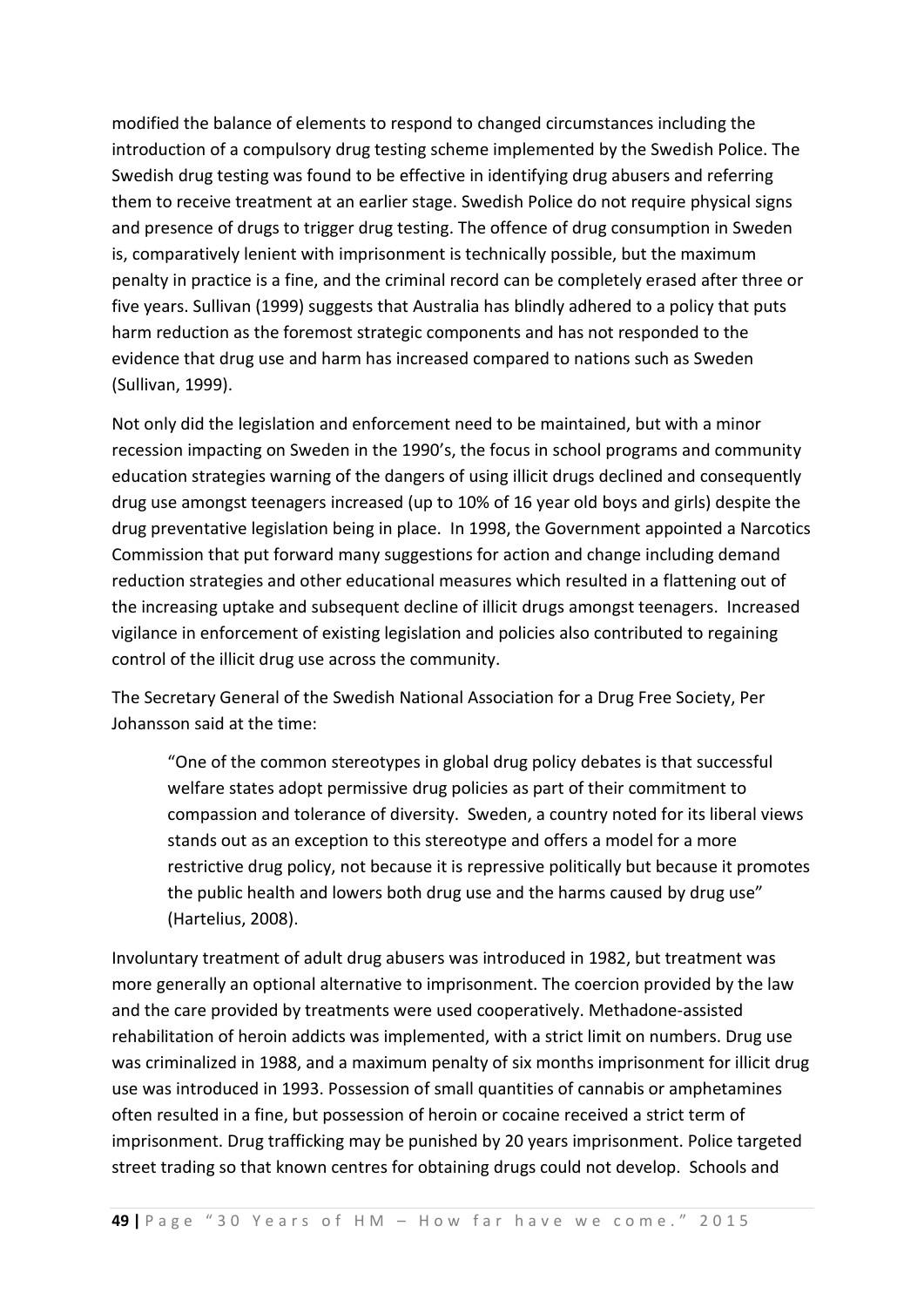municipal social services provided extensive education against drug use. Harm minimization, as implemented in Australian, has been rejected, because such policies as needle distribution would convey an ambiguous message about society's attitude to drug abuse. The response to the HIV threat was to increase programmes of rehabilitation and safe sex education. In Australia "Harm minimisation", in its limited sense, has been the driving force in Australia's National Drug Strategy since the mid-eighties. Despite the fact that these policies have produced nothing but escalation, not only of use, but harm, there has been little to no move to reverse them (Sullivan, 1999).

In Australia, generally the maximum penalty for possession of small amounts of cannabis is two years imprisonment. In South Australia and the Australian Capital Territory, however, possession of small amounts of cannabis has been decriminalized. Trafficking in illegal drugs may be punished with life imprisonment. In Sweden the law provides for prison for possession, but this never occurs. The law is designed to allow drug testing of those suspected of using illicit drugs and to act as a deterrent. Through the late eighties and most of the nineties, there was a movement, in the allocation of funding, from law enforcement to "education". Sweden changed from liberal policies in response to evidence of lack of success toward zero-tolerance models of early intervention and strict enforcement of drug laws. In Australia "harm minimisation" advocates have ignored the evidence and pursued liberal policies which seek to displace the law and are counter to public opinion. Not content with free needles and methadone they push for extensions of these policies including free heroin and injecting rooms and decriminalisation and regulation of 'recreational' drug use (Sullivan, 1999).

The comparative statistics compiled by Sullivan (1999) for Sweden and Australia clearly indicate the relative success of the respective policy approaches, given the considerable similarity of the two countries in culture, general civility, and standard of living. Australia has 2.4 times the population of Sweden - which has 30,000 problem drug users (Swedish National Institute of Health, 2012), while Australia has an estimated 270,000 injecting drug users.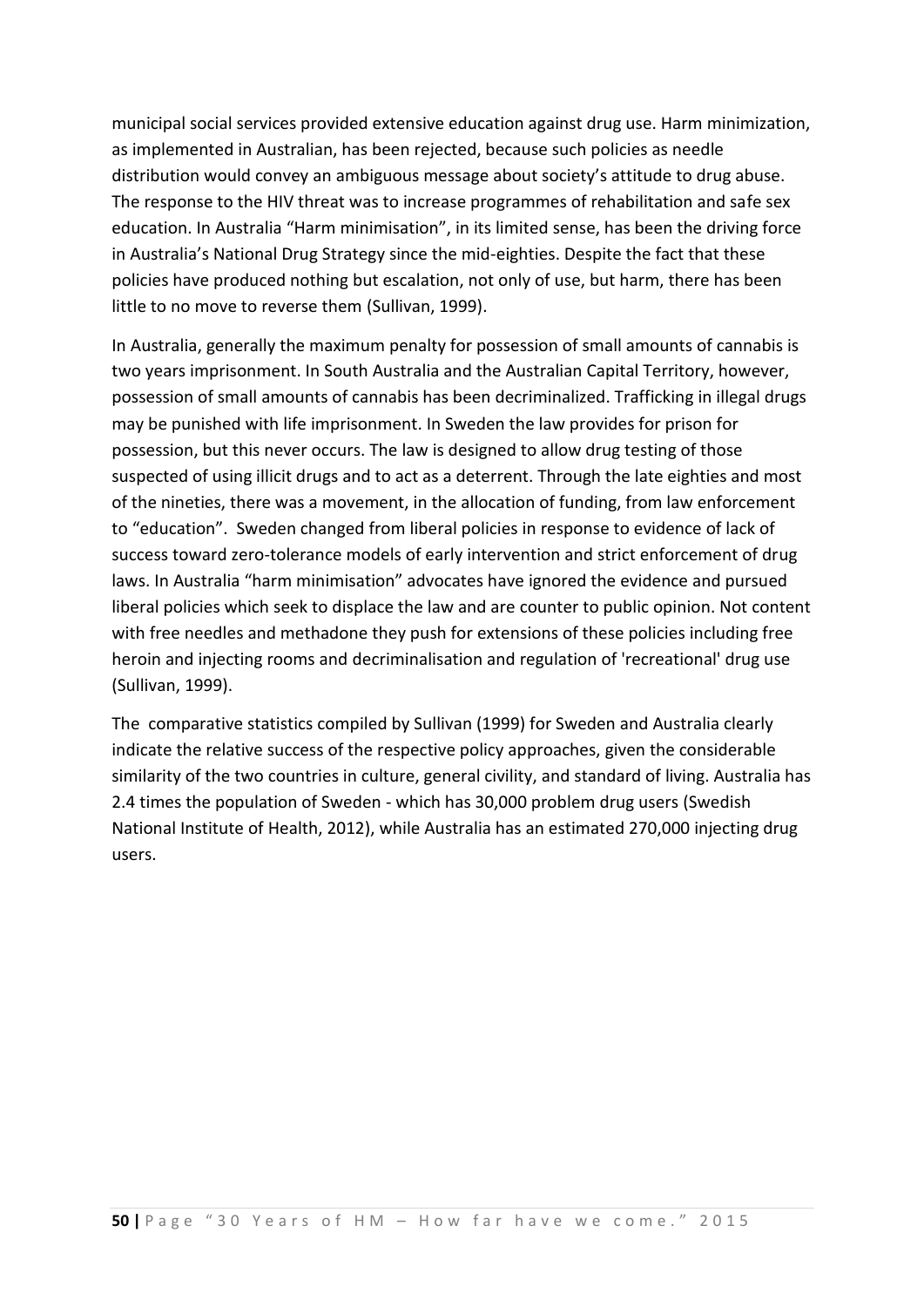|                                                          | Sweden | Australia |
|----------------------------------------------------------|--------|-----------|
| Lifetime prevalence of drug use:                         |        |           |
| 16 -29 year olds (Sweden) & 14 -25 year olds (Australia) | 9%     | 52%       |
| Use in the previous year (as above)                      | 2%     | 33%       |
| Percentage of dependent users aged <20                   | 1.5%   | 8.2%      |
| Methadone patients per million population                | 50     | 940       |
| Drug-related deaths per million population               | 23     | 46        |
| Percentage of all deaths at age < 25                     | 1.5%   | 3.7%      |
| IDUs per million population                              | 842    | 7,391     |
| Drug offences per million population:                    |        |           |
| (Sweden - arrests; Australia - convictions)              | 3100   | 1000      |
| Average months in prison per drug offence                | 20     | 5         |
| Cumulative AIDS cases per million population             | 150    | 330       |

Table 1: Comparison of Drug Use Prevalence in Sweden and Australia in 1997

Source: United Nations World Drug Report (1997).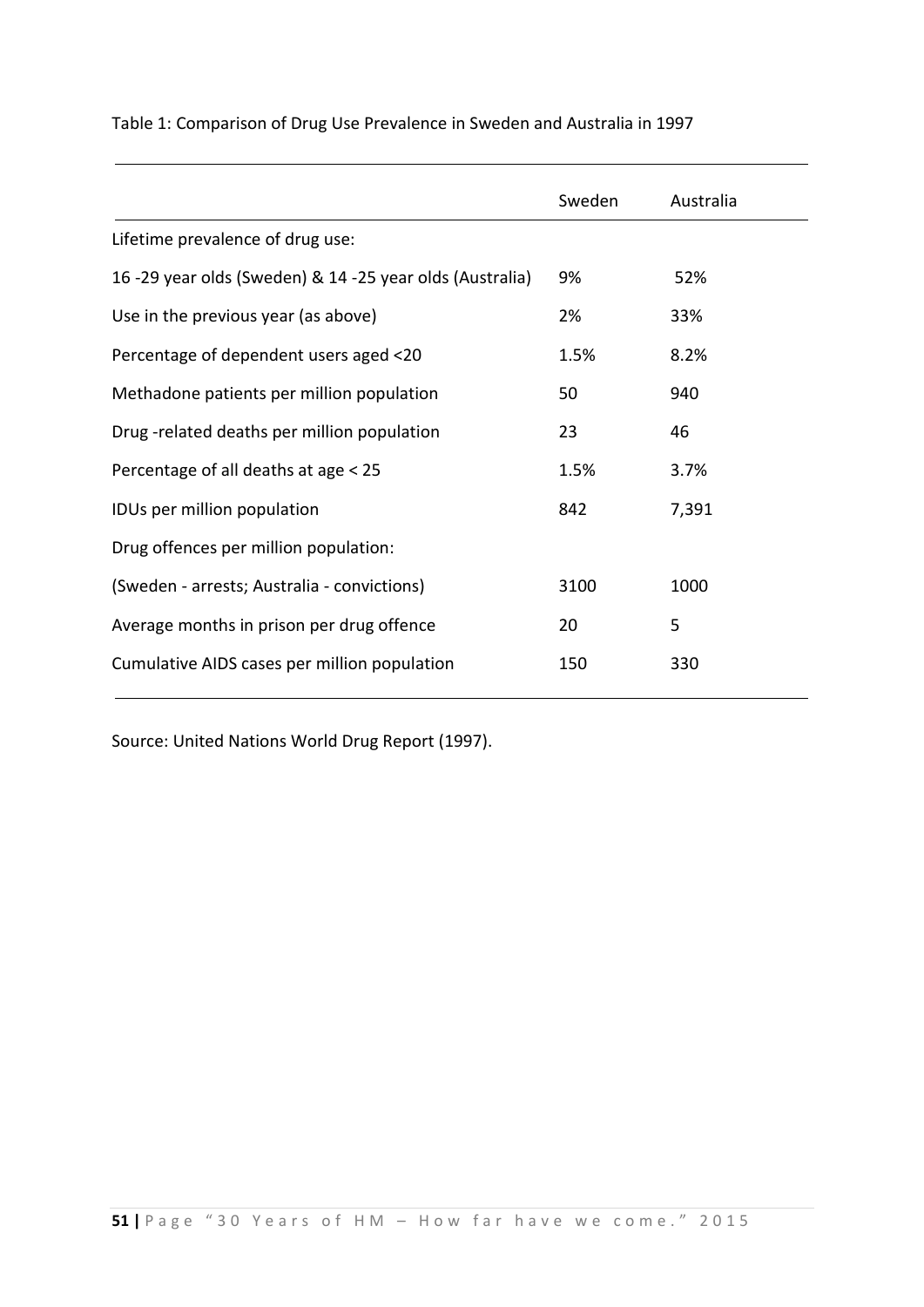Table 2: Illustrates the more recent figures from the EMCDDA and the United Nations Drug Report 2012 indicate drug use trends that have continued since 1997.

|                                            | Sweden | Australia |
|--------------------------------------------|--------|-----------|
| Lifetime prevalence of drug use:           | 17%    | 39.8%     |
| Annual Drug Use Prevalence:                |        |           |
| Cannabis                                   | 3.4    | 10.6      |
| Opioids                                    | 0.23   | 0.4       |
| Cocaine                                    | 0.5    | 10.6      |
| Amphetamines                               | 0.8    | 2.7       |
| Ecstasy                                    | 0.1    | 4.2       |
| Cannabis 16 -17 year olds (Sweden) &       |        |           |
| 14 -18 year olds (Australia)               | 7%     | 15.7%     |
| Drug-related deaths per million population | 69.2   | 118.9     |
| Number of drug related deaths              | 419    | 1705      |
| Methadone patients per million population  | 544    | 1916      |
| Number of methadone patients               | 5300   | 46,000    |

Annual Prevalence of Drug Use: 15 – 64 year olds: (UN World Drug Report 2010)

| Substance  | Sweden | Australia |
|------------|--------|-----------|
| Opiates    | 0.17   | 0.4       |
| Cocaine    | 0.5    | 1.9       |
| Cannabis   | 2.1    | 10.6      |
| <b>ATS</b> | 0.2    | 2.7       |
| Ecstasy    | 0.2    | 4.2       |
|            |        |           |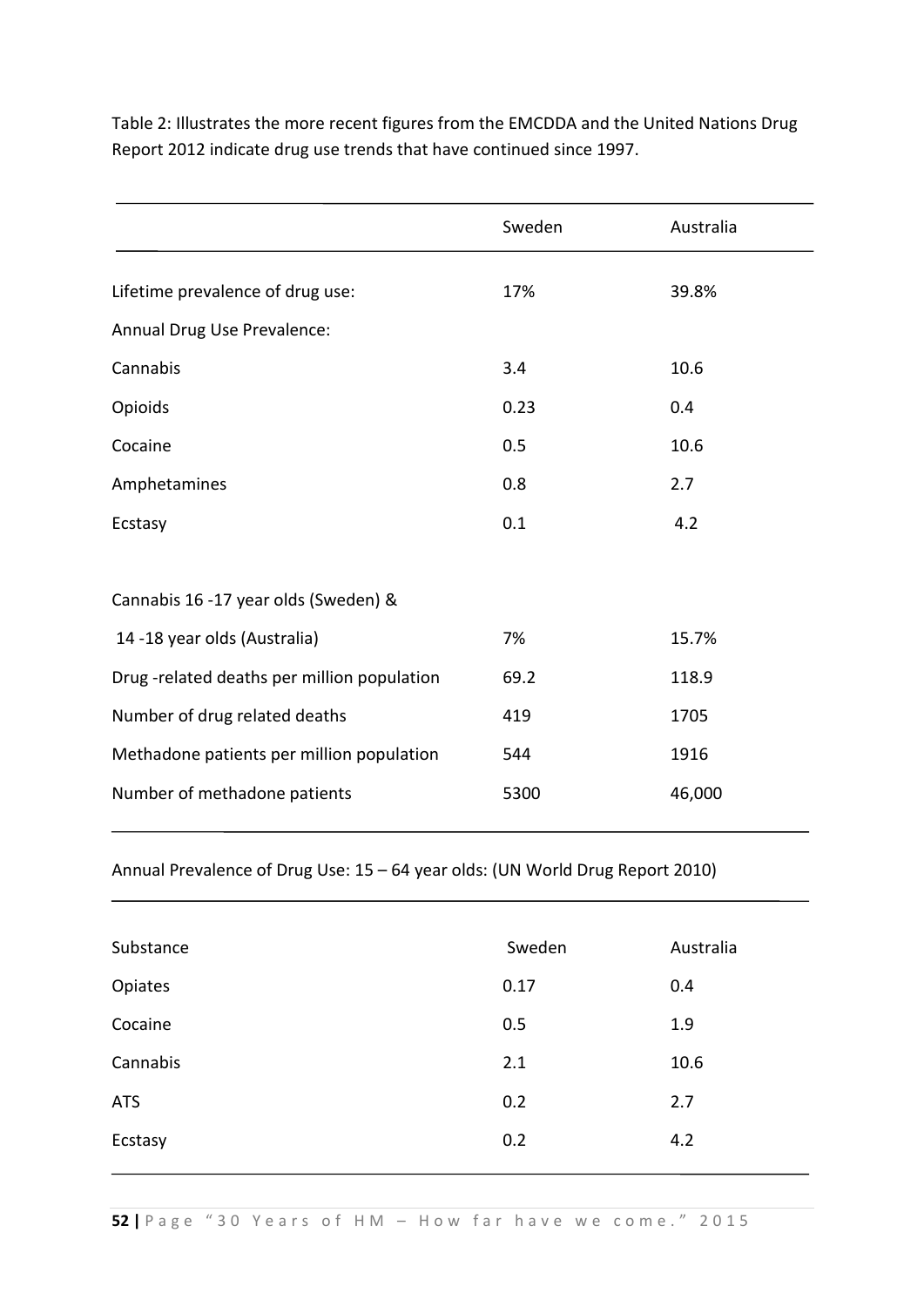The evidence indicates that Australia's policy of "harm minimisation" has induced widespread drug usage. For example nearly 40% lifetime usage (i.e. used at least once) in Australia compared 17% in Sweden. This suggests Australia's drug education policies have not reduced drug use, particularly among school children. Further data indicates that the change from the liberal to the prohibitive in Swedish policy has been effective in reducing the initiation of young users, whereas usage by young people in Australia has been increasing over the same period. Only 1.5% of Swedish young people (aged < 20) are drug dependent, compared with 8.2% of Australians in the same age group in 1997.

The information conveyed in "harm minimisation" education is clearly unable to counteract the effect of higher rates of usage as drug-related death rates are twice as high in Australia as in Sweden - 118 versus 69 per million population (Sullivan, 1999). Moreover, the prevalence of drug use in Australia compared to Sweden has continued to widen in recent years in relation to all illicit drugs. Of particular concern is the rising rate of stimulant use in Australia (2.7%). By 2011 Australia rate was nearly 3.5 times that of Sweden (0.8%). Even starker is the difference in cannabis use: 10.6% in Australia in 2011 with 210,000 persons dependent on cannabis (Copeland, 2015) compared to 1.2% in Sweden (UNODC, 2013).

With 180 (of 180 nations) being the best rating, nations were ranked (UNODC, 2008) in order of the severity of their drug problem, Sweden has been ranked at 168. Australia was ranked at 5. Hepatitis C is almost always transmitted by sharing unclean injecting equipment. Australia has 250,000 Hepatitis C sufferers, Sweden has 43,000. Thus it seems clear that Sweden's attention to supply and demand reduction as well as harm reduction as components of harm minimisation, had better outcomes for continuing users, without reducing the protection of the community, especially young people and has produced far better outcomes in minimising harm than has Australia's concentration on harm reduction (Sullivan, 1999, UNODC, 2008).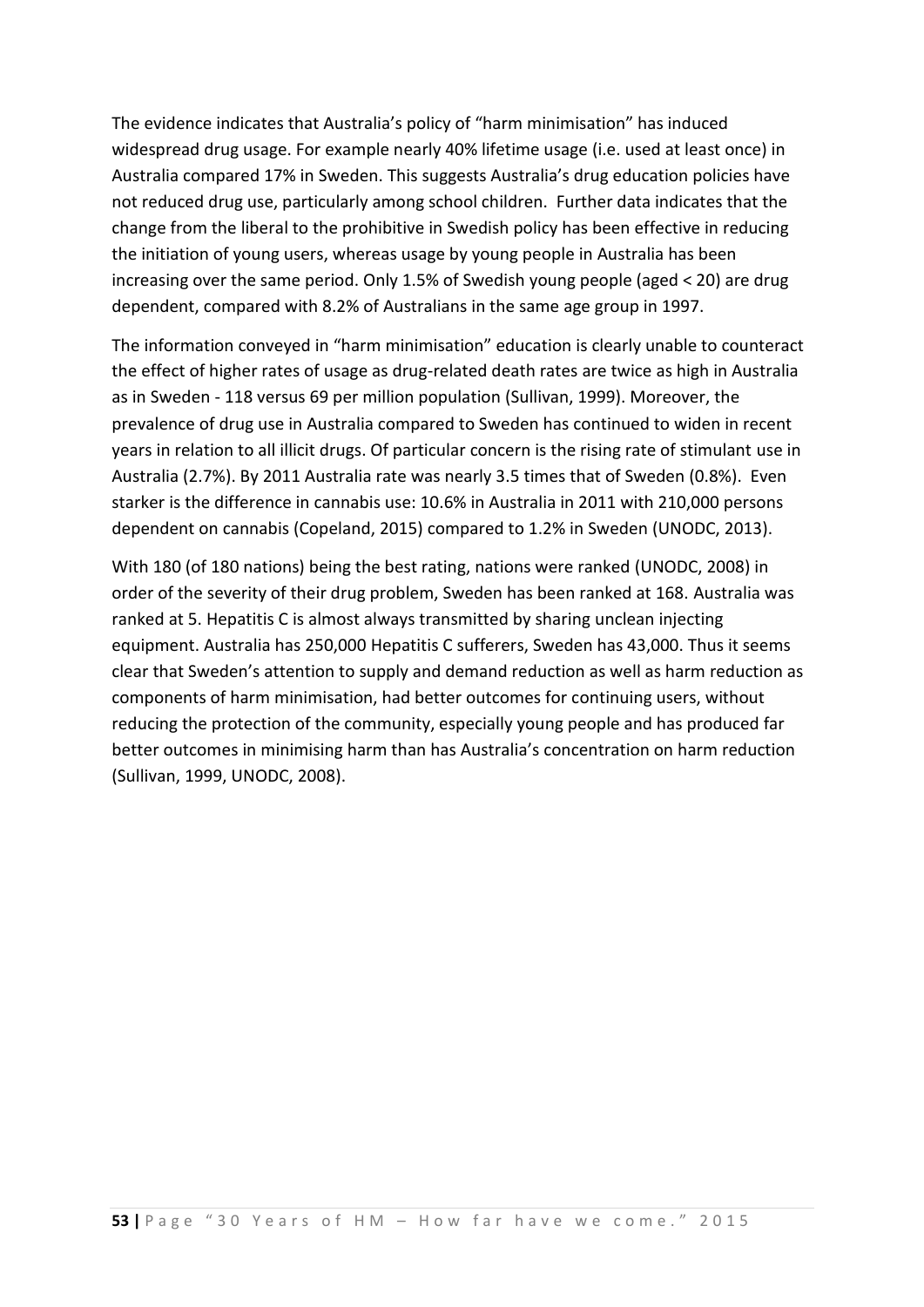### **Conclusions**

# *"You are right in speaking of the moral foundations of science, but you cannot turn round and speak of the scientific foundations of morality."*

#### *Albert Einstein*

At each new phase of "harm minimisation" policy, its proponents have confidently predicted that harm to users and the community will be reduced, and face validity in their arguments has enabled them to carry their case. Yet each time they have been wrong. It seems likely that the source of error lies in their misunderstanding and interpretation of the motivational elements in the interaction of their policies and the actual behaviour of both potential and current drug users. The antipathy to prohibition and the belief that to legalise drugs will improve matters appears to arise from a belief in a non-cooperative or anarchic streak in human nature which means that to forbid something is to make it more attractive; and that to permit it is to make it unappealing. This element in human nature no doubt exists, but other factors are at work too. Firstly, the effects of drugs which makes them appealing, once experienced, whether they are forbidden or not, do harm, often irreparable harm. Moreover, secondly, to forbid something that is intrinsically dangerous, permitting its use signals safety.

To rational people prohibition, if perceived to be well-founded will function more strongly than the tendency to non-cooperation. Only if, as "harm minimisation" and drug education have sought to portray, what is believed to be harmless is forbidden, will the former predominate. We do not fail to notify the public of a dangerous rip in the surf, or of live electric wires, nor decline to take steps to prevent the foolish nevertheless putting themselves at risk. Equally, it is important not to 'cry wolf'. The "harm minimisation" lobby have believed that prohibitionists are crying wolf as regards drugs, but it is now transparently clear that their belief is dangerously wrong.

The logic that promotes harm minimisation is clearly flawed. However, this paper goes further and presents the evidence that shows that whatever the rationale for greater permissibility and acceptance of drug use and a curtailment in supply and demand reduction strategies, such policies have failed to reduce harm particularly the transmission of blood borne viruses and drug related mortality and morbidity. The evidence from the period between 1998 and 2004 when a more stringent deterrent and supply reduction approach to illicit drug use was implemented showed a clear decline in drug use and drug related harm when compared to the periods preceding and following this period when harm reduction strategies dominated policy.

The paper by Degenhardt (2009) makes clear that these policies were responsible for this decline in drug use and harm rather than other coincidental factors. Since then all illicit drug use except ecstasy has increased and the influence of peer pressure as a reason to use illicit drug among young people has increased from 43.4 to 48.8% from 2007 to 2010 indicating a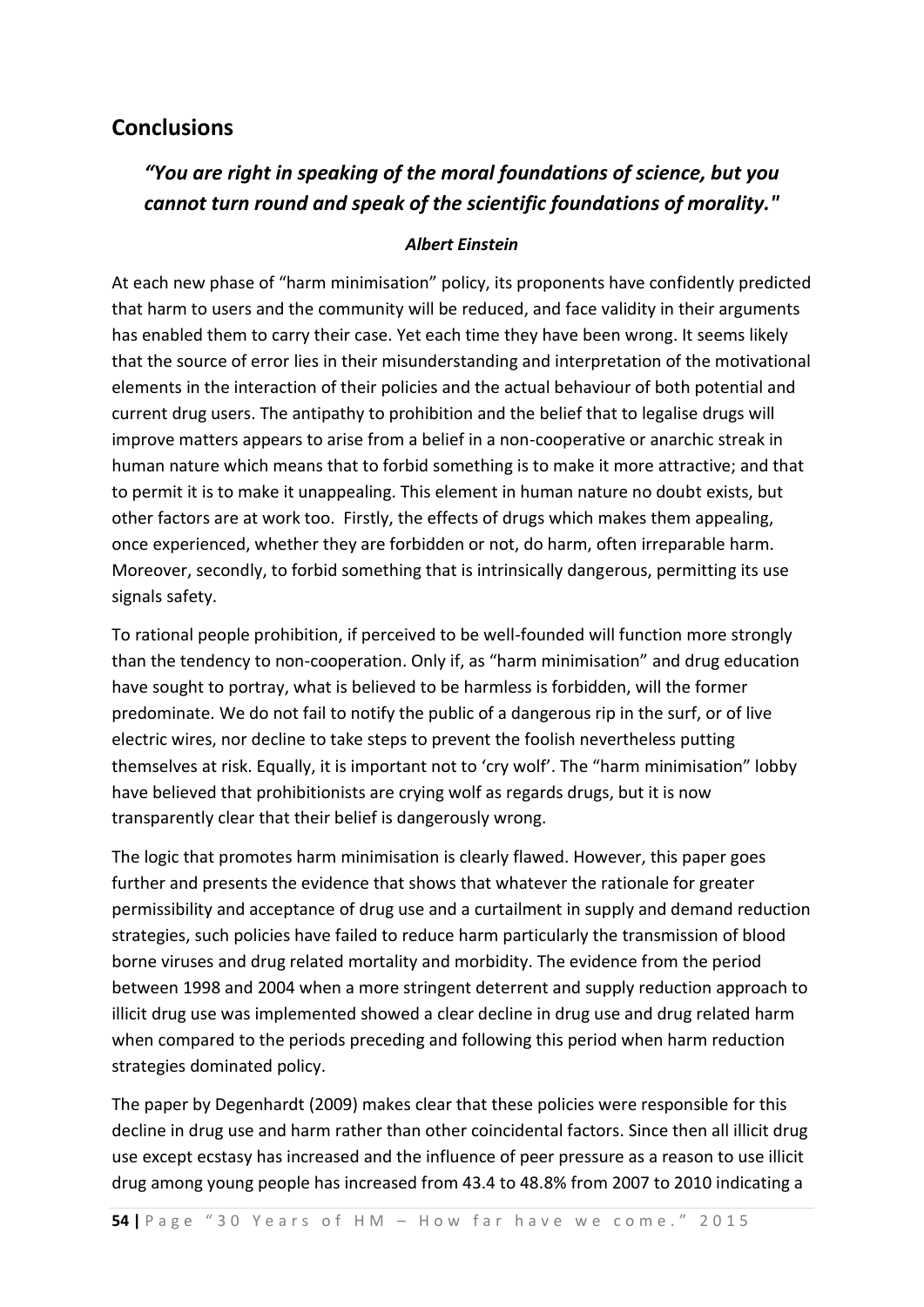more permissive attitude and a perception of decreased harm among first time users (AIHW, 2011).

Moreover, an examination of the emerging evidence of the direct impact of harm reduction policies shows that it has failed in reducing harm either to individuals as BBV infection has increased despite heavily funded harm reduction policies such as needle exchange and OST. Moreover, harm to the community has increased given the evidence of the detrimental effect that others illicit drug use has on families due to illicit drug use. The emerging evidence indicates a potential upsurge in HIV and STD infections due to the rise in unsafe sex, stimulated by increasing use of stimulants, ICE in particular. This is of great concern and underlines the need for a new approach in Australia.

To take a broader view of the evidential base this paper also examined the impact of various policies implemented in other countries and compared them to Australia. The evidence again indicates that harm reduction policies including the decriminalisation of illicit drug use as has occurred in Portugal has not resulted in any significant reduction in harm and has led to increased drug use in the community. On the other hand, more preventive and proactive approaches as implemented in Sweden have demonstrated reduced overall rates of use of drugs and reduced harm.

As well as a reduction in drug use being favoured by the majority of Australian population the evidence is clear that overall reduction in supply and demand and hence in accessibility, succeeds in reducing levels of use and hence reduces levels of harm for both users and the wider community. A focus on harm reduction with the tacit permissibility that this implies has been shown to fail to reduce harm and is not favoured by most people. Further, the term conveys the pessimistic and inaccurate message that substance dependence is not susceptible to effective treatment and that all that is possible is a reduction in the harm that it causes (Ghodse, 2007). The policy makers need to take heed and implement policies and ensure accurate information is disseminated that reflects this consensus.

As stated in the introduction, an important aim of this paper is to make recommendations that arise from the evidence to direct drug policy in the future. The next section makes recommendations based on the evidence to produce improved outcomes.

## **Recommendations**

The first recommendation flows from the evidence from the period of 'Tough on Drugs and the experience of other countries that have implemented policies aimed at supply and harm reduction the evidence is very clear that a strong emphasis on enforcing deterrents reduces drug availability, increases price and reduces harm.

In terms of prevention, it is recommended that State governments actively discourage materials that promote the drug liberalisation/legalisation agendas and instead encourage the use of materials, such as those from Life Education and other Resiliency and Values/Affective Domain education specialists and which instil a resilience model education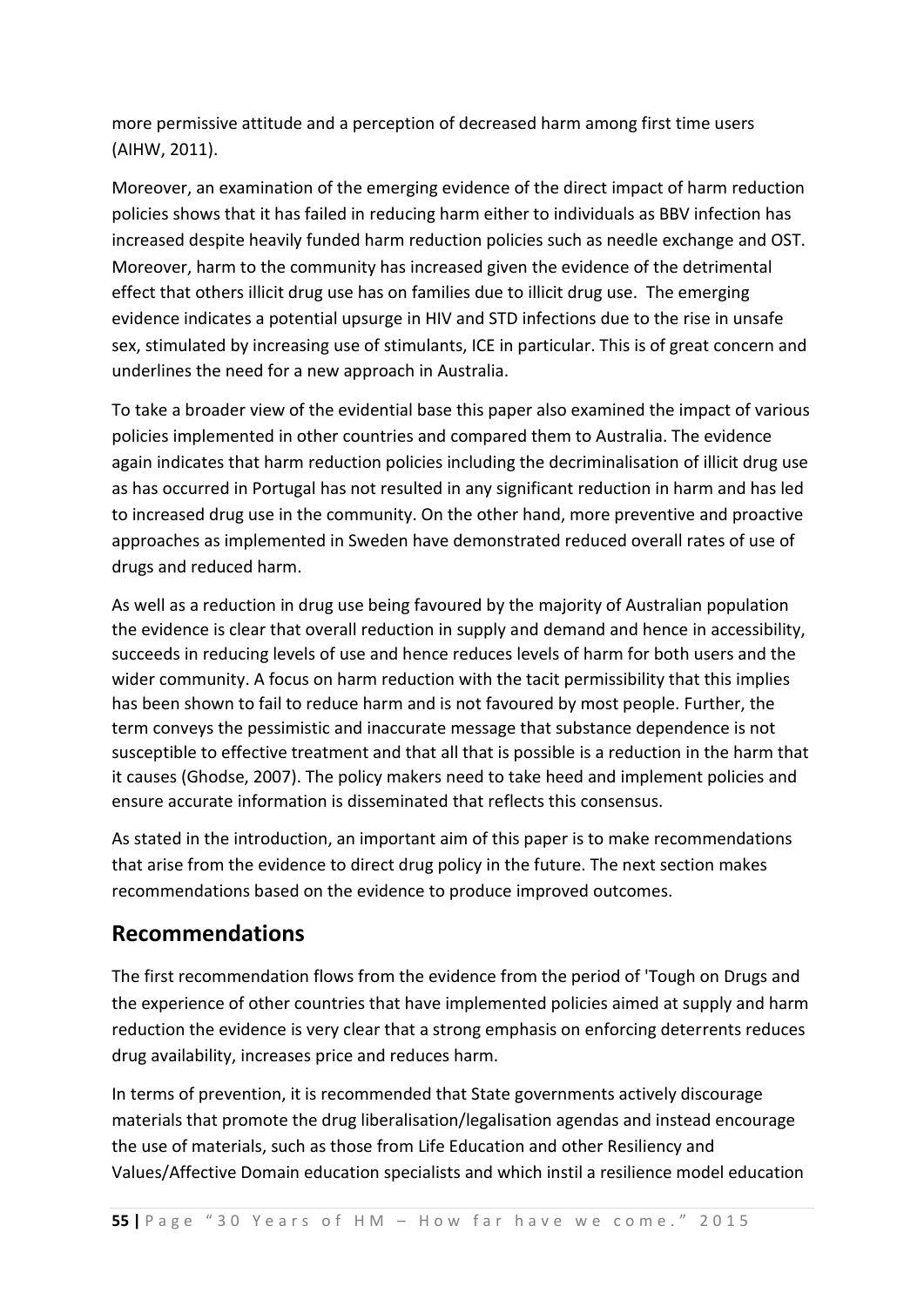program to discourage drug use and the development of peer support programs in schools and which do not contain drug normalisation agendas.

It is also recommended that Life Education be funded to expand their materials to include the following drug education aspects: Why illicit drugs are illicit, their specific harms and why they are not socially accepted; the history of the International Conventions against illicit drugs; discussion on resurgence of illicit drugs, the role of counter-culture and the ongoing attempts to legalise all drugs; discussion on the push for illicit drug user rights and why these 'rights' are not accepted by the community; discussion on the success of restrictive drug policies in Sweden; information on what interventions are required if a peer is suffering the deleterious effects of an illicit drug, in other words: empowering young people to make healthy life choices.

The evidence indicates that programs such as needle exchange and methadone do not work. Neither program has succeeded in reducing the prevalence of HIV or HCV; indications are that they have most probably led to increased drug use for longer and increased levels of harm. With the increased incidence of methamphetamine use it is known that neither of these programs will reduce usage nor harm from use of these stimulants. It is recommended that both programs be phased out and the funds redirected into treatment programs aiming to reduce overall drug use in the community.

As demonstrated by the policies adopted in Sweden, early intervention before harm becomes serious should be the primary strategy for prevention among younger people who have started to use drugs. Young people often have very low motivation to quit drugs, especially when the message is that they are harmless and controllable. The evidence is that many only seek help when they are incapacitated and unable to lead a normal life. Sometimes coercion to take up treatment and counselling programmes is required. Medical evidence shows that drug-induced brain damage hampers the cognitive function of drug abusers, hence their ability to make decisions, such as self-protection, which might be natural to an average person. Research has found that the longer the duration of drug abuse, the poorer the chance of complete recovery. The earlier intervention and treatment decreases the long-term permanent damage to the body in relation to drug abuse (Ghodse, 2007). The evidence is that the earlier the treatment can be given to the drug abuser, the better the result.

To facilitate early intervention, it is recommended introducing a compulsory drug testing scheme. Police should not be required to identify physical signs and presence of drugs as the prerequisites to trigger drug testing. As with random roadside drug testing it should be seen as a preventative strategy to discourage drug use. Settings such as 'rave' music concerts have resulted in serious harm and death of young people. Drug testing would have the effect of significantly reducing harm at such events. The Swedish drug testing scheme shows that the concept has been tested and proven effective in identifying drug users who would otherwise be out of the reach of the help network. It has provided a very successful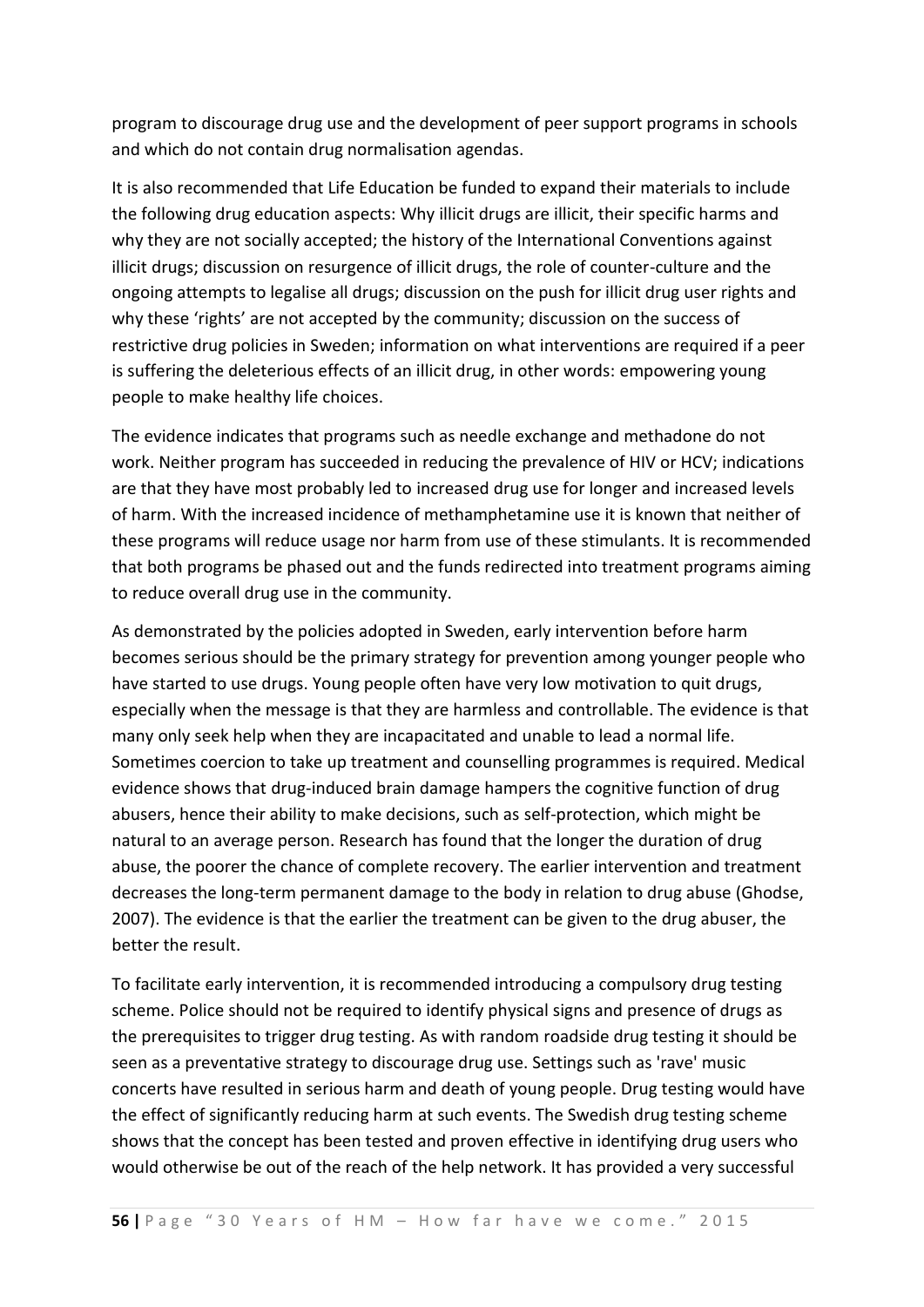model of collaboration between police officers and social workers in the identification and subsequent counselling and treatment of drug users.

Despite high rates of relapse treatment can be effective and when relapse occurs it should not be thought of as a failure as is the case with the QUIT campaign on tobacco. Successful treatment for addiction requires continual evaluation, modification and re-admission to treatment as occurs for other chronic diseases. Most people who get into and remain in treatment stop using drugs, decrease their criminal activity, and improve their occupational, social, and psychological functioning. Research shows that for most people who need or want treatment that treatment places are not readily available (NIDA, 2009).

It is recommended that treatment facilities be better funded and that people who relapse can more easily re-enter recovery-based treatment programs.

Based on the emerging evidence a further recommendation is that mandatory treatment of drug users who pose a danger to themselves, their families and society be implemented. Especially in respect of heroin and methamphetamine use as retention in treatment is very poor with high levels of criminal activity and harm to the community among these groups.

Mandatory treatment is recommended when the individual and/or their families are being endangered by continued use of a drug that leads to morbidity and mortality, criminality, mental illness and loss of social functioning. There is a precedent for such a policy as mandatory or involuntary treatment already exists at RNSH for those convicted of drugrelated crime. The RNSH Drug and Alcohol treatment facility consists of a general detox for a period of 7 - 10 days. The patient is released without any support other than referrals to a rehab or counselling service elsewhere. The current legal arrangement provides for involuntary admission on the recommendation of a GP or medical officer followed by ratification of the Court where the Magistrate deems the detox necessary and orders an inpatient admission for a period of 28 days (involuntarily). The patient has to have failed rehab and have a pattern failed attempts to detox and hospital admission for drug related illness before a Magistrate will enforce the involuntary admission. The facility at RNSH has a 4-bed facility allowance for the involuntary patients.

If the involuntary patient attempts to leave the Unit within the 28 day period, the Police are informed and the patient is returned to complete the ordered period (Christian & Colquhoun, 2011). The facility prescribes Naltrexone to their patients for ongoing management of alcohol abuse as well as opiate addiction. The service does not offer methadone as a treatment option, although there is a methadone clinic nearby in Herbert Street, the facility is only interested in abstinence.

It is recommend widening of the criteria for involuntary admission to protect families, to extend the period of treatment, such that it is effective and to offer an effective treatment approach that incorporates naltrexone as a treatment choice.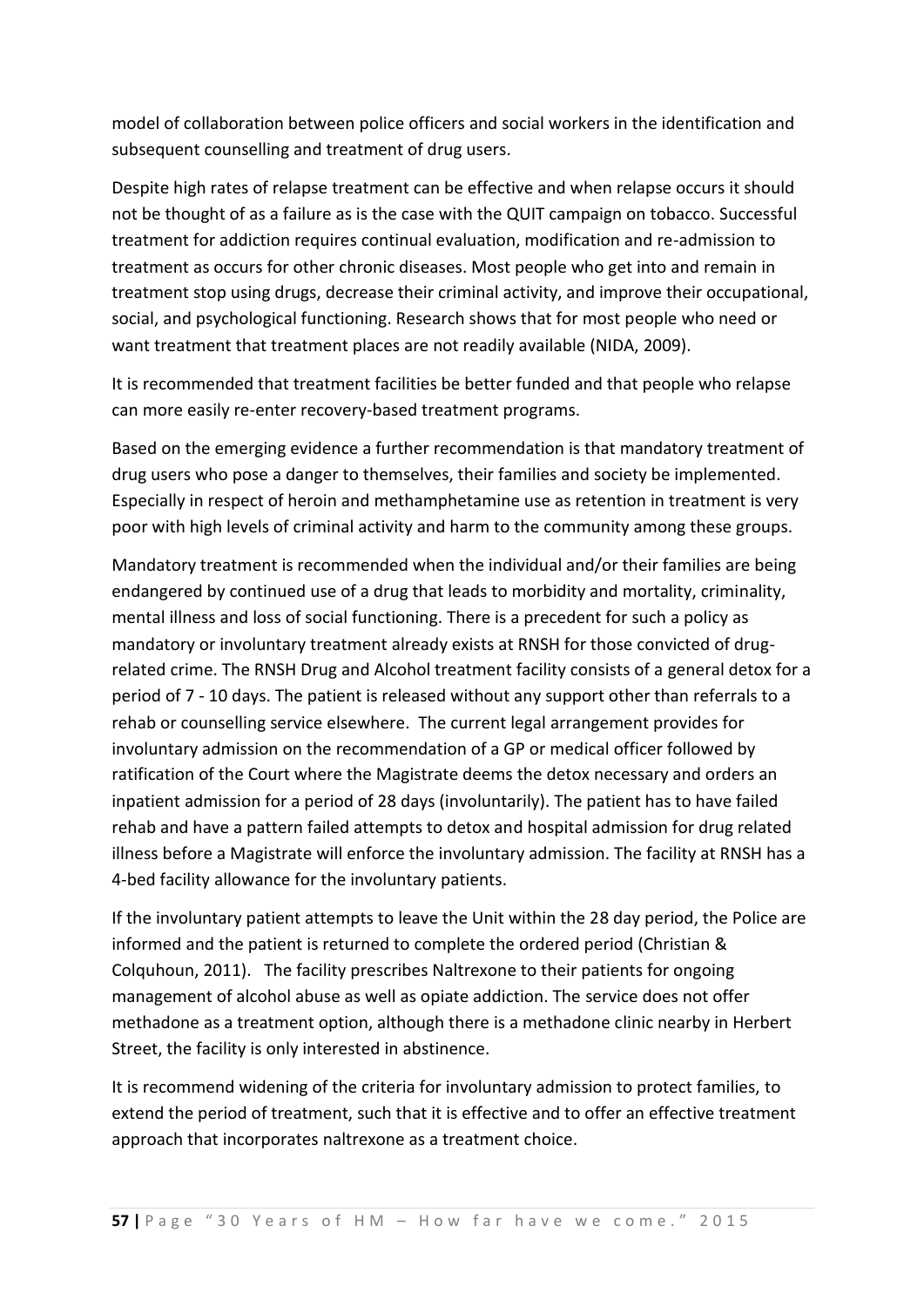Establishment of mandatory drug rehabilitation for problem drug users of amphetamines, particularly 'ice', should be an alternative to jail sentences. Corrective Services funding could be diverted to organisations that can provide either residential rehabilitation followed by intensive psychosocial counselling and support for amphetamine users. The Swedish experience provides strong evidence for the efficacy of this approach. The Hassela Education Centres, residential rehabilitation centres with a track record of success of almost 30 years, have verified drug-free outcomes in excess of 60% of clients 12 months after completing rehab. In Sweden, rehabilitation is mandatory and is seen as a more compassionate and effective alternative to gaol. It is likely that Sweden's low drug use percentages are the result of early intervention with drug use in that country.

It is recommended that mandatory drug rehabilitation for heroin users as an alternative to jail sentences be established. Again, Corrective Services funding could be diverted to organisations that can provide either residential rehabilitation or intensive psychosocial counselling and support for heroin users, whether assisted by Naltrexone implant or not. Evidence comes for the Swedish Hassela Education Centres, residential rehabilitation centres with a track record of success of almost 30 years, have verified drug free outcomes in excess of 60% for clients 12 months after completing rehab. In Sweden, rehabilitation is mandatory and is seen as a more compassionate and effective alternative to jail. It is likely that Sweden's low drug use percentages are the result of early intervention with drug use in that country (Christian & Colquhoun, 2011).

It is recommended that all proposals for Medically Supervised Injecting Centres be rejected due to the low benefit for high cost of the Kings Cross (NSW) centre presents and its continued encouragement and probable expansion of the local drug trade. It is recommended that In the event of the NSW government closing the existing injecting room, the \$2.5 million required to operate the centre would best be diverted into rehabilitation of drug users. At the time the Kings Cross MSIC was opened, the annual funding from the NSW government would have funded 109 residential rehabilitation beds (at \$23,000 each for an entire year) many of these programs would rehabilitate up to 4 drug users per year with each \$23,000 of funding.

It is further recommended that State governments work with the Federal government in establishing a monitoring system for government-funded organisations, general practitioners and pharmacies that dispense methadone and buprenorphine, with defunding of any of these operatives who do not show a general trend of reduced methadone prescription quantities and abstinence outcomes for clients. The Road to Recovery report (released 2003), was a bi-partisan Federal government study of illicit drug policies in Australia and included this recommendation.

A final recommendation is for the urgent trialling of naltrexone, especially naltrexone implants for alcohol, opiate and amphetamine dependence. Naltrexone implants are a proven treatment that keeps heroin users free of the threat of overdose. As noted on page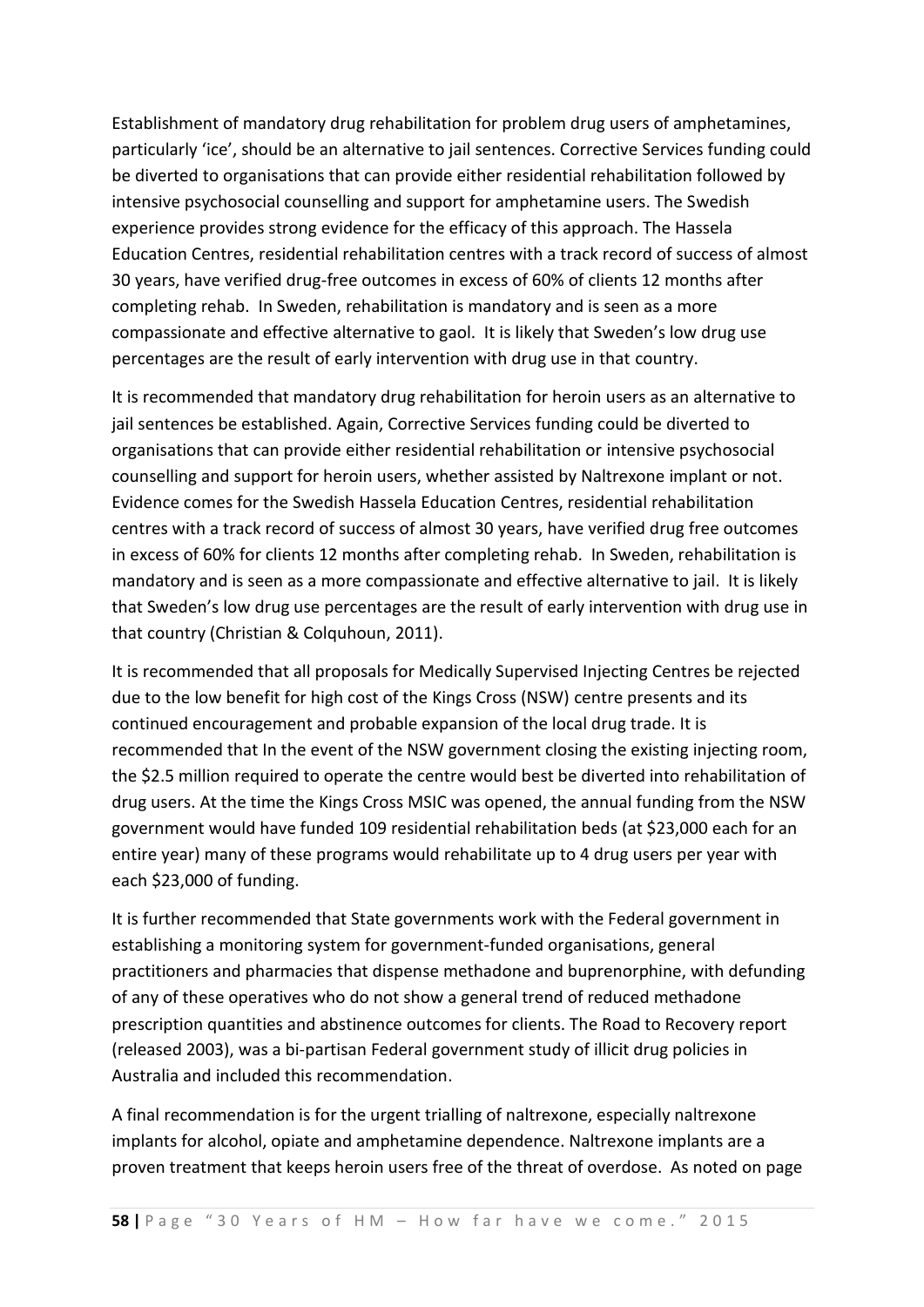159 of the Federal Government Road to Recovery report of 2003: "Naltrexone is unlike other pharmacological treatments for heroin addiction which are opioid substitutes. Professor Mattick and Dr Currie told the committee that naltrexone blocks the opioid receptors from responding to opioids and so reduces craving for heroin and protects against its impulsive use. As Drug Beat of South Australia noted, it is:

"Not a drug substitution treatment, but rather a treatment that promotes abstinence. Support for its use comes from those who believe there should be greater opportunities for individuals to opt for abstinence rather than an opiate substitute like methadone, and from those who favour a range of treatments being available" (Drug Beat South Australia, 2012).

The RCT trial in WA conducted by Dr Gary Hulse (and independently overseen) showed a significant advantage in using naltrexone implants (Hulse, Morris, Arnold-Reed & Tait, 2009). Other RCTs from a number of other research groups from a number of countries have convincingly demonstrated the efficacy and safety of naltrexone (Colquhoun, 2013; Krupitsky et al., 2011; Krupitsky et al., 2010; Krupitsky and Blokhina, 2010; Kunoe at al, 2009, 2010a, 2010b, Kunoe, 2010; Kunøe, Lobmaier, Ngo & Hulse, 2012). The critics ignore this evidence and continue to use arguments that have now been proven to be incorrect to oppose the use of naltrexone.

There is an urgent need to implement these changes to improve the way we treat alcohol, amphetamine and heroin and methadone dependency, to provide wider choices for addicts and their families.

The Research Team – Dalgarno Institute.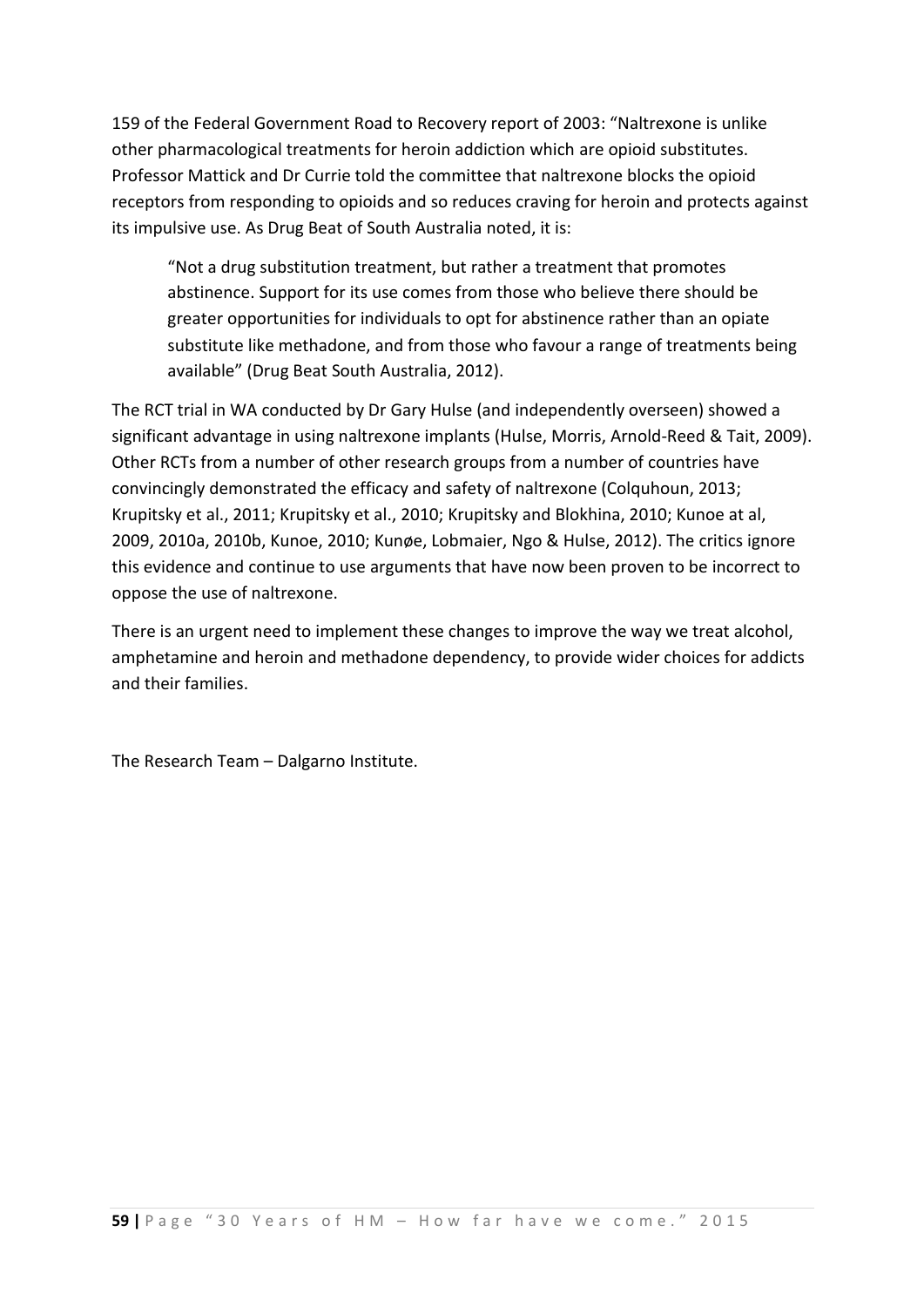#### References

- Aionsworth, F. (2004). Drug use by parents: The challenge for child protection and drug and alcohol services*. Children Australia, 29(3),* 4 – 10.
- Alcohol and other Drugs Council of Australia (2000). *Submission to House of Representatives Committee on Family and Community Affairs Inquiry into Substance Abuse in Australian Communities, June 2000*. www.aphref.aph.gov.au\_house\_committee fca subabuse sub61
- Archer, J. P. (2008). *The Diversity of HIV-1* (Doctoral Dissertation). The University of Manchester.
- Australian Bureau of Statistics. (2013). *Year Book Australia.* Retrieved from: http://www.abs.gov.au/ausstats/abs@.nsf/0/986F673663D704E6CA256DEA000539 9C?opendocument.
- Australian Institute of Health and Welfare (2014). 2013 National Drug Strategy Household Survey http://www.aihw.gov.au/2013-national-drug-strategy-household-survey/.
- Australian Institute of Health and Welfare (2011). *2010 National Drug Strategy Household Survey.* http://www.aihw.gov.au/publication-detail/?id=32212254712.
- Australian Institute of Health and Welfare (2009). *National Opioid Pharmacotherapy Statistics: Annual Data Collection 2009,* p. 10. http://www.aihw.gov.au/publications/aus/125/11417.pdf.
- Australian Institute of Health and Welfare (2008). *2007 National Drug Strategy Household Survey.* http://www.aihw.gov.au/WorkArea/DownloadAsset.aspx?id=6442459906.
- Bahr, S. J., Hoffmann, J. P. and Yang, X. (2000). Parental and Peer Influences on the Risk of Adolescent Drug Use. *The Journal of Primary Prevention, Vol. 26*, No. 6, November 2005 DOI: 10.1007/s10935-005-0014-8.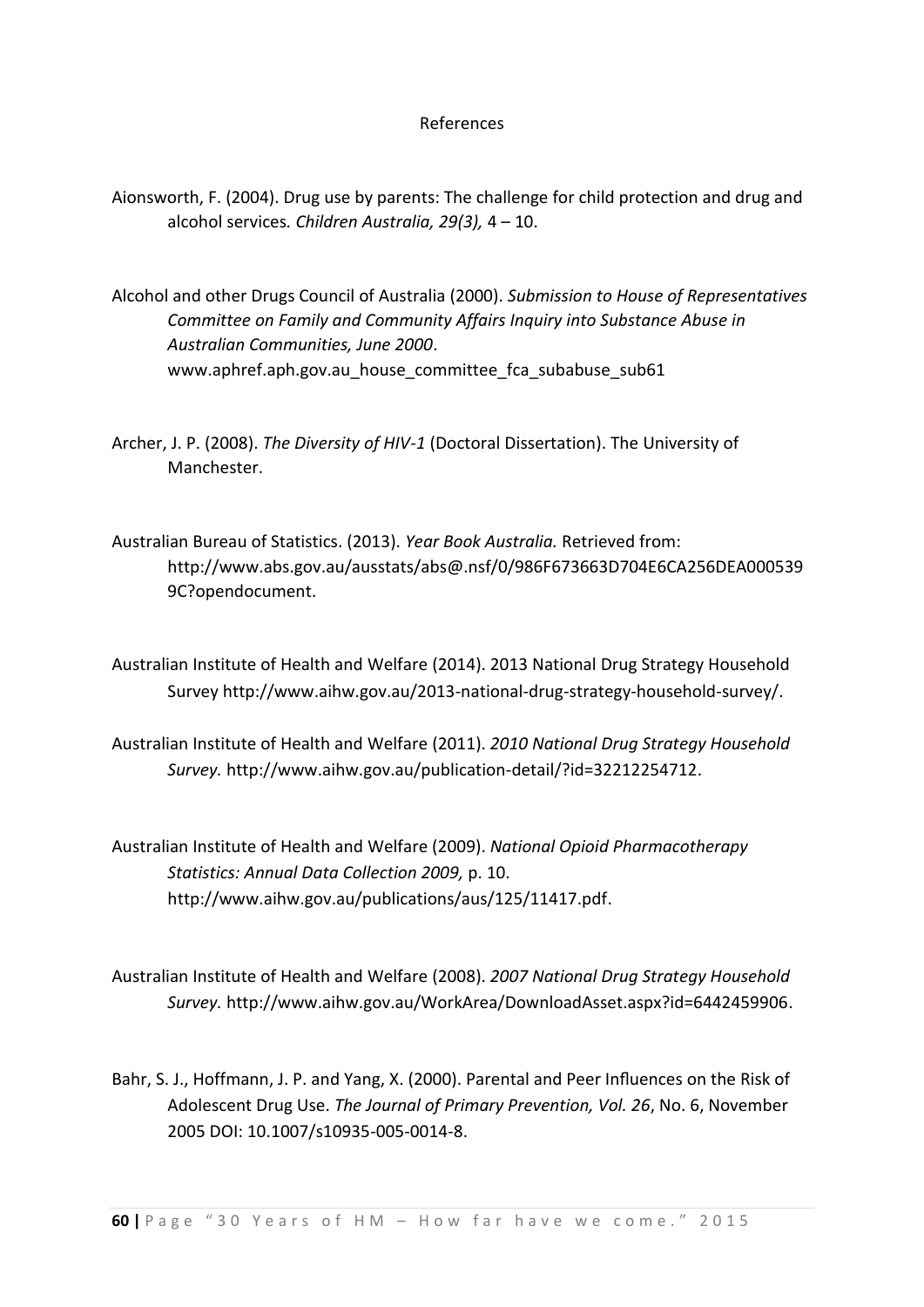- Battams, S. and Roche, A. (2011). Child wellbeing and protection concerns and the response of the alcohol and other drugs sector in Australia. *Advances in Mental Health, 10(1),*  62–71.
- Bejerot, N. (1975). Drug abuse and drug policy: An epidemiological and methodological study of drug abuse of intravenous type in the Stockholm police arrest population 1965-1970 in relation to changes in drug policy. *Acta Psychiatrica Scandinavica Supplementum, 256,* 3 – 277.
- Bell, J., Ward, J., Mattick, R., Hay, A., Chan, J., and Hall, H. (1996). *An Evaluation of Private Methadone Maintenance Clinics*. Canberra : Australian Government Publishing Service for the Department of Human Services and Health.
- [Bell, J.](https://espace.library.uq.edu.au/list/author/Bell%2C+James/), [Mattick, R.](https://espace.library.uq.edu.au/list/author/Mattick%2C+Richard/), [Hay, A.](https://espace.library.uq.edu.au/list/author/Hay%2C+Anna/), [Chan, J.](https://espace.library.uq.edu.au/list/author/Chan%2C+Jennifer/) an[d Hall, W.](https://espace.library.uq.edu.au/list/author_id/1968/) (1997). [Methadone maintenance and drug](https://espace.library.uq.edu.au/view/UQ:35006)[related crime.](https://espace.library.uq.edu.au/view/UQ:35006) *Journal of Substance Abuse*, *9 (1),* 15-25. doi: 10.1016/S0899- 3289(97)90003-1.
- Biek, R. and Real, L. A. (2008). The landscape genetics of infectious disease emergence and spread*. Mol. Ecol., 19(17),* 3515–3531. doi:10.1111/j.1365-294X.2010.04679.x.
- Bruneau, J., Lamothe, F., Franco, E., Lachance, N. M. D., Soto, J. and Vinclette, J. (1997). High rates of HIV infection among injection drug users participating in needle exchange programs in Montreal: Results of a cohort study*. American Journal of Epidemiology, 146*, 994-1002.
- Bucci, N. (2012). *Methadone Death Prompts call for Overhaul*. The Age. Retrieved from: http://www.theage.com.au/victoria/methadone-death-prompts-call-for-overhaul-20121018-27t0f.html.
- Buvé, A., Caraël, M., Hayes, R. J., Auvert, B., Ferry, B., Robinson, N. J., Anagonou, S., Kanhonou, L., Laourou, M., Abega, S., Akam, E., Zekeng, L., Chege, J., Kahindo, M., Rutenberg, N., Kaona, F., Musonda, R., Sukwa, T., Morison, L., Weiss, H. A., and Laga, M. (2001). For the Study Group on Heterogeneity of HIV Epidemics in African Cities. Multicentre study on factors determining differences in rate of spread of HIV in sub-Saharan Africa: methods and prevalence of HIV infection. *AIDS, 15*, S5-S14.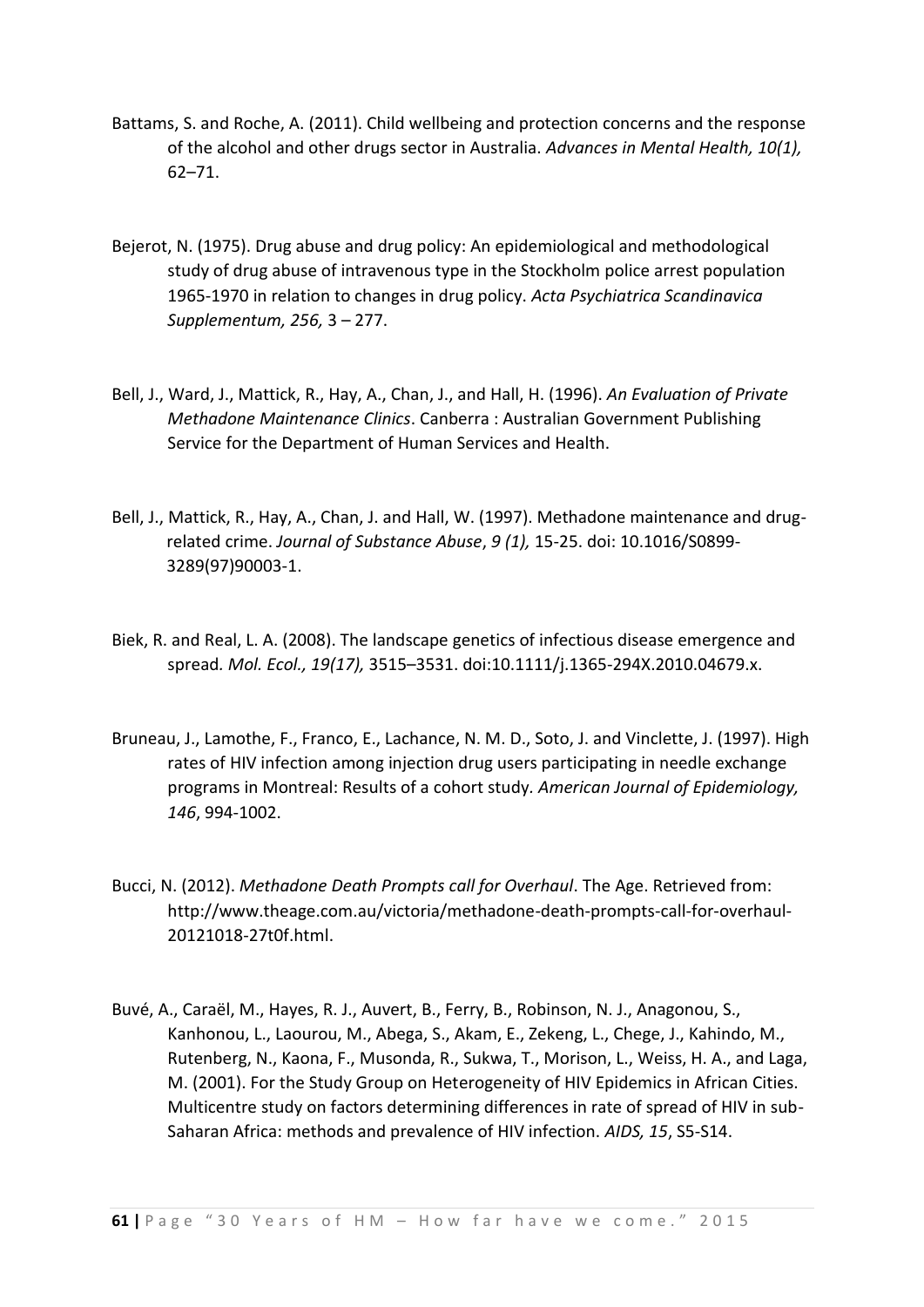- *Caparo Industries pIc v Dickman* [1990] 2 AC 605. House of Lords. http://elawresources.co.uk/cases/Caparo-Industries-v-Dickman.php.
- Chaffin, M., Kelleher, K. and Hollenberg, J. (1996). Onset of physical abuse and neglect: psychiatric, substance abuse, and social risk factors from prospective community data. *Child Abuse & Neglect, 20(3):* 191–203.
- Chiu, C. T., Ma, T. and Ho, I. K. (2005). Attenuation of methamphetamine-induced behavioral sensitization in mice by systemic administration of naltrexone. *Brain Research Bulletin, 67*, 100–109.
- Christian, G. and Colquhoun, R. M. (2011). *Drug Policy Recommendations to the NSW Parliament*: Drug Free Australia.
- Coelho, M. (2011). *The Resounding 'Success' of the Portuguese Drug Policy: The power of an attractive fallacy*. Retrieved from: http://drugprevent.org.uk/ppp/2011/01/the- %E2%80%9Cresounding-success%E2%80%9D-of-portuguese-drug-policy.
- Colquhoun, R. M. (2013). *Open Label Trial of Naltrexone Implants: Measuring Blood Serum Levels of Naltrexone.* Substance Abuse: Research and Treatment. doi: [10.4137/SART.S10776.](http://dx.doi.org/10.4137%2FSART.S10776)
- Colquhoun, R. M. (2012). The use of methadone or naltrexone in treatment of opiate dependence: An ethical approach. *Journal of Global Drug Policy and Practice, 6 (2),* 1  $-37.$
- Colquhoun, R. M. (2010). *The Use of Naltrexone in the Treatment of Opiate Dependence.* Lambert Academic: Germany.
- Colquhoun, R. M., Tan, D. Y. K. and Hull, S. (2005). Comparison of oral and implant naltrexone at 12 months. *Journal of Opioid Management, 1(5),* 426-439.
- Colquhoun, R. M. and Christian, G. (2014). [HIV and HCV Transmission Among Intravenous](http://www.globaldrugpolicy.org/Issues/Vol%208%20Issue%203/HIV%20and%20HCV%20Transmission%20Among%20Intravenous%20Drug%20Users.pdf)  [Drug Users.](http://www.globaldrugpolicy.org/Issues/Vol%208%20Issue%203/HIV%20and%20HCV%20Transmission%20Among%20Intravenous%20Drug%20Users.pdf) *Journal of Global Drug Policy and Practice, [8 \(3\),](http://www.globaldrugpolicy.org/Issues/Vol%208%20Issue%204/Vol8Issue3_Full.pdf)* 1 – 60*.*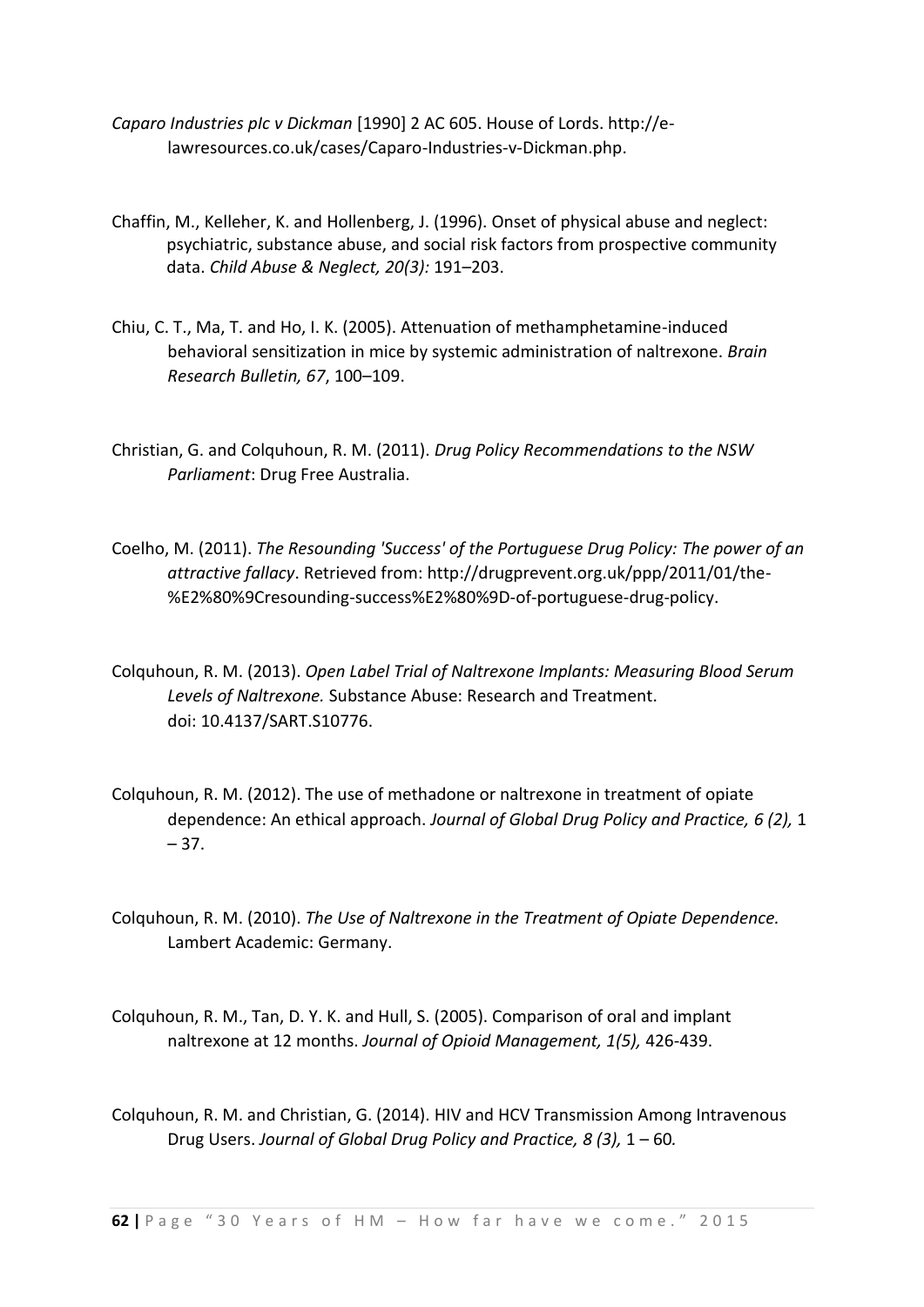Commonwealth Department of Human Services and Health. (1994). *Statistics on Drug Abuse in Australia, 1994*. Canberra: Australian Government Publishing Service.

Copeland, J. (2015). *Quit Cannabis*. Allen & Unwin; Sydney

- Crofts, N., Aiken, C. K. and Kaldor, J. M. (1999). The force of numbers: why hepatitis C is spreading among Australia injecting drug users while HIV is not*. The Medical Journal of Australia, 170*, 220 – 221.
- Dawe, S., Atkinson, J., Frye, S., Evans, C., Best, D., Lynch, M., and Harnett, P. (2007). *Drug use in the family: Impacts and implications for children.* Canberra, ACT: Australian National Council on Drugs.
- Dawe, S. (2006). *Drug use in the family: impacts and implications for children.* ANCD Research Paper 13. Australian National Council on Drugs: Canberra.
- [Dean, A.J., Saunders,](http://www.ncbi.nlm.nih.gov/sites/entrez?cmd=search&db=PubMed&term=%20Saunders%20JB%5Bauth%5D) J. [B., Jones,](http://www.ncbi.nlm.nih.gov/sites/entrez?cmd=search&db=PubMed&term=%20Jones%20RT%5Bauth%5D) R., [Young,](http://www.ncbi.nlm.nih.gov/sites/entrez?cmd=search&db=PubMed&term=%20Young%20RM%5Bauth%5D) R. M., [Connor,](http://www.ncbi.nlm.nih.gov/sites/entrez?cmd=search&db=PubMed&term=%20Connor%20JP%5Bauth%5D) J. and [Lawford,](http://www.ncbi.nlm.nih.gov/sites/entrez?cmd=search&db=PubMed&term=%20Lawford%20BR%5Bauth%5D) B. R. (2006). Does naltrexone treatment lead to depression? Findings from a randomized controlled trial in subjects with opioid dependence. *Journal of Psychiatry Neuroscience, 31(1),* 38–45.
- Degenhardt, L., Randell, D., Hall, W., Butler, T., and Burns, L. (2009). Mortality among clients of a state-wide opioid pharmacotherapy program over 20 years: Risk factors and lives saved. *Drug and Alcohol Dependence, 105(1-2),* 9-15. doi: 10.1016/j.drugalcdep.2009.05.021.
- Dolan, K., MacDonald, M., Silins, E. and Topp, L. (2005). *Needle and syringe programs: A review of the evidence.* Canberra: Australian Government Department of Health and Ageing.
- *Donoghue v Stevenson* **[1932] AC 562** House of Lords. http://www.elawresources.co.uk/Donoghue-v-Stevenson.php

Drug Beat South Australia. (2012). *Drug Beat of SA Program.* Retrieved from: http://www.drugbeat.org.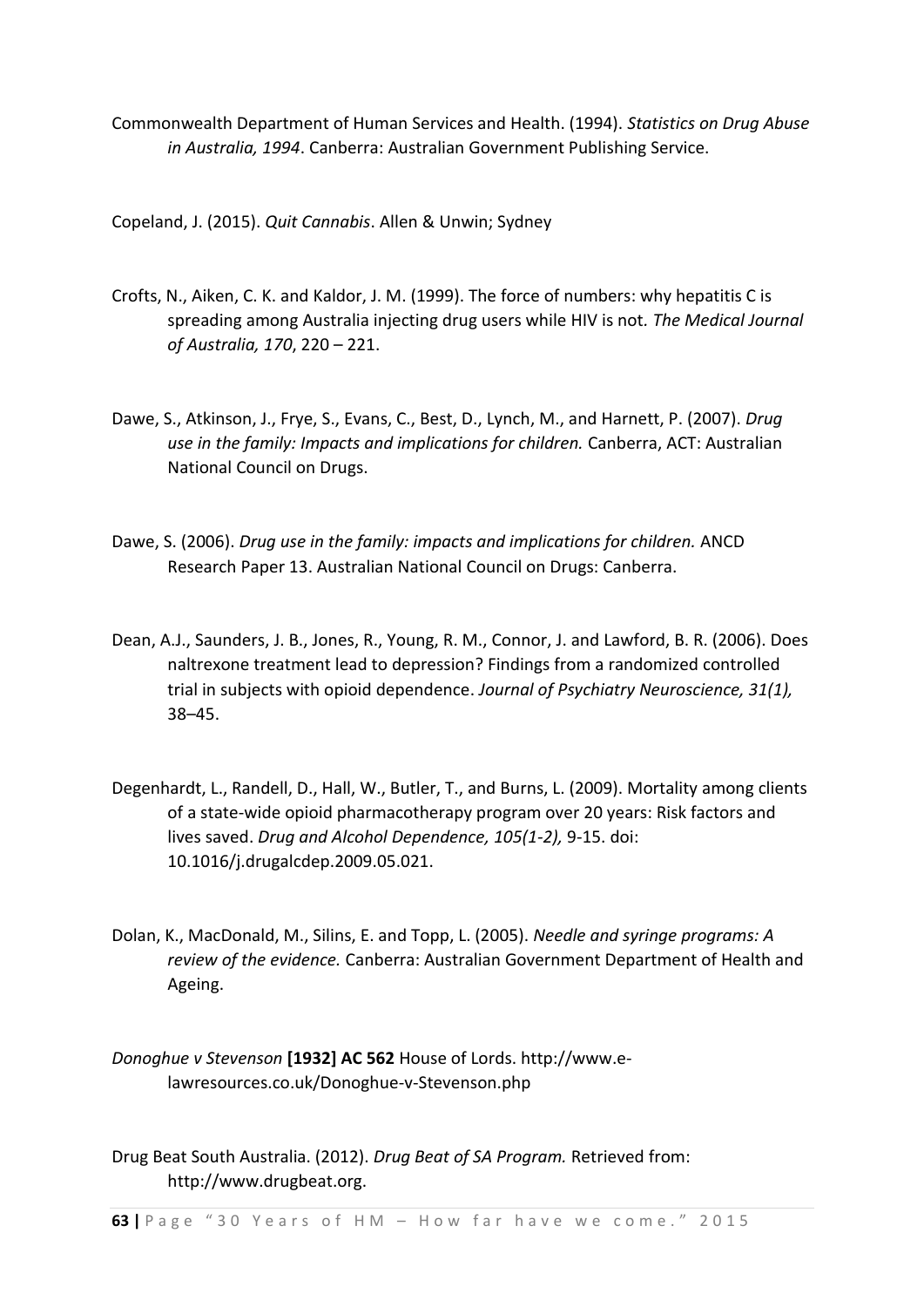- Duncan, B. L., Miller, S. D. and Sparks, J. A. (2004). *The Heroic Client.* San Francisco: John Wiley & Sons.
- DuPont, R. L. (2014). *Creating a New Standard for Addiction Treatment Outcomes: Creating a New Standard for Addiction Treatment OutcomeS.* IBH Addiction Treatment Outcomes Working Group.
- [Emmanuel, F.](http://www.ncbi.nlm.nih.gov/pubmed?term=Emmanuel%20F%5BAuthor%5D&cauthor=true&cauthor_uid=18281206) and [Fatima, M.](http://www.ncbi.nlm.nih.gov/pubmed?term=Fatima%20M%5BAuthor%5D&cauthor=true&cauthor_uid=18281206) (2008). Coverage to curb the emerging HIV epidemic among injecting drug users in Pakistan: delivering prevention services where most needed. *[International Journal of Drug Policy,](http://www.ncbi.nlm.nih.gov/pubmed/18281206) 19*, S59-64. doi: 10.1016.
- European Monitoring Centre for Drugs and Drug Addiction (EMCDDA). (2009). *2009 Annual report on the state of the drugs problem in Europe.* Retrieved from: http://www.emcdda.europa.eu/publications/annual-report/2009.
- European Monitoring Centre for Drugs and Drug Addiction (EMCDDA). (2011). *Drug Policy Profiles: Portugal.* doi: 10.2810/41390.
- Evans, K. and Sullivan, J. M. (2001). *Dual Diagnosis: Counselling the Mentally Ill Substance Abuser.* New York: Guilford.
- [Falster,](http://www.ncbi.nlm.nih.gov/pubmed/?term=Falster%20K%5Bauth%5D) K., [Kaldor,](http://www.ncbi.nlm.nih.gov/pubmed/?term=Kaldor%20JM%5Bauth%5D) J.M. and [Maher,](http://www.ncbi.nlm.nih.gov/pubmed/?term=Maher%20L%5Bauth%5D) L. (2009). Hepatitis C Virus Acquisition among Injecting Drug Users: A Cohort Analysis of a National Repeated Cross-sectional Survey of Needle and Syringe Program Attendees in Australia, 1995–2004*. Journal of Urban Health, 86(1),* 106–118. Published online 2008 November 1. doi: [10.1007/s11524-](http://dx.doi.org/10.1007%2Fs11524-008-9330-7) [008-9330-7.](http://dx.doi.org/10.1007%2Fs11524-008-9330-7)PMCID: PMC2629525.
- Feachem, R. G. A. (1995). *Valuing the past…investing in the future: Evaluation of the National HIV/AIDS Strategy 1993–94 to 1995–96.* Looking Glass Press; Commonwealth Department of Health and Ageing: Canberra. Retrieved from: http://www.hivpolicy.org/Library/HPP000170.

Findlay, J. (2014). *Report reveals high concerns with ICE use among gay men*. GNN, September 2014. Retrieved from: http://gaynewsnetwork.com.au/news/victoria/report-reveals-highconcerns-with-ice-use-among-gay-men-15022.html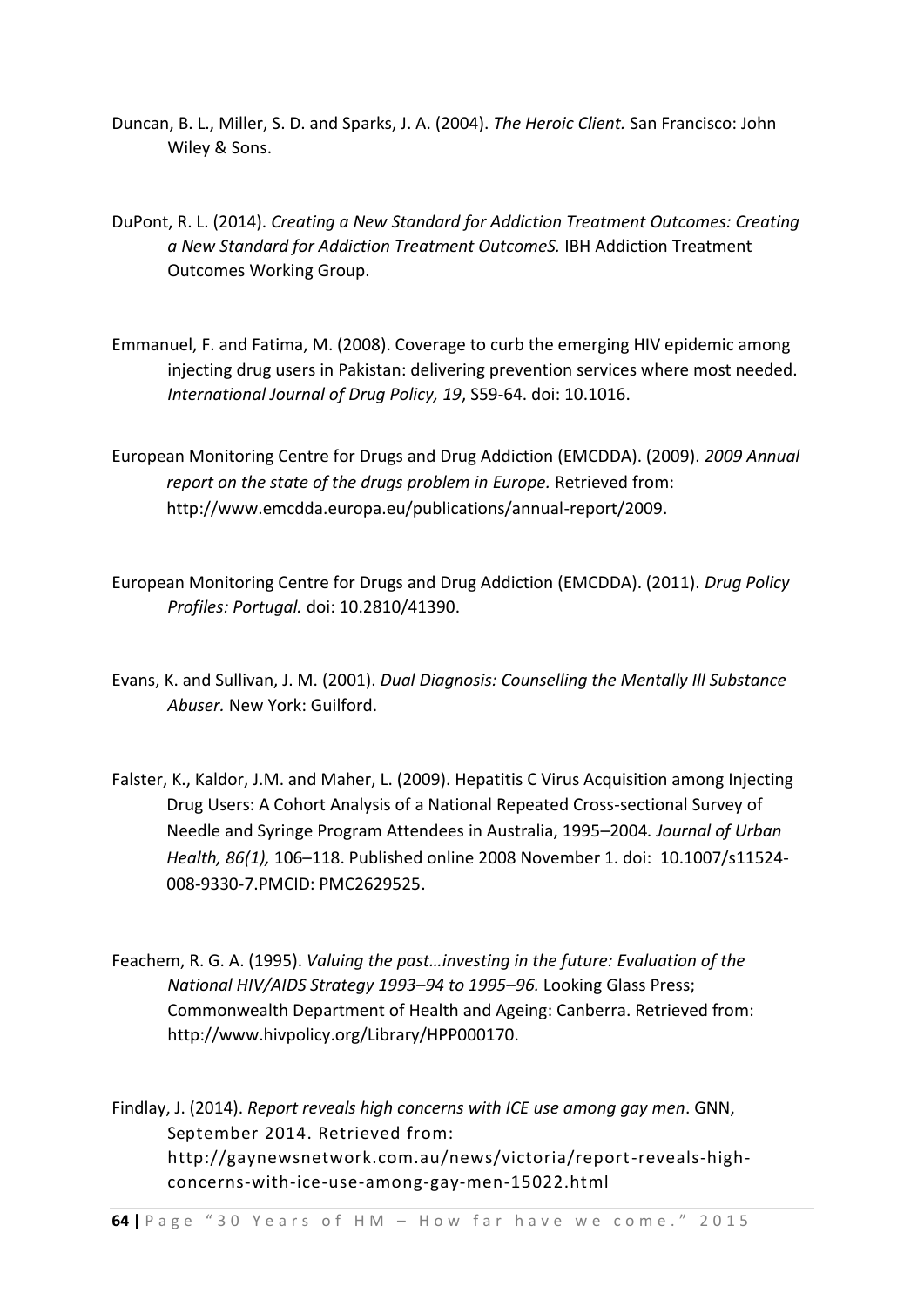- Fischer, A., Curruthers, S., Power, R., Allsop, S. and Degenhard, L. (2012). *The link between amphetamine-type stimulant use and the transmission of HIV and other blood-borne viruses in the Southeast Asia region.* Australian National Council on Drugs: Canberra.
- [Fleming, D.](http://www.ncbi.nlm.nih.gov/pubmed?term=Fleming%20DT%5BAuthor%5D&cauthor=true&cauthor_uid=10448335) T. and [Wasserheit, J.](http://www.ncbi.nlm.nih.gov/pubmed?term=Wasserheit%20JN%5BAuthor%5D&cauthor=true&cauthor_uid=10448335) N. (1999). From epidemiological synergy to public health policy and practice: the contribution of other sexually transmitted diseases to sexual transmission of HIV infection. *Sex Transmitted Infections, 75(1)*, 3-17.
- Galletly, C. L. and Pinkerton, S. D. (2006). Conflicting Messages: How Criminal HIV Disclosure Laws Undermine Public Health Efforts to Control the Spread of HIV. *AIDS Behavior 10*, 451–461. DOI 10.1007/s10461-006-9117-3.
- Galvin, S. R. and Cohen, M. S. (2004). The role of sexually transmitted disease in the spread of HIV. *Nature Reviews: Microbiology, 2*, 33 - 42. doi:10.1038/nrmicro794.
- Ghodse, A. H. (2007). Harm Reduction the Idea and the Ideology. *Journal of Global Drug Policy and Practice, Vol 1, (4)* -Winter 2007
- Ghodse, A. H., Corkery, J., Ahmed, K., Niadoo, V., Oyefeso, A. and Schifano, F. (2010). *Drug Related deaths in the UK*. Annual Report 2010. International Centre for Drug Policy, St George's, University of London, London. Available: [http://www.sgul.ac.uk/about](http://www.sgul.ac.uk/about-st-georges/divisions/faculty-of-medicine-and-biomedical-sciences/mental-health/icdp/website-pdfs/np-sad-11th-annual-report-240810-final.pdf)[st-georges/divisions/faculty-of-medicine-and-biomedical-sciences/mental](http://www.sgul.ac.uk/about-st-georges/divisions/faculty-of-medicine-and-biomedical-sciences/mental-health/icdp/website-pdfs/np-sad-11th-annual-report-240810-final.pdf)[health/icdp/website-pdfs/np-sad-11th-annual-report-240810-final.pdf.](http://www.sgul.ac.uk/about-st-georges/divisions/faculty-of-medicine-and-biomedical-sciences/mental-health/icdp/website-pdfs/np-sad-11th-annual-report-240810-final.pdf)
- Gibson, D. R., Flynn, N. M. and Perales, D. (2001). Effectiveness of syringe exchange programs in reducing HIV risk behavior and HIV seroconversion among injecting drug users. *AIDS, 15*, 1329–41.
- Giles, M., Edmiston, N. and Fisken, R (2000). *Review of antenatal HIV and hepatitis C virus (HCV) screening policy and practice in Australia.* Australasian Society of HIV Medicine, 12-15 October: Melbourne.
- Goodfellow, J. (2004). *Dispelling myths about drug use and drug dependence*. Paper presented at Discrimination Against Drug Users: A Forum to Discuss Proposed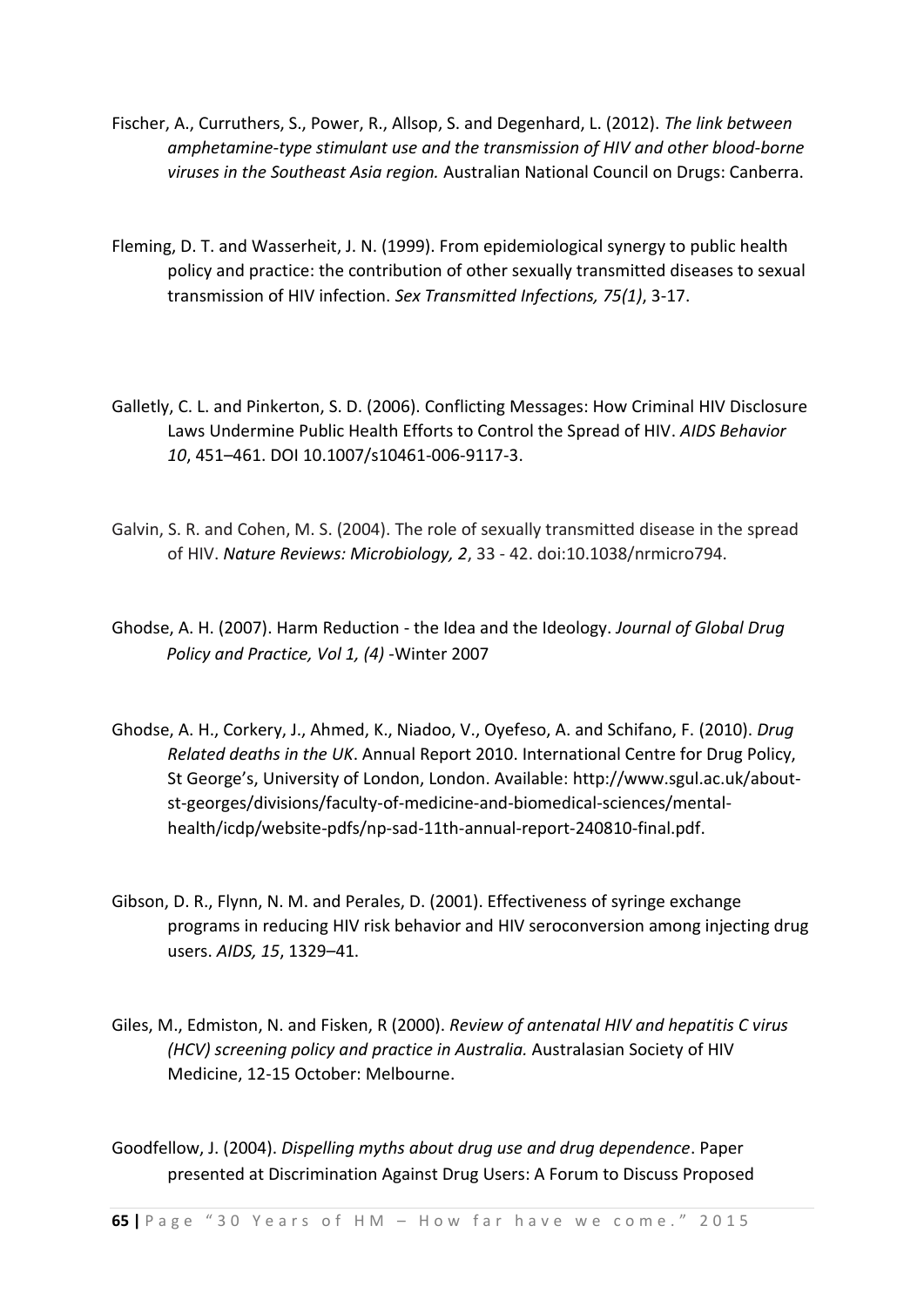Government Changes to Discrimination Laws, Disability Discrimination Legal Service, Melbourne.

- Greenwald, G. (2009). *Drug decriminalization in Portugal: Lessons for Creating Fair and Successful Drug Policies*. Cato Institute: Washington DC.
- Guy, R. J., McDonald, A. M., Bartlett, M. J., Murray, J. C., Giele, C. M., Davey, T. M., Appuhamy, R. D, Knibbs, P., Coleman, D., Hellard, M. E., Grulich, A. E and Kaldor, J. M. (2007). HIV diagnoses in Australia: diverging epidemics within a low-prevalence country. *Medical Journal of Australia, 187 (8*), 437-440.
- Hall, W. (1999). *Opioid Overdose Deaths in Australia*. Sydney: National Drug and Alcohol Research Centre.

Hamilton, M. (2004). Preventing Drug-Related Harm. In M. Hamilton, T. King, and A. Ritter

(Eds.). *Drug Use in Australia* (2nd ed.). Melbourne: Oxford University Press.

- Hamilton, M. and Rumbold, G. (2004). The case for harm minimisation. In Hamilton, M., King, T. And Ritter, A. (eds). Drug use in Australia: Preventing harm, 2nd Ed., Oxford University Press.
- Harm Reduction International, (2013). *Concerns regarding new estimates on HIV, hepatitis C and injecting drug use,* HARM REDUCTION ADVISORY No 1. Retrieved from: *[www.ihra.net/contents/1426](http://click.icptrack.com/icp/relay.php?r=9554626&msgid=274500&act=C9RW&c=737645&destination=http%3A%2F%2Fwww.ihra.net%2Fcontents%2F1426)*.
- Hartelius, J. (2008). *Narcotic Drug Control Policy in Sweden: The Post-war Experience*. Fri Forlag: Stockholm.
- Hawkins, J. D., Catalano R. F., & Miller, J. Y. (1992). Risk and protective factors for alcohol and other drug problems in adolescence and early adulthood: Implications for substance abuse prevention. *Psychological Bulletin, 112(1),* 64-105.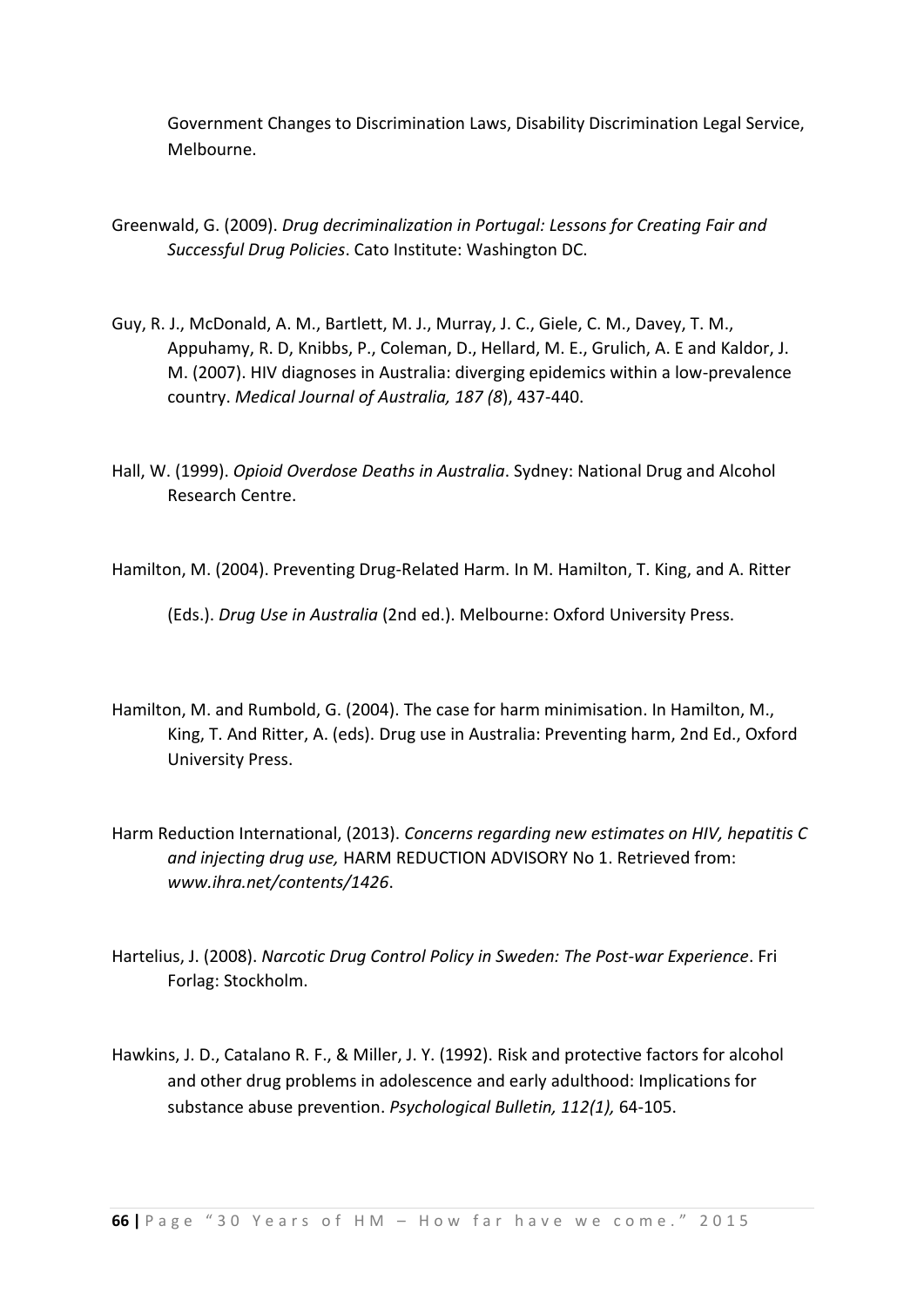- Hepatitis C Virus Projections Working Group (2006). *Estimates and projections of the Hepatitis C Virus epidemic in Australia.* Ministerial Advisory Committee on AIDS, Sexual Health and Hepatitis, Hepatitis C Sub-Committee.
- Higgins, D., and Kaspiew, R. (2008). ['Mind the gap': protecting children in family law cases](http://library.aifs.gov.au/uhtbin/cgisirsi/x/0/0/5?searchdata1=132392+%7bCKEY%7d&library=ALL). *Australian Journal of Family Law, 22(3)*.

House of Representatives Standing Committee on Family and Community Affairs (2003). *Road to recovery: Report on the inquiry into substance abuse in Australian communities.*  http://www.aph.gov.au/Parliamentary\_Business/Committees/House\_of\_Representa tives committees?url=fca/reports.htm.

- House of Representatives Standing Committee on Family and Human Services (2007). *The winnable war on drugs - The impact of illicit drug use on families.*  http://www.aph.gov.au/house/committee/fhs/illicitdrugs/report/fullreport.pdf.
- Hughes, C. E. and Stevens, A. (2010). What can we learn from the Portuguese decriminalization of illicit drugs? *British Journal of Criminology, 50*, 999–1022. doi:10.1093/bjc/azq038.
- Hulse, G. K., Arnold-Reed, D. E., O'Neil, G, Chan, C-T, and Hansson, R. C. (2004). Achieving long-term continuous blood naltrexone and 6 beta- naltrexol coverage following sequential naltrexone implants. *Addiction Biology, 9,* 67-72.
- Hulse, G. K., Morris, N., Arnold-Reed, D. and Tait, R. J. (2009). Improving clinical outcomes in treating heroin dependence: Randomized, controlled trial of oral or implant naltrexone. *Archive of General Psychiatry, 66 (10),* 1108-1115.
- Hume Health Victoria. (2007). *Drugs – Some facts.* Retrieved from: http://www.betterhealth.vic.gov.au/bhcv2/bhcarticles.nsf/pages/Drugs\_some\_facts ?open.
- Hyde, M. K., and White, K. M. (2007). Young Australian adults' knowledge and beliefs about organ donation. *Progress in Transplantation*, *17*(3), 220-227.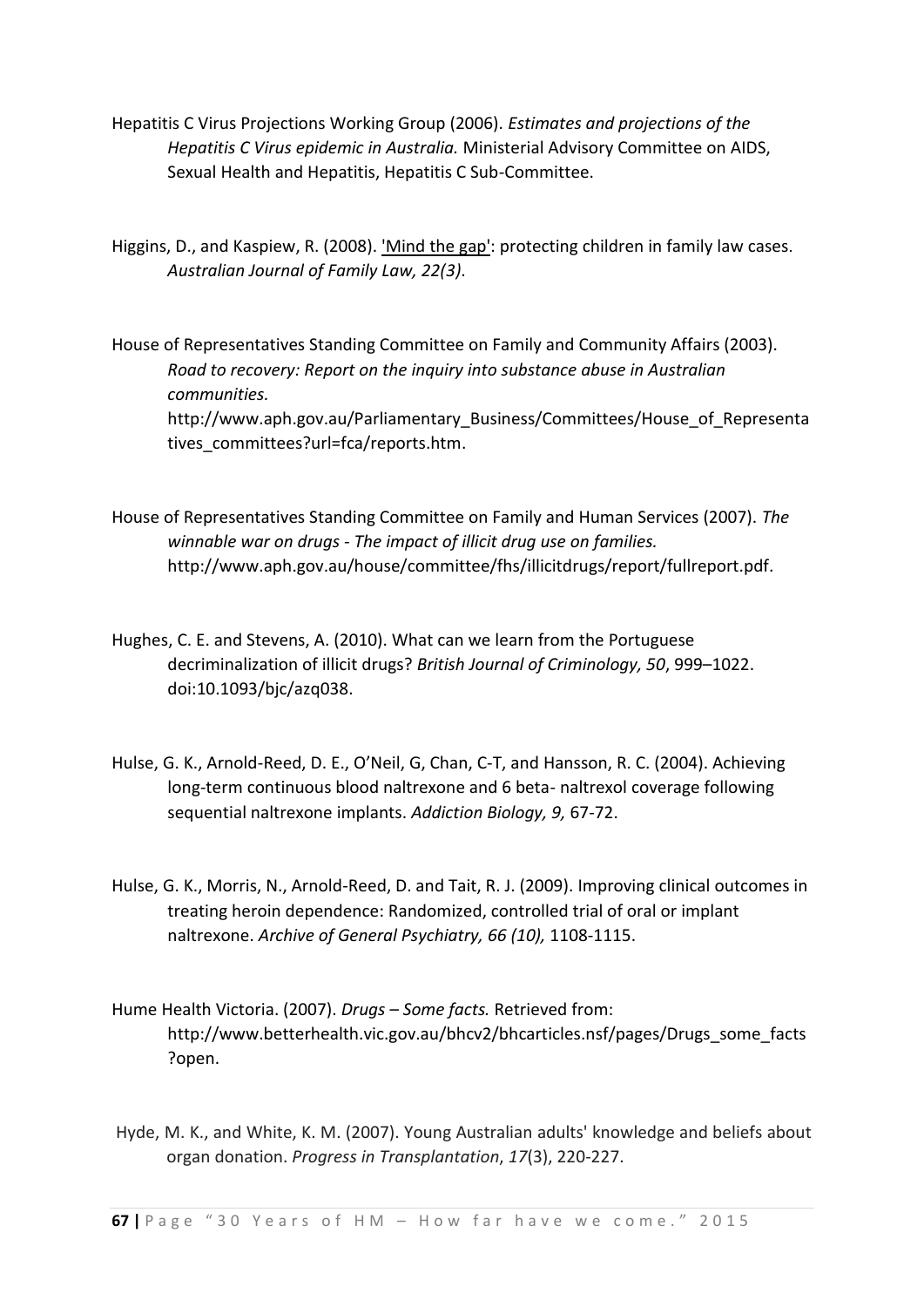- Hyde, M. K., Wihardjo, K. R., and White, K. M. (2012). Do the myths still exist? Revisiting people's negative beliefs about organ donation upon death. *Psychology, health & medicine*, *17*(5), 530-541. doi: 10.1080/13548506.2011.647698
- Institute for Behavior and Health, Inc. (2013). *The New Paradigm for Recovery Making Recovery – and Not Relapse – the Expected Outcome of Addiction Treatment:*  Washington, DC.
- Jayaram-Lindstrom, N., Wennberg, P., Hurd, Y. L. and Franck, J. (2004). Effects of naltrexone on the subjective response to amphetamine in healthy volunteers*. Journal of Clinical Psychopharmacology, 24,* 665–9.
- Jayaram-Lindstrom, N., Konstenius, M., Eksborg, S., Beck, O., Hammarberg, A. and Franck, J. (2008.a). Naltrexone attenuates the subjective effects of amphetamine in patients with amphetamine dependence*. Neuropsychopharmacology, 33*, 1856–63.
- Jayaram-Lindstrom, N., Hammarberg, A., Beck, O. and Franck, J. (2008.b). Naltrexone for the treatment of amphetamine dependence: a randomized placebo-controlled trial. *American Journal of Psychiatry, 165*, 1442–8.
- Jeffreys, H., Hirte, C., Rogers, N. and Wilson, R. (2008). *Parental substance misuse and children's entry into Alternative Care in South Australia*. Adelaide, SA: Department for Families and Communities.
- Johansson, P. (2010). *The Swedish Drug Policy Experience: Past to Present.* RNS Presentation Paper.
- Jurd, S. (2002). *Psychological and Psychiatric Trauma: Assessment, Treatment, Rehabilitation and Management. Substance Abuse*. Trauma and Depression Conference, PPL Education: Sydney.
- [Kain, E.](http://www.forbes.com/sites/erikkain/) (2011). *Ten Years After Decriminalization, Drug Abuse Down by Half in Portugal.* Forbes.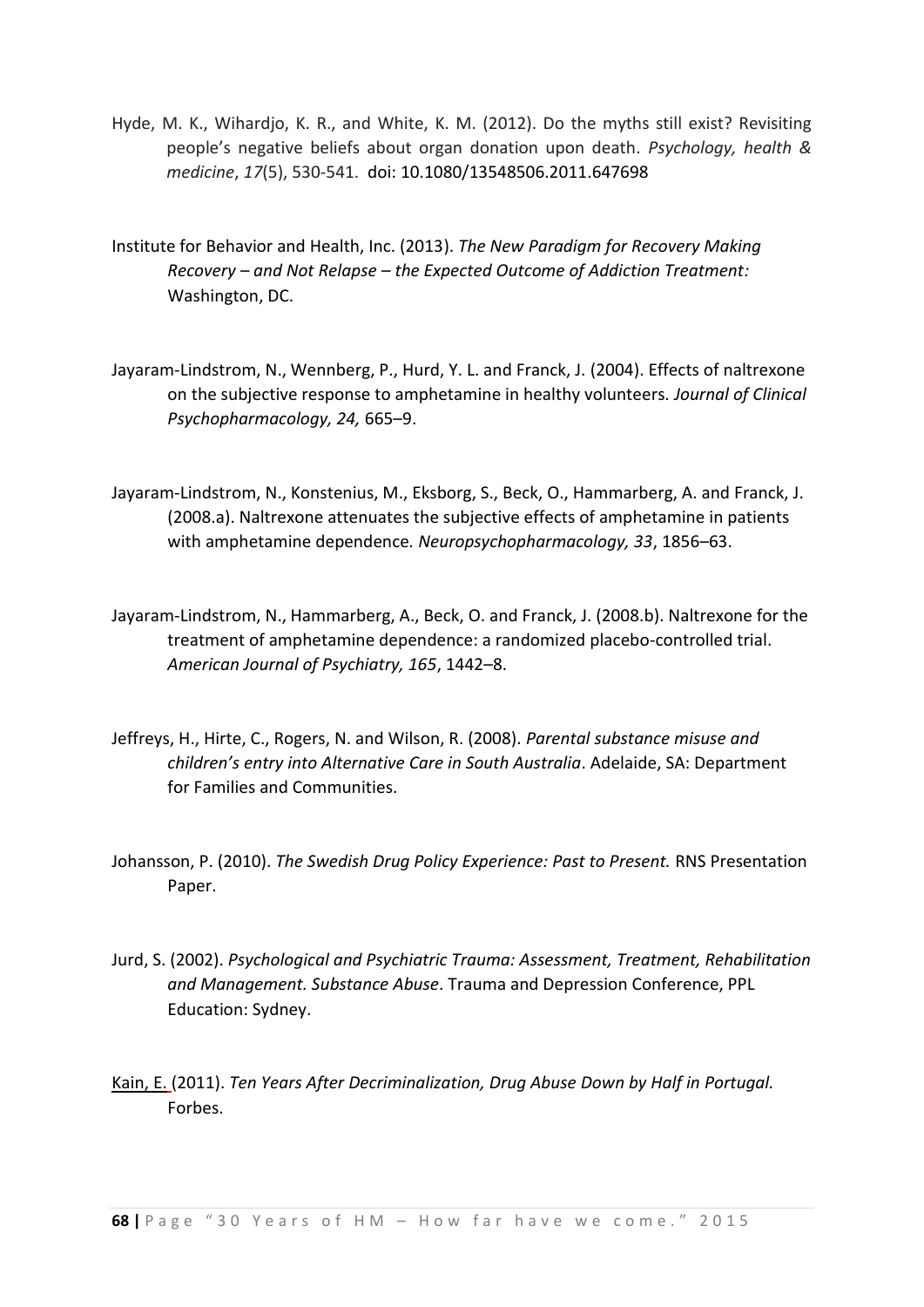- Kaldor, J. and Rubin, G. (1994). *Epidemiology of HIV Infection.* In The AIDS Manual. Albion Street (AIDS) Centre, MacLennan and Petty; Sydney.
- Kall, K., Hermansson, U., Amundsen, E. J., Ronnback, K. and Ronnber, S. (2007). The Effectiveness of Needle Exchange Programmes for HIV Prevention. A Critical Review. *Journal of Global Drug Policy and Practce, 1, (3).*
- [Karila,](http://www.ncbi.nlm.nih.gov/pubmed/?term=Karila%20L%5Bauth%5D) L., [Aviv Weinstein,](http://www.ncbi.nlm.nih.gov/pubmed/?term=Weinstein%20A%5Bauth%5D) A., [Aubin,](http://www.ncbi.nlm.nih.gov/pubmed/?term=Aubin%20HJ%5Bauth%5D) H., [Benyamina,](http://www.ncbi.nlm.nih.gov/pubmed/?term=Benyamina%20A%5Bauth%5D) A., [Reynaud,](http://www.ncbi.nlm.nih.gov/pubmed/?term=Reynaud%20M%5Bauth%5D) M. an[d Batki,](http://www.ncbi.nlm.nih.gov/pubmed/?term=Batki%20SL%5Bauth%5D) S. L. (2010). Pharmacological approaches to methamphetamine dependence: a focused review. *British Journal of Clinical Pharmacology, 69(6),* 578–592. doi: [10.1111/j.1365-](http://dx.doi.org/10.1111%2Fj.1365-2125.2010.03639.x) [2125.2010.03639.x.](http://dx.doi.org/10.1111%2Fj.1365-2125.2010.03639.x)

Kaufman, E. (1994). *Psychotherapy of Addicted Persons*. New York: The Guildford Press.

- Khantzian, E.J., & Schneider, R.J. (1985). *Addiction, adaptation and the 'drug of choice' phenomena: Clinical perspectives.* In H.B. Milkman & H.J. Shapper, (Eds.), *The Addictions: Multi-disciplinary Perspectives and Treatments* (pp. 121-129)*.* Toronto: Lexington Books.
- Kimber, J., Copeland, L., Hickman, M., Macleod, J., McKensie, J., De Angelis, D. and Robertson, J. R. (2010). Survival and cessation in injecting drug users: prospective observational study of outcomes and effect of opiate substitution treatment. *British Medical Journal, 341,* 31-72.
- [Krupitsky,](http://www.sciencedirect.com.simsrad.net.ocs.mq.edu.au/science/article/pii/S0140673611603589) E.[, Nunes,](http://www.sciencedirect.com.simsrad.net.ocs.mq.edu.au/science/article/pii/S0140673611603589) E. V., [Ling,](http://www.sciencedirect.com.simsrad.net.ocs.mq.edu.au/science/article/pii/S0140673611603589) W., [Illeperuma,](http://www.sciencedirect.com.simsrad.net.ocs.mq.edu.au/science/article/pii/S0140673611603589) A., [Gastfriend,](http://www.sciencedirect.com.simsrad.net.ocs.mq.edu.au/science/article/pii/S0140673611603589) D. R. and [Silverman,](http://www.sciencedirect.com.simsrad.net.ocs.mq.edu.au/science/article/pii/S0140673611603589) B. L. (2011). Injectable extended-release naltrexone for opioid dependence: a doubleblind, placebo-controlled, multicentre randomised trial. *The Lancet, [377,](http://www.sciencedirect.com.simsrad.net.ocs.mq.edu.au/science/journal/01406736/377/9776)* 1506 – 1513.
- Krupitsky, E., Zvartau, E. and Woody, G. (2010). Use of Naltrexone to Treat Opioid Addiction in a Country in Which Methadone and Buprenorphine Are Not Available. *Current Psychiatry Reports, 12,* 448–453. DOI 10.1007/s11920-010-0135-5.
- Krupitsky, E. M. and Blokhina, E. A. (2010). Long-acting depot formulations of naltrexone for heroin dependence: a review. *Psychiatry 2010, 23*, 210–214.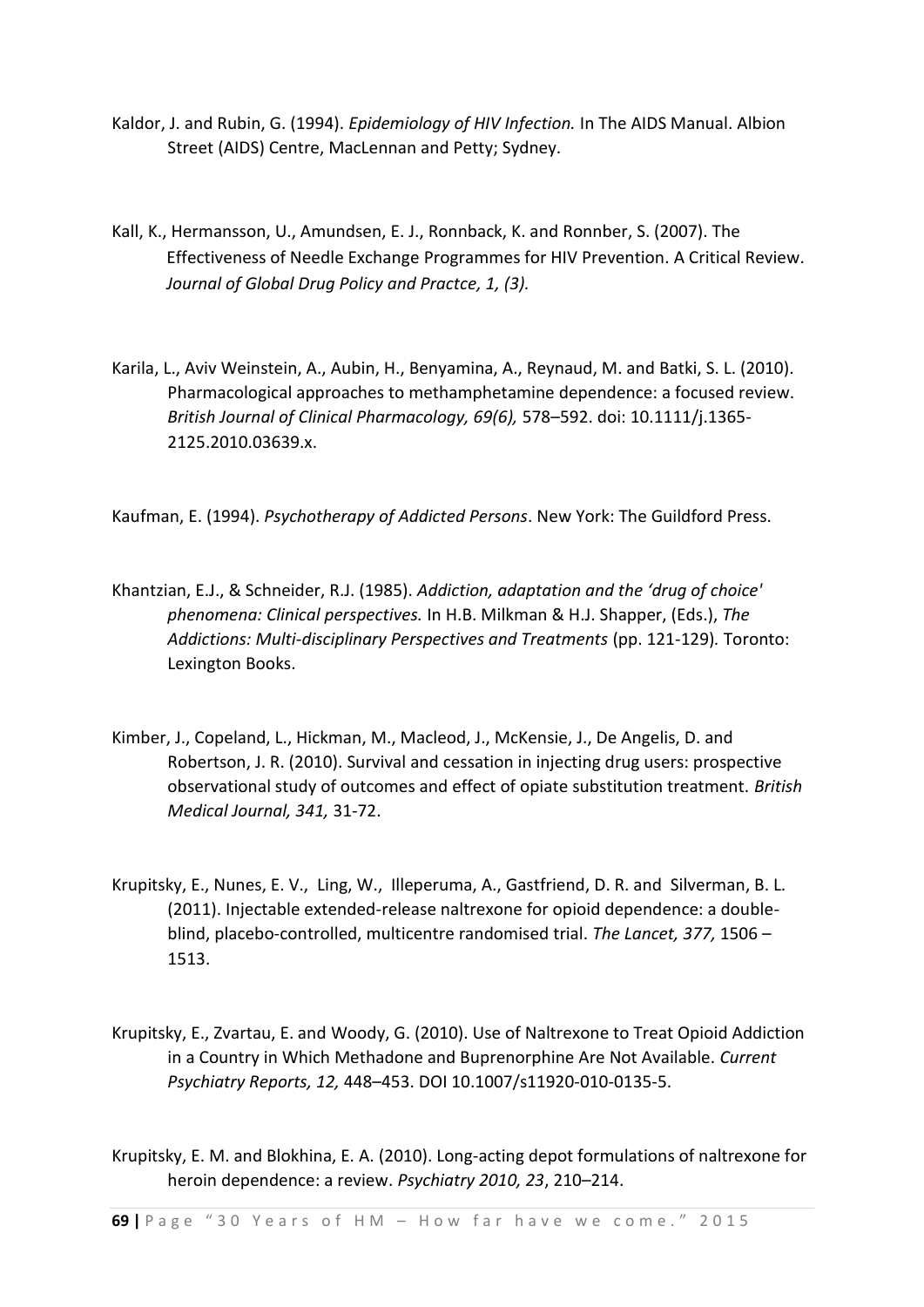- Kunøe, N., Lobmaier, P., Ka˚re Vederhus, J., Hjerkinn, B., Hegstad, S., Gossop, M., Kristensen O. and Waal, H. (2009). Naltrexone implants after in-patient treatment for opioid dependence: randomised controlled trial. *The British Journal of Psychiatry, 194 (6)*, 541–546.
- Kunøe, N., Lobmaier, P., Ngo, H. and Hulse, G. (2012). Injectable and implantable sustained release naltrexone in the treatment of opioid addiction. *British Journal of Clinical Pharmacology,* 77(2), 264-71*.* doi: 10.1111/bcp.12011.
- Kunøe, N., Lobmaier, P., Vederhus, J.K., Hjerkinn, B., Hegstad, S., Gossop, M., Kristensen, Ø. and Waal, H. (2010). Retention in naltrexone implant treatment for opioid dependence. *Drug & Alcohol Dependence, 111*, 166-69.
- Kunøe, N., Lobmaier, P., Vederhus, J. K., Hjerkinn, B., Gossop, M., Hegstad, S., Kristensen, Ø. and Waal, H. (2010). Challenges to antagonist blockade during sustained release naltrexone treatment. *Addiction, 105,* 1633-39.
- Kunøe, N., Lobmaier, P., Vederhus, J. K., Hjerkinn, B., Hegstad, S., Gossop, M., Kristensen, Ø. and Waal, H. (2009). Naltrexone implants after in-patient treatment for opioid dependence: randomised controlled trial. *British Journal of Psychiatry, 194 (6),* 541- 6. doi: 10.1192/bjp.bp.108.055319.
- Kunøe, N. (2010). *Sustained release naltrexone for opioid dependence*. Doktoravhandling, University of Oslo. http://hdl.handle.net/10852/27916.
- [Kwiatkowski, C. F.](http://www.ncbi.nlm.nih.gov/pubmed?term=Kwiatkowski%20CF%5BAuthor%5D&cauthor=true&cauthor_uid=11391170) and [Booth, R. E.](http://www.ncbi.nlm.nih.gov/pubmed?term=Booth%20RE%5BAuthor%5D&cauthor=true&cauthor_uid=11391170) (2001). Methadone maintenance as HIV risk reduction withstreet-recruited injecting drug users. *Journal of Acquired [Immune Deficiency](http://www.ncbi.nlm.nih.gov/pubmed/11391170) [Syndr](http://www.ncbi.nlm.nih.gov/pubmed/11391170)*ome*, 15 (5),* 483-9.
- Lamont, L. (1997). *Call for action to halt epidemic of hepatitis C.* Sydney Morning Herald, 27 August 1997.
- Lang, E. (2004). Drugs in Society: A Social History. In M. Hamilton, T. King, & A. Ritter (Eds.). *Drug Use in Australia* (2nd ed.). Melbourne: Oxford University Press.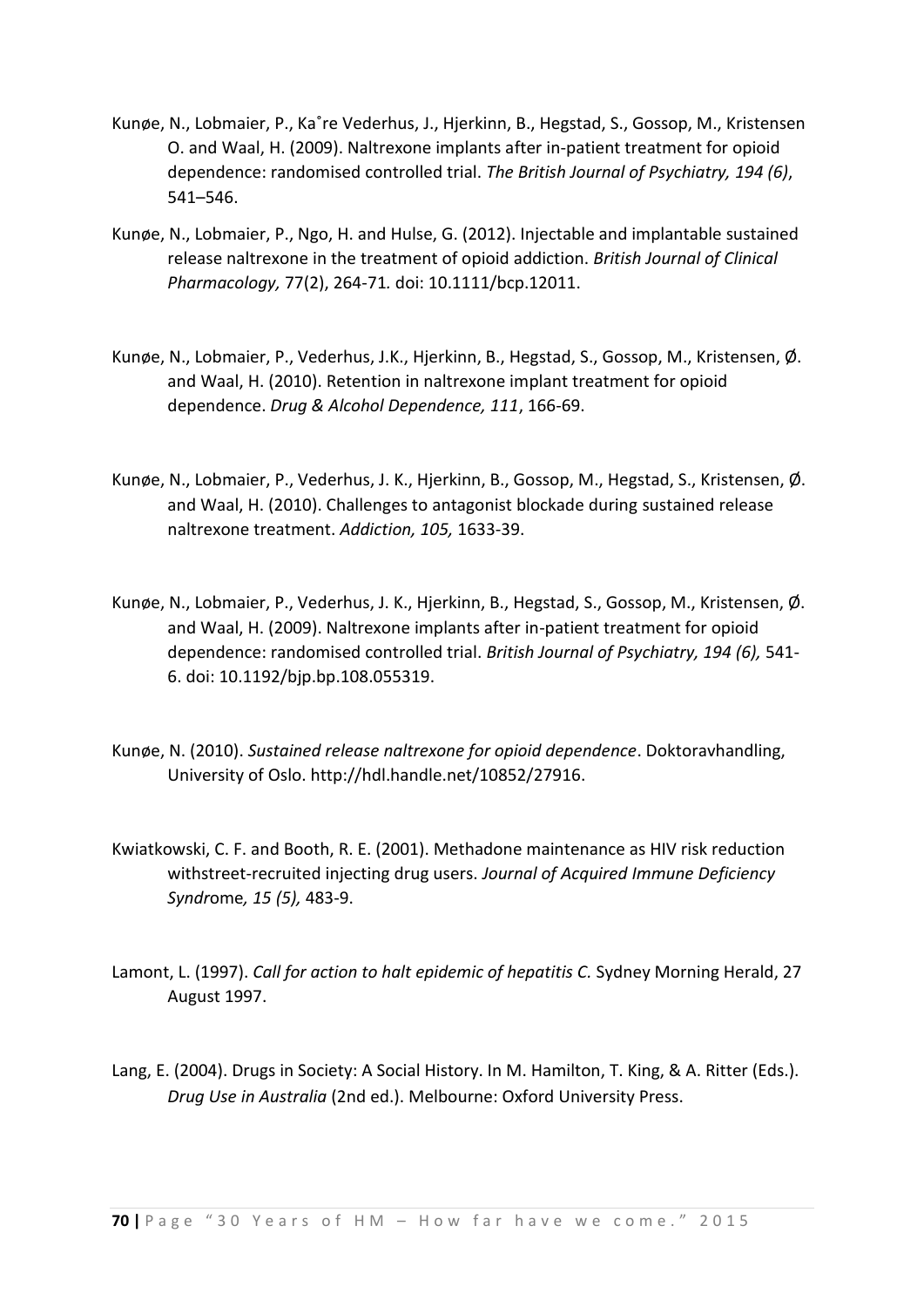- Laslett, A. M., Catalano, P., Chikritzhs, T., Dale, C., Doran, C., Ferris, J., Jainullabudeen, T. A., Livingston, M., Matthews, S., Mugavin, J., Room, R., Schlotterlein, M. and Wilkinson, C. (2010). *The range and magnitude of alcohol's harm to others.* Fitzroy, VIC: Alcohol Education and Rehabilitation Foundation, Turning Point Alcohol & Drug Centre.
- Latt, N. C., Jurd, S., Houseman, J. and Wutzke, S.E. (2002). Naltrexone in alcohol dependence: a randomised controlled trial of effectiveness in a standard clinical setting. *Medical Journal of Australia, 176(11),* 530 – 534.
- Lind, B., Chen, S., Weatherburn, D and Mattick, R. (2005). The Effectiveness Of Methadone Maintenance Treatment In Controlling Crime. *An Australian Aggregate-Level Analysis*. *[British Journal of Criminology,](http://bjc.oxfordjournals.org/) [45\(2](http://bjc.oxfordjournals.org/content/45/2.toc)*), 201-211.
- Lord, E. (2013). *HIV cases at 20-year high*. Australian Doctor. 21 October, 2013. Retrieved from: http://www.australiandoctor.com.au/news/latest-news/hiv-cases-at-20-yearhigh.
- Lowe, A. (2012). *Coroner Cautions on Methadone*. The Age, Feb 2011. http://www.theage.com.au/victoria/coroner-cautions-on-methadone-20110220- 1b14w.html.
- Lowndes, C. M., Renton, A., Alary, M., Rhodes, T., Garnett, G. and Stimson, G. (2003). Conditions for widespread heterosexual spread of HIV in the Russian Federation: implications for research, monitoring and prevention. *International Journal of Drug Policy, 14*, 45-62.
- MacDonald, M. A., Wodak, A. D., Dolan, K. A. and Cunningham, P. H. (2000). Hepatitis C virus antibody prevalence among injecting drug users at selected needle and syringe programs in Australia, 1995-1997. *The Medical Journal of Australia*, 17 January 2000, 172, 57-61.
- McKeganey , N. (2007). The Lure and the Loss of Harm Reduction in UK Drug Policy and Practice *Journal of Global Drug Policy and Practice, 1(2).*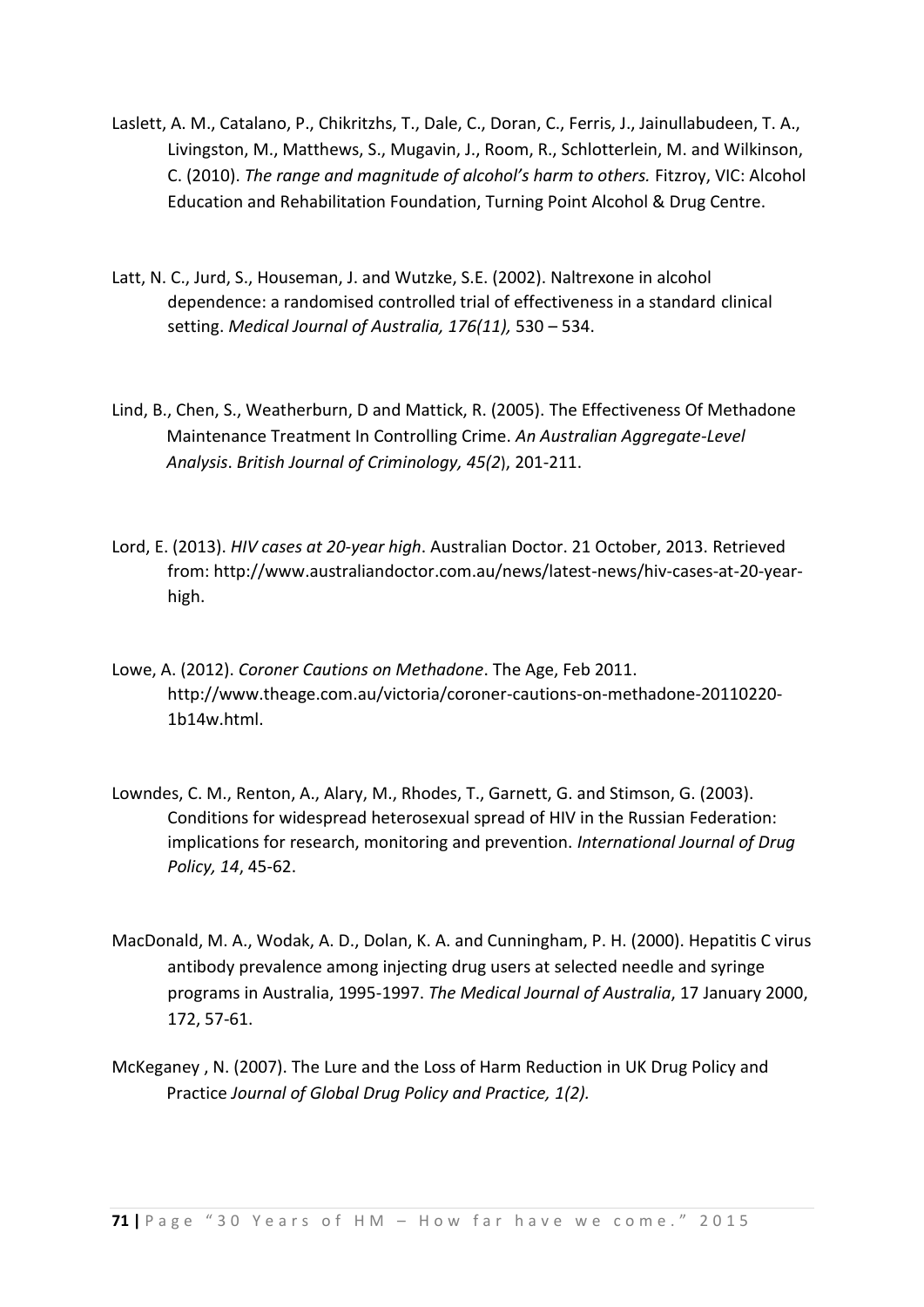- McKeganey, N. (2006). *Methodone fails 97% of drug addicts.* Retrieved from: http://news.scotsman.com/index.cfm?id=1599132006.
- Madden, A. (2004). Discrimination Against Drug Users: A Forum to Discuss Proposed Government Changes to Discrimination Laws. Australian Injecting & Illicit Drug Users League: Melbourne, Victoria.
- Marks, G., Crepaz, N. and Janssen, R. S.(2006). Estimating sexual transmission of HIV from persons aware and unaware that they are infected with the virus in the USA. *AIDS, 20,* 1447–1450.
- Martin, N. and Sattentau, Q. (2009). Cell-to-cell HIV-1 spread and its implications for immune evasion. *Current Opinion in HIV and AIDS, 4*, 143–149.
- Mattick, R. P., Breen, C., Kimber, J. and Davoli, M. (2009). Methadone maintenance therapy versus no opioid replacement therapy for opioid dependence (Review)*. Cochrane Review, 3.* doi 10.1002/14651858.CD002209.
- Mickelburough, P. (2013). Overdose deaths pass national road toll for first time, Herald Sun, Aug 2013. Retrieved from: http://www.heraldsun.com.au/news/laworder/overdose-deaths-pass-national-road-toll-for-first-time/story-fni0fee2- 1226705302834.
- Milgate, S. (1998). *Challenging Orthodoxy in Australian Drug Policy*. The Australian Doctors Fund. The International Drug Prevention Symposium. Retrieved from: http://www.adf.com.au/archive.php?doc\_id=13.
- Miller, W.R. & Rollnick, S. (2002). *Motivational Interviewing: Preparing People for Change*  (2nd Ed.). New York: Guildford Press.
- [Mohd Hanafiah,](http://www.ncbi.nlm.nih.gov/pubmed?term=Mohd%20Hanafiah%20K%5BAuthor%5D&cauthor=true&cauthor_uid=23172780) K., [Groeger,](http://www.ncbi.nlm.nih.gov/pubmed?term=Groeger%20J%5BAuthor%5D&cauthor=true&cauthor_uid=23172780) J., [Flaxman,](http://www.ncbi.nlm.nih.gov/pubmed?term=Flaxman%20AD%5BAuthor%5D&cauthor=true&cauthor_uid=23172780) A. D. and [Wiersma,](http://www.ncbi.nlm.nih.gov/pubmed?term=Wiersma%20ST%5BAuthor%5D&cauthor=true&cauthor_uid=23172780) S. T. (2013). Global epidemiology of hepatitis C virus infection: new estimates of age-specific antibody to HCV seroprevalence. *[Hepatology,](http://www.ncbi.nlm.nih.gov/pubmed/23172780) 57(4)*, 1333-42. doi: 10.1002.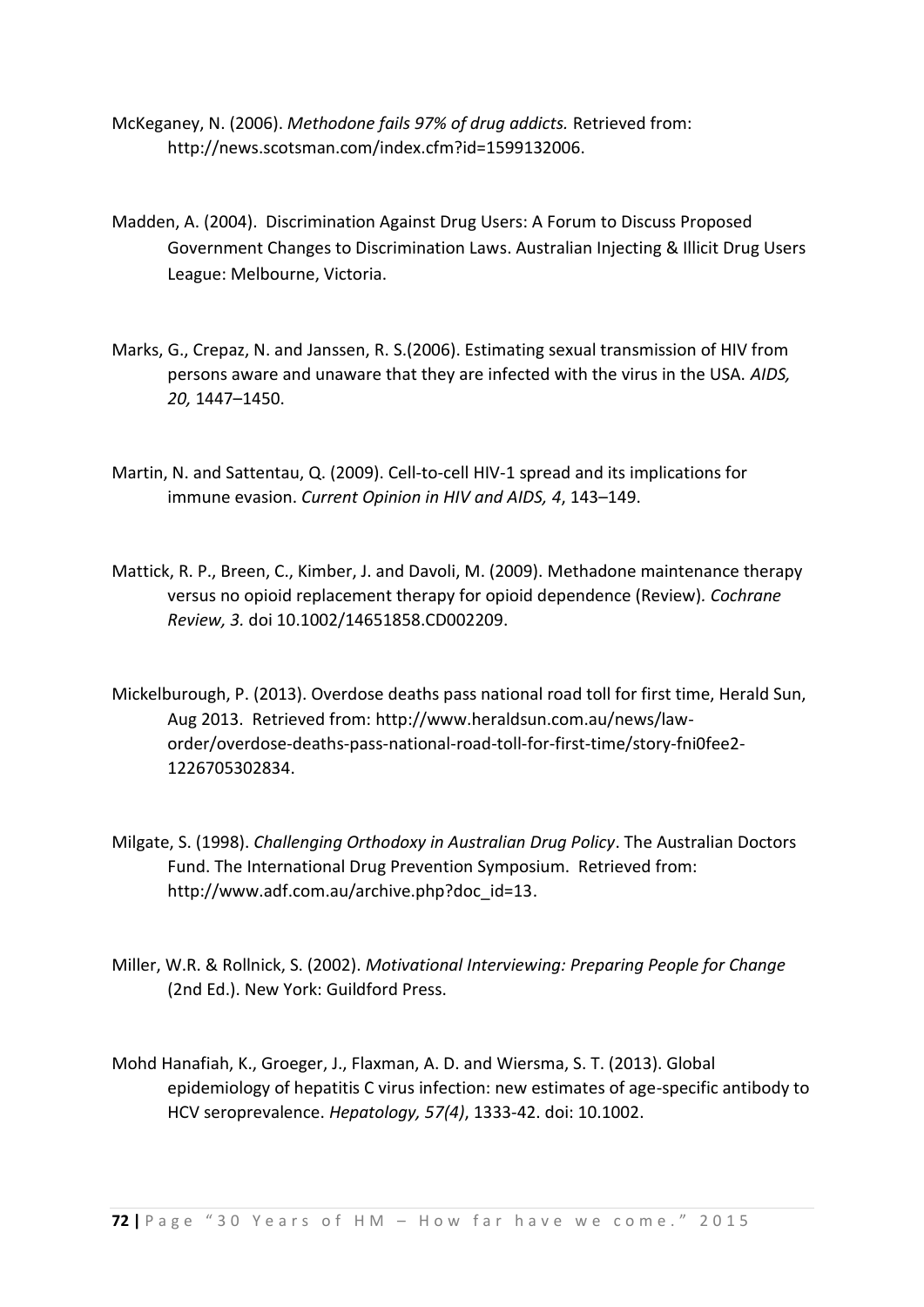- [Molitor,](http://www.ncbi.nlm.nih.gov/pubmed/?term=Molitor%20F%5Bauth%5D) F., [Truax,](http://www.ncbi.nlm.nih.gov/pubmed/?term=Truax%20SR%5Bauth%5D) S. R., [Ruiz,](http://www.ncbi.nlm.nih.gov/pubmed/?term=Ruiz%20JD%5Bauth%5D) J. D. and [Sun,](http://www.ncbi.nlm.nih.gov/pubmed/?term=Sun%20RK%5Bauth%5D) R. K. (1998). Association of methamphetamine use during sex with risky sexual behaviors and HIV infection among non-injection drug users. *West J Med., 168(2),* 93–97.
- Monitoring the AIDS Pandemic (MAP) Network (1998). *The Determinants of the HIV/AIDS Epidemics in Eastern Europe.* The François-Xavier Bagnoud Center for Health and Human Rights of the Harvard School of Public Health: Boston, MA.
- Moos, R., & Timko, C. (2008). *Outcome research on twelve-step and other self-help programs*. In M. Galanter, & H. O. Kleber (Eds.), Textbook of substance abuse treatment (4th ed. pp. 511-521). Washington, DC: American Psychiatric Press.
- Morgan, R (2010). PORTUGAL The Truth about Drug Decriminalization http://www.uniad.org.br/interatividade/noticias/item/9316-portugal-the-truthabout-drug-decriminalization.
- National Centre for Research into the Prevention of Drug Abuse (1998). National Drug Strategy http://ndri.curtin.edu.au/local/docs/pdf/publications/T230.pdf
- National Centre in HIV Epidemiology and Clinical Research. (1998). *HIV and Related Diseases in Australia: Annual Surveillance Report 1998.* Sydney: National Centre in HIV Epidemiology and Clinical Research.
- National Drug Research Institute. (2008). *National Drug Research Institute Annual Report, 2008*. Retrieved from: http://ndri.curtin.edu.au/local/docs/pdf/annual\_reports/annrep2008.pdf.
- National Institute on Drug Abuse. (2015). Principles of Drug Addiction Treatment: A Research-Based Guide (Third Edition). Retrieved from: http://www.drugabuse.gov/publications/principles-drug-addiction-treatmentresearch-based-guide-third-edition/frequently-asked-questions/how-effective-drugaddiction-treatment.
- National Institute on Drug Abuse National Institutes of Health U.S. Department of Health and Human Services. (2012). *Principles of drug addiction treatment: A researchbased guide,* 3rd Edition.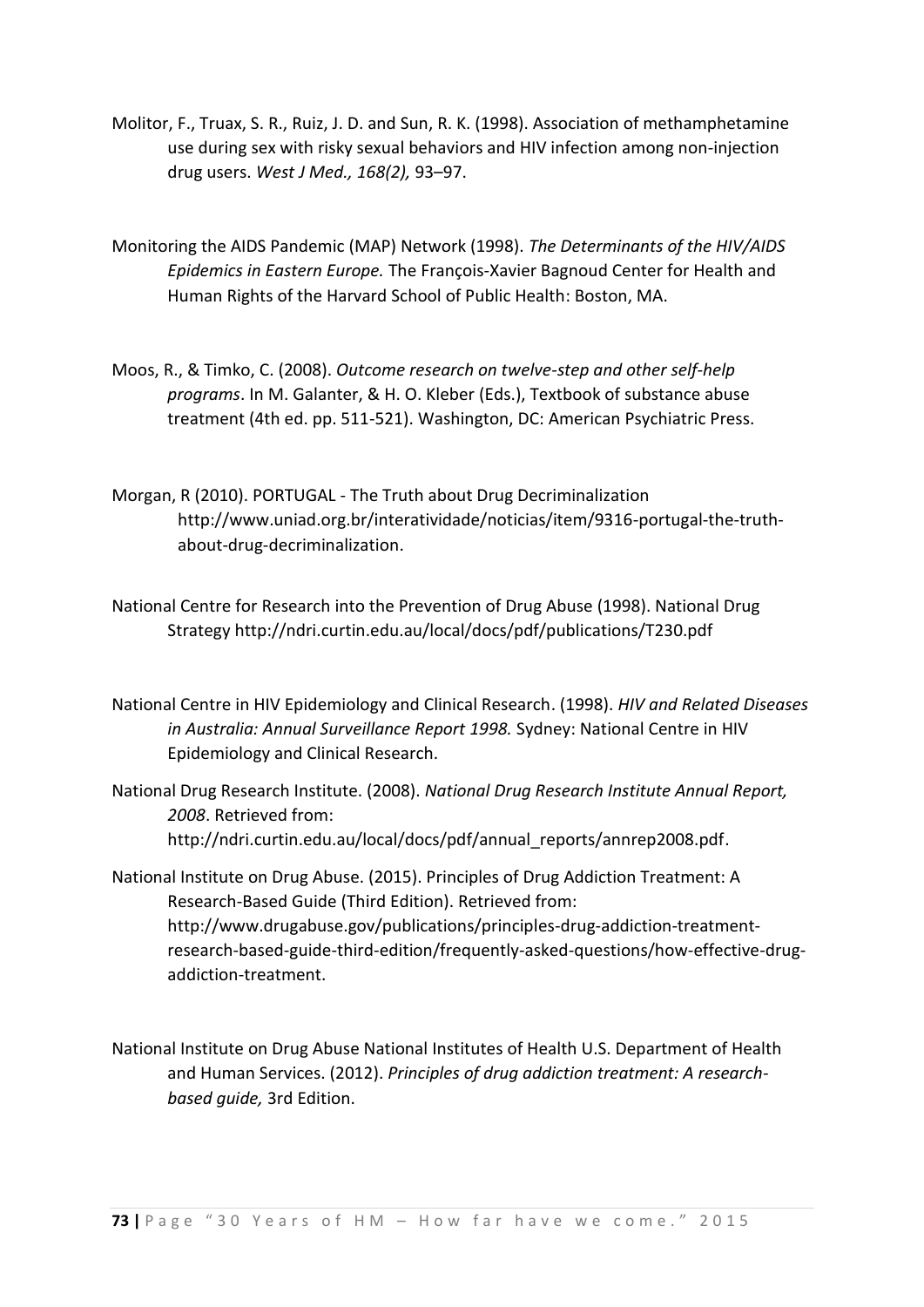National Institute on Drug Abuse. (2009). Treatment Approaches for Drug Addiction. Retrieved from: http://www.drugabuse.gov/publications/drugfacts/treatmentapproaches-drug-addiction.

New South Wales Department of Health. (1994). *NSW Needle and Syringe Exchange: Policy & Procedures Manual, May 1994*. Sydney: NSW Department of Health.

- Newton, J. D., Burney, S., Hay, M., & Ewing, M. T. (2010). A profile of Australian adults who have discussed their posthumous organ donation wishes with family members. *Journal of health communication*, *15*(5), 470-486. doi:10.1080/10810730.2010.492559.
- NSW and ACT Alcohol Policy Alliance. (2014). *Not One More.* NAPPA 2015 NSW Election Platform, Nov 2014. info@NAAPA.org.au.
- NSW Government. (2007). *State Plan: A new direction for NSW*. House of Representatives Standing Committee on Family and Human Services. Retrieved from: http://www.aph.gov.au/parliamentary\_business/committees/house\_of\_representat ives\_committees?url=fhs/illicitdrugs/report/chapter4.htm.
- NSW Ombudsman. (2009). *Report of reviewable deaths in 2007*. Sydney: Government of New South Wales.

[Padian, N.](http://www.ncbi.nlm.nih.gov/pubmed?term=Padian%20N%5BAuthor%5D&cauthor=true&cauthor_uid=10885763) and [Buvé, A.](http://www.ncbi.nlm.nih.gov/pubmed?term=Buv%C3%A9%20A%5BAuthor%5D&cauthor=true&cauthor_uid=10885763) (1999). Epidemiology: overview. *[AIDS,](http://www.ncbi.nlm.nih.gov/pubmed/10885763) 13,* S59-60.

- Palmateer, N., Kimber, J., Hickman, M., Hutchinson, S., Rhodes, T. and Goldberg, D. (2009). Evidence for the effectiveness of sterile injecting equipment provision in preventing hepatitis C and human immunodeficiency virus transmission among injecting drug users: a review of reviews*. Addiction, 105(5),* 844-59. doi:10.1111/j.1360- 0443.2009.02888.x.
- Patton, N. (2003). *Parental Drug Use – The Bigger Picture - A Review of the Literature.* The Mirabel Foundation, Trove; Melbourne.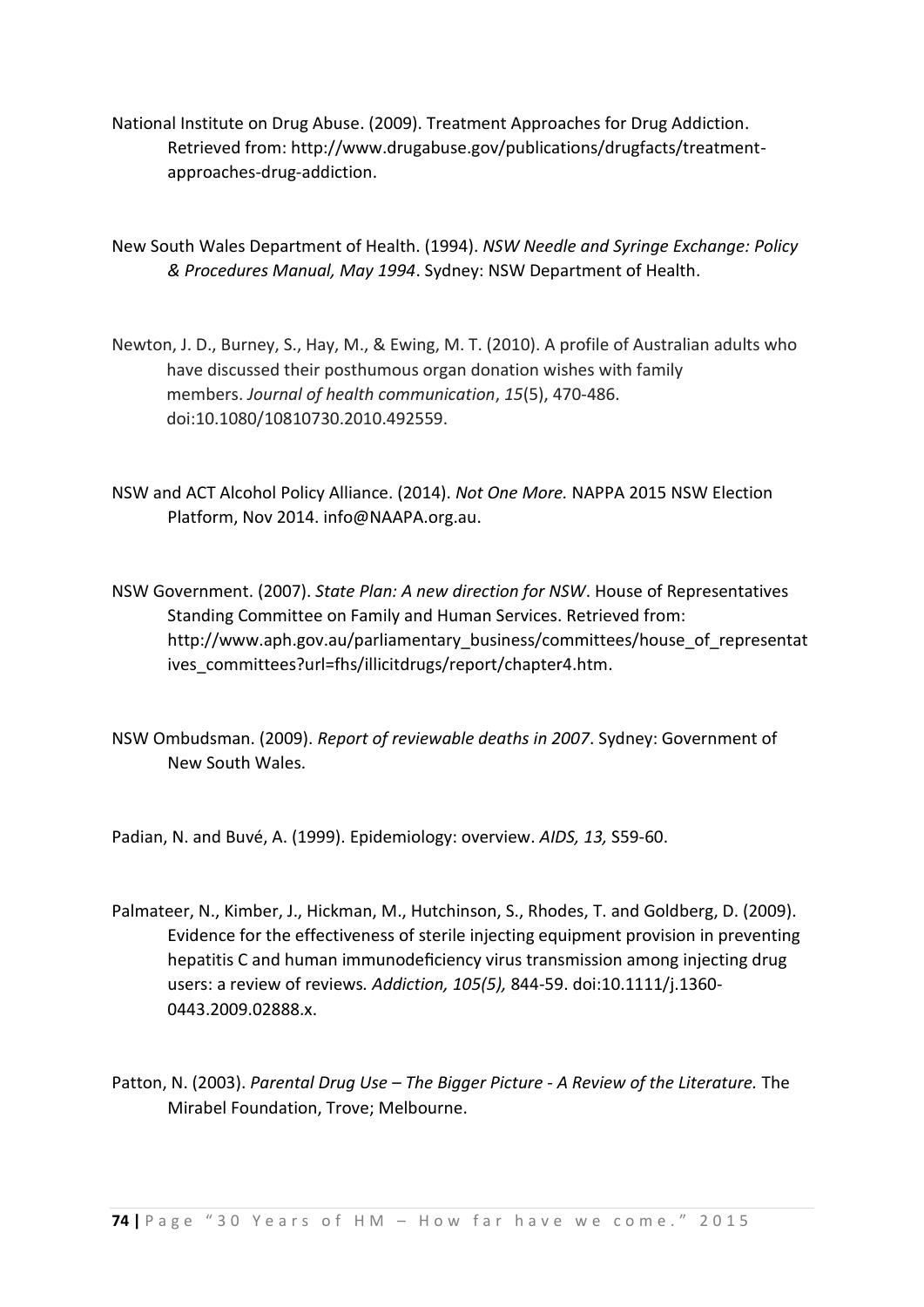- Peeters, M., Courgnaud, V., Abela, B., Auzel, P., Pourrut, X., Bibollet-Ruche, F., Loul, S., Liegeois, F., Butel, C., Koulagna, D., Mpoudi-Ngole, E., Shaw, G. M., Hahn, B. H. and Delaporte, E. (2002). Risk to Human Health from a Plethora of Simian Immunodeficiency Viruses in Primate Bushmeat. *Emerging Infectious Diseases Journal, 8 (5).*
- Penny, R. (1989). *Chief Commonwealth Education and Services Advisor on AIDS*. Drugs The Law & Medicine Summit, 17-18.
- Perry N. Halkitis, P. N., Parsons, J. T. and Stirratt, M. J. (2001). A Double Epidemic: Crystal Methamphetamine Drug Use in Relation to HIV Transmission Among Gay Men. *Journal of Homosexuality, 41(2),* 17 – 35.
- [Pilgrim, J.](http://www.ncbi.nlm.nih.gov/pubmed?term=Pilgrim%20JL%5BAuthor%5D&cauthor=true&cauthor_uid=23419969) L., [McDonough, M.](http://www.ncbi.nlm.nih.gov/pubmed?term=McDonough%20M%5BAuthor%5D&cauthor=true&cauthor_uid=23419969) and [Drummer, O.H](http://www.ncbi.nlm.nih.gov/pubmed?term=Drummer%20OH%5BAuthor%5D&cauthor=true&cauthor_uid=23419969)*.* (2013). A review of methadone deaths between 2001 and 2005 in Victoria, Australia. *[Forensic Sci Int,](http://www.ncbi.nlm.nih.gov/pubmed/23419969) 15*, doi: 10.1016/j.forsciint.2013.01.028.
- Prom-Wormley, E., Maes, H. H. and Scheier, L. M. (2014). Parental Influence on Adolescent Drug Use In L. M. Scheier and W. B. Hansen (Eds).*Parenting and Teen Drug Use: The Most Recent Findings from Research, Preventon and Treatment.* Oxford.
- Reece, S. (2007). When Harm minimization is not harm minimization Australia as a Case Study. *Journal of Global Drug Policy and Practice, 1*(4).
- Reeves, J. D. and Doms, R. W. (2002). Human Immunodeficiency Virus Type 2*[. Journal of](http://en.wikipedia.org/wiki/Journal_of_General_Virology)  [General Virology](http://en.wikipedia.org/wiki/Journal_of_General_Virology)*, *83 (6),* 1253 – 65. [doi](http://en.wikipedia.org/wiki/Digital_object_identifier)[:10.1099/vir.0.18253-0.](http://dx.doi.org/10.1099%2Fvir.0.18253-0)
- Resnick, L., Vere, K., Salahuddin, S.Z., Tondreau, S. and Marham, P.D. (1986). Stability and inactivation of HTLV III/LAV under clinical and laboratory environments. *Journal of the American Medical Association, 225,* 1187-1191.
- Ritter, A., and Chalmers, J. (2009). *Polygon: The many sides to the Australian opioid pharmacotherapy maintenance system. A report prepared for the Australian National Council on Drugs, 2009.* Sydney: University of New South Wales, Drug Policy Monitoring Program.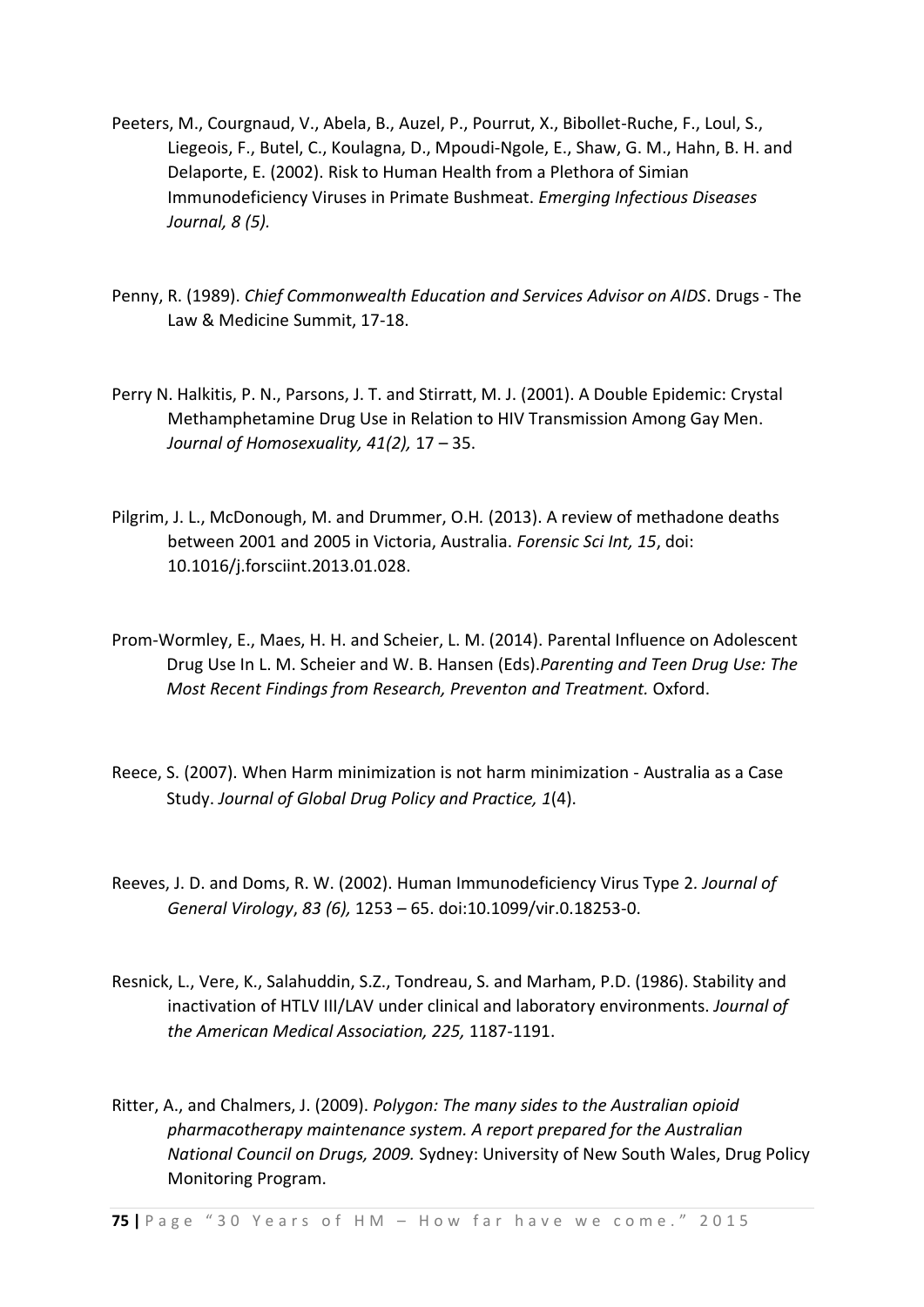- Ritter, A. J. (2003). *National Evaluation of Pharmacotherapies for Opioid Dependence (NEPOD)*. Report delivered to the APSAD Conference, November, 2003, Brisbane.
- Rosen, D., Smith, M. L. and Reynolds, C. F. (2008). The Prevalence of Mental and Physical Health Disorders Among Older Methadone patients. *American Journal of Geriatric Psychiatry, 6 (6)*.
- Rothenberg, J. L., Sullivan, M. A., Church, S. H., Seracini, A., Collins, E., Kleber, H. D., and Nunes E. V. (2002). Behavioural naltrexone therapy: an integrated treatment for opiate dependence. *Journal of Substance Abuse Treatment, 23*, 351-360.
	- Rumsey, S. Hurford, D. P. and Cole, A. K. (2003). Influence of Knowledge and Religiousness on Attitudes Toward OD. *Transplantation Proceedings, 35,* 2845–2850. doi:10.1016/j.transproceed. 2003.10.078.
- Sass, H., Soyka, M., Mann, K., and Zieglgansberger, W. (1996). Relapse prevention by acamprosate: Results from a placebo-controlled study on alcohol dependence. *Archives of General Psychiatry*, 53, 673-680.
- Schechter, M., Strathdee, S. A., Cornelisse, P. G., Currie, S., Patrick, D. M., Rekart, M. L. and O'Shaughnessy, M. V. (1999). Do needle exchange programmes increase the spread of HIV among injection drug users? An investigation of the Vancouver outbreak. *AIDS, 13 (6),* F45-51.
- Schultz, A. (1997). *Press release from the Member for Burrinjuck, 8 October*. Sydney: Parliament of New South Wales.
- Shepard, C. W., Finelli, L. and Alter, M. J. (2005). Global epidemiology of hepatitis C virus infection. *Lancet Infect Dis*, 5, 558–67.
- Sladden, T. J., Hickey, A. R., Dunn, T. M., Beard, J. R. (1997). Hepatitis C transmission on the north coast of New South Wales: Explaining the unexplained. *The Medical Journal of Australia, 166 (6)*.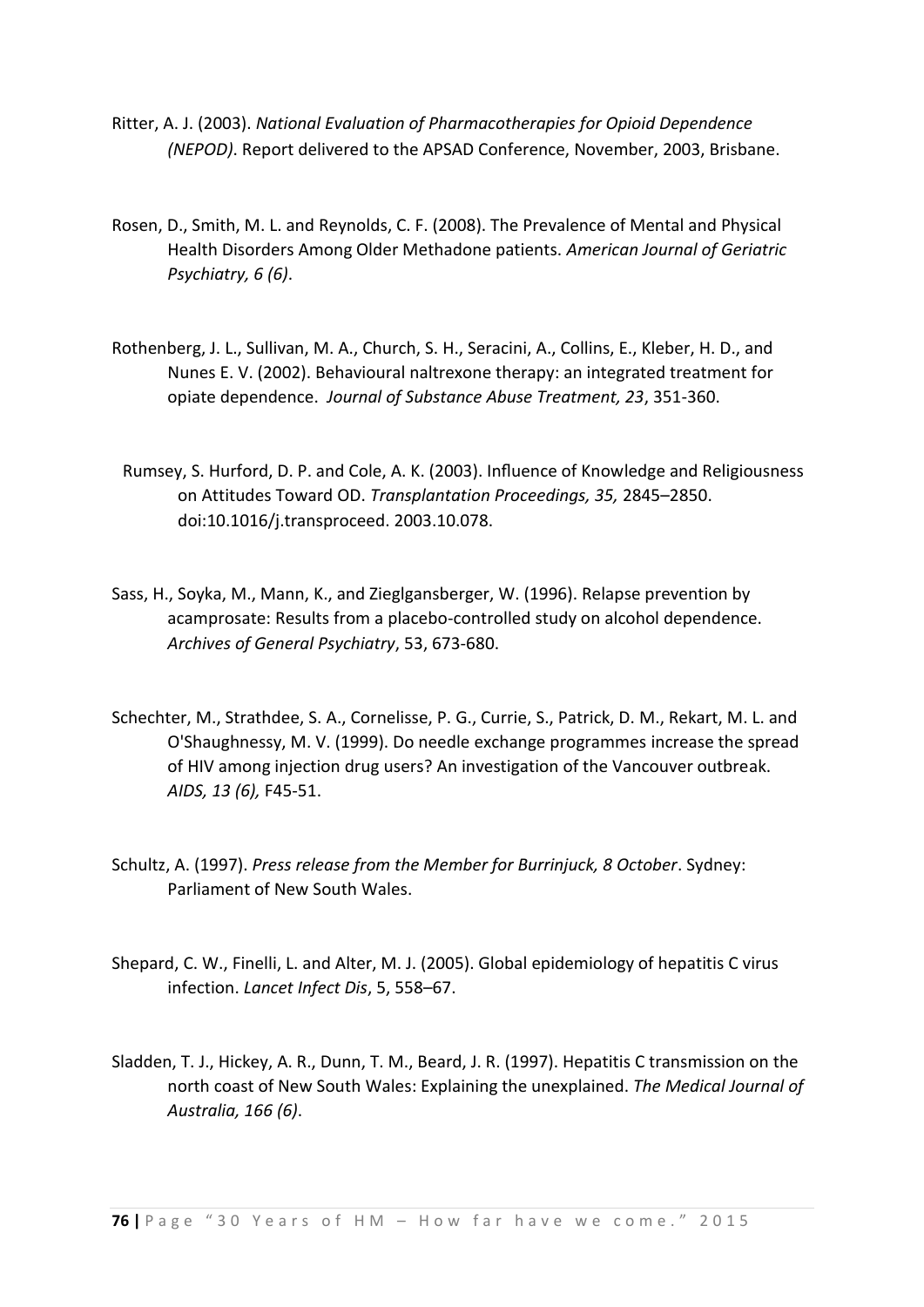- Spencer, J., Dore, G., Robotin, M., Correll, P. and Kaldor, J. (2002). Communicable Diseases Network Australia Viral Hepatitis Surveillance Committee. Outcomes from the first two years of the Australian hepatitis C surveillance strategy. *CDI, 26 (1)*.
- Substance Abuse and Mental Health Services Administration (2010). *Treatment Episode Data Set (TEDS): 2008. Discharges from Substance Abuse Treatment Services*, DASIS Series: S-56, HHS Publication No. (SMA) 11-4628, Rockville, MD; Substance Abuse and Mental Health Services Administration.
- Sullivan, L. (1999). Performance Indicators of Harm Minimisation: Drug Policy Outcomes in Sweden, Australia, and the United States. *Bioethics Research Notes, 11 (4),* 1 – 7. http://www.bioethics.org.au/Resources/Online%20Articles/Opinion%20Pieces/1104 %20Performance%20indicators%20of%20harm%20minimisation.pdf.

Sullivan, L. (1999.a). Needle exchange programs: why they failed. *News Weekly, 13, 8*.

- Sullivan, L., Buckingham, J., Maley, B., & Hughes, H. (1999.b) *State of the Nation 1999: Indicators of a changing Australia.* Sydney: Centre for Independent Studies.
- Swedish National Institute of Public Health. (1993). *A Restrictive Drug Policy*. Stockholm: Folkhalsoinstitutet.
- Swedish National Institute of Public Health (2013). SWEDEN NATIONAL REPORT (2012 data) New development and trends. Stockholm: Folkhalsoinstitutet A 2013:02 ISSN 1653- 0802.
- Sy, T. and Jamal, M. M. (2006). Epidemiology of Hepatitis C Virus (HCV) Infection. *International Journal of Medical Science, 3(2),* 41-46. doi:10.7150/ijms.3.41.
- Teagle, S. (2006). *Depot Naltrexone Appears Safe and Effective for Heroin Addiction: A longlasting, injectable formula of naltrexone performed well in a pilot clinical trial*. NIDA Notes.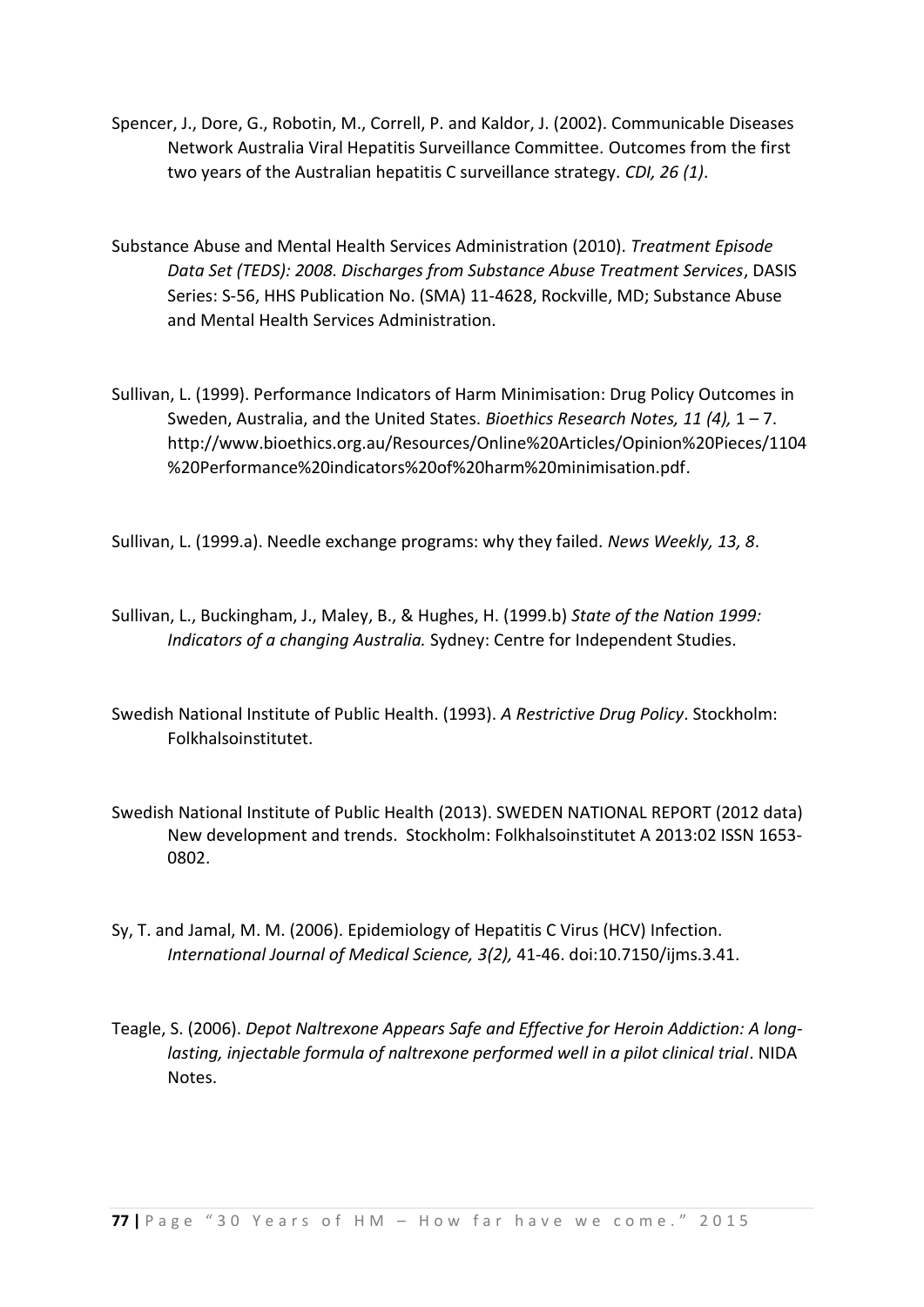- The Kirby Institute. (2013). *HIV, viral hepatitis and sexually transmissible infections in Australia Annual Surveillance Report 2013.* The Kirby Institute, The University of New South Wales: Sydney, NSW.
- Thompson, S., Boughton, C. and Dore, G. (2003). Blood-borne viruses and their survival in the environment: Is public concern about community needlestick exposure justified? *Australian and New Zealand Journal of Public Health, 27(6),* 602-607.
- Tilson, H., Aramrattana, A., Bozzette, S. A., Celentano, D. D., Falco, M., Hammett, T. M. (2007). *Preventing HIV Infection among Injecting Drug Users in High-Risk Countries: An Assessment of the Evidence.* Washington, DC: Institute of Medicine.
- Turner, S. (2014). Inquiry into the supply and use of methamphetamines particularly 'ice' in Victoria developing an action plan for initiatives & solutions, Submission to High Level Summit on Methamphetamine: Melbourne.
- United Nations International Drug Control Programme. (1997). United Nations World Drug Report: Vienna.
- United Nations Office On Drugs and Crime. (2013). *World Drug Report, 2013.* United Nations Publications: Vienna.
- United Nations Convention on the Rights of the Child. (1989). U.N. General Assembly Document A/RES/44/25 (12 December 1989) with Annex. Retrieved from: http://www.cirp.org/library/ethics/UN-convention.
- United Nations Declaration of the Rights of the Child. (1959). G.A. res. 1386 (XIV), 14 U.N. GAOR Supp. (No. 16) at 19, U.N. Doc. A/4354. Retrieved from: http://www.cirp.org/library/ethics/UN-declaration.
- van den Hoek, A., Yuliang, F., Dukers, N. H., Zhiheng, C., Jiangting, F., Lina, Z and Zhang Xiuxing, Z (2001). High prevalence of syphilis and other sexually transmitted diseases among sex workers in China: potential for fast spread of HIV. *AIDS, 15*, 753-759.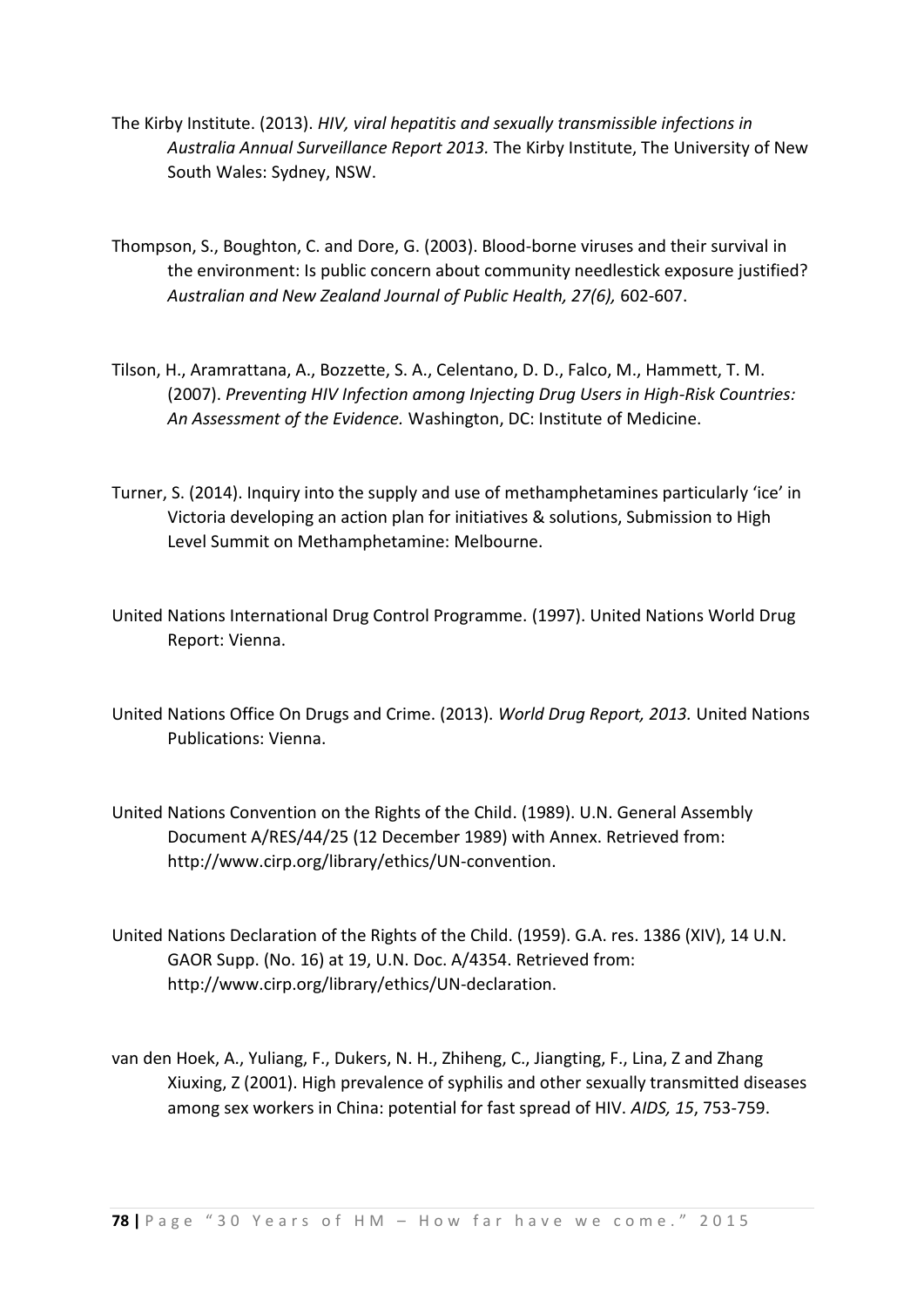- van der Loeff, M. F. S. and Aaby, P. (1999). Towards a better understanding of the epidemiology of HIV-2*. AIDS, 13,* S69–84.
- Varcoe, S. (2012). *The most effective 'drug pushing' measure ever - permission. The real subtext of the decriminalisation push*. Dalgarno Institute. Retrieved from: http://www.dontdecriminalize.org/files/images/pages/The-most-effective-drugpusher.
- Varcoe, S. (2011). *"Will the real 'Drug policy' please stand up!"* Dalgarno Institute. Retrieved from: http://drugprevent.org.uk/ppp/category/international-news/australia/
- [Warner-Smith, M.,](https://espace.library.uq.edu.au/list/author/Warner-Smith%2C+M./) [Lynskey, M.,](https://espace.library.uq.edu.au/list/author/Lynskey%2C+M./) [Hall, W.](https://espace.library.uq.edu.au/list/author_id/1968/) and [Monteiro, M.](https://espace.library.uq.edu.au/list/author/Monteiro%2C+M./) (2001). [Challenges and](https://espace.library.uq.edu.au/view/UQ:37512)  [approaches to estimating mortality attributable to the use of selected illicit drugs.](https://espace.library.uq.edu.au/view/UQ:37512) *European Addiction Research*, *7*(3), 104-116. doi:10.1159/000050728.
- Weller, S. C., Davis-Beaty, K. (2002). Condom effectiveness in reducing heterosexual HIV transmission. *Cochrane Database of Systematic Reviews, 1*, 1-22. Art. No.: CD003255. doi: 10.1002/14651858.CD003255.

White, W. L. (2004). Recovery: The next frontier. *Counsellor, 5(1),* 18-21.

- Whitworth, A. B., Fischer, F., Lesch, O. M., Nimmerichter, A., Oberhauer, H., Platz, T., Potgieter, A., Walter, H. and Fleischhacker, W. W. (1996). Comparison of acamprosate and placebo in long-term treatment of alcohol dependence. *Lancet*, *347*, 1438-1442.
- Wodak, A. (1994). Letter to the Woollahra Branch President of the Liberal Party 21 December 1994. In Milgate, S. (1998). *Challenging Orthodoxy in Australian Drug Policy*. The Australian Doctors Fund. The International Drug Prevention Symposium. Retrieved from: http://www.adf.com.au/archive.php?doc\_id=13.
- Wodak, A. (2011). Demand Reduction and Harm Reduction. *Working Paper Prepared for the First Meeting of the Commission Geneva*, 24-25 January 2011 http://www.globalcommissionondrugs.org/wpcontent/themes/gcdp\_v1/pdf/Global\_ Com\_Alex\_Wodak.pdf.